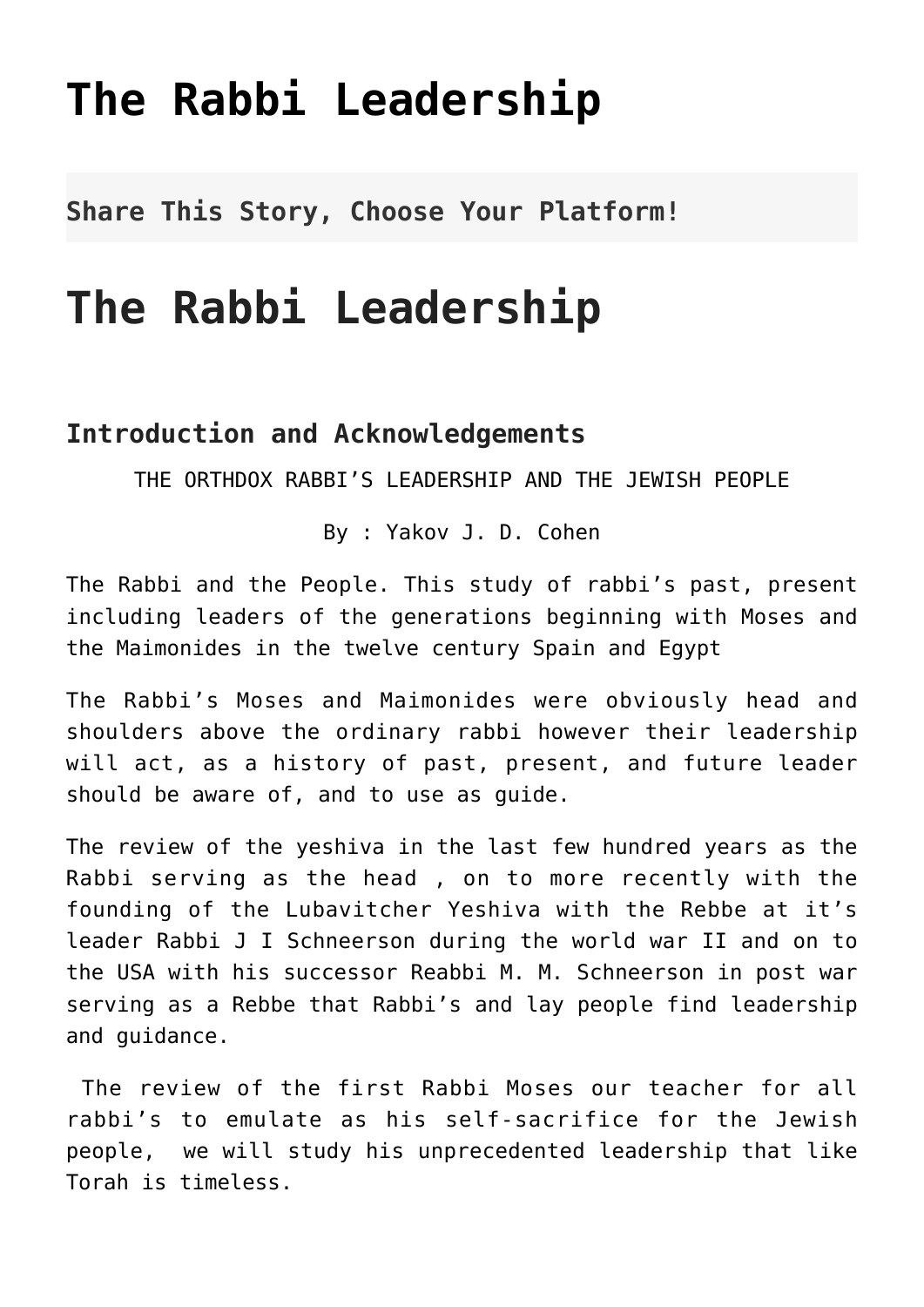The great Halachic (Jewish Law) rulings of Rabbi Moses Maimonides regarding the Messianic Laws in his compendium of the entire Oral law.

We will go into great detail as he continues in the last two chapters of the Misnah Torah a digest of the great Torah scholars as well as his contributions to philosophy and medicine.

The essence of any great leader that have led the Jewish people in our long journey of exile into the footsteps of redemption have all way looked at our first redeemer Moses that led the Jewish nation out of Egypt to be come the chosen people.

The Lubavitcher Rebbe has talked and written much about Moses and our times and the redemption of Moshiach. Our sages tell us that everyone has within himself a spark of Moses and Moshiach that we must revile.

The verses establish the third principle that is fundamental to the Jewish belief in Moshiach: that the Torah's commandments are the ultimate blueprint for life on earth, and that there will come a day when the divine plan for creation will be fully realized in our world. For certainly, as Maimonides puts it, "G-d did not command it in vain."

#### ACKNOWLEDGEMENTS

With thank G-D. I am pleased to acknowledge the support and encouragement of a number of fine people during the years this study was in process.

First my gratitude to Rabbi Dr. Shimon Cowen, of Monash University Melbourne, Australia for his interests, suggestions and confidence, with this study.

I am grateful to Rabbi's Simon and Bourch Jacobson for their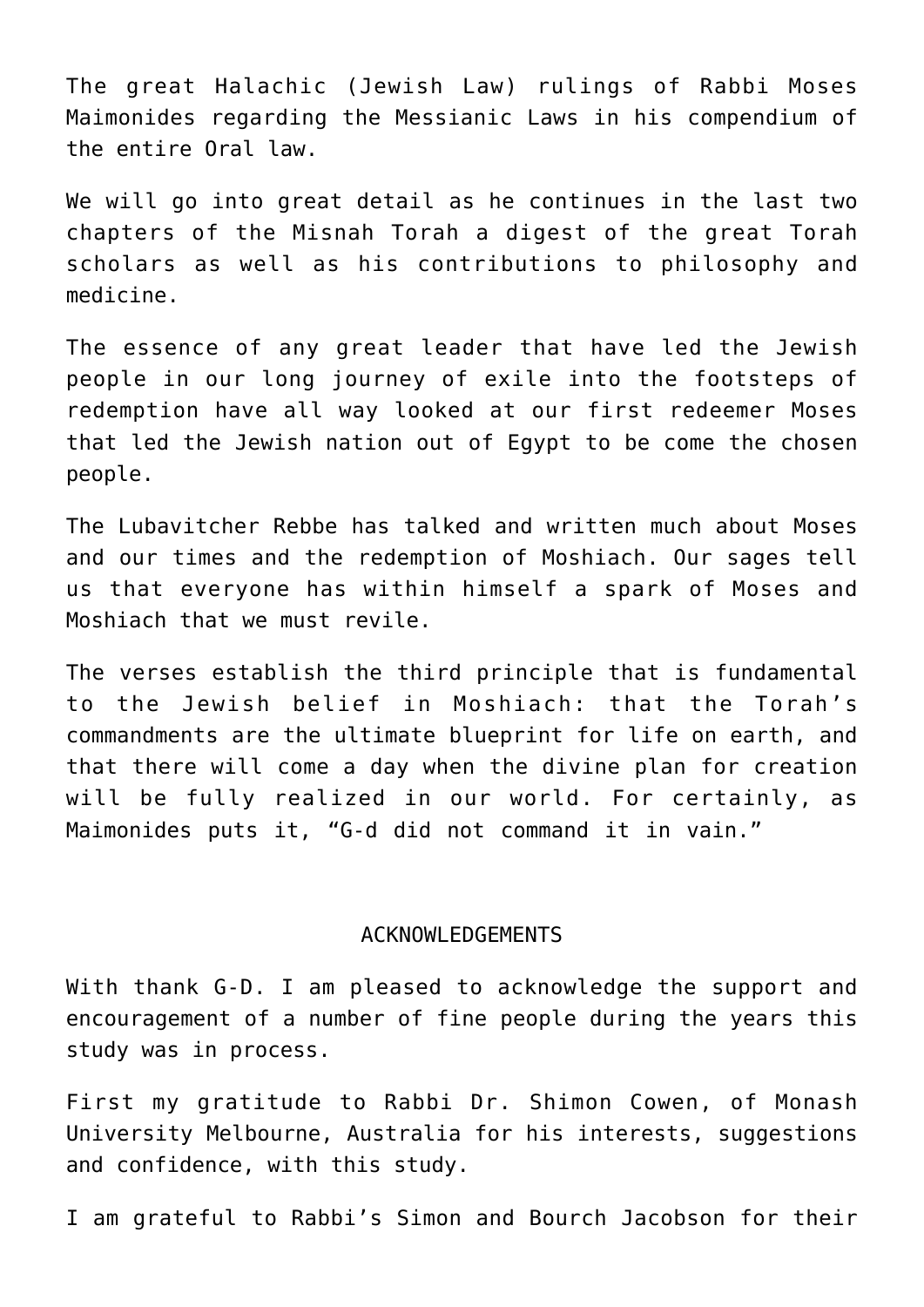ideas and I offer thanks for their friendship and assistance in this project.

I wish to express my appreciation to my many colleagues, friends and family from my hometown Brooklyn, New York USA. Who have showered upon me their constant love and support in my difficult times.

I also wish to dedicate this work to the memory of my mother Esther a"s, and to my children Mina, Hadassah, Chana.

And may we all be united with Moshiach in the holy city of Jerusalem now.

### **TABLE OF CONTENTS**

TABLE OF CONTENTS

**CHAPTER** 

| $\mathbf{1}$        |      |                             | INTRODUTION |                     |   |    |     |
|---------------------|------|-----------------------------|-------------|---------------------|---|----|-----|
| The<br>Rabbi        | Role |                             | o f         |                     | 9 |    | the |
| Importance<br>Study |      |                             |             |                     |   | 12 | o f |
| Hypothesis          |      |                             |             |                     |   |    |     |
| Limitations         |      |                             |             |                     |   |    |     |
| Assumptions         |      |                             |             |                     |   |    |     |
| Definition of Terms |      |                             |             |                     |   |    |     |
| <b>CHAPTER</b>      |      |                             |             |                     |   |    |     |
| II                  |      | REVIEW OF RELATED LIERATURE |             |                     |   |    |     |
|                     |      |                             |             | The Yeshiva and the |   |    |     |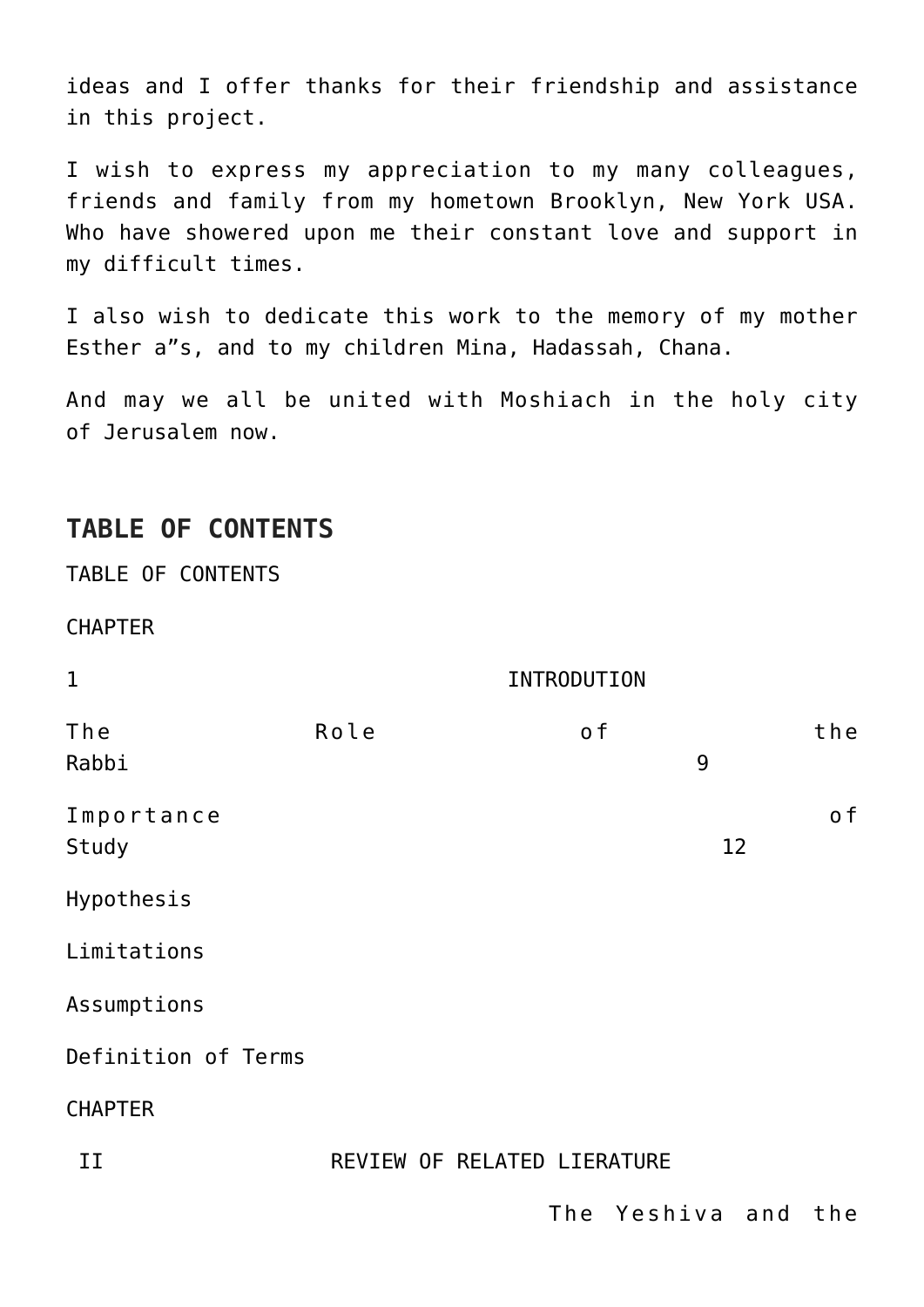| Seminary            | 17                                 |
|---------------------|------------------------------------|
| Yeshiva             | The United Lubavitcher<br>18       |
| Century Europe      | Nineteen<br>22                     |
| Rabbinate           | The<br>Non Orthodox<br>25          |
| Rabbinate           | The Orthodox<br>26                 |
| <b>CHAPTER</b>      |                                    |
| III                 | THE REVIEW OF THE FIRST RABBI      |
| Moses<br>29         | Rabbi                              |
| Essence             | The Anonymous<br>32                |
| Rabbi<br>Maimonides | Moses<br>44                        |
| Kings               | The<br>Laws<br>o f<br>47           |
| Maimonides          | The Messiah According<br>t o<br>55 |
| <b>CHAPTER</b>      |                                    |
| IV                  | THE ESSENCE OF LEADERSHIP          |
| Leadership<br>64    | What<br>i s                        |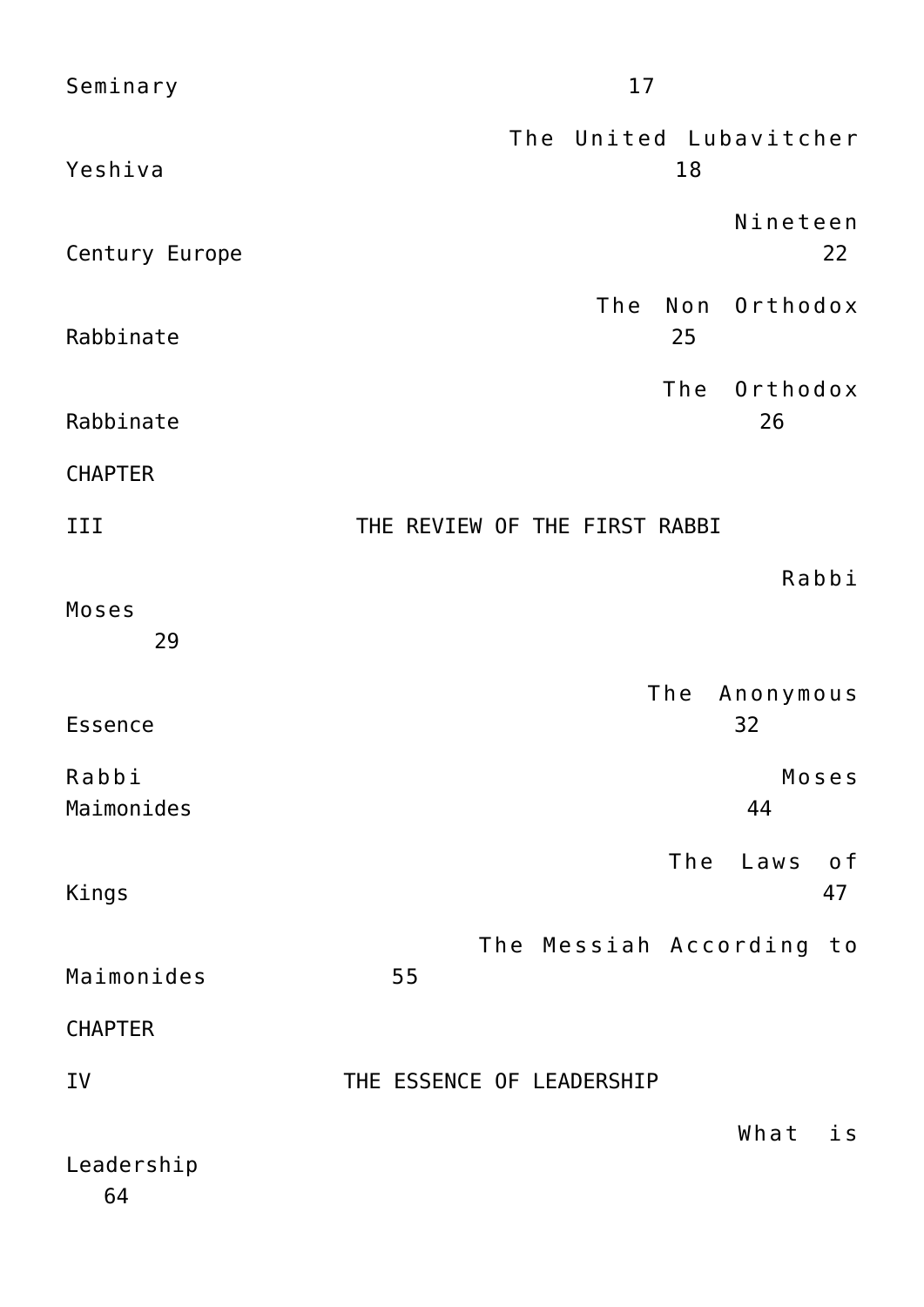Freedom 71 Holy Land and See 76 Moses Choice 88 The Numerology of Redemption 97 Three Sources of Moshiach 104 The Moshiach Era 109 **CHAPTER** V SUMMERY, CONCLUSIONS AND RECOMMENDATIONS 116 APPENDICES

REFERENCES

122

### **Chapters One and Two**

Chapter one

THE ROLE OF THE RABBI

Rabban Gamliel the son of Rabbi Judah HaNassi would say… Be careful of the government, for they befriend a person only for their own needs. They appear to be friends when it is beneficial to them, but they do not stand by a person at the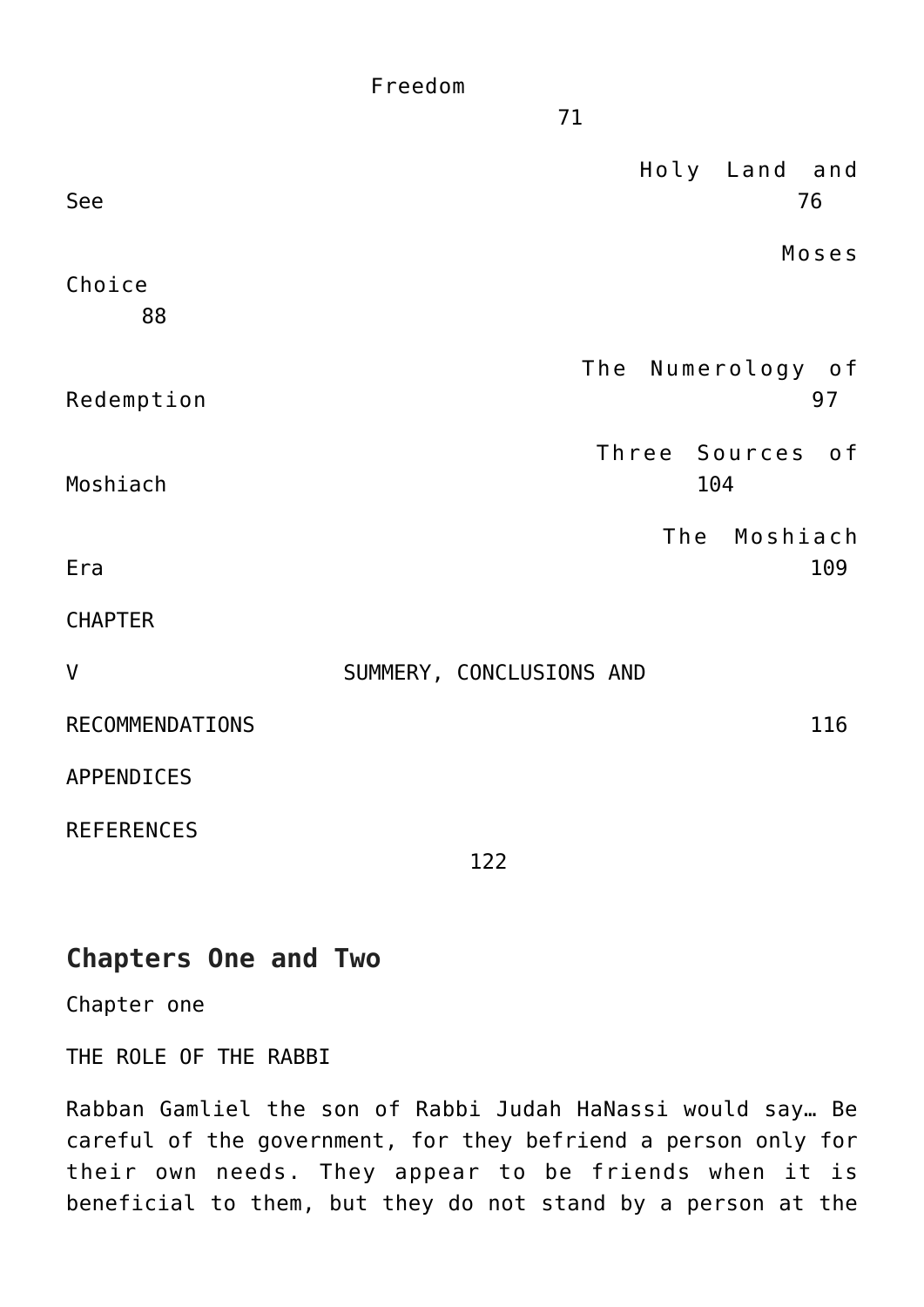time of his distress. Ethics of the Fathers 2:3

Rabban Gamliel is not only speaking to community leaders and political activists, but to each and every one of us. From the moment that Moses place his hands upon the head of his student Joshua and ordained him as the new leader of the Jewish people of Israel, (Numbers 27:18) Jews through out history have looked to their rabbis for guidance and leadership in an dynamic ever changing environment and governments, resulting in ever changing roles and expectations that communities have on their rabbis.1

Among all who served as leaders in the Jewish community, whether they are scholars, educators or heads of community, none is as important as a rabbi, 2 for leaders, to one degree or another, are depending upon the rabbi to analyze the Torah and mobilize community support for their goals and programs. In addition together with the synagogue as an institution, rabbis " have exercised the most profound influence upon the course of Jewish life throughout history". It would be not exaggerated to say that without them Judaism would have not survived the test of time 3

1 Henry Berkowitz, Intimate Glimpses of the Rabbi's Career (Cin. Hebrew Union College Press,1921),3.

\_\_\_\_\_\_\_\_\_\_\_\_\_\_\_\_\_\_\_\_\_\_

2 Charles S. Liebman, The training of American rabbis, in American Jewish Yearbook 69 (1968)5.

3 Samuel Belkin, Essays in Traditional Jewish Thought ( new York Philosophical Library, 1956), 154

Today at our current situation we require much guidance from all rabbis not only for its issues of Halakah whether the food is kosher, in today world with all current events taking place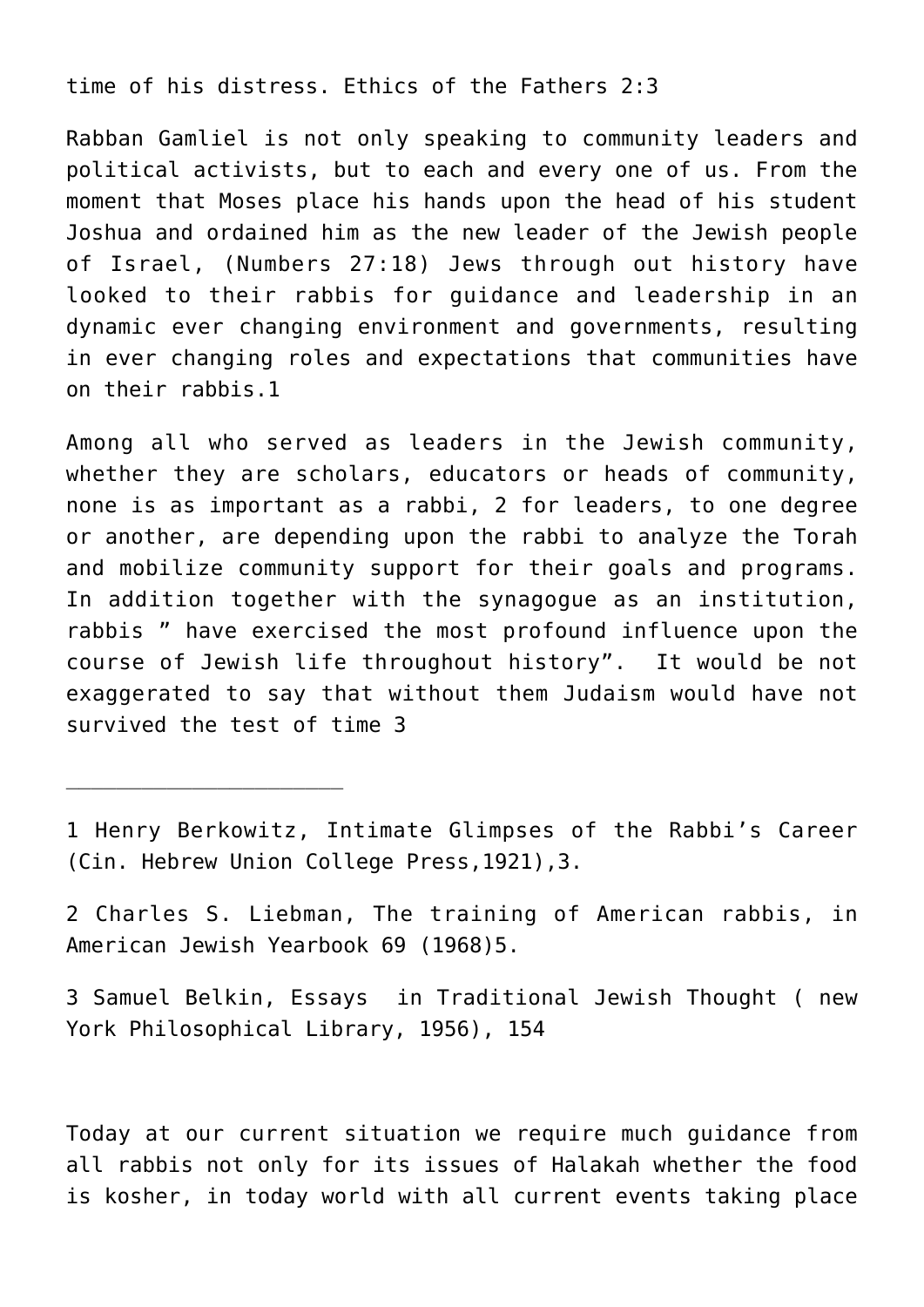around the world especially in Israel the rabbis must be able to guide the Jewish people in today's difficult times.

There has been, however, no universally accepted view of what the role of the rabbi should be nor how he should relate to the American Jewish community. Some have looked upon the rabbinate essentially as it has functioned for centuries in Eastern Europe and others who sense that America is indeed different, acknowledging that "the openness of American society has created a whole new set of options for American Jews..".5

In the course of the last three to four decades, during which time the American rabbinate has firmly established itself as a vital force on the American Jewish society, 6 an increasing number of works have been published that offer an analysis and evaluation of the rabbinical seminary or of the rabbinate, by a number of individual rabbis, providing views from their unique perspectives. 7

5 Charles E. Silberman, "A Certain People " ( New York Summit Books, 1985), 22.

\_\_\_\_\_\_\_\_\_\_\_\_\_\_\_\_\_\_\_\_\_

7 Jeffrey S. Gurock " Resister and Accommodators: Varieties of Orthodox Rabbi, 1886-1983, The American Rabbinate , ed. Jacob Rader Marcus and Abraham J. Peck ( New Jersey Ktav Publishing House 1985),10-69.

However according to Stern 8 no study has been made of the orthodox rabbi in his congregation and how the training he received in preparation for his professional role furthermore, no definite procedure for the evaluation of an orthodox rabbis professional performance as determined by a universally accepted understanding of the professional expectations of the orthodox rabbinate has ever been presented.

As recently as 1991, the rabbinical of America appointed a committee on the professional rabbinate to establish current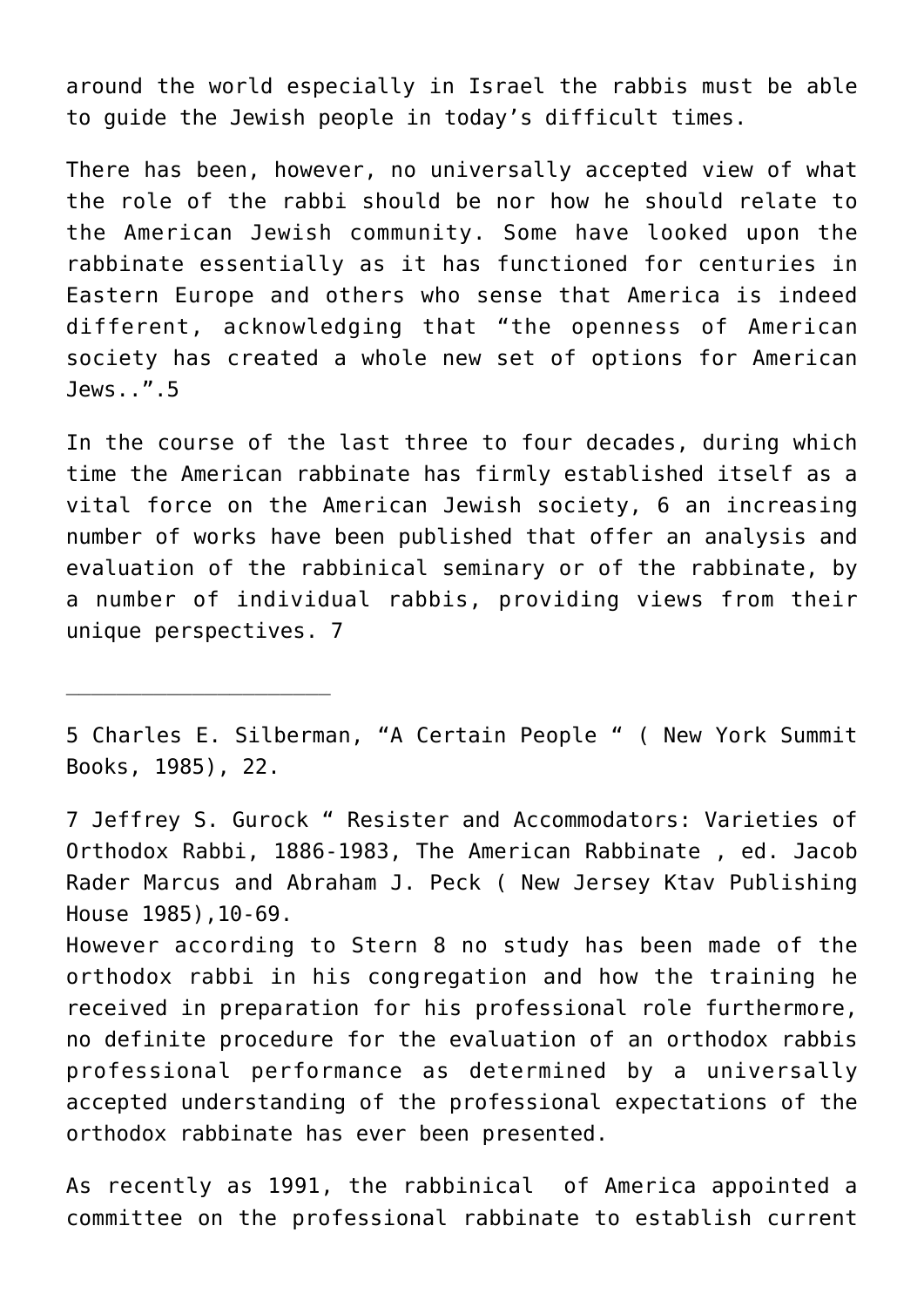guidelines to govern the relationship between the orthodox rabbi and his congregation. Now it was not a study of the rabbinate, the committee's report reflects the difficulty in its evaluation. The scope of the rabbi's responsibilities is very comprehensive that an evaluation cannot be accomplished.9

8Frank Elash Stern, Factors Infuencing the Career Decisions of North American Reform Rabbis ( Ph.D. diss., University of Ca. Riverside, 1983), 2-3

9 Guidelines for the Relationship Between Rabbi and Congregation, Committee on the Professional Rabbinate, Rabbinical of America, New York: 1991.

IMPORTANCE OF STUDY

 $\overline{\phantom{a}}$  , which is a set of the set of the set of the set of the set of the set of the set of the set of the set of the set of the set of the set of the set of the set of the set of the set of the set of the set of th

The rabbi are the major leader in both Rabbinic and political issues that serve the Jewish people and need to operate in a professional manor in order to have the support of the people.

This study investigated the difference between the expectations of what areas are most important for the rabbi that are currently working on a professional level.

The opportunities for rabbinic training in homiletics, pastoral counseling, Halakha , Moshiach, care for the aged and out reach programs to the not yet orthodox to name a few.

The importance of this study and specific demands made by the rabbinic profession at seeing in the eyes of the professional rabbi. The research would provide data that would enable the rabbinical college to best select the knowledge and skills to be taught that would ultimately enable the future rabbis to serve their communities with their many problems, conflicts and challenges. The accurate and precise the knowledge and skills to be taught, the more appropriate will be the training to experience and more fully will our future rabbinic leaders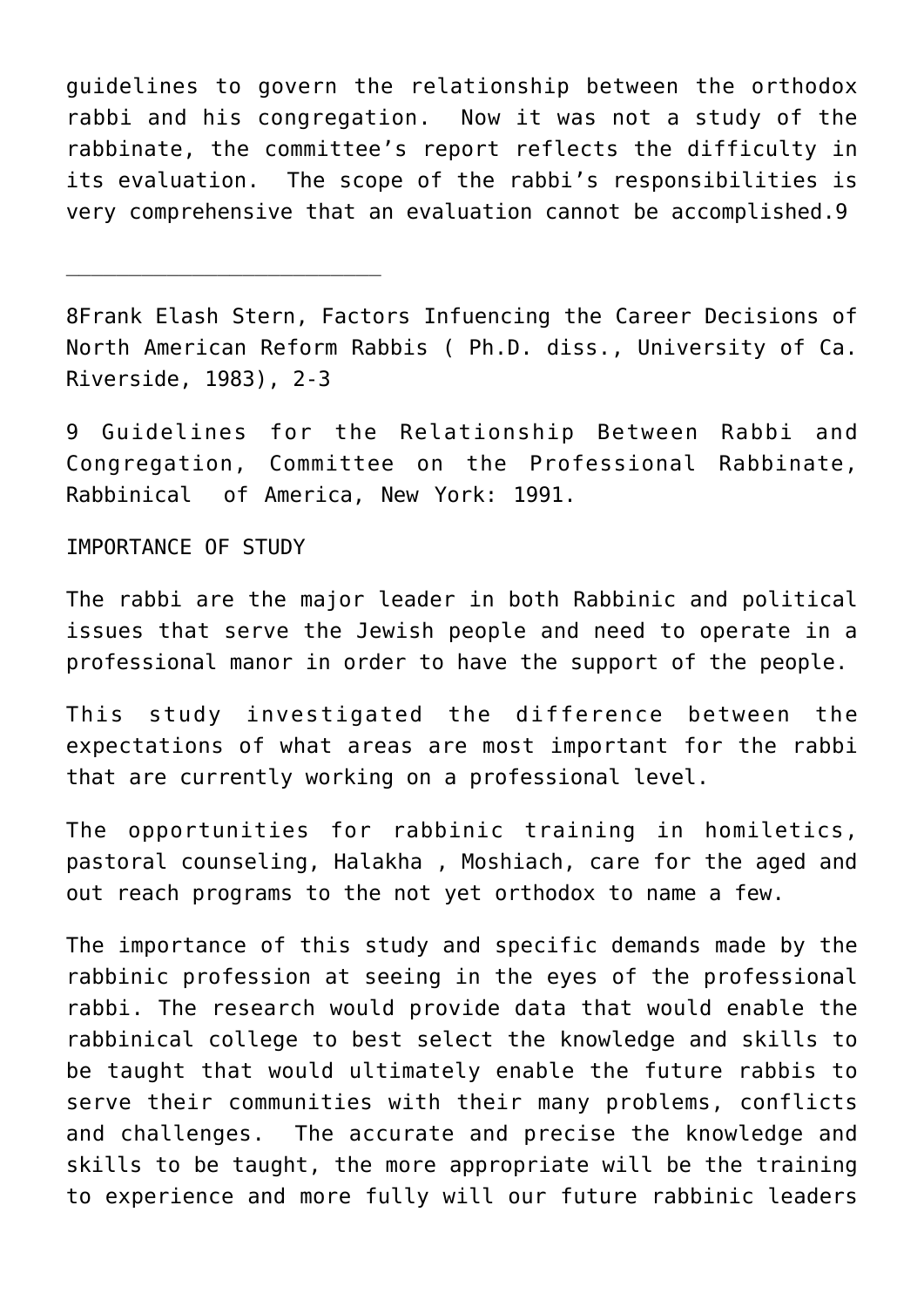be ready to guide, teach minister and lead those who look to them for all this and a lot more.

#### **HYPOTHESIS**

The specific focus of this study will be an analysis of the Rabbinical Leadership is the past and the opinions of the rabbinical student from Central Lubavitcher Yeshiva Tomchei Tmimim Brooklyn, New York and the opinions of the professional Rabbi. There will be significant differences in the rank orders of the importance of specific rabbinic functions between new rabbi's students and professional rabbis.

There will be a significant difference in the importance of rabbinic leadership from the professional rabbi to the rabbinical student. This study will not take into account the following considerations the marital status of the membership noir the financial status.

#### LIMITATIONS

The proposed study will have the following limitations in design.

#### The sample

All the students in this study are students of the orthodox Lubavitcher Yeshiva Tomchei Tmimim. While it is likely that application on the findings to students of other orthodox rabbinical seminary may be appropriate, application of the findings to students of the non- orthodox seminary may not be appropriate. As many questions asked to the respondents relate specifically to orthodox Jewish living.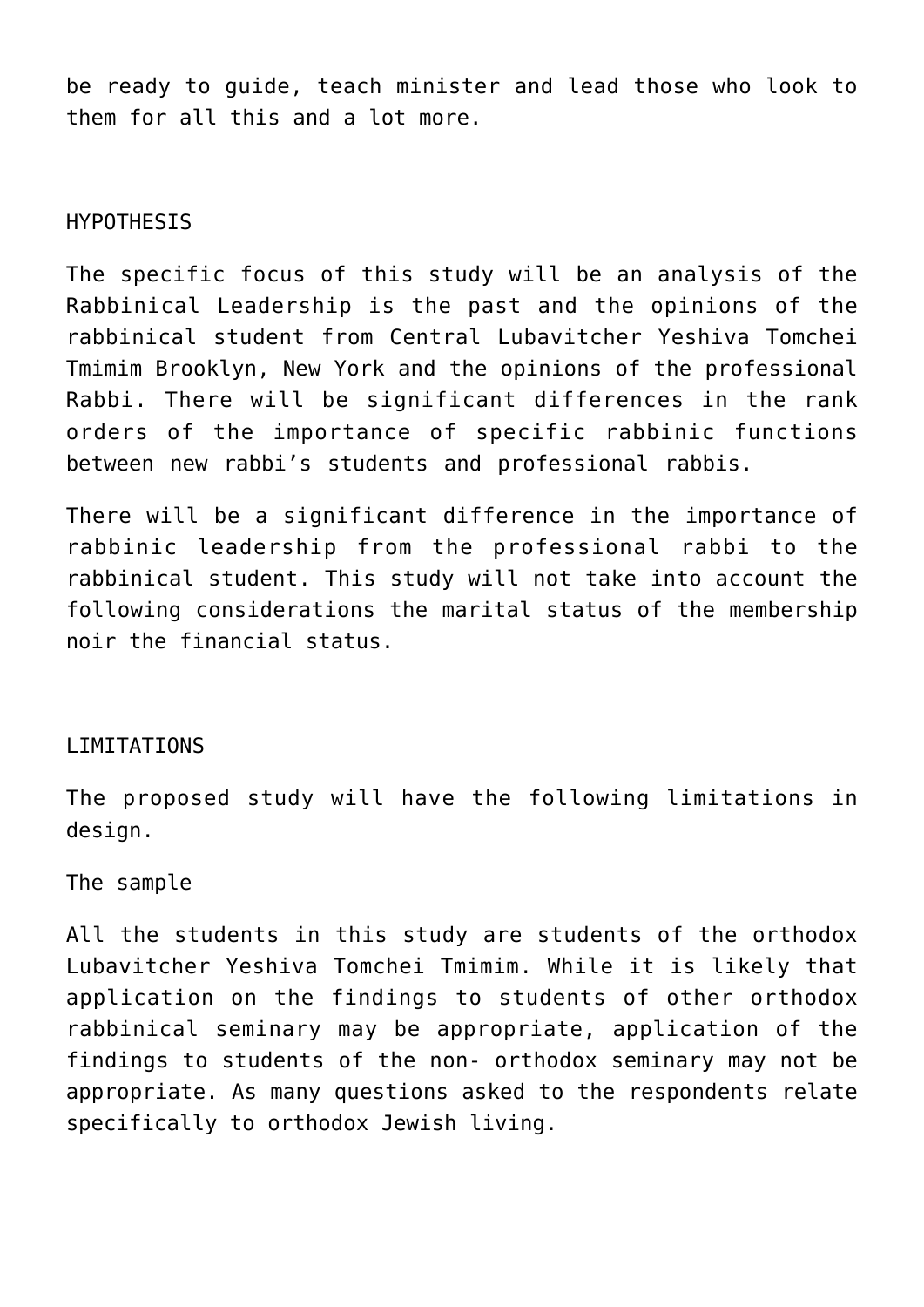#### ASSUMPTIONS

It is assumed that the students and rabbis in this study will share the common desire to assume that American orthodox Jewish communities are served by the most professionally prepared rabbis on United Lubavitcher Yeshiva is able to produce.

### **DEFINITION OF TERMS**

## **Congregation**

In this study, the term congregations is viewed as an organized body of Jews who maintain an orthodox synagogue for worship, religious instruction and all other forms of social interaction.

## **Halakha**

Body of Jewish religious law.

# **Chinuch**

Jewish education, Hebrew day schools.

## **Kashrut**

Jewish religious law that forbids the consumption of the meat of certain animals, fowl and fish and their products. As well as the separation of meat and milk.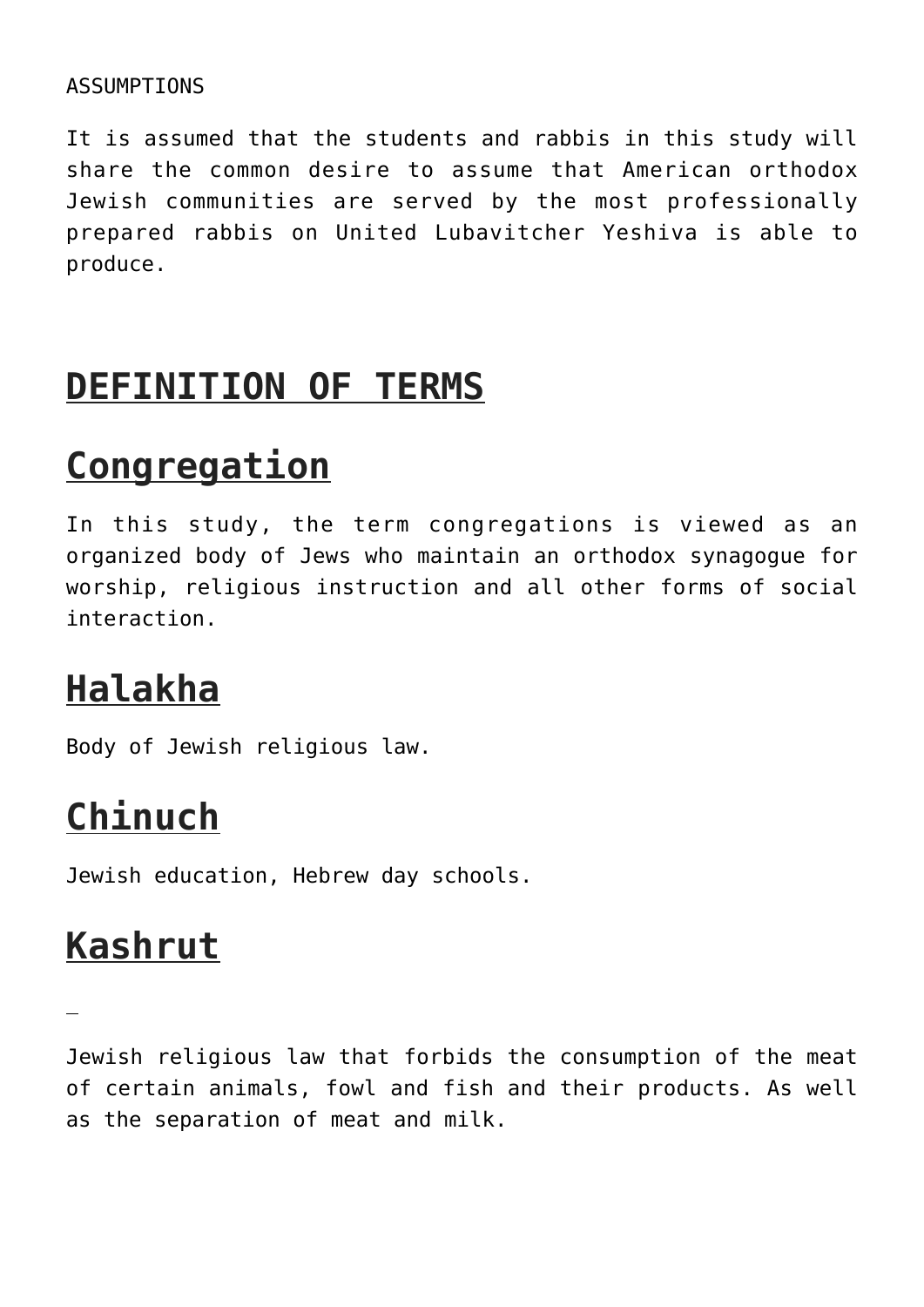# **Tephillin**

Two square black boxes that containing holy biblical passages and traditionally worn on the left arm and on the head of Jewish men over 13 years old on weekday mornings.

### **Talmud**

The tomes of the Oral Law that discuss and elaborate upon the bible.

# **Family Purity**

Jewish religious laws that forbids sexual relations between husband and wife and restricts physical contact between them during the wife's menstrual flow, until she goes to a Mikvah.

## **Orthodox Judaism**

Judaism that adheres to the Torah and Talmud as interpreted by the code of Jewish law Shulhan Aruka

 Applies their principles and regulations to everyday modern living.

## **Sefer Torah**

Parchment scroll of the Pentateuch.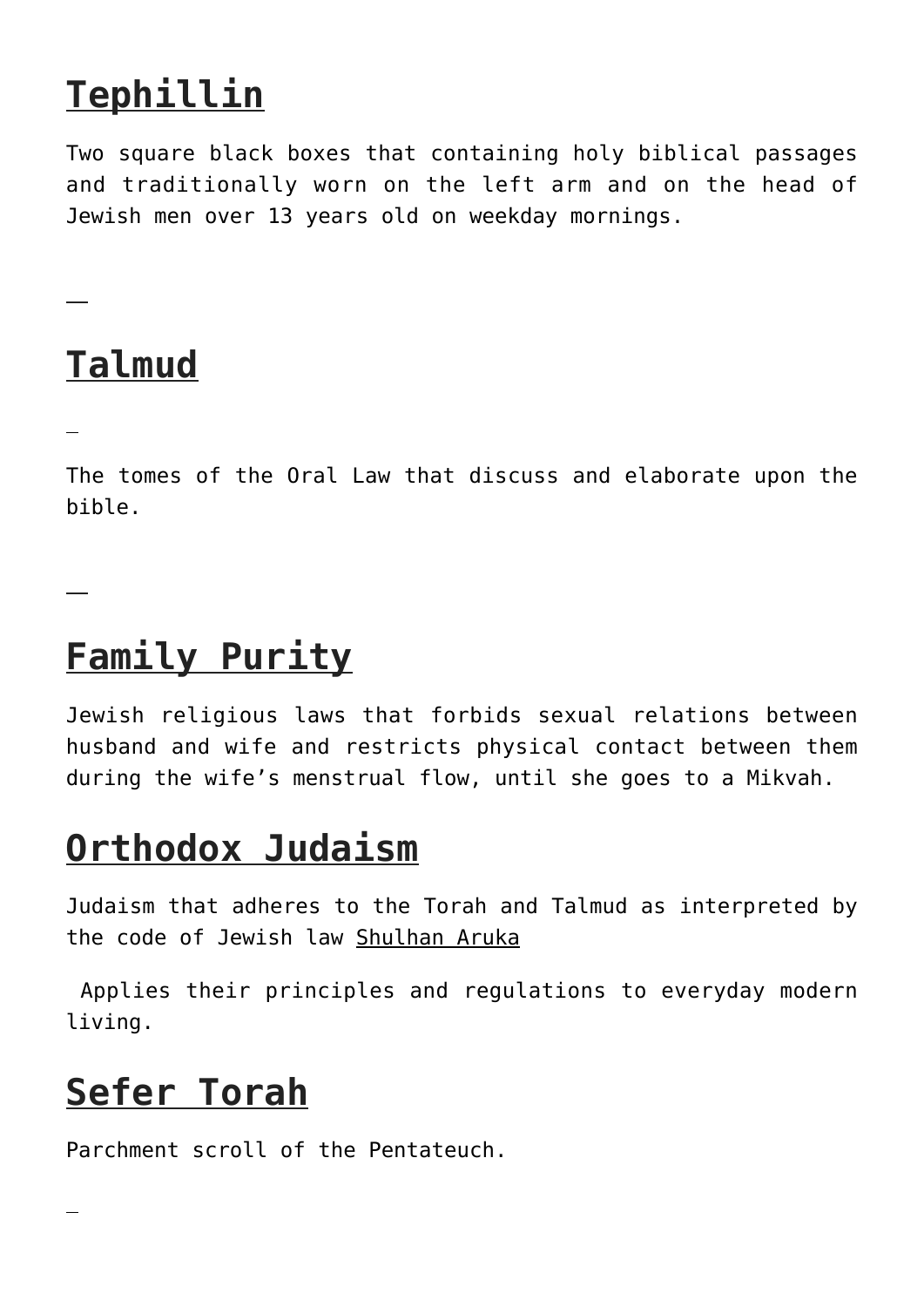The Era of Redemption by the Jewish Messiah. According to Maimonides one of the principles of faith.

## **Rabbinical Student**

Final year students studying rabbinical ordination to obtain degree to become a rabbi.

Chapter two

\_\_\_\_\_\_\_\_\_\_\_\_\_\_\_\_\_\_

THE REVIEW OF RELATED LITRATURE

THE YESHIVA AND THE RABBINICAL SEMINARY

With the end of second Temple 3338 BC. And indeed from the time the Jewish people were first exiled from Israel. The yeshiva was the center of the Jewish nation. In the past few hundred years prior to the nineteenth century, the yeshiva was a local community organization.10 The yeshiva was managed the local the people and a majority of the students came from the local community. Among local students would be a numbered young married that would be dependent on their in laws, wife and local charities to be supported. Each day the local orthodox rabbi would give lectures and served has the head of the yeshiva.11

At the beginning of the nineteenth century a number of new yeshivos were established in Europe. These yeshivos were very different from the local community yeshiva, as they were not focus only on the local rabbi and students rather the entire Jewish nation in that country.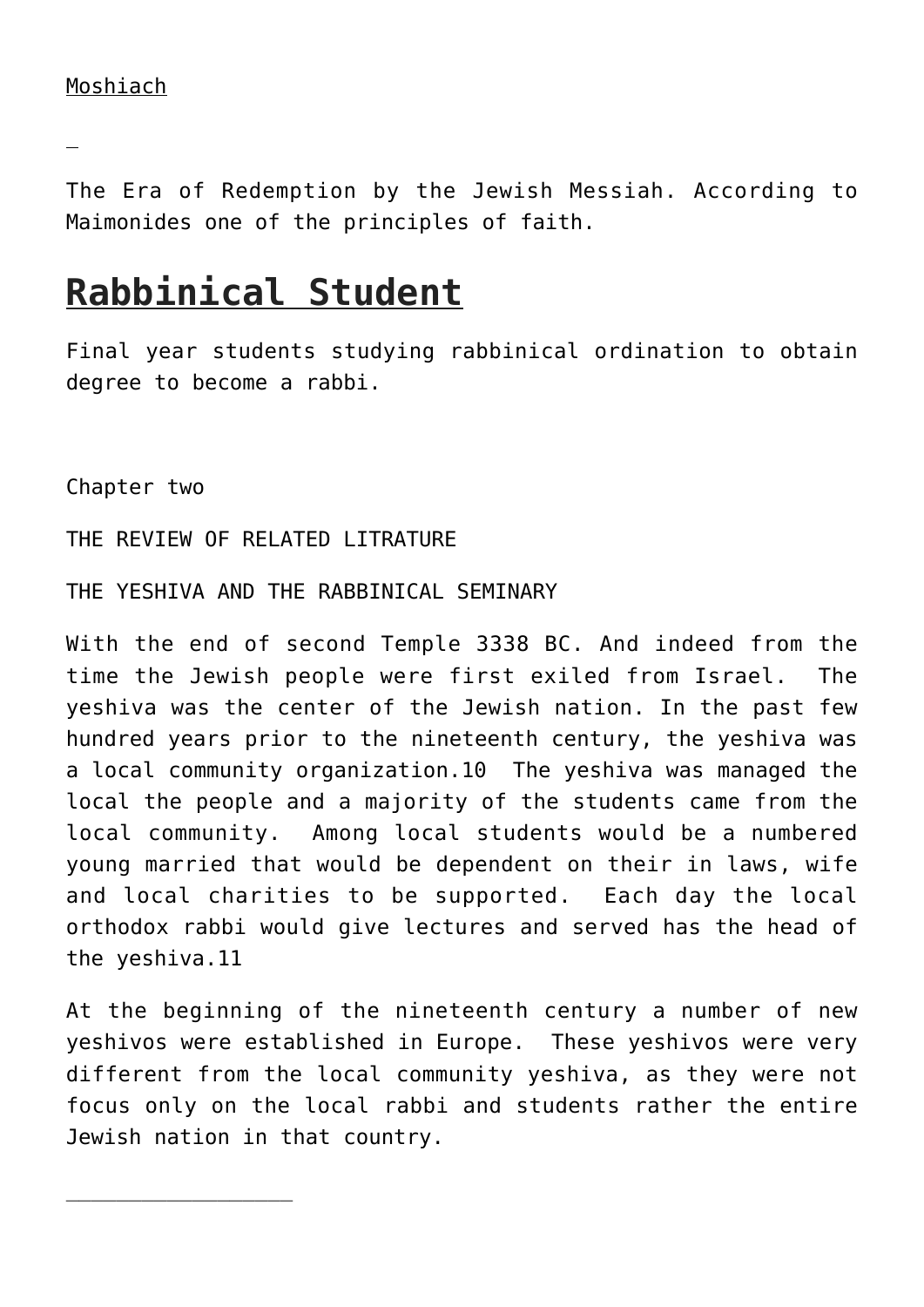10 Simcha Asaf, Merkorot l'Toldot (Tel Aviv:Dvir Co Ltd.,1936), Vol.III, 170-179.

11 Menachem Friedman, " The Changing Role", The Jerusalem Quarterly 25 (Fall 1982): 85.

#### THE UNITED LUBAVITCHER YESHIVA

Lubavitcher Yeshiva Tomchei Tmimim was established in 1897 by the fifth Lubavitcher Rebbe, Rabbi Shalom Dov Ber Schneerson.12Soon the foresight of the Lubavitcher Rebbes became apparent to all, as the students and graduates of Lubavitcher Yeshiva Tomchei Tmimim steadfastly maintained Jewish tradition, even in the face of hunger, bitter cold and relentless persecution. The Rebbe Rabbi Joseph I. Schneerson himself experienced harrowing imprisonment in 1927, for his continued activities to insure a Jewish education for the next generation.

In 1933, the Rebbe Rayyatz Rabbi Joseph I. Schneerson settled in Warsaw, Poland, where he had previously established a Lubavitcher Yeshiva 12 years before. Now it became the central Lubavitcher Yeshiva with high scholastic standards. In 1936, it moved with the Rebbe to Otvotzk, outside of Warsaw. Meanwhile, affiliate Yeshivos were founded in various Polish and Lithuanian cities, educating many hundreds of students.

The Rebbe Rayyatz Rabbi Joseph I. Schneerson survived the bombing of Warsaw and the occupation of Poland by Germany. He arrived in New York in early spring of 1940. Although physically broken from his experiences, he remained strong in spirit and conviction. 13

<sup>12</sup> Beis Rebbe, (Brooklyn, New York, Kehot Publication Society. 1965)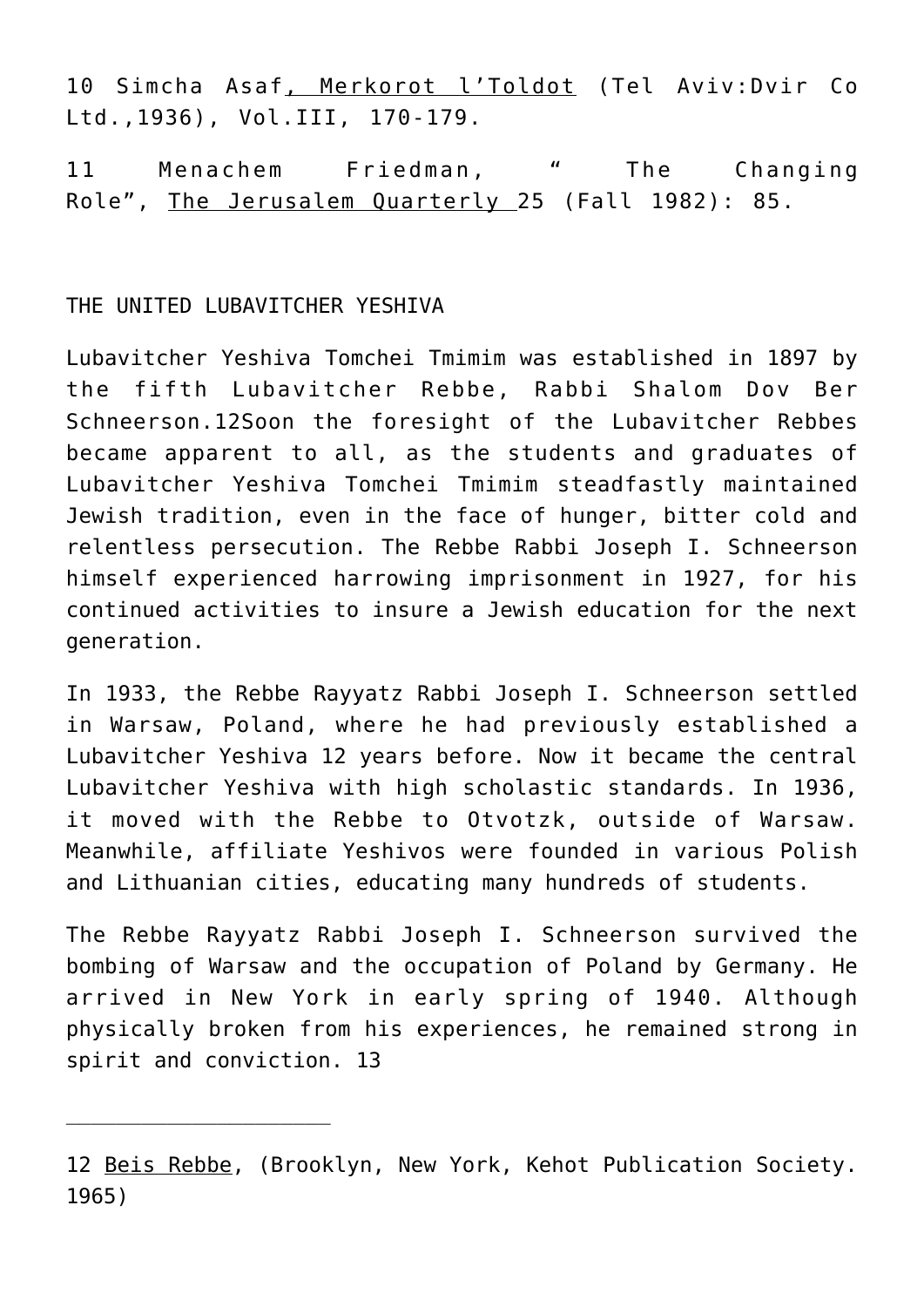13 Heroic Stuggle (Brooklyn, New York, Kehot Publication Society. 1980)

"The Divine hand has saved my life so that I may turn America into a land of Torah," proclaimed the Rebbe upon arrival at the New Yorkharbor.14 "America is no different from the old country, for G-d and His Torah are timeless." He announced immediate establishment of a new central Lubavitcher Yeshiva, and studies began the next morning.

In the 40's the Yeshivah was established on Bedford Avenue in Brooklyn 15 and then moved to the building on Ocean Parkway, which still houses the Lubavitcher Yeshiva elementary school. The Yeshiva's doors were open to students regardless of previous academic studies and regardless of whether of not they were able to pay the tuition. It was a particularly welcoming Yeshiva for new immigrants to the United States from far flung Jewish communities around the world.

At the time when the Rebbe Rayyatz passed away, in 1950, the American 'ice' had long been broken.16 Under his son-in-law, Rabbi Shmaryahu Gourary, the Yeshiva expanded and flourished. Assuming leadership of Chabad Lubavitch, the Rebbe, Rabbi Menachem Mendel Schneerson, the younger son-in-law of the Rebbe Rayyatz, has overseen numerous branches of new Lubavitcher Yeshivos, opening in dozens of cities around the globe.

16 Ibid.

<sup>14</sup>Marking of Chassidim (Brooklyn, New York, Kehot Publication Society. 1985)

<sup>15</sup> ULY Dinner Journal ( Brooklyn, New York 2001)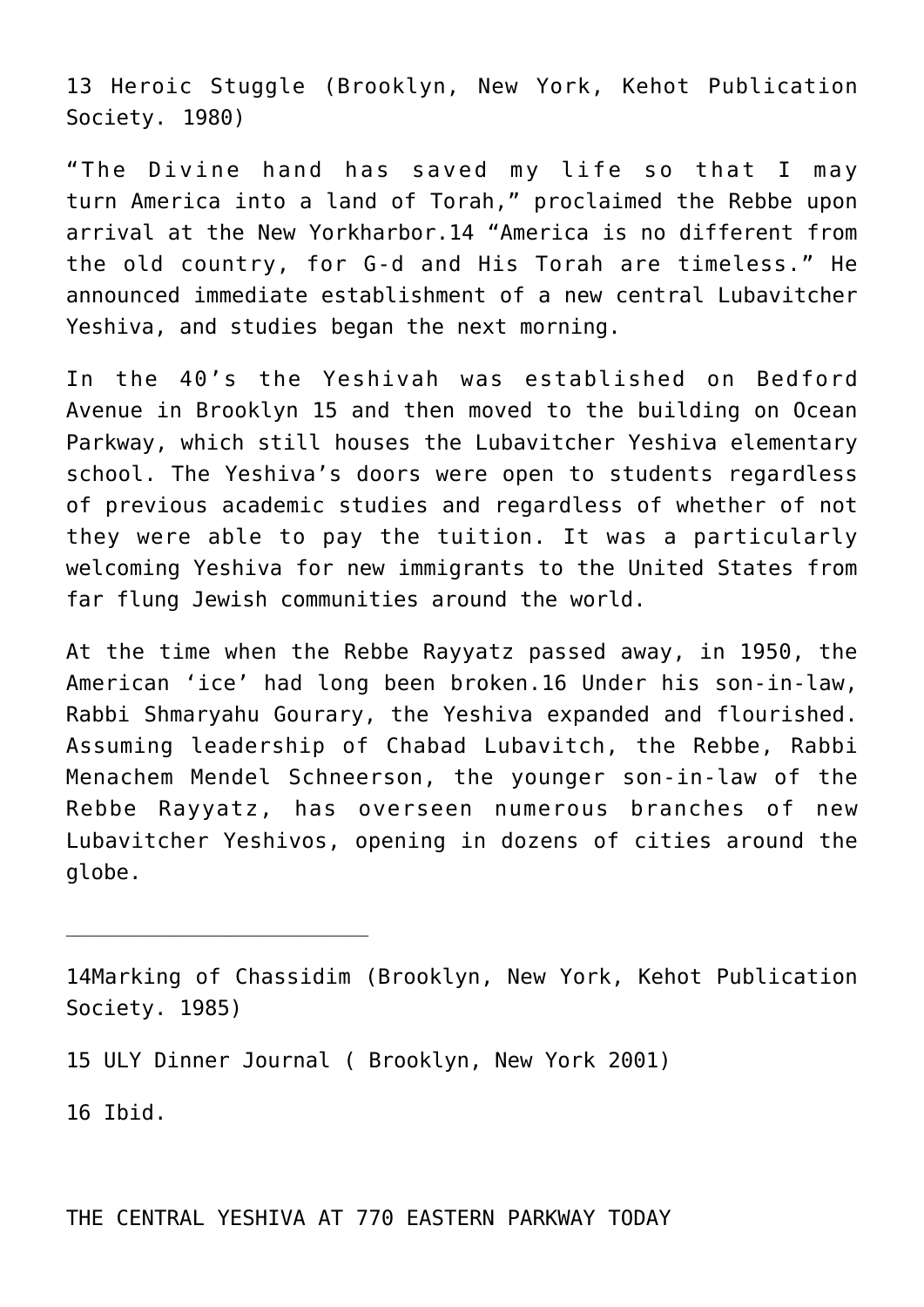From Lubavitch, Rostov, Warsaw and Otvotzk, the Central Lubavitcher Yeshiva Tomchei Tmimim is now located 770 Eastern Parkway, the very nucleus of the world Lubavitch movement. 17

Torah Scholars from all over the world seeking high standards of Torah studies flock to The Central Yeshiva each year, participating in the intense learning program and taking the challenging examinations to receive their rabbinical ordination. Each year hundreds of new students come to the Central Yeshiva from Israel alone, joining hundreds from other counties, such as South America, Argentina, Australia, England and countries across Europe.

During their years of study at '770,' the students receive practice in delivering lectures and writing Talmudic essays. They gain valuable experience in teaching, shechita (ritual slaughtering), safrus (scribal arts) and organizing outreach programs. 18

17 Ibid.

\_\_\_\_\_\_\_\_\_\_\_\_\_\_\_\_\_\_\_\_\_\_\_

18 Ibid.

In the summer months, the students take on responsibilities as head counselors in camps and youth group leaders in summer programs the world over, from Honolulu, Hawaii to Tashkent in Siberia. Many participate in a program known as 'Merkos Shlichus,' where they set out to places of low Jewish population, not usually visited by Rabbis. They will be found visiting Jews in small towns in British Columbia, Canada and in the remote countryside of Idaho. They bring mezuzahs with them, Jewish books and a friendly smile for everyone. On Pesach, one hundred and fifty students travel to the Former Soviet Union to conduct seders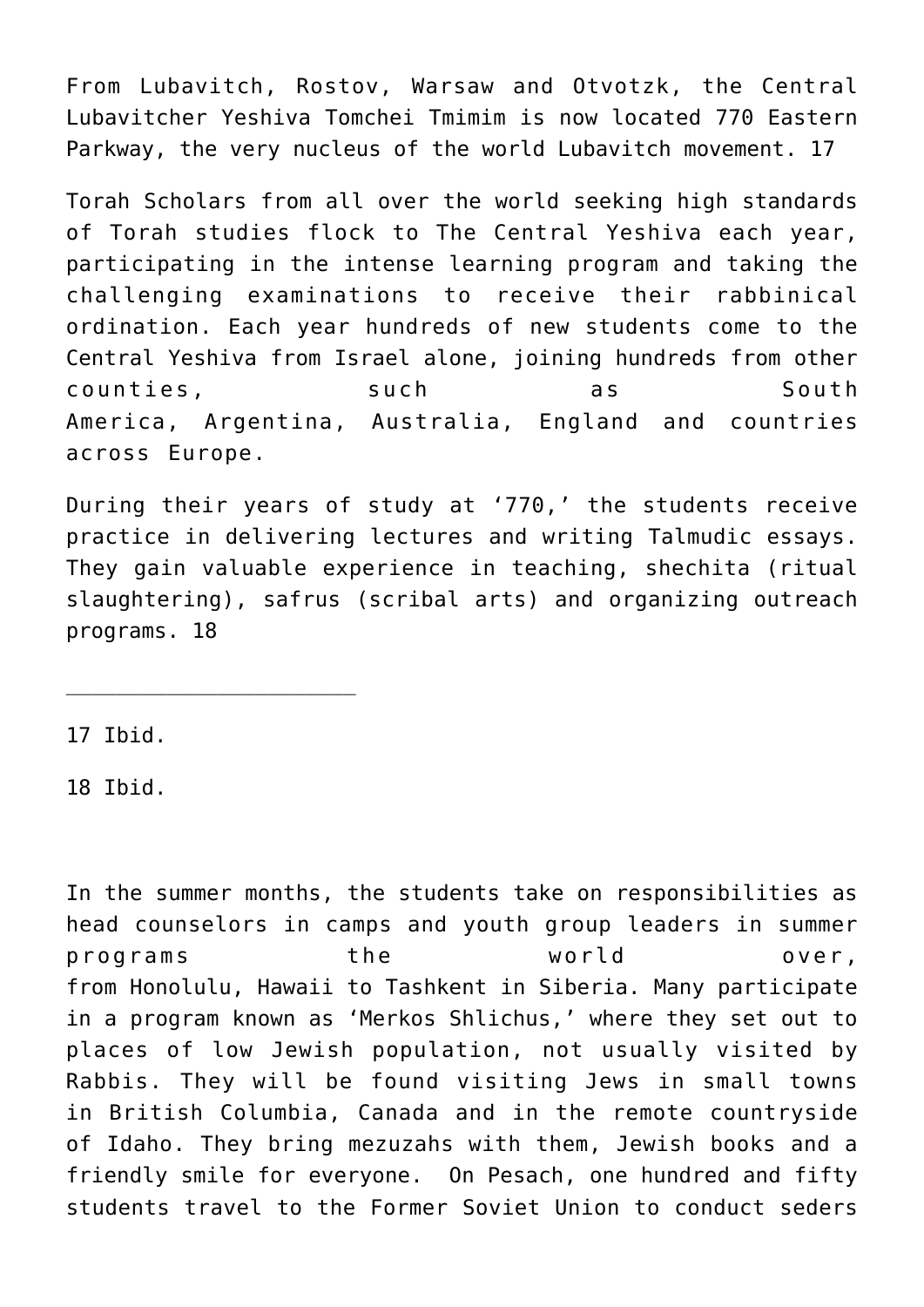for Jews in metropolitan areas, as well as isolated villages. Yearly Seders are conducted by the rabbinical students for the thousands of Israeli backpackers in Tibet and Nepal as well as Chili, Bolivia and Peru.19

The studies, the training and the outreach programs, of the students of 770, are all permeated with commitment to Yiddishkeit and Ahavas Yisroel (caring for one another through action as well as emotion), as future world leaders diligently prepare themselves for their colossal task ahead.20

19 Merkos Shlichus, A Panorama (Brooklyn, New York, Kehot Publication Society. 1970)

20 Ibid.

#### NINETEEN-CENTURY EUROPE

\_\_\_\_\_\_\_\_\_\_\_\_\_\_\_\_\_\_\_\_\_

During the early eighteen hundreds, the Reform Movement had significant success in drawing away communities in Germany away from Orthodox Judaism. The introduction of the "Science of Judaism" 21 States "had resulted in the deepening of the schism between the followers of the reformers and the followers Orthodox. The new science constituted a departure from the traditional manner in which Jewish studies have been taught. This science refused to tolerate an attitude of unconditional discipleship to the spirit and content of the Jewish Scripture. It placed this study of the Torah on a level with other scientific research.22 The methodology of the biblical criticism was applied to the Torah resulting in the destruction of the belief in its holiness. 23 The fifth Lubavitcher Rebbe, Rabbi Shalom Dov Ber Schneerson came out strongly opposing the Reform movement known as the Haskalah movement 24 and met with leaders of his generation to condemn the Haskalah movement.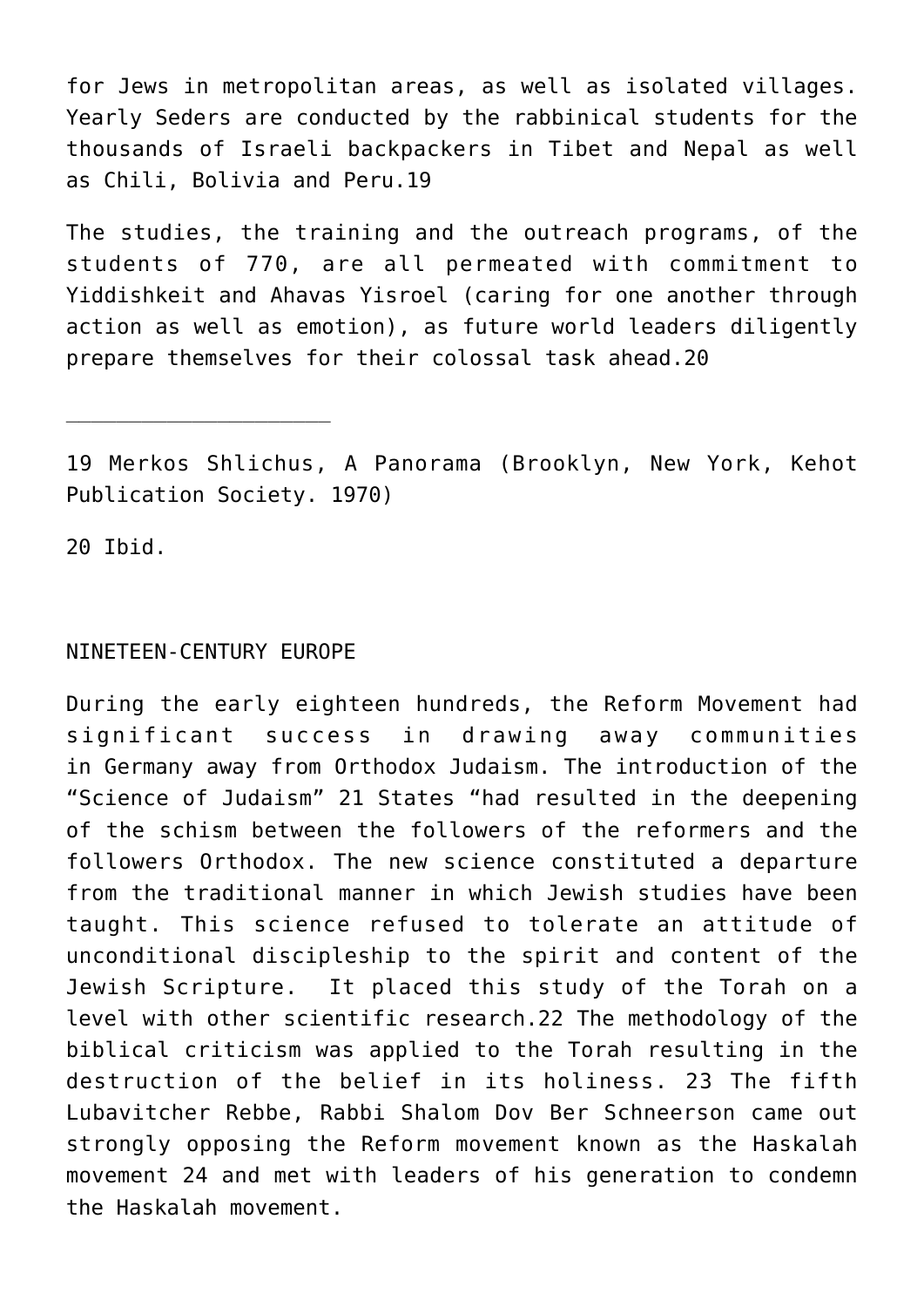21 Hermann Schwab, The History of Orthodox Jewry in Germany ( London, Mitre Press,1950),35.

22 Ibid.

23 Ibid.,36

\_\_\_\_\_\_\_\_\_\_\_\_\_\_\_\_\_\_\_

24 Haskalah movement, (Brooklyn, New York, Kehot Publication Society. 1965)

The roots of American Conservative Judaism can be traced to the Breslau Seminary in Germany 1854, the first rabbinical college in Germany. The mission of these and other rabbinical seminary was to expose the students to the breath of Jewish culture, including Bible, Talmud, Midrash, history and rabbinical literature. It was also their objective to teach the students to analyze and utilize the scientific method of study to be dispassionately when reading the holy ancient texts.25

In 1873 Israel Hildesheimer founded the Rabbinerseminar fur das Orthodox Judaism in Berlin. It was to be the answer to the intellectual problem of the nineteenth century, that challenged traditional Judaism in the modern age.26 He recognize that a rabbi required more of an education than just Talmud, and for subjects other than Talmud the study pattern should follow that on the universities.27 At the same time the religious standards and ideology of is seminary were different from the non orthodox seminary, including the study of Talmud, Shulhan Aruka, all biblical literature with the classical commentaries, philosophy, history, Hebrew literature and Jewish folklore.

<sup>25</sup> Scharfstein, Vol. 1,131.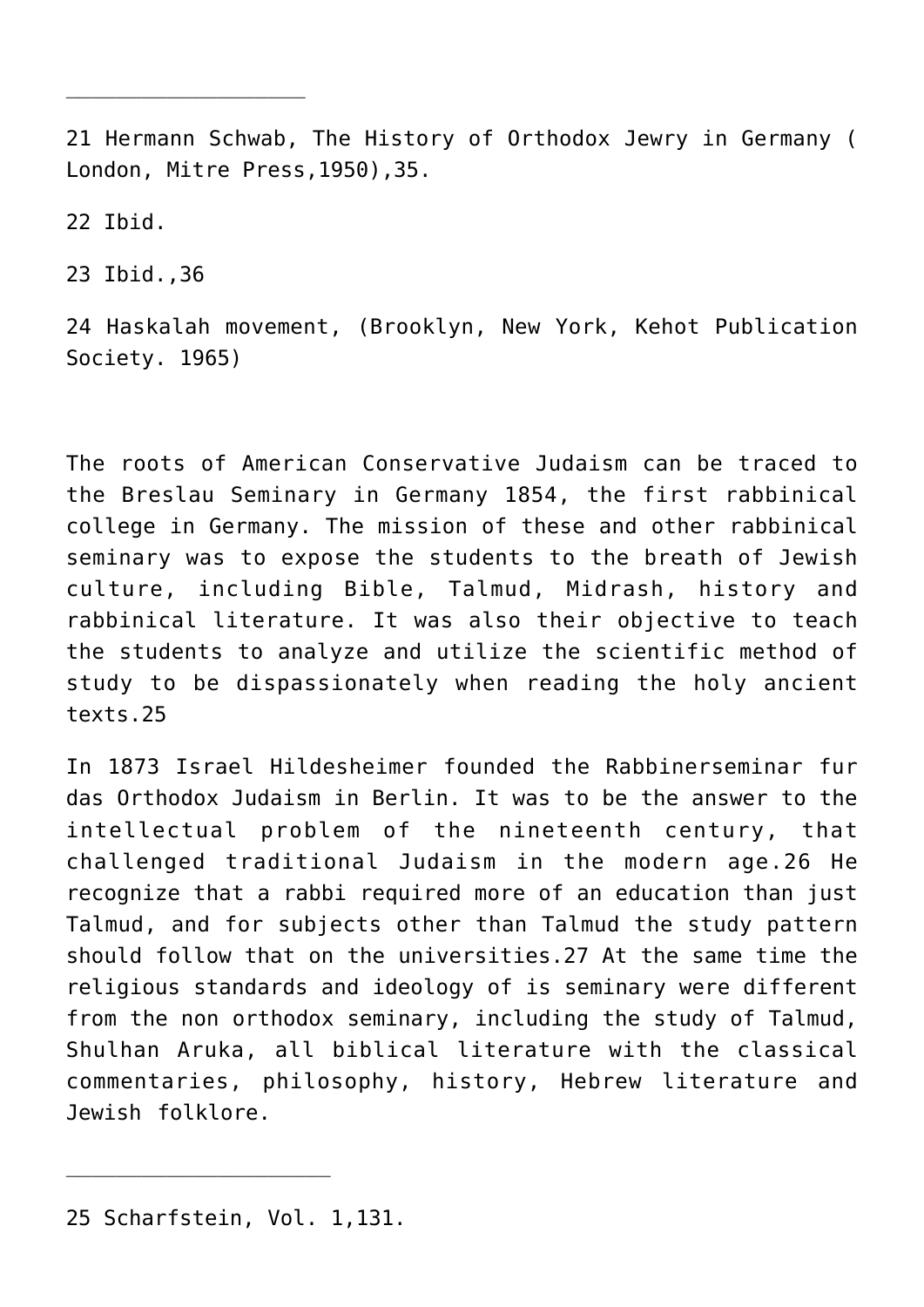26 Isi Jacob Eisner, "Reminiscences of the Berlin Rabbinical Seminary," in Leo Baeck Institute Year Book XII (1967) 37.

27 Libmam, 7-8

28 Shulvaas, Ibid., 997-700.

In London, Jews College was established in 1855. The inaugural meeting was convened by the Chief Rabbi, Dr. Nathan Marcus Adler as a response to an acknowledged and troubling lack of English trained rabbinic leaders. The chief rabbi presented a proposal to offer a general education with strong Jewish training. His objective was to prepare students to attend University College, London to acquire higher secular education as well as Jews College, for the appropriate theological and scholars training and preparation in order to assumed a rabbinic position. Lastly, he also sought to maintain the objectives of the traditional Beth HaMedrash.29 Jews College has become one of England's great institution's of Jewish learning. Its graduates have served through out Great Britain and it has counted among its alumni those who have served as the chief rabbi of the British Commonwealth, the rabbis of the Sephardic communities of Great Britain, several Dayanim of the London Beth Din and the Jews College itself. 30

<sup>29</sup> Israel Cohen, "Dr. Michael Friedlander", in Men of the Spirit, ed.Leo Jung ( New York : Kymson Publishing Company, 1964), 470-472.

<sup>30</sup> Albert M. Hyamson, Jews' College ( Great Britain : R. H. Johns Limited, 1954), 127.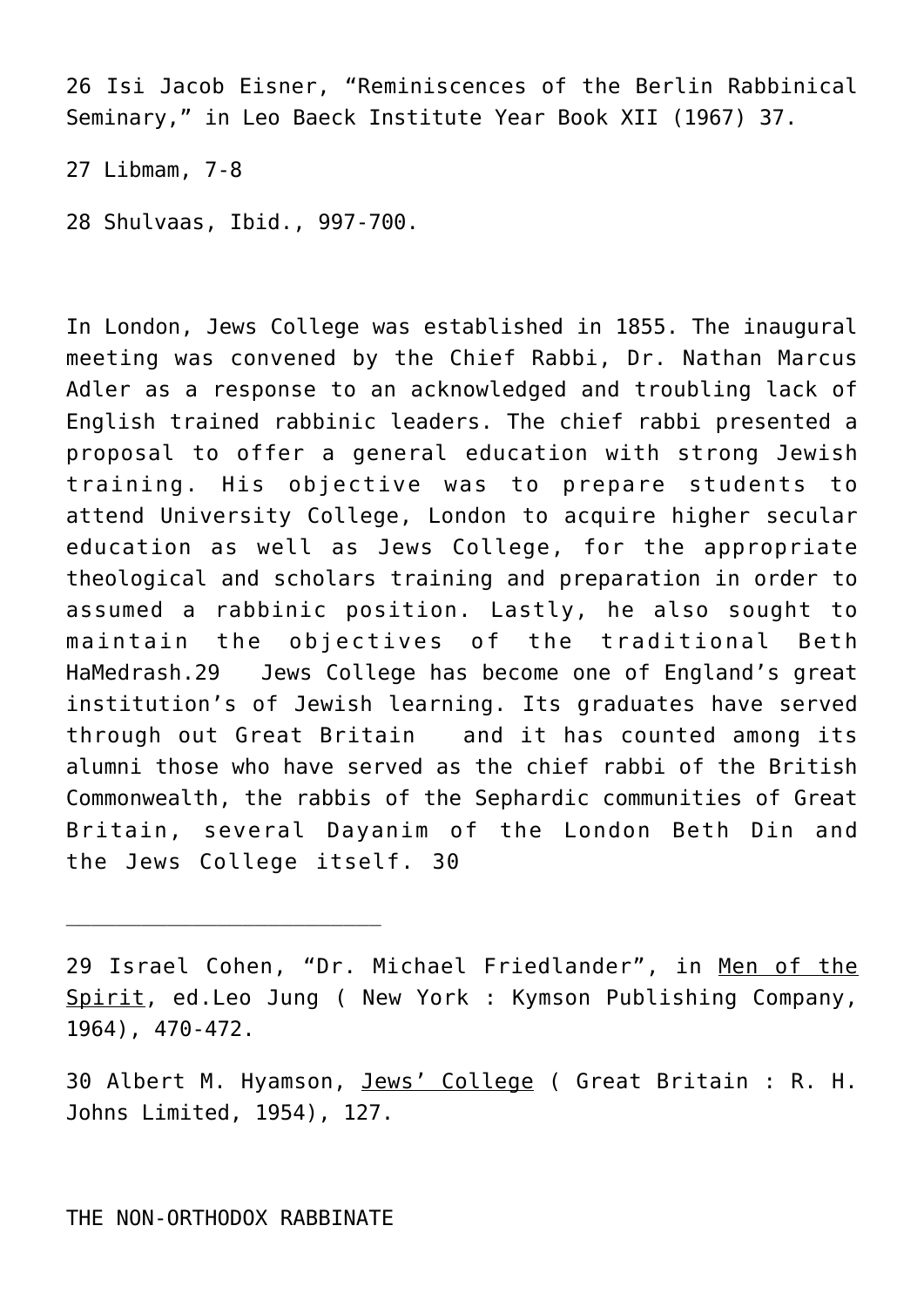In his discussion of the non orthodox rabbinate, Simon Greenberg book 31 Understanding American Judaism asserts that " no profession feels that it plays a role in the communal decision making process commensurate with its own conception of the knowledge, skill and general competence of its practitioners." He further states the undefined focus of the rabbinate as a profession, both in the minds of the rabbis and the community, is responsible for the tension between the rabbi and the community." The AmericaRabbinate .. is.. search of its identity."32 As we see today that the American rabbi has seemingly endless number and the variety of expectations from the congregation and communities have on them.33

32 Ibid., 118.

33 Simon Greenberg, " The Rabbi as Darshan," Judaism 40 No.4 (Fall 1991) , 471 –483.

THE ORTHODOX RABBINATE

 $\overline{\phantom{a}}$  , which is a set of the set of the set of the set of the set of the set of the set of the set of the set of the set of the set of the set of the set of the set of the set of the set of the set of the set of th

In contrast to the relatively recent history of the nonorthodox rabbinate, orthodox rabbinic scholars have authored, during the last two thousand years, more than one million responsa and other great literary works. The works have been in legal, as in the Mishne Torah of Moses Maimonides and philosophy and folklore based on the biblical texts as will explain in the following chapter.

This entire body of literature, while providing guidance and insight regarding the fulfillment of the Torah principles,

<sup>31</sup> Simon Greenberg, " The Rabbinate and the Jewish Community Structure" in Understanding American Judaism; Toward the Description of a Modern Religion. ( New York: Ktav Publishing House, Inc, 1975 ), 117.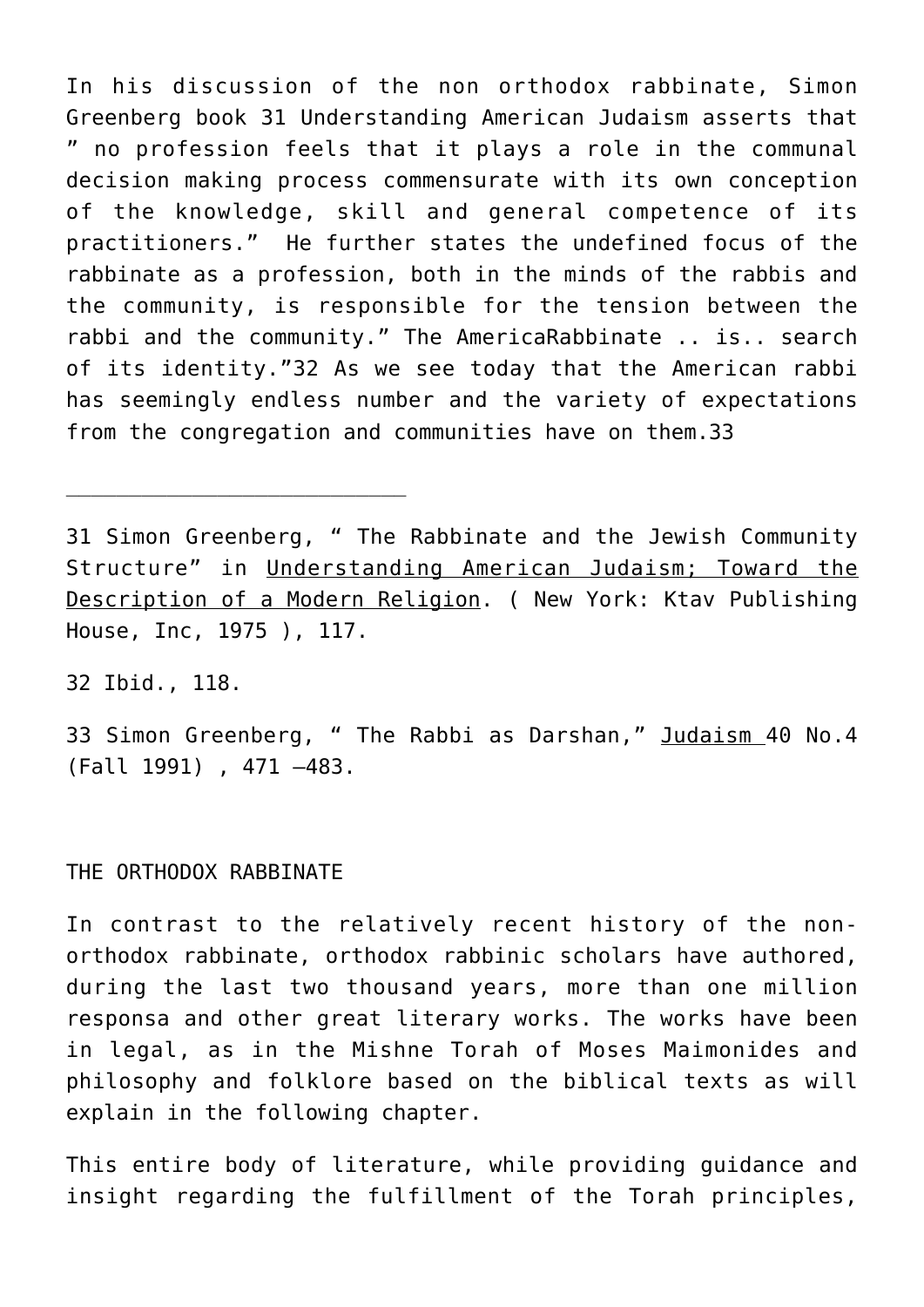only presumes the apparentness of a rabbinic authority to guide the application of these laws. Entire collections of responsa devote little, if any attention to the rabbi within the community. Even in vast work as the St'dei Chemed, 34 Deals primarily with discussions of the rabbi addresses the matter of identifying an appropriate responsa. Discussions' regarding the role of the rabbi in a community does not appear until the eighteen century.

Rabbi Samson Rephael Hirsch, Germany (1808-1888) authored a number of articles devoted to the Jewish community in the course of his struggle with the successes of the reform movement in Germany in the later half of the nineteenths century.

34 Sedi Chemed, Marechet 20, Klal 31. (Brooklyn, New York, Kehot Publication Society. 1965)

\_\_\_\_\_\_\_\_\_\_\_\_\_\_\_\_\_\_\_\_

In an article entitled " Jewish communal life" that appeared in the first number of the monthly magazine " Jeshurun" he states that it is the responsibility of every Jewish community to promote the knowledge and understanding of religious law, the regular practice and observance of the law, and respect and caring in inter-personal relationships. Communities must provide "schools and colleges… congregations, slaughterhouses, Mikvahs, Kosher and matzah bakeries, distributed charity funds, associations for the sick and watching the dead, cemetery." 35

Hirsch also clearly states that the community must have a rabbi to supervise these institutions to ensure that the law is properly observed. It is therefore, the duty of the rabbi to teach the law and create an atmosphere in the community to enhance its observance. The rabbi is to serve as the final and highest authority in private or public matters which are to be determined in accordance with religious law. 36 Hirsch also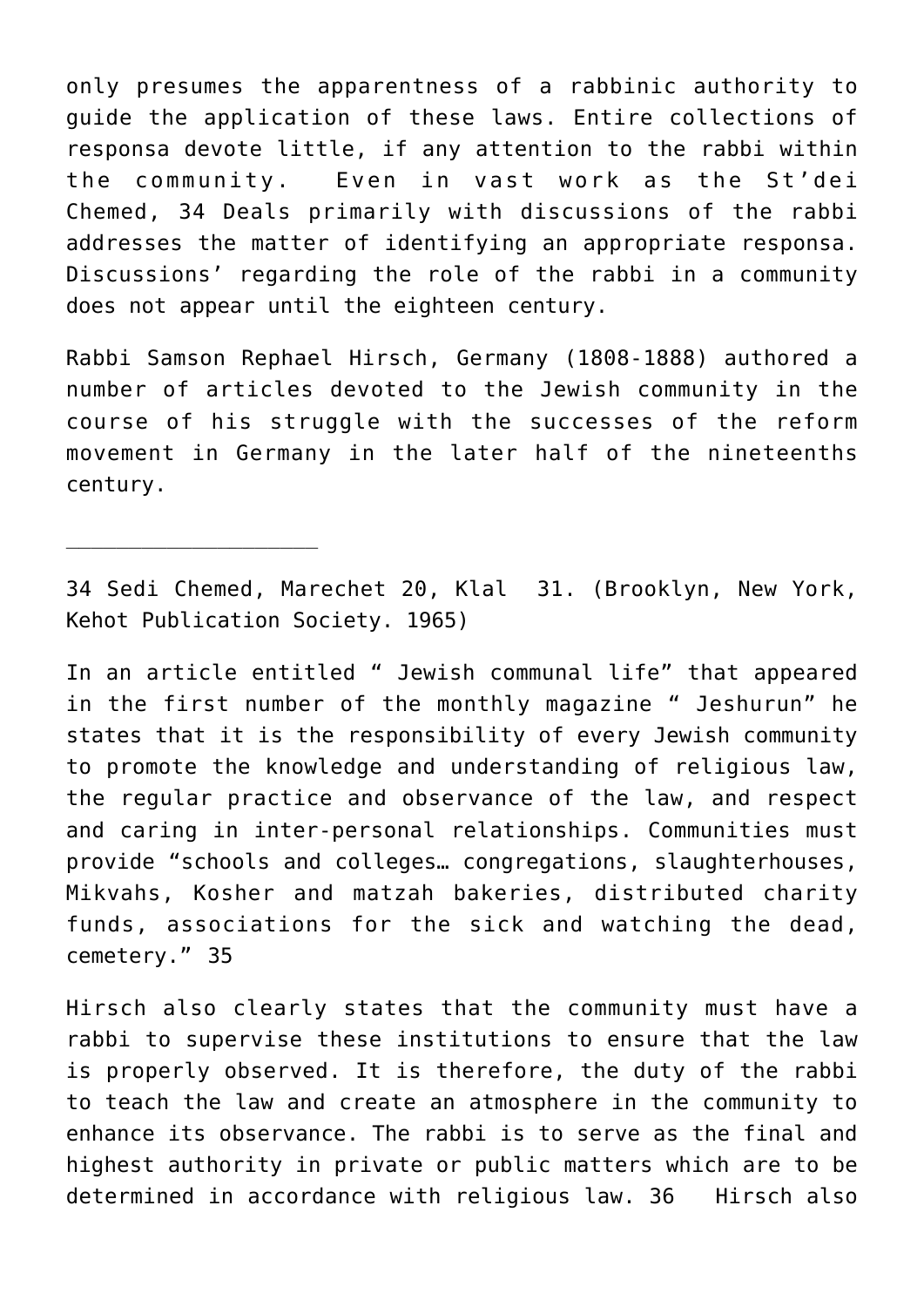focuses on the growing chasm between the individual members of the community will play on role in the community, and a few lay people who share with the rabbis responsibility for the development of the community

35 Ibid., 105-106

\_\_\_\_\_\_\_\_\_\_\_\_\_\_\_\_\_\_\_\_\_\_\_

36 Ibid.

He declares that " Jewish communal life is not embodied in its representatives". Neither a contribution to the communal fund nor the casting of a paper into the ballot box fulfills one's responsibility to the community. If religious welfare if not being promoted and does not flourish within the community or if communal funds on not being used for their stated purpose, no individual is absolved from taking the necessary steps to assure such development. "Above in heaven nothing is known of Laity and Clergy". 37 Every person in an equally responsible member of the community is held accountable for the role he plays within it.

In Hirsch's view, it is the responsibility of the rabbi to motivate and excite the members of his community to greater religious and spiritual attainment.

37 Ibid., 98-99.

### **Chapter Three**

Chapter three

THE REVIEW OF THE FRIST RABBI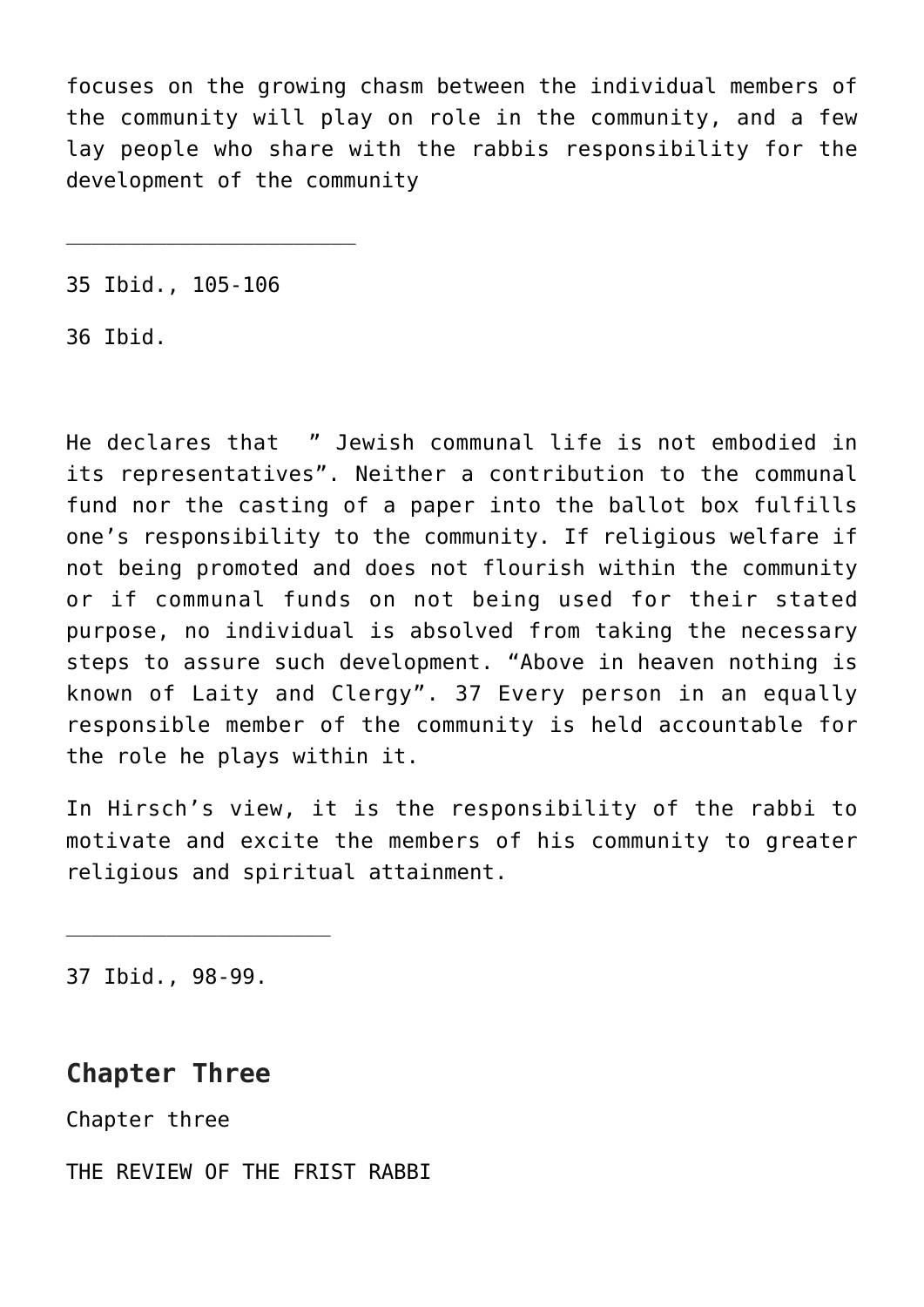The question one may ask "Was Moses Orthodox?" let's take a step back. Rather than trying to determine the validity of "orthodoxy," we should figure out what, in fact, makes a Jew a Jew?

Is it culture? Education? Observance? Personality? Genes? History? Programming? Anti-Semitism? Chicken soup? The list goes on.

The answer is simple. What makes you human-and most importantly, what makes you a Jew-is one thing and one thing only: your soul, your Neshomo.

In fact, you are your soul, contained in the vehicle of the body. Your soul is shaped by G-d in His own Divine image. This soul is an "inalienable right" of every human being, unalterable and no arbitrary. Just as G-d is immutable, so too is the soul. 38 Fundamental to Torah thought is that nothingno action, no behavior-can alter the essential Divine nature of the soul. The soul is eternal; a Jew has a unique Jewish soul. 39

38 Rabbi Schneur Zalman of Liadi, Likutei Amarim, Tanya, chapter 2 (Brooklyn, New York, Kehot Publication Society. 1960)

39 Ibid.,

\_\_\_\_\_\_\_\_\_\_\_\_\_\_\_\_\_\_\_\_\_\_\_

Even if a person, G-d forbid, sins and transgresses, there is always the hope for teshuvah (atonement). Maimonides wrote, "The Torah assures that at the end of exile Jews will ultimately do teshuvah." 40 Even if one does not atone, the affect of his behavior is on his body and the relationship of the body to the soul;

On the soul. There is, unequivocally, no such thing (in Judaism) as eternal damnation of the soul.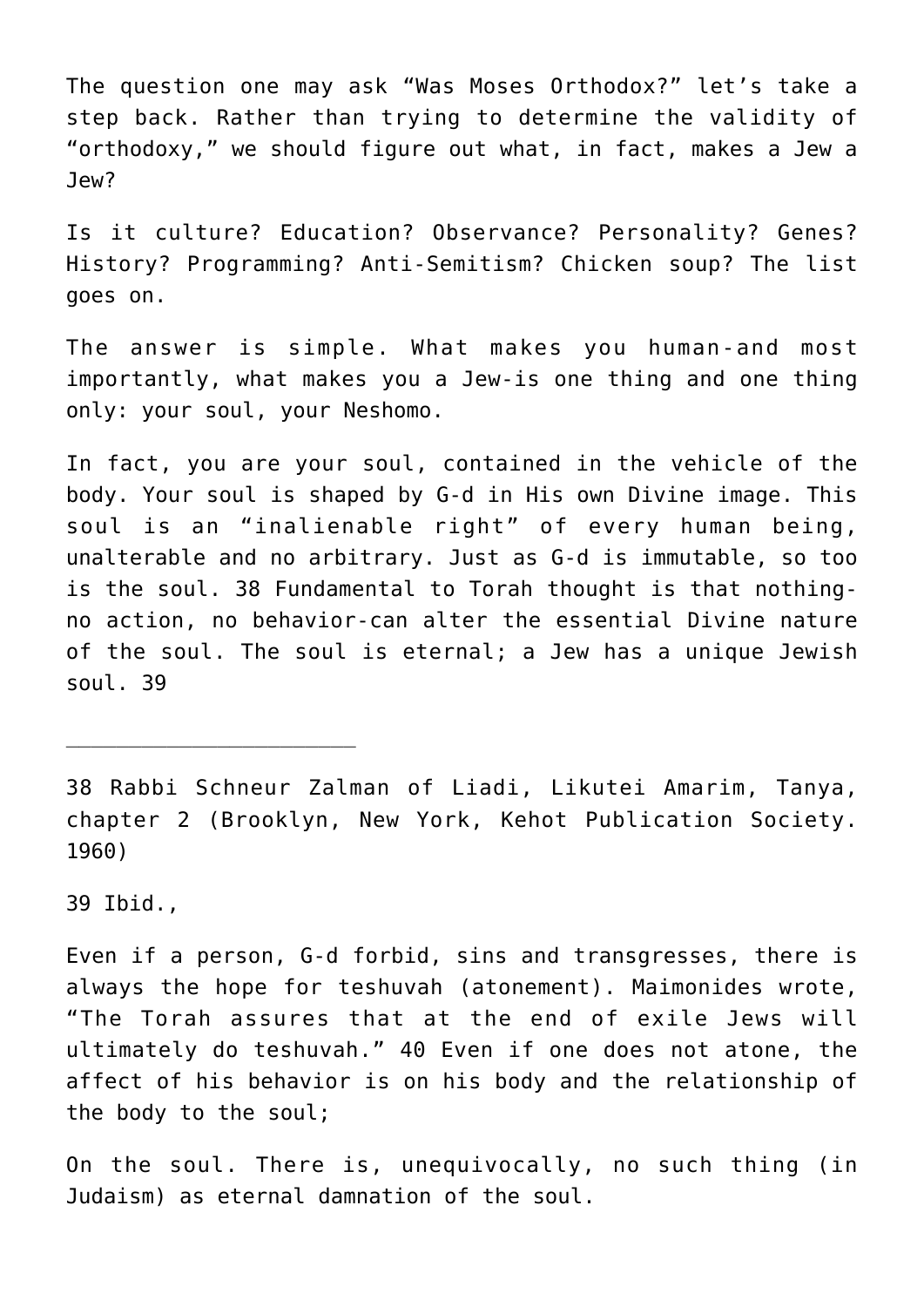This is not an opinion or a viewpoint, but a fundamental component of Jewish faith-faith in the immortality of G-d and the Divine soul, and absolute belief in the realization of G-d 's plan for existence. Judaism teaches that evil is transient and good is eternal. Good must and will prevail. This is the entire basis of our belief in the Messiah and redemption: that the world will realize the purpose for which it was created. Anything less questions the validity of G-d Himself. 41

40 Rabbi Moses Maimonides, Mishne Torah Yad Hachzakah, Introduction

41 Ibid.,

 $\overline{\phantom{a}}$  , which is a set of the set of the set of the set of the set of the set of the set of the set of the set of the set of the set of the set of the set of the set of the set of the set of the set of the set of th

The well-known statement from Hillel reads, "Love all creatures, and bring them close to Torah." 42 When Hillel uses a seemingly strange expression, "creatures" instead of "people," he is reminding us somewhat arrestingly that even if a person has no apparent quality or virtue, he must be loved by the mere virtue of being G-d's creature; G-d chose to create him or her and that is the greatest reason to love one another. We therefore love everyone unconditionally, including a criminal and someone who is not living up to his calling.

It does not stop there. True unconditional love also means that you want the best for your beloved. Thus Hillel continues: "And bring them closer to Torah." 43 Love for your fellow man dictates that you do everything in your power to inspire and motivate him to live up to his greatest potential. I may therefore disagree with another Jew's behavior or choices, but I never disagree with the person. I embrace him as my brother, both of us children of G-d.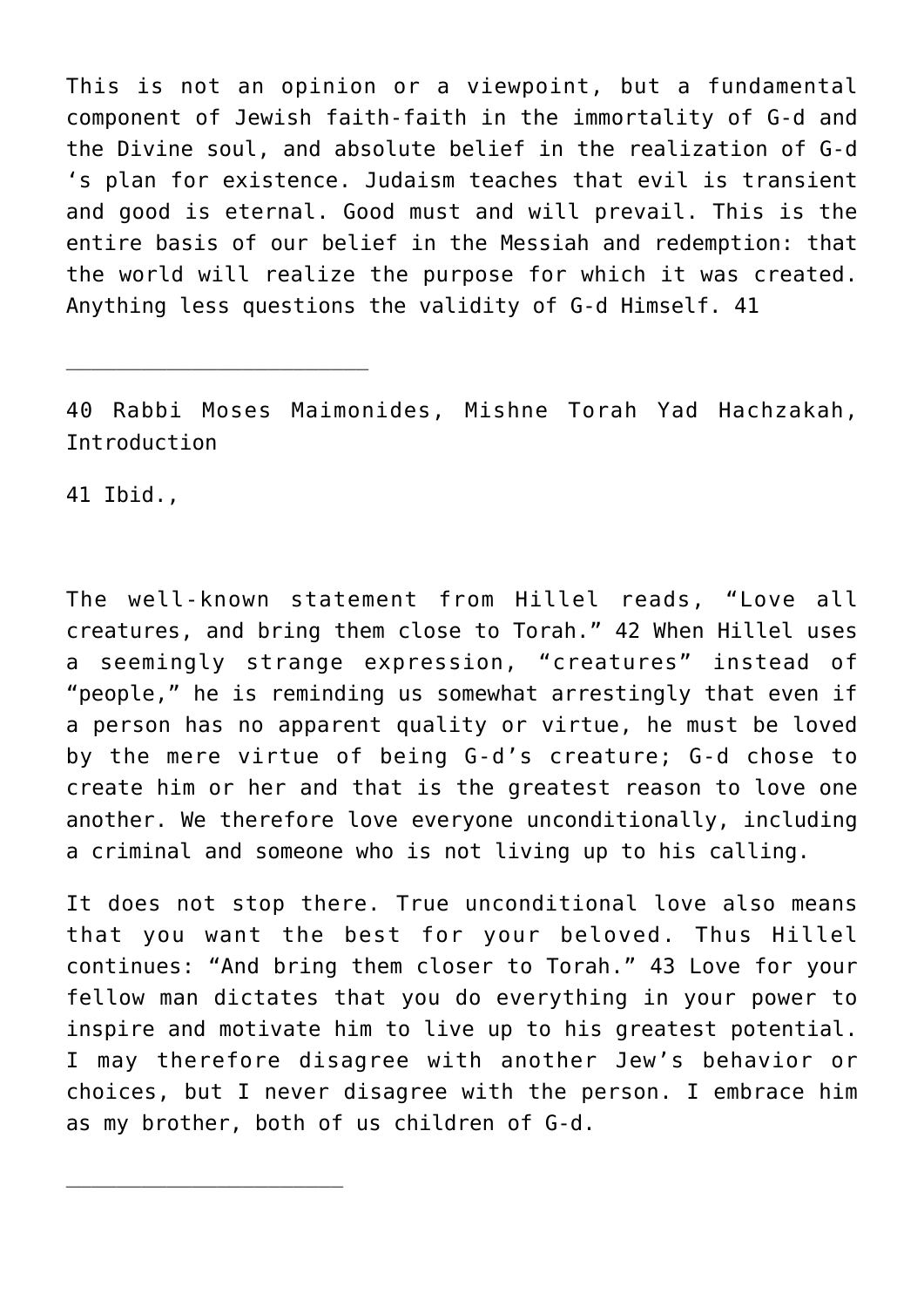42 Ethics of the Fathers 1:13

43 bid.

### **THE ANONYMOUS ESSENCE**

And Moses returned to G-d and said: "I beseech You: this nation has sinned a great sin, and have made themselves a god of gold. Now, if You will forgive their sin–; and if You will not, erase me from the book that You have written."

And G-d said to Moses: "Whoever has sinned against Me, him will I erase from My book."

Exodus 32:31-33

No human being is as deeply identified with the Torah as Moses: the prophet goes so far as to refer to the revealed wisdom of G-d as "The Torah of My servant Moses." 44 As the Midrash explains, "Because he gave his life for it, it is called by his name." 45

And yet, there was one thing that was even more important to Moses than his connection with the Torah: his connection with the people of Israel. In order to secure G-d's forgiveness of Israel for their sin in worshipping the Golden Calf, Moses was prepared to forgo his place in the Torah. Following Israel's transgression, Moses gave G-d an "ultimatum": if you cannot forgive them, obliterate my name from the book that You have written.

45 Mechilta Beshalach 15:1.

\_\_\_\_\_\_\_\_\_\_\_\_\_\_\_\_\_\_\_\_

Our sages tell us that "the righteous emulate their Creator." 46 The same is true in this case: in giving precedence to Israel over Torah, Moses was following the

<sup>44</sup> Malachi 3:22. Cf. "The Five Books of Moses."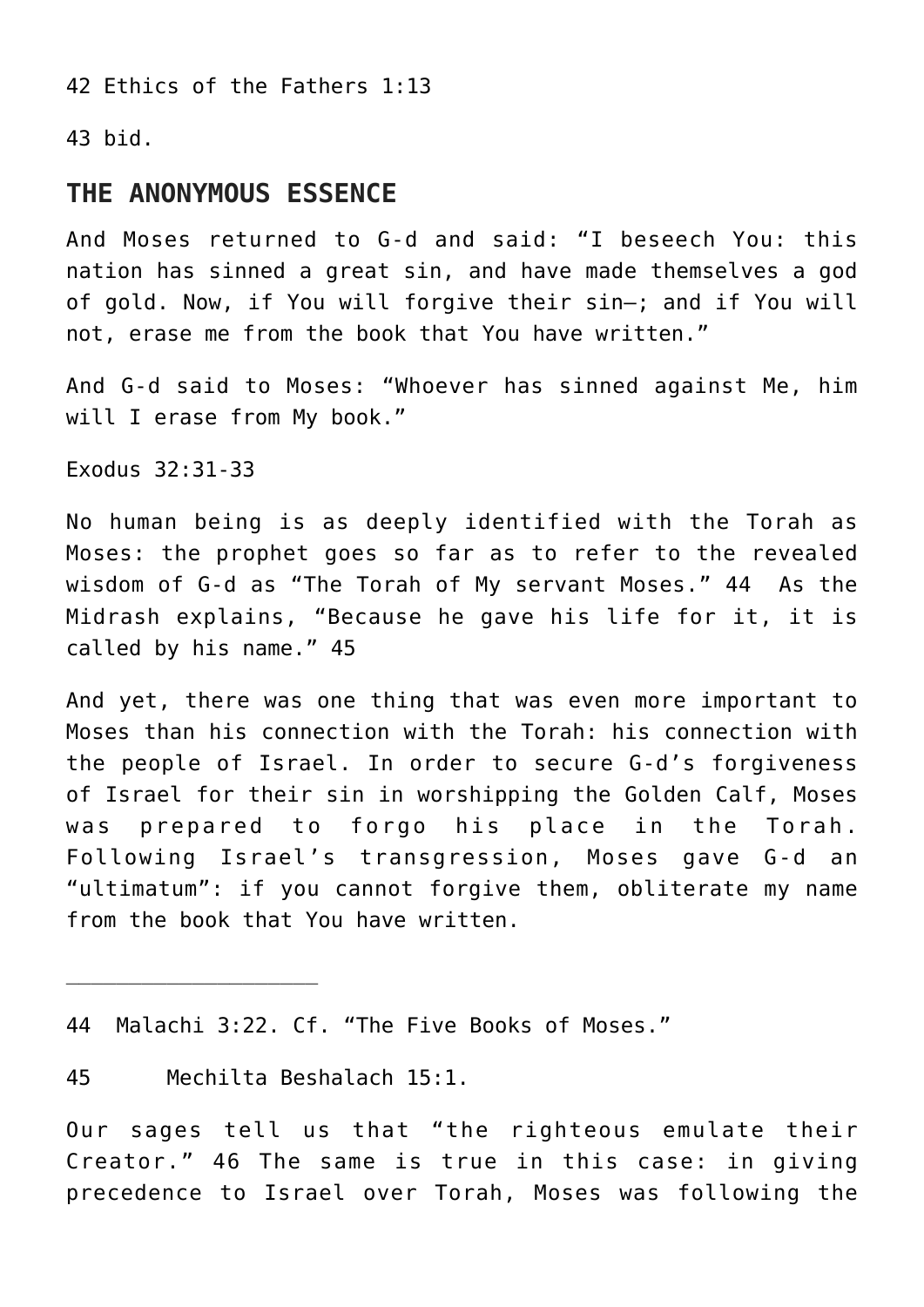divine example. As the Midrash states, "Two things preceded Gd's creation of the world: Torah and Israel. Still, I do not know which preceded which. But when Torah states 'Speak to the children of Israel…,' 'Command the children of Israel…'—I know that Israel preceded all" 47

In other words, since G-d's purpose in His creation of the universe is that the people of Israel should implement His will as outlined in the Torah, the concepts of "Torah" and "Israel" both precedes the concept of a "world" in the Creator's "mind." Yet which is the more deeply rooted idea within the divine consciousness, Torah or Israel? Does Israel exist in order that the Torah might be implemented, or does the Torah exist in order to serve the Jew in the fulfillment of his mission and the realization of his relationship with G-d? Says the Midrash: 48if the Torah describes itself as a communication to Israel, this presumes the concept of Israel as primary to that of Torah. The very idea of a Torah was conceived by the divine mind as a tool to enhance the bond between G-d and His people—a bond that "predates" it and which it comes to serve.

46 Midrash Rabbah, Bereishit 67:8.

\_\_\_\_\_\_\_\_\_\_\_\_\_\_\_\_\_\_\_\_\_\_

47 Tana D'vei Eliyahu Rabbah, ch. 14.

48 Ibid.,

Thus our sages have said: "A Jew, though he has sinned, is still a Jew." 49 Even if the Jew sins, thereby violating his relationship with G-d as defined by Torah, he is still a Jew. For the essence of his relationship with G-d runs deeper than that aspect of it that is realized through his fulfillment of the divine will as formulated in the Torah.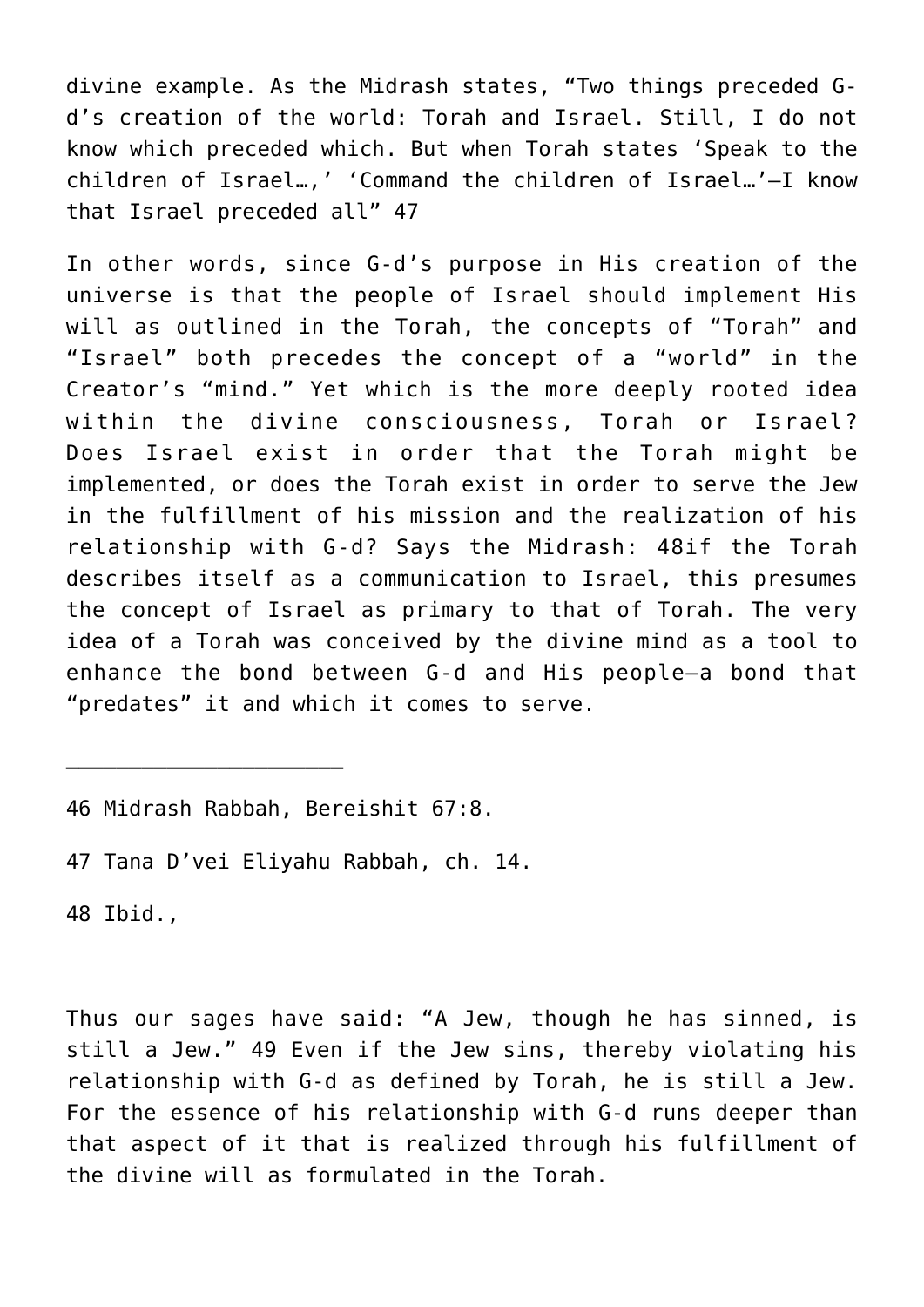Therein lies the deeper significance of Moses' declaration to G-d, "…if You will not [forgive them], erase me from the book that You have written," and G-D's response, "Whoever has sinned against Me, him will I erase from My book." At first glance, Moses' words, dramatic and moving as they are, are very puzzling: other than its dubious value as some sort of "threat" to G-d (?), how would Moses' eradication from the Torah (G-d forbid) help the people of Israel attain atonement for their sin?

G-D's reply also requires explanation. G-d seems to be rejecting Moses' plea, saying, in effect, "I will do what I see fit with My Torah. You are in; they go out." But that is not what G-d does. He forgives the Jewish people and gives them a second set of tablets engraved by His hand with the Ten Commandments to replace those broken as a result of their sin. Moses' words have their desired effect: the Jewish people are rehabilitated, and their place in Torah is preserved, even enhanced. 50

49 Talmud, Sanhedrin 44a.

 $\overline{\phantom{a}}$  , which is a set of the set of the set of the set of the set of the set of the set of the set of the set of the set of the set of the set of the set of the set of the set of the set of the set of the set of th

50 Midrash Rabbah, Shemot 46:1 and Talmud, Nedarim 22b,.

But according to what we said above, we can understand the deeper stratum of meaning implicit in their exchange. True, Moses is saying to G-d, Your people have sinned a great sin. A sin so great, a sin that so acutely violates Your relationship with them as formulated in Your "marriage contract" 51 with them, the Torah, that in terms of this relationship, their betrayal is unpardonable. But Your bond with them runs deeper than Torah, deeper than anything that can be expressed or destroyed by their deeds. If You cannot forgive them, it is because You are continuing to relate to them on Torah's terms, continuing to define Your bond with them on a level on which their sin cannot be tolerated.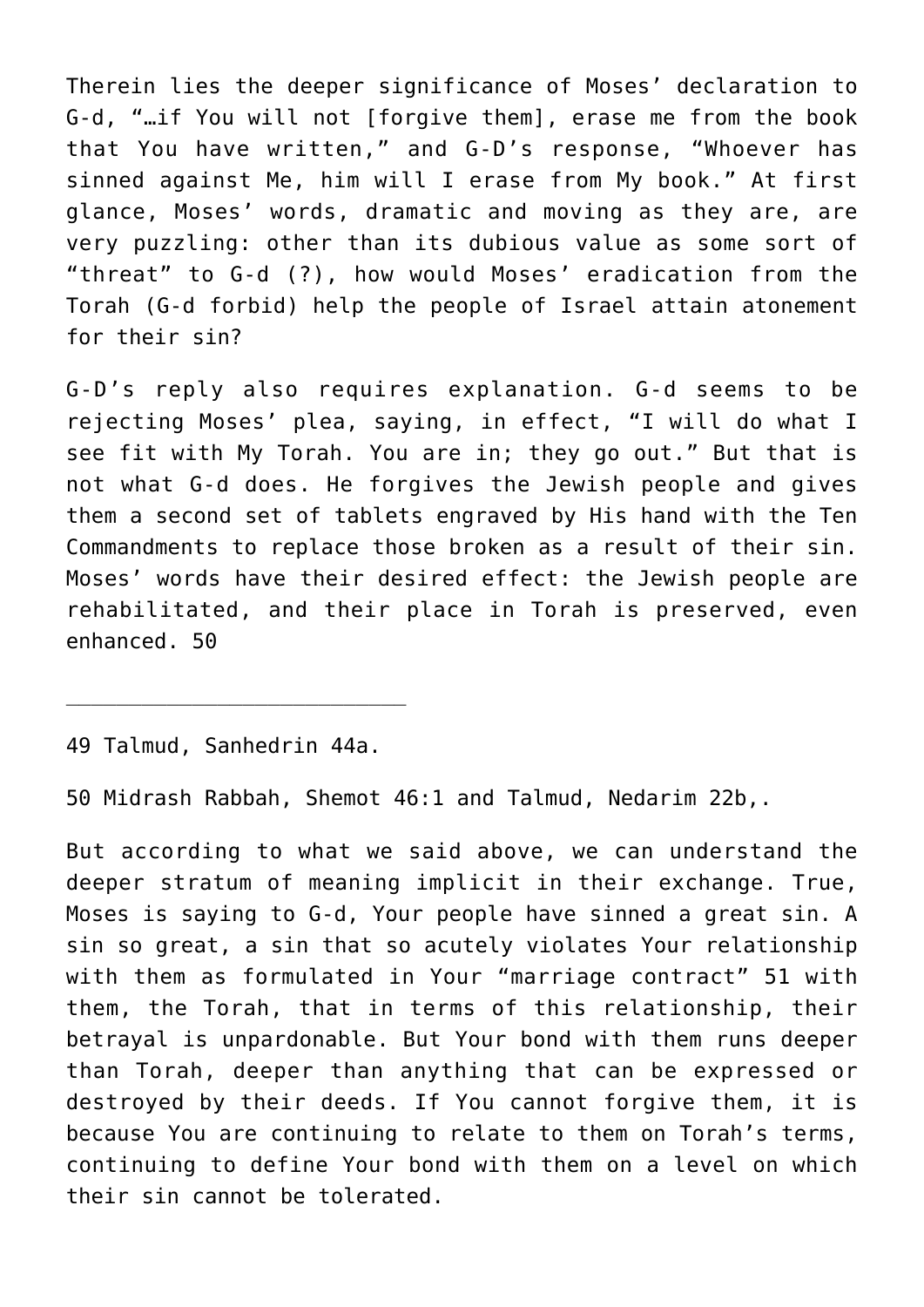Well, said Moses, I, for one, will not accept such a state of affairs. If there is no way that Torah allows for their forgiveness, then erase me from the Torah. Erase (cut) me out of the very thing that has consumed my mind, heart and life so completely that the book that You have written has come to be called "the Torah of Moses." 52 Strip me of my very identity; so that I shall stand denuded of all save my very essence—my relationship with my people.

51 Talmud, Berachot 57a on Deuteronomy 33:4; Midrash Tanchuma, Ki Tisa 30; Rashi, Exodus 34:1.

52 Ibid.,

\_\_\_\_\_\_\_\_\_\_\_\_\_\_\_\_\_\_\_\_\_

Now it was the Creator who emulated the righteous. "Whoever has sinned against me, him will I erase from My book," G-d promised. Those whom Torah cannot forgive, those with whom I can no longer sustain the relationship delineated by My book, I will exempt from My book. I will transcend My Torah to revert to the quintessential bond between them and Myself that precedes and supersedes My word, wisdom and will. I will follow your example, Moses, you who are prepared to relinquish everything you have and are, should it interfere with your most quintessential priority: your oneness with your people.

Ultimately, Israel's "erasure" from the Torah resulted not in a diminution, G-d forbid, of their Torah-defined relationship with the Almighty, but, on the contrary, in its reinforcement and intensification. For once the quintessential bond between G-d and Israel had been reiterated, this selfsame relationship could now be manifested via the vehicle of Torah, which would now be "broadened" to accommodate that which earlier was beyond its realm. Torah would now incorporate the highest level of teshuvah ("return")—the level on which "sins are transformed into virtues" 53 and the greatest failing and the most terrible betrayal can be sublimated into even greater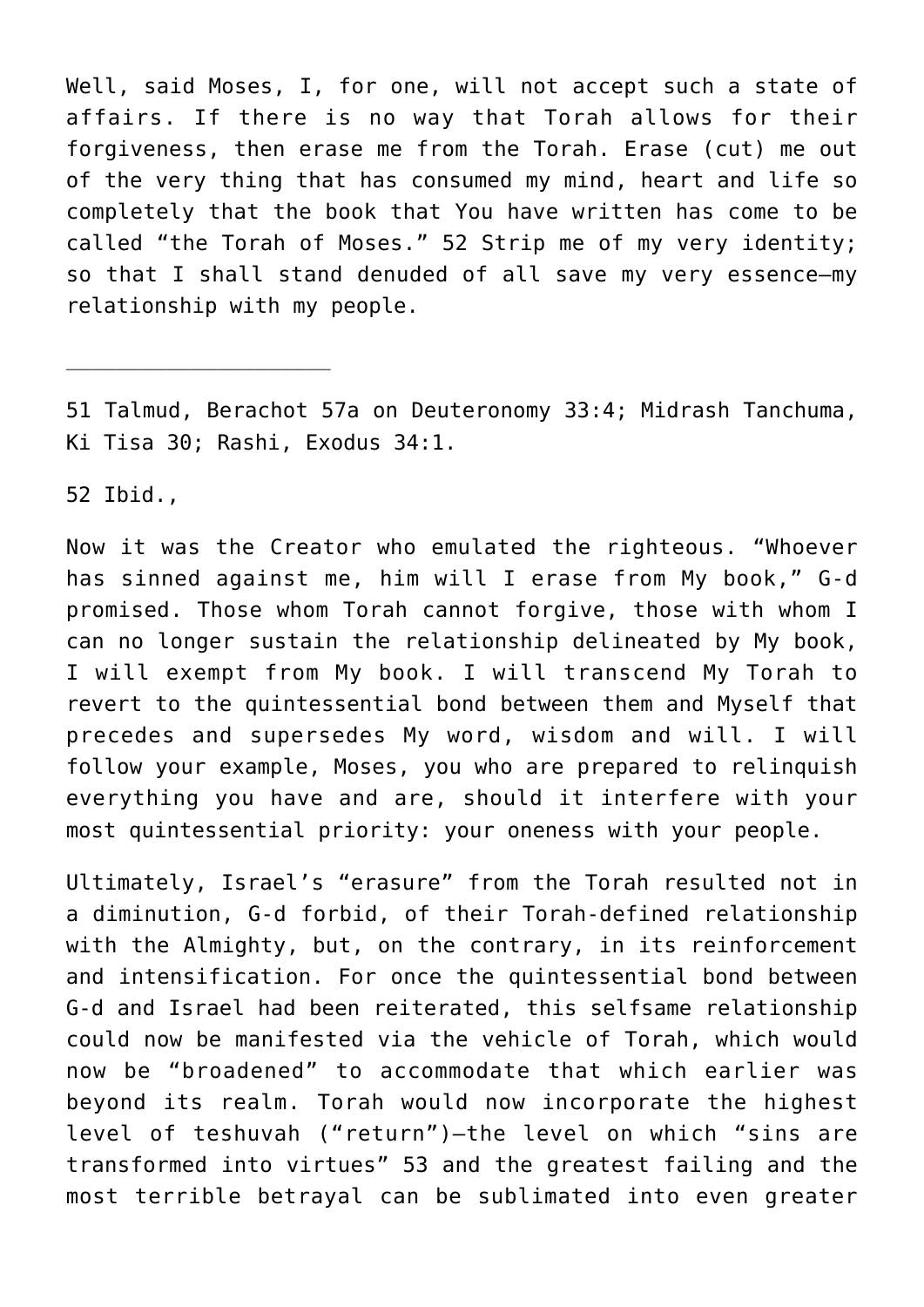achievement and even deeper connection.

53 Talmud, Yoma 86b.

\_\_\_\_\_\_\_\_\_\_\_\_\_\_\_\_\_\_\_\_\_\_

In the words of our sages, "The First Tablets contained only the Ten Commandments. The Second Tablets contained also Halachah, Midrash and Aggadah." 54 "Had Israel not sinned with the Golden Calf, they would have received only the five books of Moses and the book of Joshua. Why? Because, as the verse says, 'Much 55 wisdom comes through much grief.' 56

The same is true regarding Moses: his readiness to divest himself, G-d forbid, of his identity as the vehicle through whom G-d communicated His Torah to man, actually resulted in a deepening of his identification with Torah, as we shall see. 57

Given the centrality of Moses' role to the transmission of Torah to humanity, it comes as no surprise that his name is mentioned, often as much as several dozen times, in every single parshah (section) of the books of Exodus, Leviticus and Numbers.58

55 Midrash Rabbah, Exodus 46:1.

56 Ecclesiastes 1:18.

 $\overline{\phantom{a}}$  , which is a set of the set of the set of the set of the set of the set of the set of the set of the set of the set of the set of the set of the set of the set of the set of the set of the set of the set of th

57 Talmud, Nedarim 22b. As Chassidic teaching explains, the "Oral Torah" —the dimension to Torah that was added in the wake of Israel's sin, G-d's forgiveness, and re-issue of Torah in its "broadened" form —is synonymous with the concept of teshuvah, as it employs the doubt, contradiction and refuted assumptions that are part of every intellectual discourse (and reach their height in the pilpul of the Babylonian Talmud) to achieve an even deeper appreciation of a truth than is possible by the more "tranquil" approach of faith and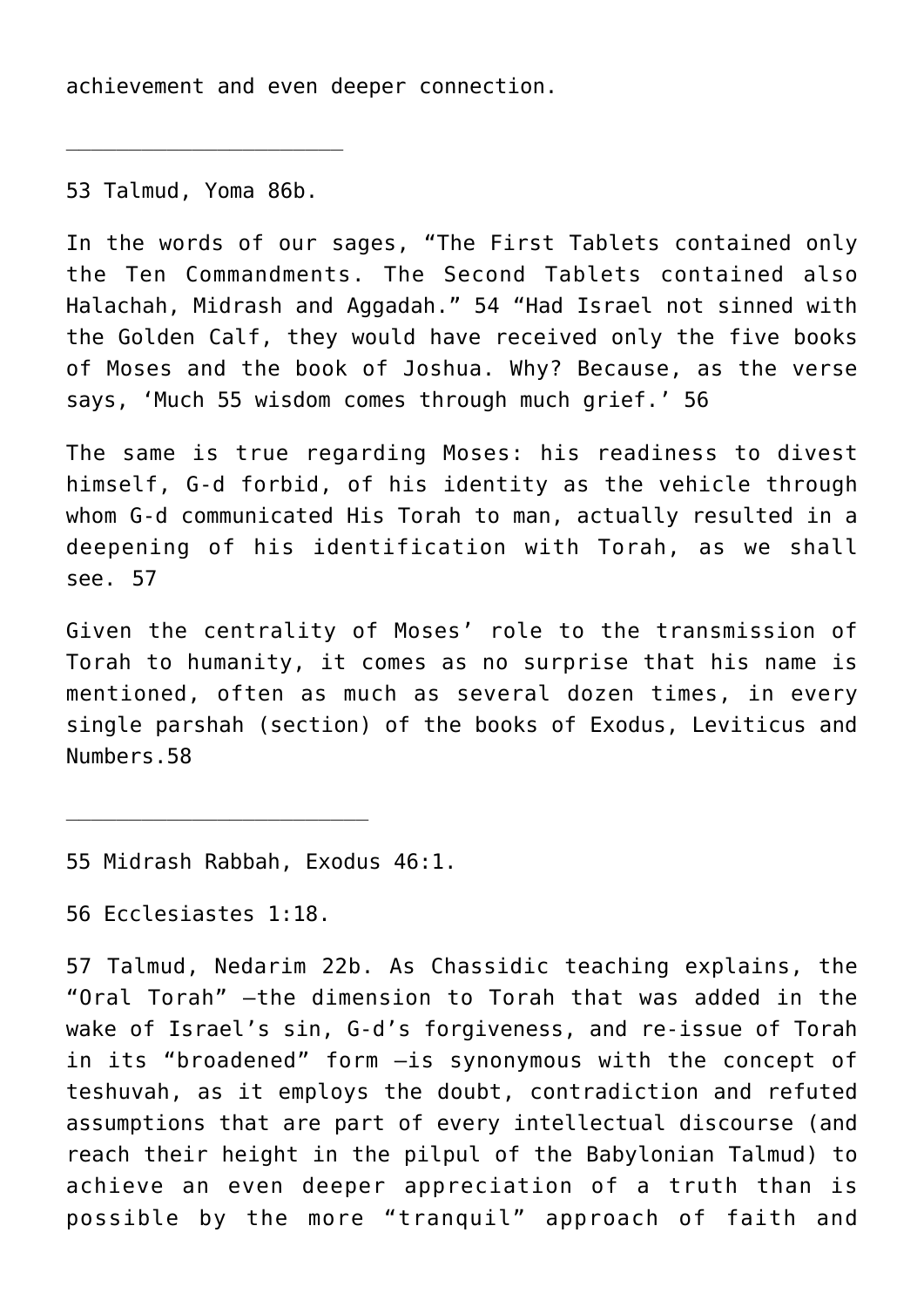tradition (see Yom Tov Shel Rosh Hashanah 5666, pp. 85-93; Sefer HaMaamarim Melukat, vol. I, pp. 364-370; et al.).

58 The first of the Five Books of the Torah, Genesis, relates events that occurred before Moses' birth. The fifth book, Deuteronomy, consists wholly of Moses' words to the people of Israel before his passing.

Every parshah (section), that is, but one. The single exception is the parshah of Tetzaveh (Exodus 27:20-30:10), in which the word "Moses" does not appear. Most amazingly, Tetzaveh is the section that, by rights, should be most saturated with Moses' name: in the annual Torah-reading cycle, Tetzaveh is almost always read either on the Shabbat preceding the 7th of Adar or on the Shabbat that follows it.59 Adar 7 is the day most closely related to the life of Moses, as it is both the date of his birth (in the year 2368 from Creation—1393 BCE), and the date of his passing (2488—1273 BCE).

In his commentary on Torah, the Baal haTurim 60 explains this omission as the result of Moses' words, "erase me from the book that You have written." Our sages have said that the words of a tzaddik, even when expressed conditionally, always have an effect, 61 So once Moses uttered these fateful words, they were destined to somehow be realized. Thus, concludes the Baal haTurim, even after G-d forgave the Jewish people and the conditions for Moses' proclamation no longer applied, there remains one section of the Torah devoid of his name.62

<sup>59</sup> Cf. Shaloh, introduction to Parshat Vayeishev: " 'To everything there is its season, the appointed time for each purpose' (Ecclesisates 3:1). Certainly, the arrangements of the festivals and days of commemoration of the year, both the [biblical] 'seasons of G-d' and those rabbinically ordained … all have a connection to the [weekly] parshah in which they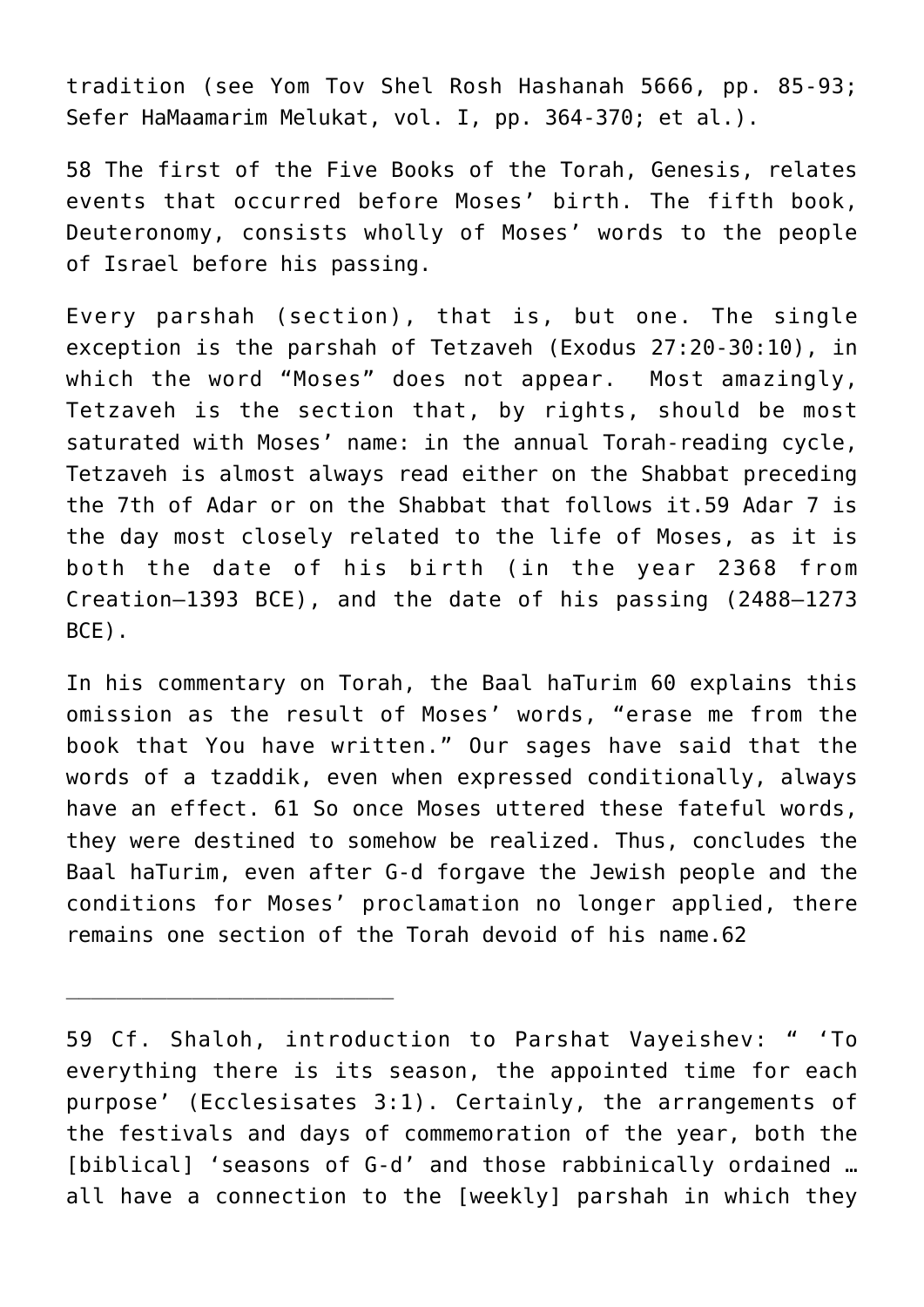fall, for all is arranged by the hand of G-d."

60 Rabbi Yaakov ben Asher, 1268-1340.

61 Talmud, Makot 11a.

62 Baal HaTurim on Exodus 27:20.

But upon closer examination, Moses is hardly absent from the section of Tetzaveh—indeed, he is more profoundly present there than any mention of his name could possibly express. Tetzaveh consists entirely of G-D's ongoing communication to Moses, instructing him with the details of the menorahlighting in the Sanctuary, the construction of the priestly garments, and the Sanctuary's inauguration. All that is missing is the customary "G-d spoke to Moses, saying…" that precedes the divine directives in the rest of the Torah. Thus, Tetzaveh begins almost in mid-sentence: "And you [Moses] shall command the children of Israel to bring you pure olive oil, crushed for illumination, to light up a constant lamp…."

On the surface, there is a diminution of Moses' presence—his name does not appear in the entire parshah. But he is the subject of its first word, v'atah, "and you"—a word that is a truer and deeper reference to Moses than his name. A name, after all, is something that is given to a person, something appended to an already existent being (in Moses' case, the name "Moses" was given to him by Pharaoh's daughter when he was more than three months old); "you," on the other hand, is a reference to the person himself. Thus, a person's "name" represents his manifest self— his intellect and character, his communicable thoughts and feelings—while the abstract "you" refers to his anonymous essence, anonymous because it is too sublime and ethereal to be articulated. 63 Tetzaveh is thus the parshah in Torah that embodies the "you" of Moses, his transcendent essence.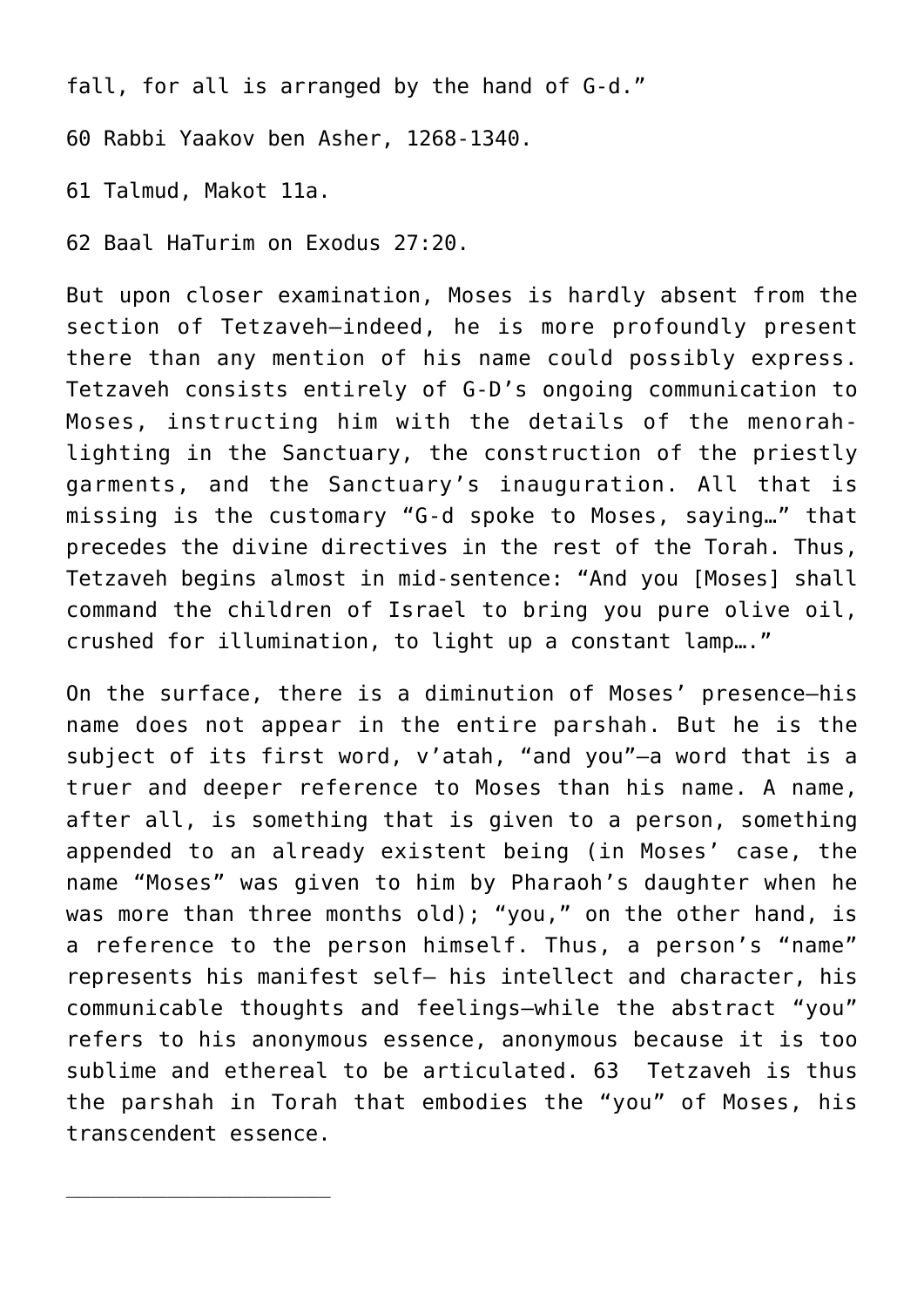63 Our sages have said that a person's name is the conduit of his life, the channel that carries the flow of vitality from his soul to his body (Shaar haGilgulim, Hakdamah 23, et al.). But this itself indicates that it is secondary to the person's very essence, as "the soul, prior to its entry into the body, has no name whatsoever (Likkutei Torah, Behar 41c).

This is fully in keeping with the Baal haTurim's explanation that Moses' anonymity in Tetzaveh is the result of his expressing the possibility that he be erased from G-d's book. Moses was prepared to forgo his place in Torah because his bond with his people was on the level of his "you," his truest, most quintessential self—a self even deeper than his connection to the Torah. In effect, Moses actually did obliterate his "name"—his identification with Torah—in order to be one with his people. As a result, G-d, too, was moved to forgo His insistence on relating to His people on the "name" level—i.e., on Torah's terms 64—and to reaffirm His quintessential bond with them. This was followed by a renewed giving of the Torah in which this deeper bond could also be "named" and expressed. Nevertheless, even after Moses' and Israel's identity were re-grounded in Torah, there remains one parshah—the parshah most intimately related to Moses—in which his anonymous essence reigns supreme, unencumbered by name and name-defined identity. Tetzaveh stands as an eternal tribute to Moses, as the Torah's own testimony to his greatness in relinquishing everything, including his bond with Torah, in order to preserve his bond with his people and restore them to their G-d.

64 The entire Torah is names of G-d" (Nachmanides' introduction to his commentary on Torah).

Moses Today

The "Mosesless" section of Tetzaveh attests to Moses' self-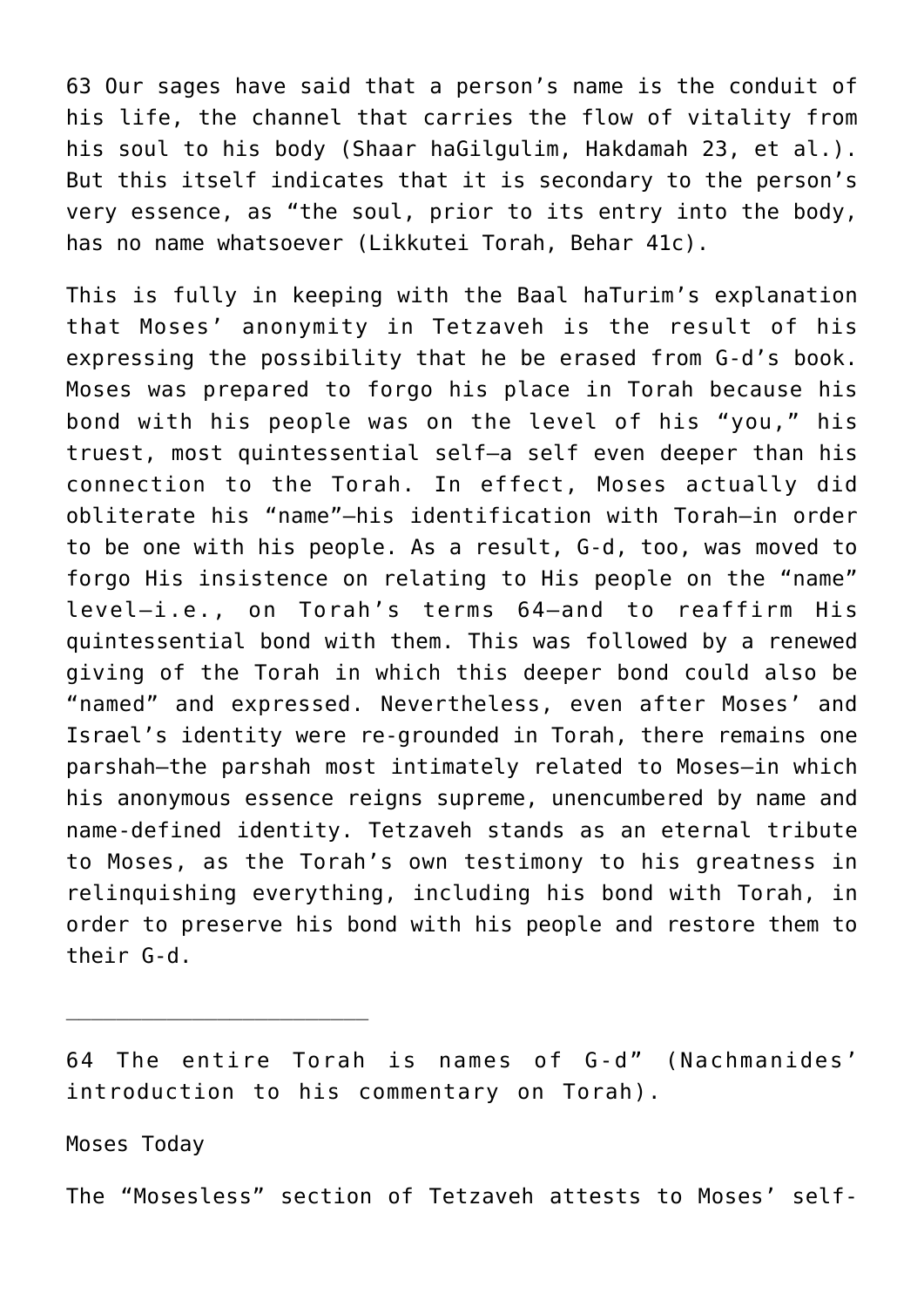sacrifice for his people, and is an example and lesson for every leader of Israel. It is also of eternal relevance to each and every one of us.

We all sense that beyond our expressed self lies a deeper, more intimate self—thoughts, feelings, convictions and potentials that are too sublime to articulate to others, or even to our own conscious self. But what effect does this deeper self have upon our actual behavior and accomplishments? Does it remain in a "seventh heaven" of abstraction, or can it somehow be made to impact our daily lives? We know that Moses, in his greatest moment, touched this purest core of self. But Moses was the most perfect human being to ever walk the face of earth; 65 what do his achievements imply to us?

The Talmud cites the verse "And now, Israel, what does G-d want of you? Only that you be in awe of G-d…," 66 and asks: "Is awe of G-d a minor thing?" The answer given is: "Yes, for Moses it is a minor thing."67 But G-d's request is addressed to all of Israel. How does Moses' capacity for the awe of G-d answer the question?

65 Maimonides' introduction to chapter Chelek, principle 7.

66 Deuteronomy 10:12.

\_\_\_\_\_\_\_\_\_\_\_\_\_\_\_\_\_\_\_\_\_\_

67 Talmud, Berachot 33b.

Rabbi Schneur Zalman of Liadi explains: "Each and every soul of the house of Israel contains within it something of the quality of our teacher Moses, for he is one of the 'seven shepherds' who feed vitality and G-dliness to the community of the souls of Israel… Moses is the sum of them all, called the 'shepherd of faith' 67 in the sense that he nourishes the community of Israel with the knowledge and recognition of Gd."68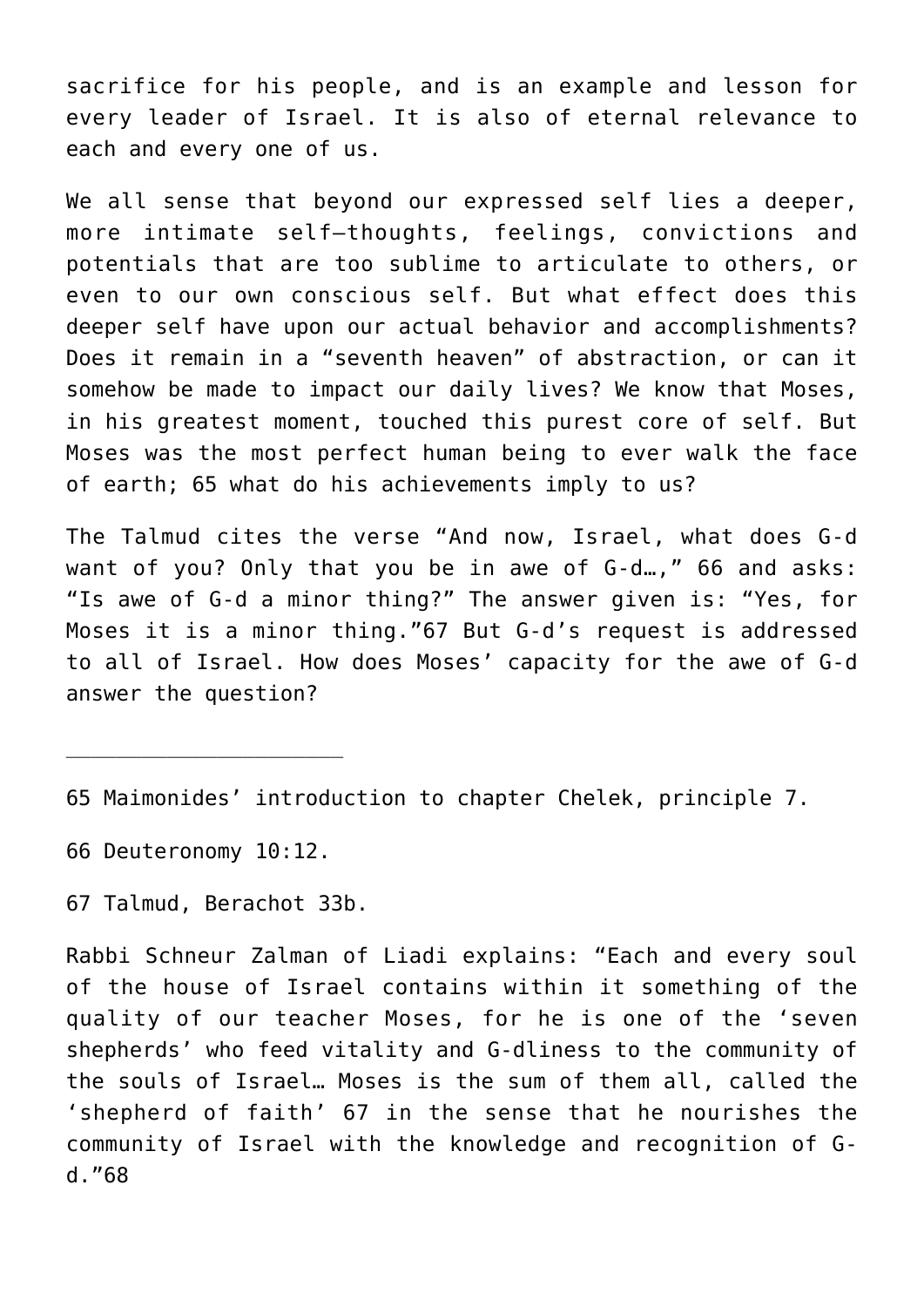Indeed, it was Moses' uncompromising identification with his people, no matter to what depths they might have fallen, that ensured that each and every Jew, regardless of his spiritual station and moral circumstances, possesses, and can readily access, the "Moses" within him—his quintessential source of faith and oneness with his Creator. 69

67 Raaya mehemna, usually translated "faithful shepherd"; here Rabbi Schneur Zalman renders it "shepherd of faith," in the sense that Moses is Israel's conduit of faith, the one who inculcates them with their quintessential recognition of G-d as a shepherd who feeds his flocks their vital needs.

\_\_\_\_\_\_\_\_\_\_\_\_\_\_\_\_\_\_\_\_\_\_\_

68 Rabbi Schneur Zalman of Liadi, Likutei Amarim, Tanya, chapter 42 (Brooklyn, New York, Kehot Publication Society. 1960)

69 Based on the Rebbe's talks, Shabbat Tetzaveh 5740 and 5751 (March 1, 1980; February 23,1991)

Now let us once again consider the question of Moses' religious "affiliation." So again we ask, was Moses an "Orthodox Jew?"

The word "orthodox" has been politicized and bureaucratized. To most secular people it does not mean "Torah observant" and "G-d- fearing Jew." It means a "political party," a "dogmatic minority" that wants control and power, and imposes its will on others. For better or worse, this is the way "orthodoxy" has been "spun," and this is its image in many people's minds. They do not see Orthodox Jews as G-dlier people.

Who can say that they are wrong? How many Jews have been "turned off" of Judaism for legitimate reasons, escaping religiously oppressive homes, experiencing deep alienation in synagogues and with rabbis who are bureaucratic, punitive, angry, hypocritical or even abusive, all supposedly in the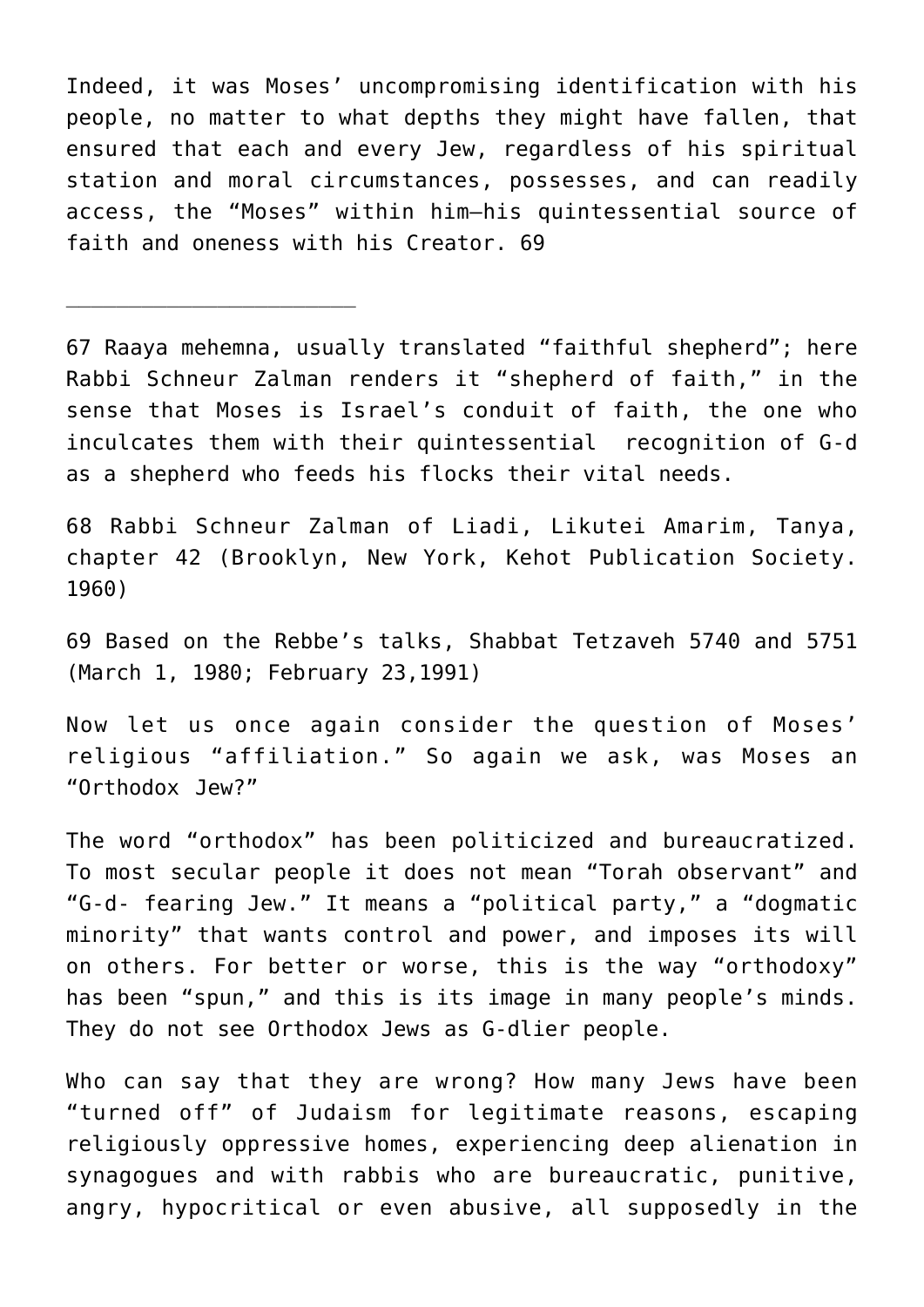name of "orthodoxy" and fulfilling "G-d's Will." These rabbis miss the point, following the letter of the law while missing its spirit.

"Orthodox" often implies inflexible and stagnant. In truth, Halakha (Jewish law) also means halicho (motion), as it is a dynamic and live system. Not a throwback to archaic times, but a vibrant approach to life, and one that continues to play infinitely new combinations of Divine music uses the same "musical notes" of our holy ancestors.

Nowhere in the Torah is there any mention of the word "orthodox," or in fact "reform" or "conservative." The denomination called "Orthodox Jewry" was created only after the birth of the reform and conservative movements in order to contrast between them, man-made labels and definitions have no place in a relationship between our souls and G-d. Each Jew should emulate Moses' uncompromising identification with his people.

#### THE WRITINGS OF RABBI MOSES MAIMONIDES

Maimonides began his literary career at an early age. His earliest work, written at the age of sixteen, was the Millot ha-Higayon; it is succinct exposition of the meaning of various technical terms in logic and metaphysics. It was written in Arabic and than translated into Hebrew

Another of this early works was his Essay on the calendar, written originally in Arabic but now available only in Hebrew translation.

The first great work of Maimonides was the commentary on the Mishnah, which he began at the age 23 and completed in ten years. 70 The Mishnah summarizes the opinion of the great master of the Jewish who functioned in the Palestinian academies until the third century of the Common Era. As Moses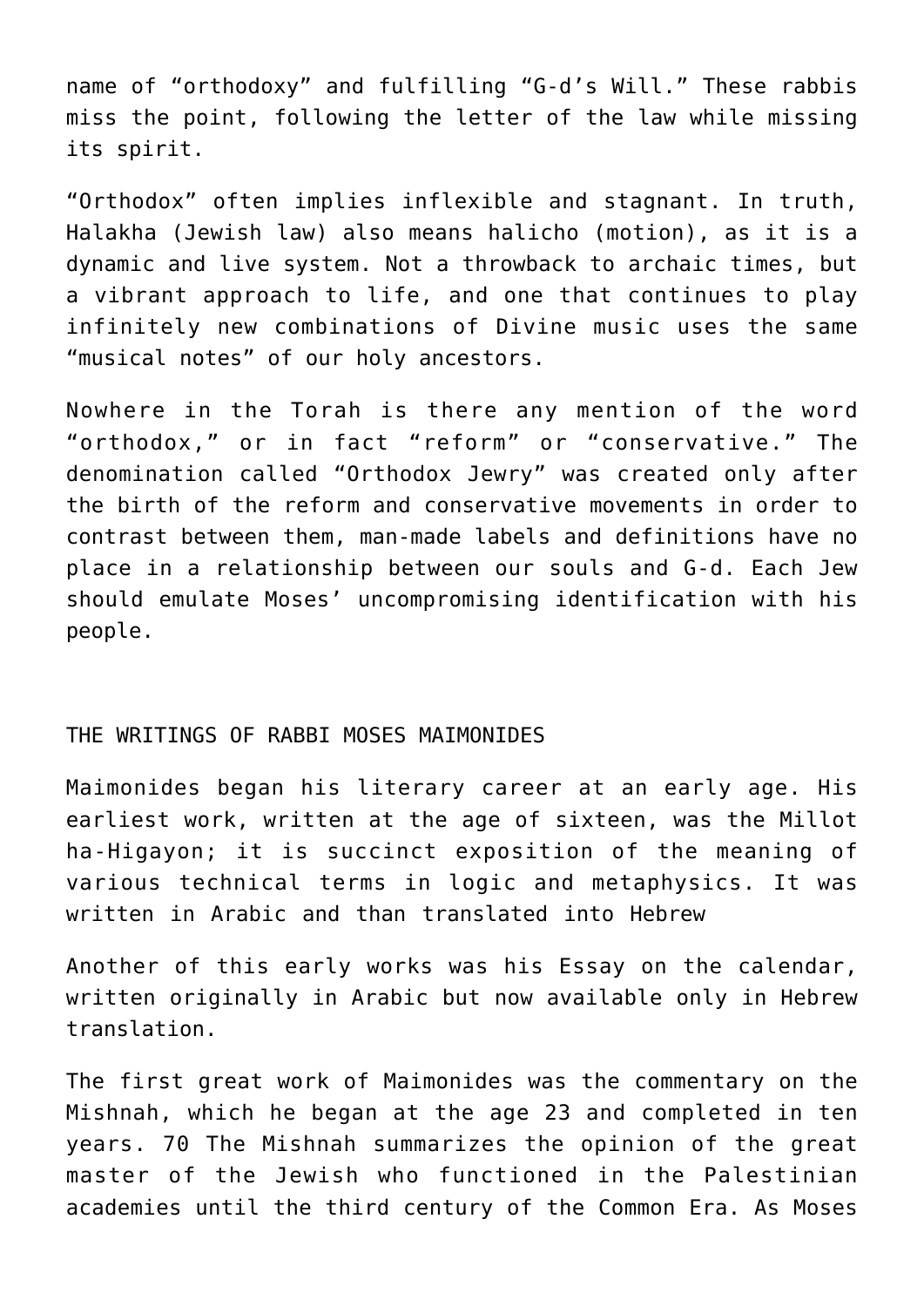Maimonides states in his introduction to the commentary on the 71 Mishnah," I Moses the son of Maimon the Spaniard have built it, from the ocean of the Talmud did I drew it "it is doubtful that he traveled with an entire library Talmudic manuscripts. However his knowledge is vast.

70 Maimonides,Mose. Commentary on the Mishnah. 7 volumes.Arabic original with Hebrew translation by Joseph Kafih, Jerusalem, 1968.

 $\overline{\phantom{a}}$  , where  $\overline{\phantom{a}}$  , where  $\overline{\phantom{a}}$  , where  $\overline{\phantom{a}}$ 

71 Maimonides, Moses. Mishneh Torah : The Code of Maimonides. An English translation has had 13 volumes appear by 1977. Yale Judaica Series. New Haven.

The Babylonian and Palestinian Talmud's were based in it, and to that extent offered some exposition of it. He wrote it during his travels while having only limited sources of information.

His commentary is concerned with elucidating the individual passage as well as the larger themes to which it is addressed. He defines words and phrases, entering upon philosophical discussions when necessary. He supplies archaeological and scientific background to certain texts without which they cannot be understood.

His introductions and philosophical discussions have become famous in themselves without any reference to the text one of these is his historical introduction to the Mishnah, which include the thirteen principles of faith.

Maimonides spent another ten years in the compilation of what is known as the Mishnah Torah or Yad-Hazakah the mighty hand. It is a digest of all Jewish law, as Maimonides states that one needs only to study the Mishnah Torah or Yad-Hazakah to learn the entire Jewish law Torah. 72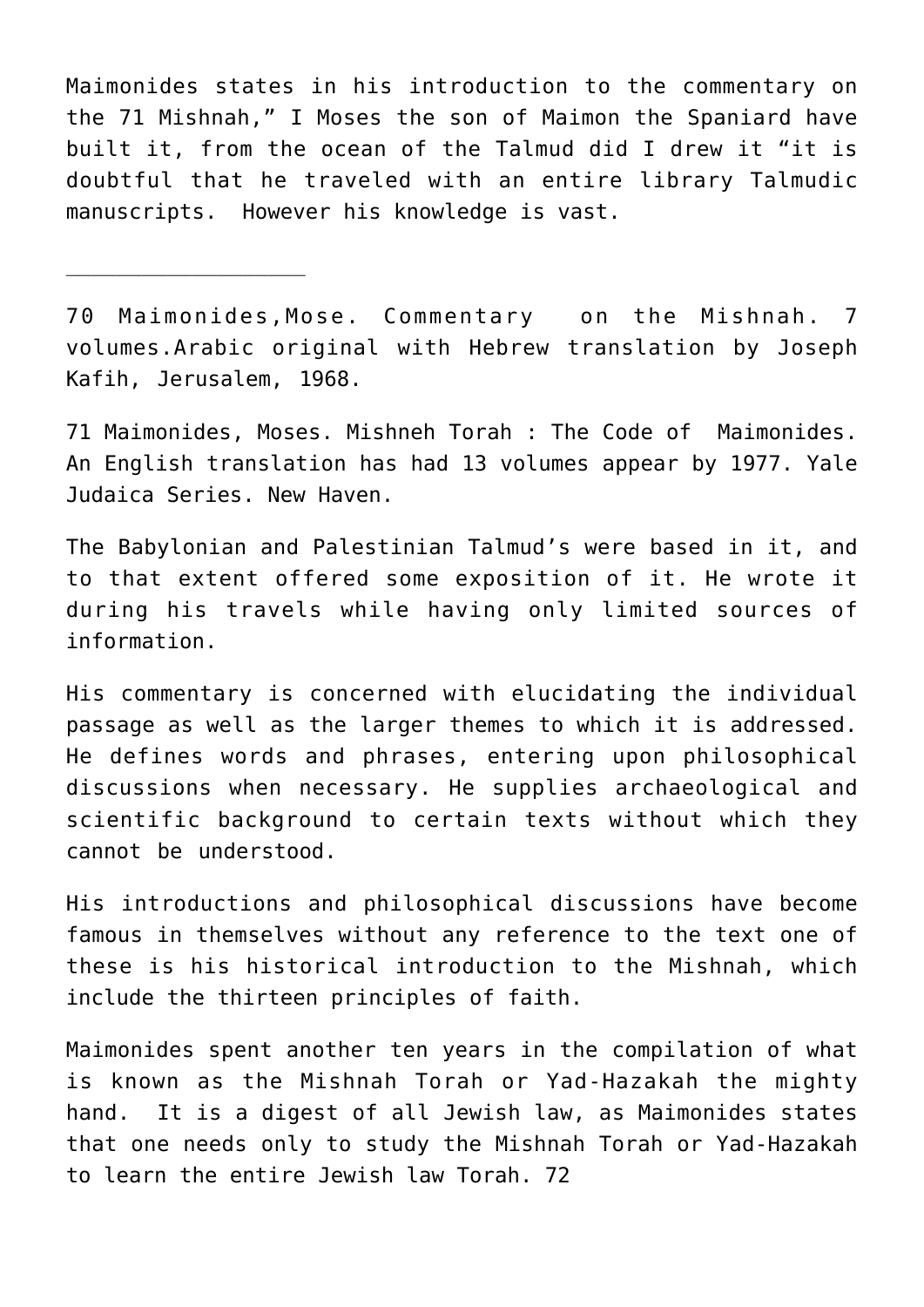The Mishnah Torah or Yad-Hazakah is a triumph of the art of systematization of the whole Torah. It brings together the entire Talmudic law as well as philosophy and folklore into one coherent whole, rendering final decisions as a guide to action.

Each of the thirteen books into which the code is divided deals with a number of commandments that comprises the general theme. More than 200 commentaries have been written, dating back to the time when it was first written.

72 Ibid.,

\_\_\_\_\_\_\_\_\_\_\_\_\_\_\_\_\_\_\_\_\_\_

The most imposing philosophical work of Maimonides was the Moreh Nevuchim or the guide to the perplexed. 73 He began working on it about the year 1185. He labored on its for approximately fifteen years it is the greatest philosophical work produced in Judaism. It's aim is to meet the challenge of Greek philosophy, especially that of Aristotle, Maimonides wrote this great work in Arabic, where it has been translated into Hebrew and English.

The Moreh Nevuchim or the guide to the perplexed is organized around the teachings of the bible, which require clarification. The importance of this work extends beyond the Jewish community. For a number of great philosophers like Thomas Aquinas and Spinoza have preferred to the guide to the perplexed.

The influence of the Moreh Nevuchim or the guide to the perplexed has had on Jewish philosophy is enormous. Maimonides was also the author of a number of minor works including Resurrection of the Dead and Epistle to Yemen. 74 Show him as a leader of the Jewish community.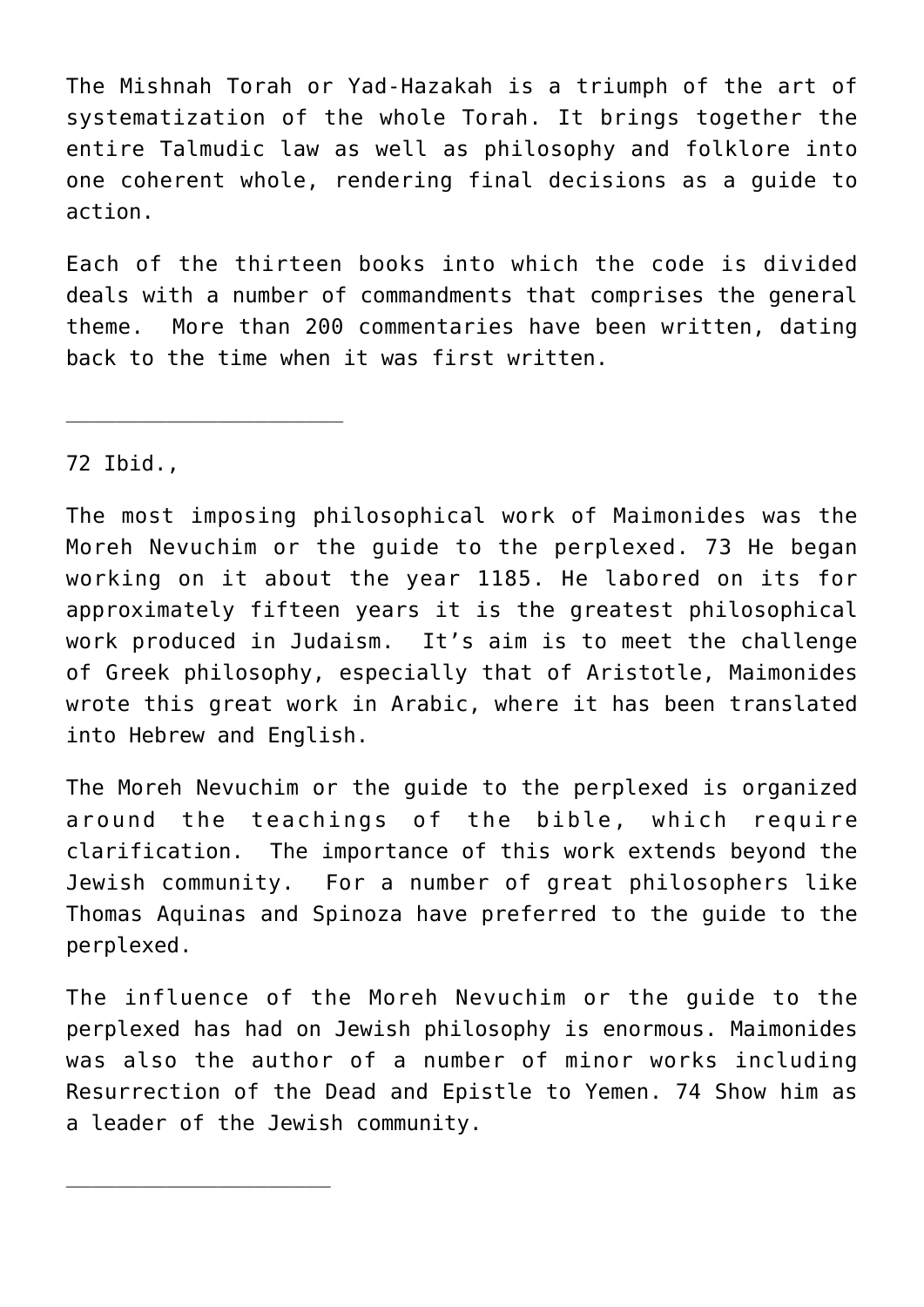73 Maimonides, Moreh Nevukim. Translation into Hebrew by Samuel ibn Tibbon with 5 commentaries : Abravanel, Narboni.New York, 1975.

74 Maimonides, Moses. Iggeret Teman: Epistle to Yemen , English translation by Boaz Cohen. New York, 1952.

The contributions of Maimonides to medicine are less well known but they were significant. Maimonides wrote at least ten works on medicine. His Aphorisms consisting of twenty-four chapters was his most popular work on medicine. Another popular work was a miscellany of health rules, stressing the importance of moderate living for proper health Screening 75

## THE LAWS KINGS

At the outset it must emphasized that for Maimonides the belief in the coming of the Messiah is not a concession to the national felling which unconsciously urged him it include this belief among the articles of faith, but is inherently connected with his entire religious and ethical view.

In the last book of the Mishnah Torah Law of Kings chapter eleven 76 "In future time, the King Mashiach (Messiah) will renew the Davidic dynasty, restoring it to its initial sovereignty. He will rebuild the Mikdash (Temple) and gather in the dispersed remnant of Israel. Then in his days, all the statutes will be reinstituted as in former times. We will offer sacrifices and observe the Sabbatical and Jubilee years according to all their particulars set forth in the Torah.

76 Ibid.,

Whoever dose not believe in him, or dose not await his coming

<sup>75</sup> Twersky, Isadore. A Mianomides Reader. New York 1972.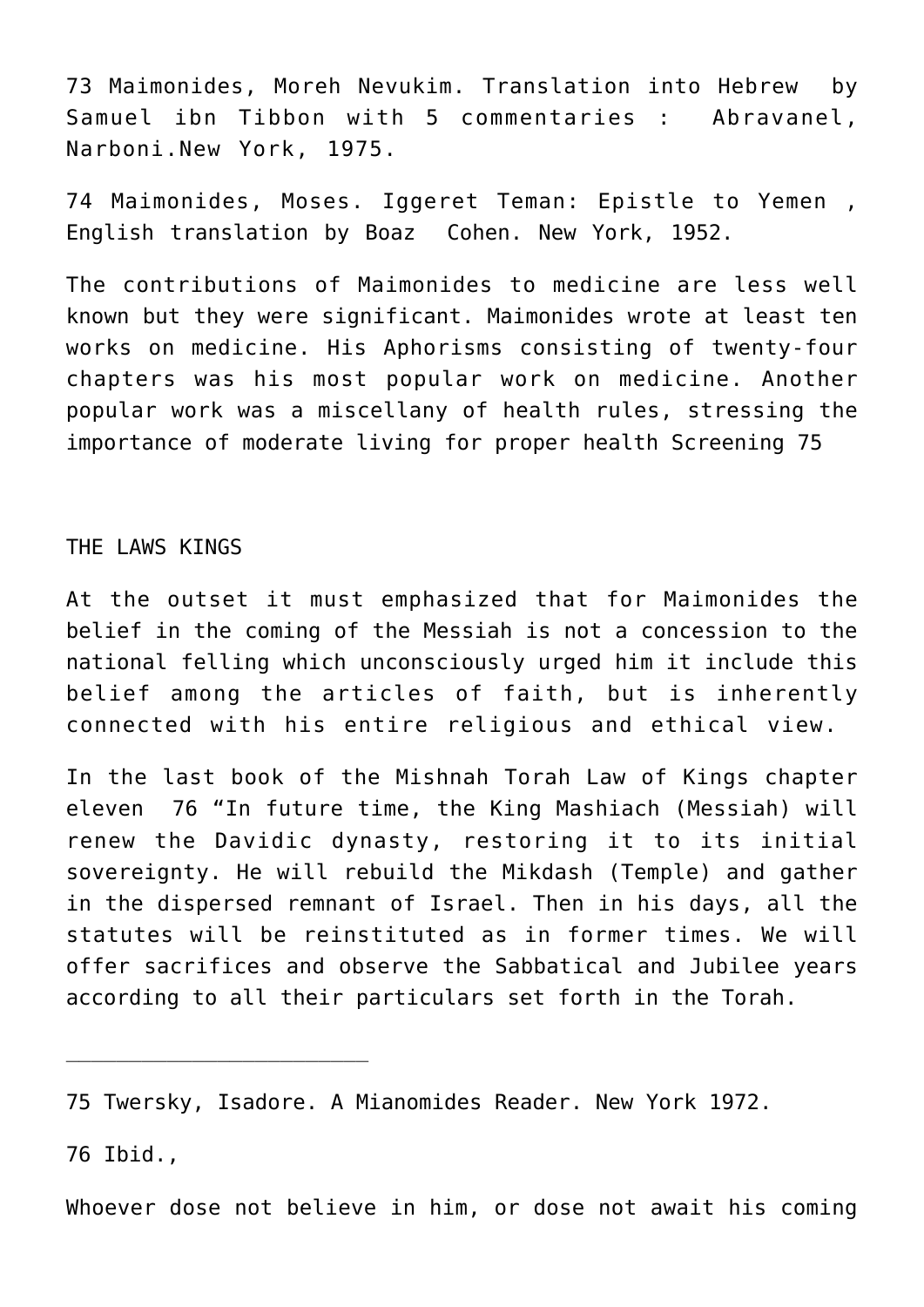denies not only the statement of the other prophets, but also the Torah and of Moses our teacher, for the Torah attests to his coming, stating 77 "And the L-rd your G-d will bring back your captivity and have compassion upon you. He will return and gather you…. Even if your dispersed ones are in the furthest reaches of the heavens, … G-d will bring you…

We must understand as to the detailed laws concerning the Messiah as Maimonides wrote the Mishnah Torah as a book of laws as he writes. It is a digest of all Jewish law, as Maimonides states that one needs only to study the Mishnah Torah or Yad-Hazaka to learn the entire Jewish law Torah. Why we must know all details regarding the days as he states "We will sacrifices and observe the Sabbatical and Jubilee years according to their particulars set forth in the Torah"

He continuities 78 in the second law "Similarly, in regards to the cities of Refuges, it is stated, When G-D will expand your borders. You shall add three more cities…"

The Mishnah Torah is a book of laws that provides a clear guide as to the Halachah. To know want to do as is this information in our current stage. We must therefor say that all it is critical.

77 devarem 30: 3-5

78 Ibid.,

As Mainomides has stated in his introduction to the 79 Mishnah Torah is to provide a single reference for Halachahic. "Ruling". Why dose he go into detail as to the Times of the Messiah "In future time, the King Mashiach (Messiah) will renew the Davidic dynasty, restoring it to its initial sovereignty. He will rebuild the Mikdash" This information dose Not have any baring on the person that is required to believe in the coming of the Messiah. And moreover the Rambam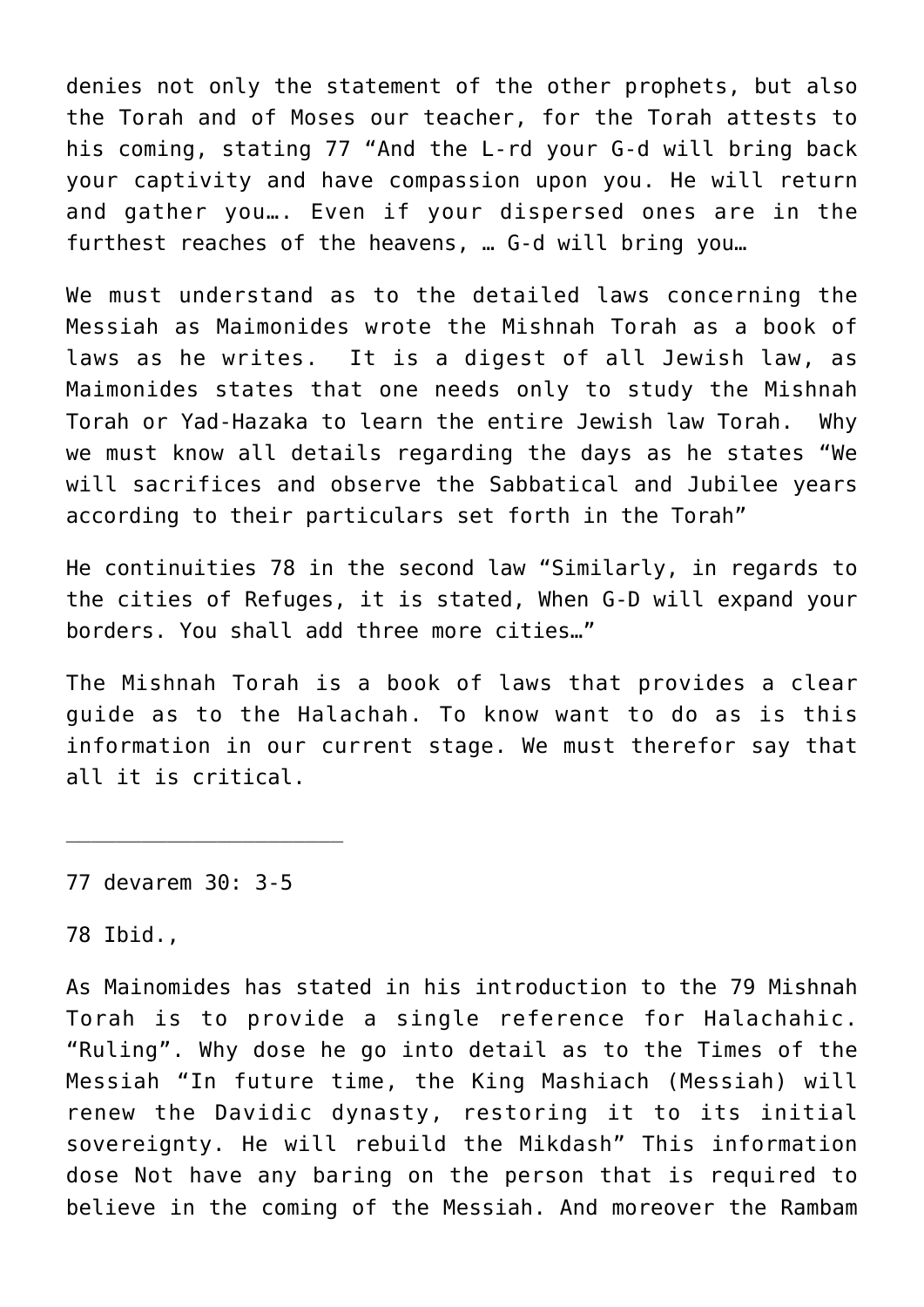Mainomides has all ready told us of the commandment to believe in the coming of Messiah as part of the Thirteen principle of faith that one must believe and await his coming.

As Maimonides is one of the few that brings Halachic ruling regarding the Messianic Laws I will go into great detail as he continues in the second Law 80 "Similarly, in regards to the Cities of Refuge, it is stated "when G-D will expand your borders. you shall add three more cities. "This command has never been fulfilled. (Surely) G-D did not give this command in vain, and thus the intent was that it be fulfilled after the coming of Messiah. " There is no need for us to know this information from an Halachaic book of Laws.

79 Maimonides,Mose. Commentary on the Mishnah. 7 volumes.Arabic original with Hebrew translation by Joseph Kafih, Jerusalem, 1968.

80 Ibid.,

\_\_\_\_\_\_\_\_\_\_\_\_\_\_\_\_\_\_\_\_

Maimonides 81 continues with the following" who ever does not believe in him, or does not await his coming, denies not only the statement of the other prophets," but also the Torah and of Moses our teacher " for the Torah attests to his coming, stating, and G-D will bring back your captivity" Maimonides, however, does not content himself with a single proof texts, and continues" there is also a reference in the passage concerning Bilaam, who prophesies about the two anointed kings the first anointed king, David who saved Israel from her oppressors, and the final anointed king who will a rise a from among his descendants Save Israel at the ends of days that passage states 82 "I see it, but not now" this refers to David "I perceive it, but not in the near future "This refers to king Messiah. "A star shall go forth from Yaakov" this refers to David " and a staff shall arise in Israel" This refers to King Messiah." He shall crush all of Moab's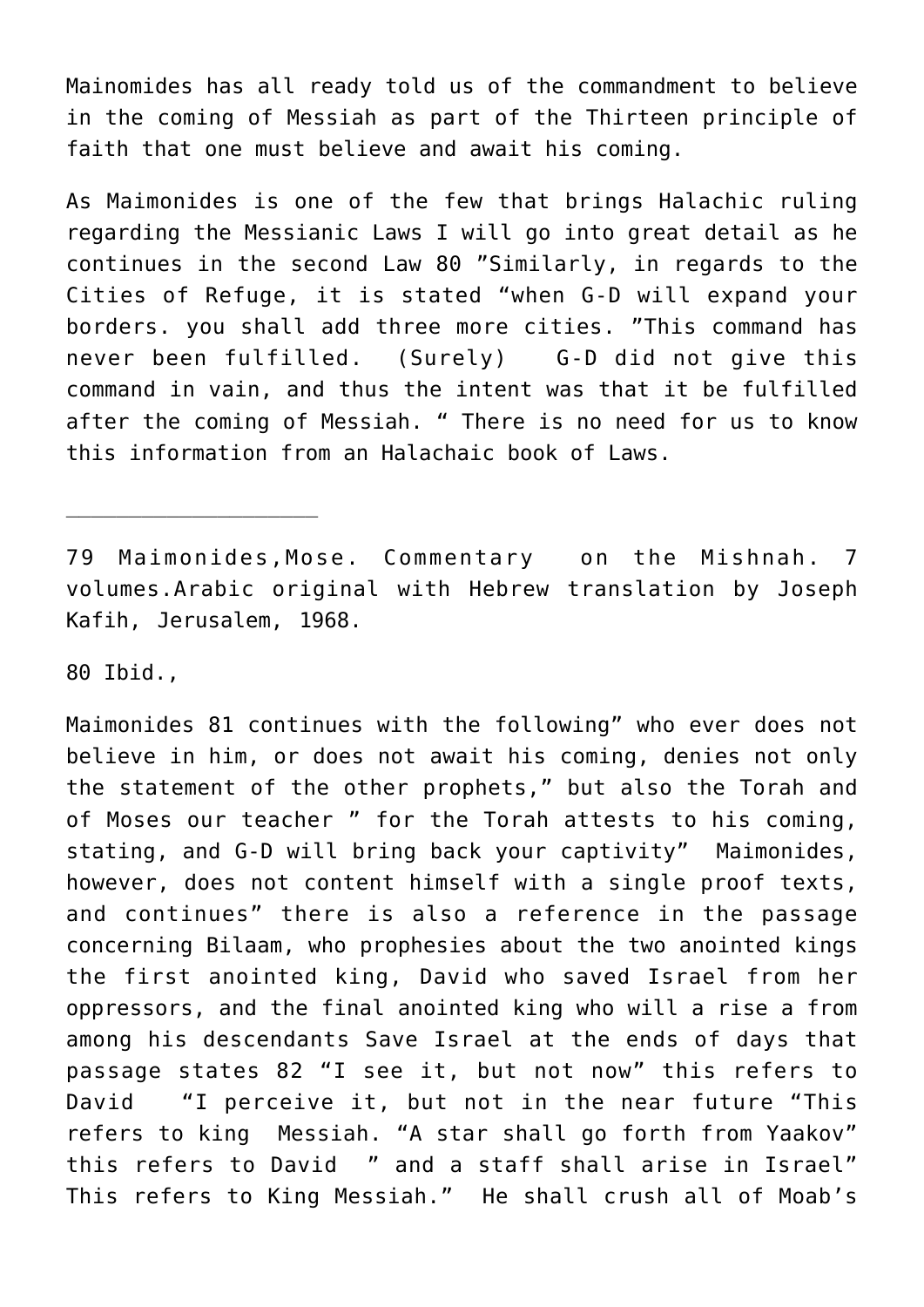princes" this refers to David, as it is written Samuel 8:2 "He smote Moab and measured them with a line "; he shall break down all of Seth's descendants " This refers to think Messiah about whom it is written" He will rule from sea to sea ". This extensive quotations from the bible and Torah prophecies is not Maimonides normal style as he rarely brings quotations as well as sources in his writings.

|\_\_\_\_\_\_\_\_\_\_\_\_\_\_\_\_\_\_\_\_

80 Numbers 24; 17-18

82 Ibid.,

To understand as to why Maimonides goes into great detail regarding the Messiah. We must compare the first Messiah referring to King David as quoted above, as being the anointed one and does not include King Saul who was also anointed.

Again it must be emphasized that for Maimonides the belief in the coming of the Messiah is not a concession to the national to the national feeling which unconsciously urged him to include this belief among his Laws, but is inherently connected with an Halachahhic ruling to provide a clear halachahic guide to action and is not a story and connected with his entire religious and ethical view.

These questions can be resolved within the context of the explanation of a more general issue, namely the location the law of kings at the conclusion of the Mishnah Torah. At the beginning of these laws of Mainomides has stated that 83 "Israel was commanded to fulfill three Mitztvot and when they entered the holy Land to a point a king. to destroy the descendants of Amalek.., and to build G-ds chosen house." 84

Accordingly, it would appear appropriate to record the laws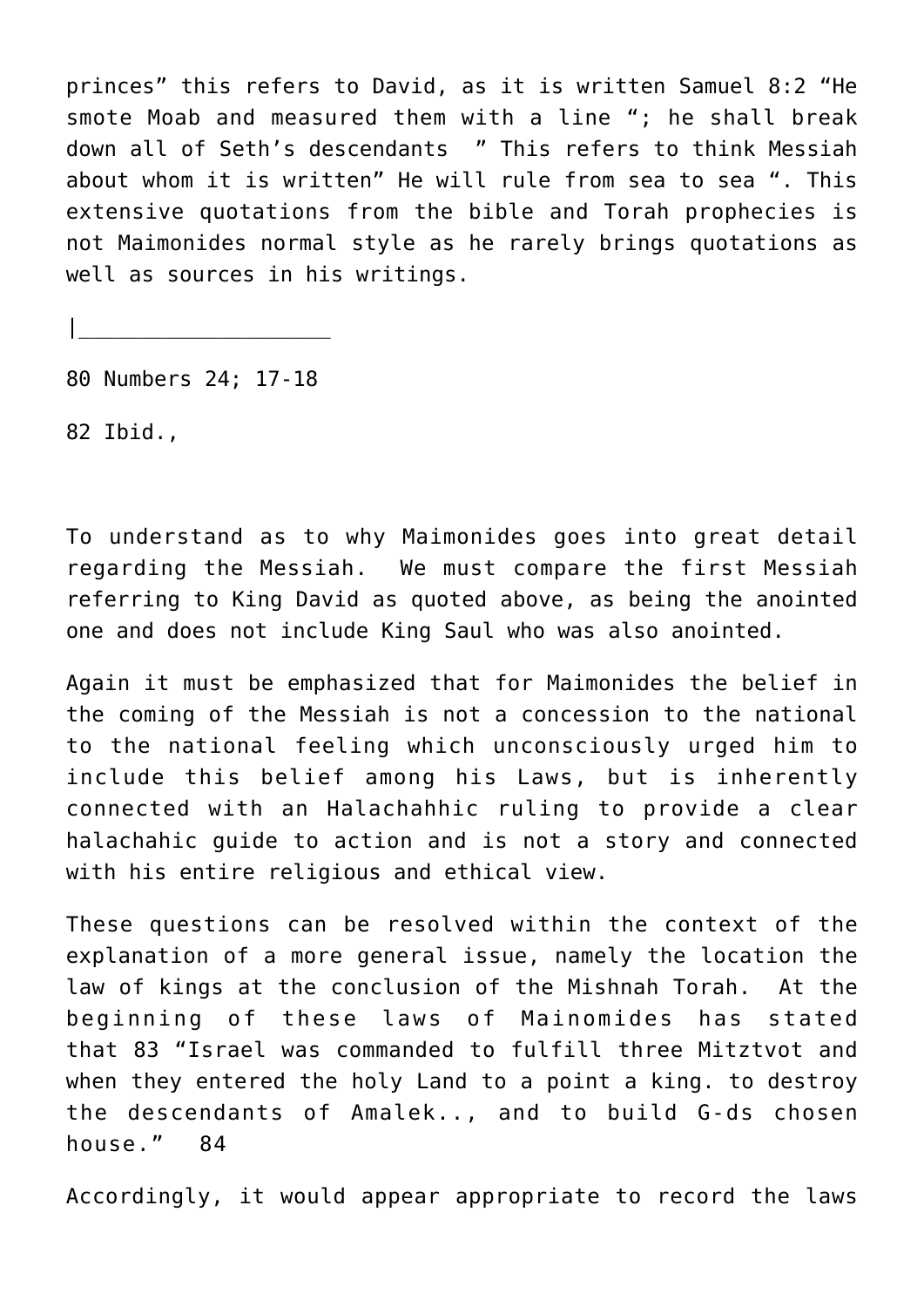governing the appointment of a king at a much earlier stage within the book of code.

83 Ibid.,

\_\_\_\_\_\_\_\_\_\_\_\_\_\_\_\_\_\_\_

84 Ibid.,

He nonetheless chooses to make these laws at the conclusion of the Mishnah Torah, as a compendium of the entire Oral law. With this he emphasizes that the ultimate and complete performance of all Mitzvoth of the Torah will be attained when a king rules over Israel. It is then that we will fulfil the Mitzvoth of waging the wars of G- D, destroying Amalek, and building the Temple Mikdash. Similarly, our observance of the Torah and its Mitzvoth will be enhanced in totally. As he writes at the conclusion of chapter four," The king purpose and intend should be to elevate the true faith." 85

This conception of the monarchy found full expression in King David, who united the entire Jewish people, completed that conquest of Israel, secured peace for our nation and began the preparation for the building of the Temple Mikdash in Jerusalem.

Within this context we can appreciate Maimonides understanding of the Messiah in the beginning of chapter eleven" king Messiah will arise and renew the Davidic dynasty," And therefore when we pray three times a day the Amidah or Shemone Esrei, eighteen benediction the fourteenths benediction that is a prayer for the rebuilding of Jerusalem clearly makes reference to king David " Return in mercy to Jerusalem your city and dwell therein as you have promised: speedily establish their in the throne of David your servant," and in the fifteen for the arrival of are Redeemer the Messiah again makes reference to king David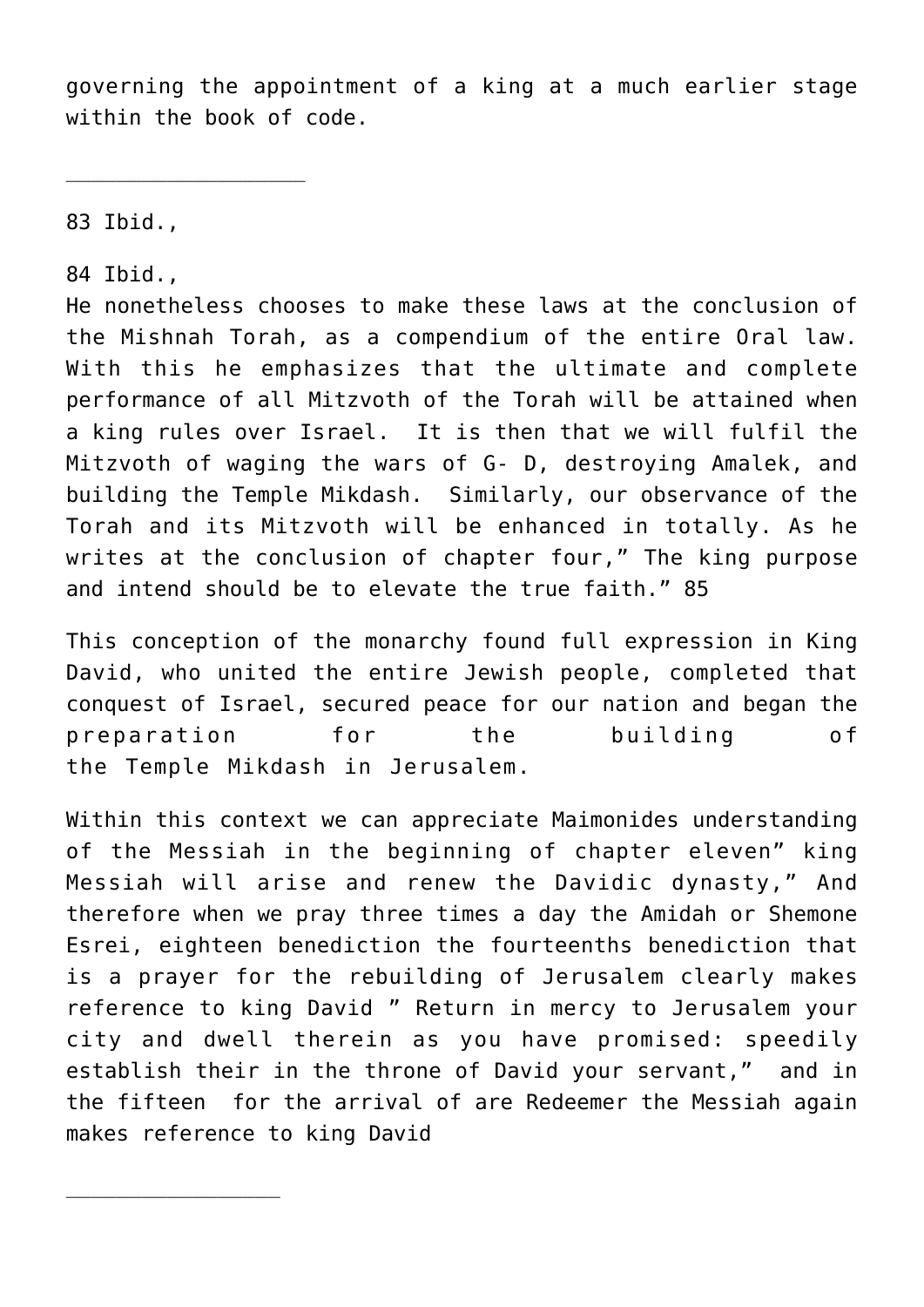85 Maimonides, Moses. Shemonah Perakim. Translation into English by J L Gorfinkle under the title The Eight Chapters of Maimonides on Ethics. New York, 1912.

The Amidah are as old as our people and date back to the times of Abraham, Isaac and Jacob and our current prayer books dates back to a later time, to the time of Ezra the scribe and the Men of the Great Assembly more than 2300 years ago. That was the time of the Babylonian exile, for the men of the Great Assembly saw the need to establish one prayer in Hebrew for all the Jewish people regardless of the place and time.

He therefore implies and defined Messiah as a King who will not only redeem the Jews from exile, but also bring about the complete and total observance of the Torah and Mitzvots, even greater then the times of the Temple Mikdash, as their will be an additional three cities of refuge, that was never available only when the Messiah comes.

Our faith and our yearning for the Messiah is integral part of the belief in the coming of the Messiah. And only now can we understand why it is necessary to know the times of Messiah in all its detail. The time of Messiah will be the ultimate practices of the Laws Mitzvoth. As he states "all the statutes will be reinstituted as in former times. We will offer sacrifices and observe the Sabbatical and Jubilee years according to all their particulars set forth in the Torah. 86

86. W.D. Davies, Torah in the Messianic Age and/ or the age to Come. Journal of Biblical Literature, Monograph series, vol. VII, 1952.

THE MESSIAH ACCORDING TO MAIMONIDES

The Era of the Messiah is a time that the Mitzvoth will be in their complete glory and will be even greater then the times of the Mikdash; Temple. And is part of the belief of the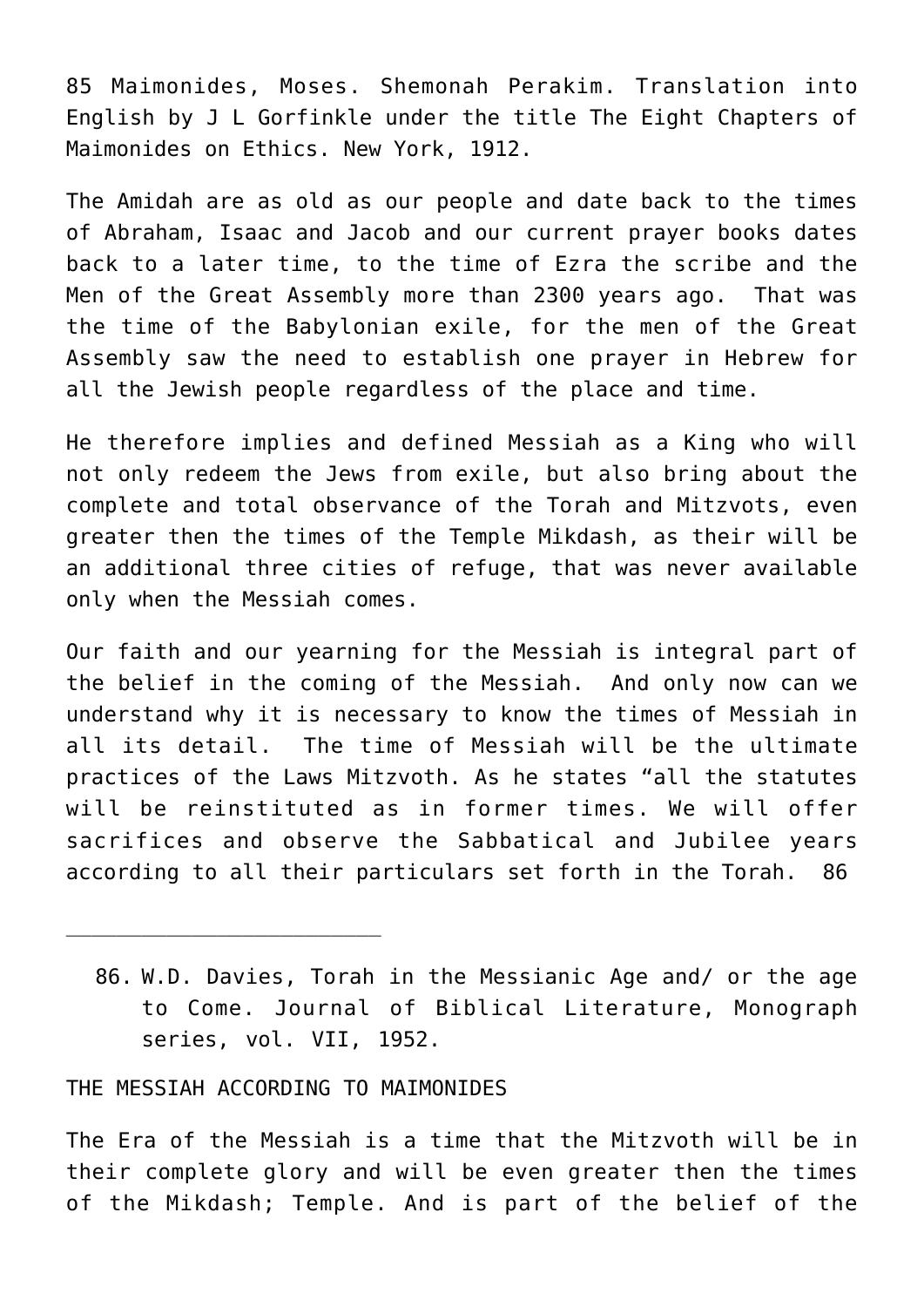coming of Messiah. And therefore it is paramount to explain that "We will sacrifices and observe the Sabbatical and Jubilee years according to their particulars set forth in the Torah. Therefore in the times of Messiah will be even greater then time times of the Mikdash Temple. As it is written in "Jer 36:26 he will remove the stone from your fresh"

 As Maimonides States in the Laws of Kings, chapter 12, law 5. "In that Era there will be neither famine nor war, neither envy nor competition, for good things will flow in abundance and all the delight will be as freely available as dust. The occupation of the entire world will be solely to know G-D.

The Jews will therefore be great sages and know the hidden matters, and will attain an understanding of their Creator to the full extent of mortal potential; as it is written Isaiah 11:9 "for the world will be filled with knowledge of G-D as the waters cover the ocean bed." 87

87 Ibid.,

 $\overline{\phantom{a}}$  , which is a set of the set of the set of the set of the set of the set of the set of the set of the set of the set of the set of the set of the set of the set of the set of the set of the set of the set of th

The understanding of the stages of Messiah is part of the basic obligation to believe in the coming of Messiah; outlined in the Thirteen principle of faith that one must believe and await his coming. Is part of the perfection of keeping the Mitzvoth. The Messianic Age is the only one, which will enable men to realize their real and ultimate purpose in life.

Maimonides states this view in the code saying, in chapter twelve law 4: " the sages and prophets did not yearn for the Messianic Era in order that the Jewish people rule over the world, nor in order that they have dominion over the gentiles, nor that they be exalted by them, nor in order they eat, drink and celebrate. Rather, their aspiration was that the Jewish people be free to involve themselves in Torah and its wisdom, with out any one to oppress or disturb them, and thus be found worthy of life in the World to come, as we explained in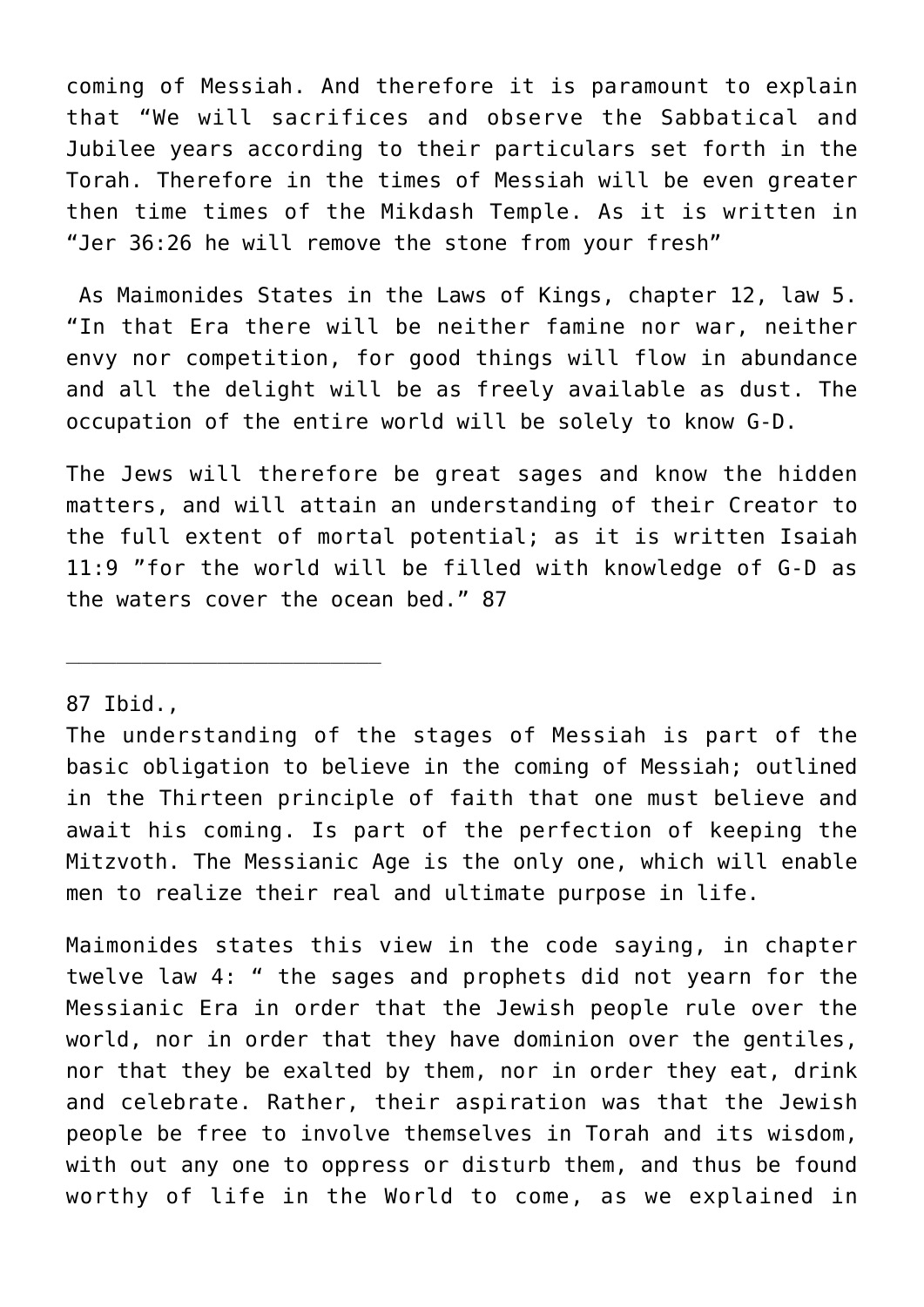Hilchos Teshuvah. 88

We thus see that the belief in the Messiah is integrated with the entire view of Maimonides that the Torah as a whole was given for the purpose of helping man to self development in order to reach the human genus of the highest degree of intellectual perfection, the realization of which is only possible in the coming of the Messiah.

 In chapter eleven of the Mishah Torah law 1;" He will rebuild Temple Mikdash and gather in the dispersed remnant of Israel. Then, in his days, all the statutes will be to reinstituted as in former times.

88 Ibid.,

\_\_\_\_\_\_\_\_\_\_\_\_\_\_\_\_\_\_\_\_\_

 The Lubavitcher Rebbe, Rabbi Menachem Mendel Schneerson 89 Explains that the times of the Messiah will be even greater than the times of the Temple Mikdash. This knowledge of the Messiah and all its details is connected to the first Mitzot of knowing G-D, and since at that time we will have an increased in knowledge "for the world will be filled with knowledge of G-D as the waters cover the ocean bed." and this is not possible to fully understand G-D without the Messiah.

And therefore is crucial and fundamental part to know that only in times of Messiah we will "and will attain an understanding of their Creator to the full extent of mortal potential"

And continues 90 in chapter 12, law 5. "In that Era there will be neither famine nor war, neither envy nor competition, for good things will flow in abundance and all the delight will be as freely available as dust. The occupation of the entire world will be solely to know G-D." Why is necessary to know the stage of the world. "The Jews will therefore be great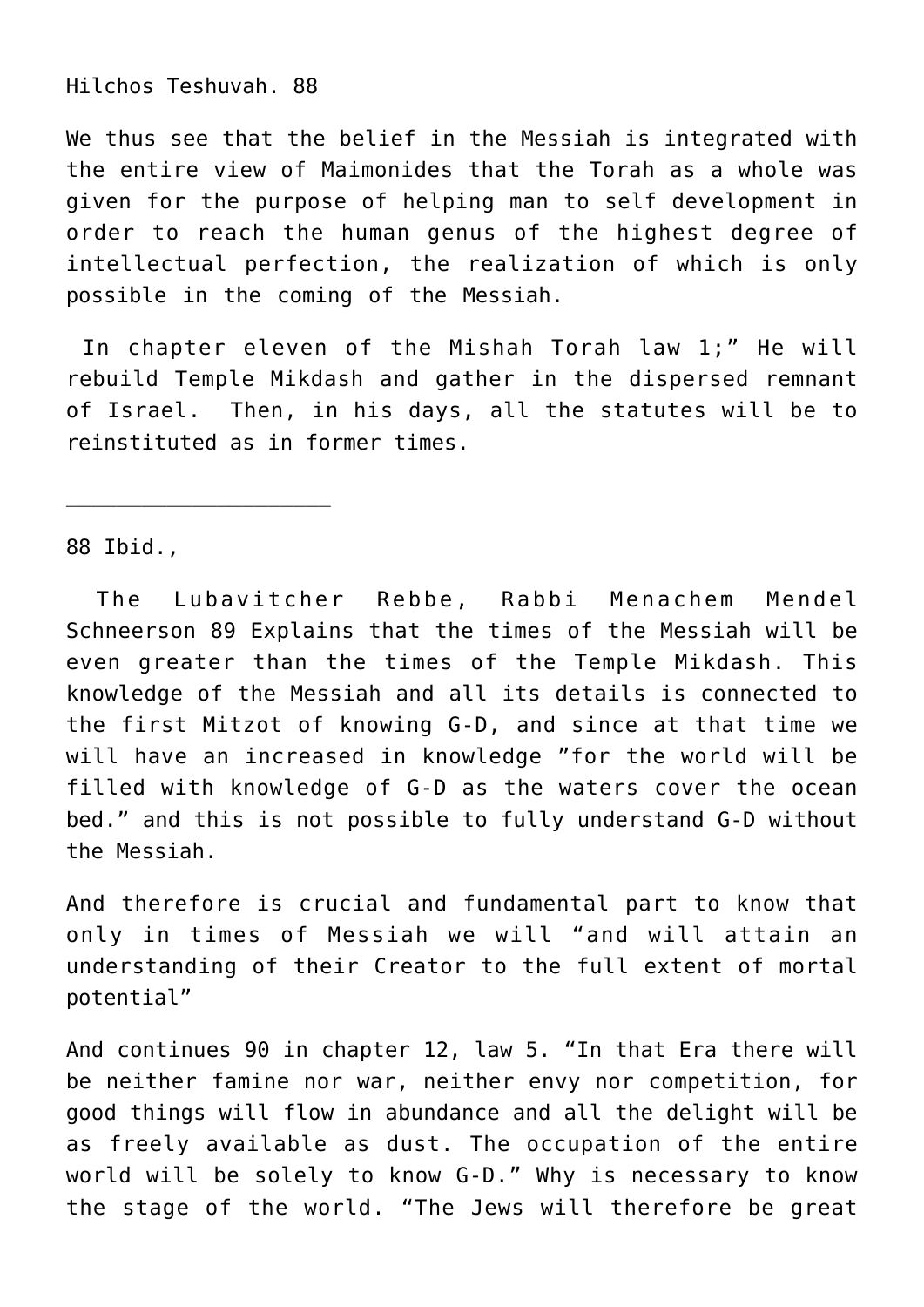sages and know the hidden matters, and will attain an understanding of their Creator to the full extent of mortal potential" why does have to say mortal potential it is obvious as we are merely men.

89 The Lubavitcher Rebbe, Rabbi Menachem Mendel Schneerson Likutei Sichos vol. 27 p250

90 Ibid.,

\_\_\_\_\_\_\_\_\_\_\_\_\_\_\_\_\_\_\_\_\_\_

Maimonides is telling us 91 "The occupation of the entire world will be solely to know G-D." Is part of our Mitzvoth according to Torah in our times that are occupation is purely to know G-D. That even a person that his occupation is Torah must sustain themselves with business, however in the times of the Messiah "will be solely to know G-D". And solely for that reason and for the sake of Torah, and this is why he writes "Only" for the will be no other motives even holy ones.

Halachah is to refine the world at large so that it will exist in harmony with G-D's will. There have been times during which this intent has been put into practice by Jewish kings. In the most complete sense, it will be realized when the Messiah comes, when the observance in all the Mitzvot associated with the Mikdash Temple will be restored and our people will devote all their energies to this goal. Similarly, the effect of the Mitztvot in the world at large will be completed. There will be no pressure or disturbances hindering the observance of the Torah. Further more, knowledge, wisdom, and truth will be abundant.

<sup>91</sup> Ibid.,

In the laws of Kings. 92 Maimonides explains that there is a relationship of cause and effect between the obstacles and the generous flow of the divine beneficence. " There will be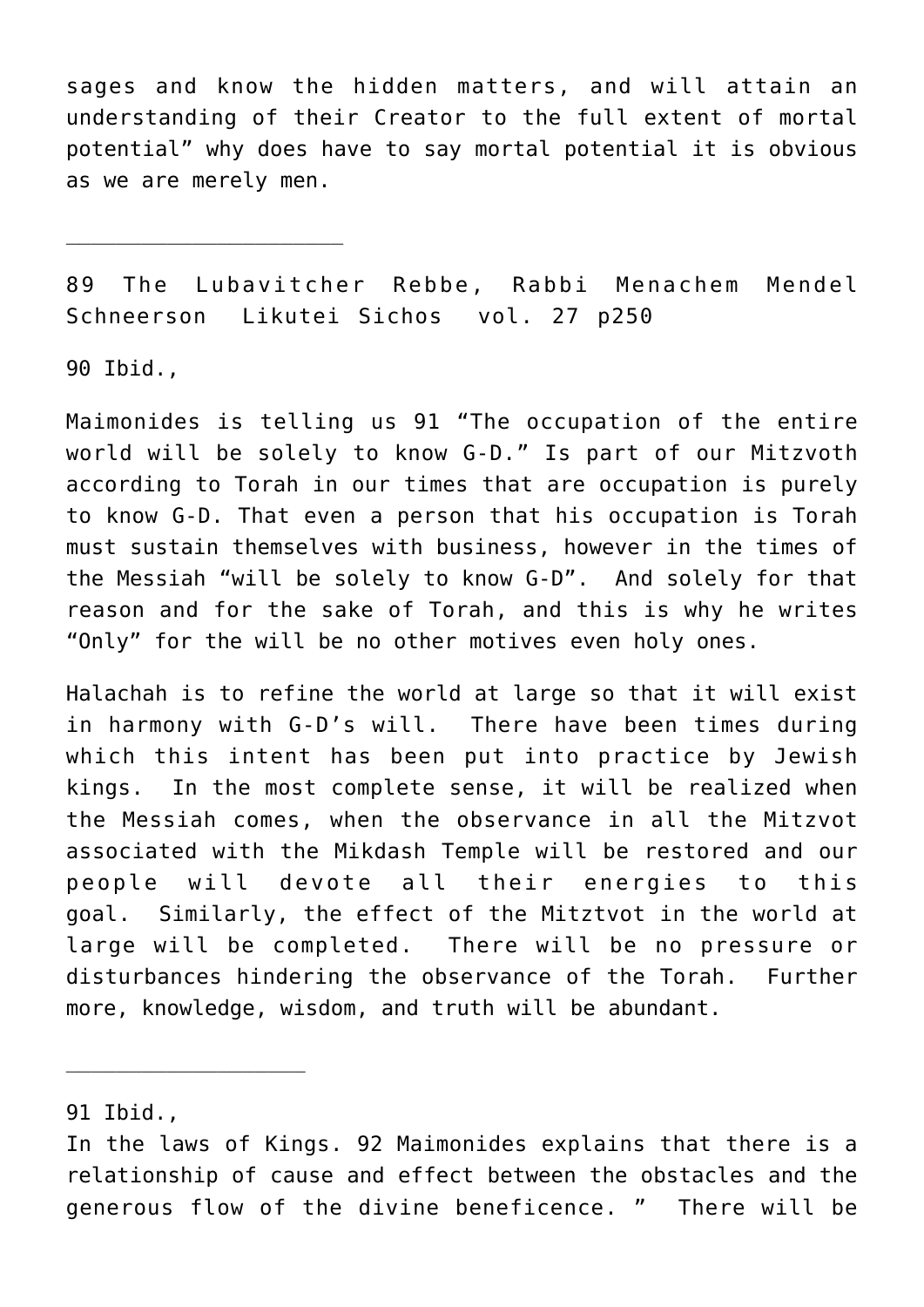neither famine nor war, neither envy nor competition, for good things will flow in abundance". For this relationship to the affected not only must man receivers the divine blessings, but he must also be conscious of them, otherwise he may fall prey to envy and competition.

 Furthermore for this reason he emphasizes that in the time of the Messiah " good things will flow in abundance and all the delights will be freely available. Being involved in material delights in the time of the Messiah is however somewhat problematic. At a time when humanity and the world at large will be refined and elevated to a state of perfection, it is difficult to conceive a man that would choose to invest his time in physical delights, by stating it will be" as freely available as dust". Although they will be accessible to man and he will partake of them for the sake of his health, he will consider them like dust as being worthless.

92 Ibid.,

\_\_\_\_\_\_\_\_\_\_\_\_\_\_\_\_\_

Although we will live in an Era of material prosperity our attention will not be focused on it. Rather the occupation of the entire world will be solely to know G-D. Is part of our Mitzvoth according to Torah. This implies two concepts. One. Because good things will flow in abundance in all the delights will be freely available, and we will be able to direct all of our energies to the study of Torah. Two. More particularly, our energies will be directed to the knowledge of G-D.

 At present our study of Torah has many different objectives, most obvious among them and knowledge of how to perform the Mitzvot, however in the Era of redemption our study of the Torah will have a single goal, the knowledge of G-D. In that Era we will still observe the Mitzvot in perception. Nevertheless since nothing will disturb our Torah study, we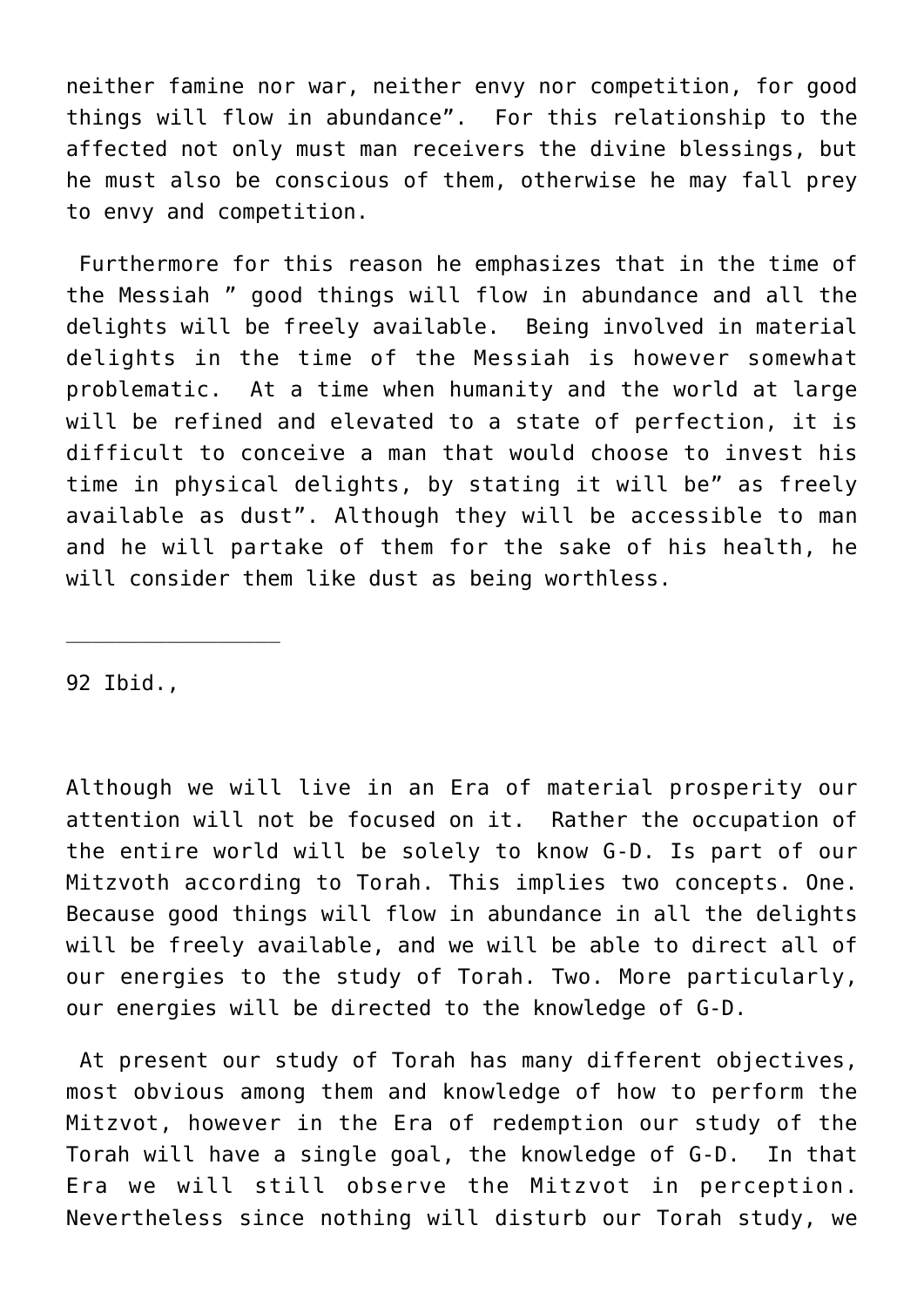will be able to learn how to observe the mitzvoth perfectly into a relatively short time. Therefore our attention will be devoted into the deeper dimensions of Torah study.

And goes on to say 93 "for the world will be filled with knowledge of G-D as the waters cover the ocean bed." this example of the water covering the ocean does not seem to fit with understanding, for covering implies is beyond comprehension, can just as the water concealed that what is in the sea.

93 Ibid.,

\_\_\_\_\_\_\_\_\_\_\_\_\_\_\_\_\_\_\_\_

To the contrary by quoting "for the world will be filled with knowledge of G-D as the waters cover the ocean bed." He highlights the manner in which the knowledge of G-D will permeate the world and the thought processes of every individual person. To understand the simile, the vast varieties of creatures that live on dry land are readily discernible as separate entities.

 A vast multitude of creatures likewise inhabits the ocean, however when looking at the ocean, what we see is the ocean as a whole and not the particular entities which it contains. Similarly, although in the Era of the Redemption the world will continue to exit, individual creatures will lose consciousness of their separate identity and will be suffused with the knowledge of G-D.

The Era of the Redemption will not negate the world existence; on the contrary, it will affirm the true existence of the world. As Maimonides 94 bring in his very first law Yesodei Ha Torah 1:1 " All the Beings of the heavens, the earth, and whatever is between them came into existence solely from the truth of His Being." And this how Maimonides begins and concludes the Mishnah Torah, the compendium of the entire Oral law. With this he emphasizes that the ultimate purpose of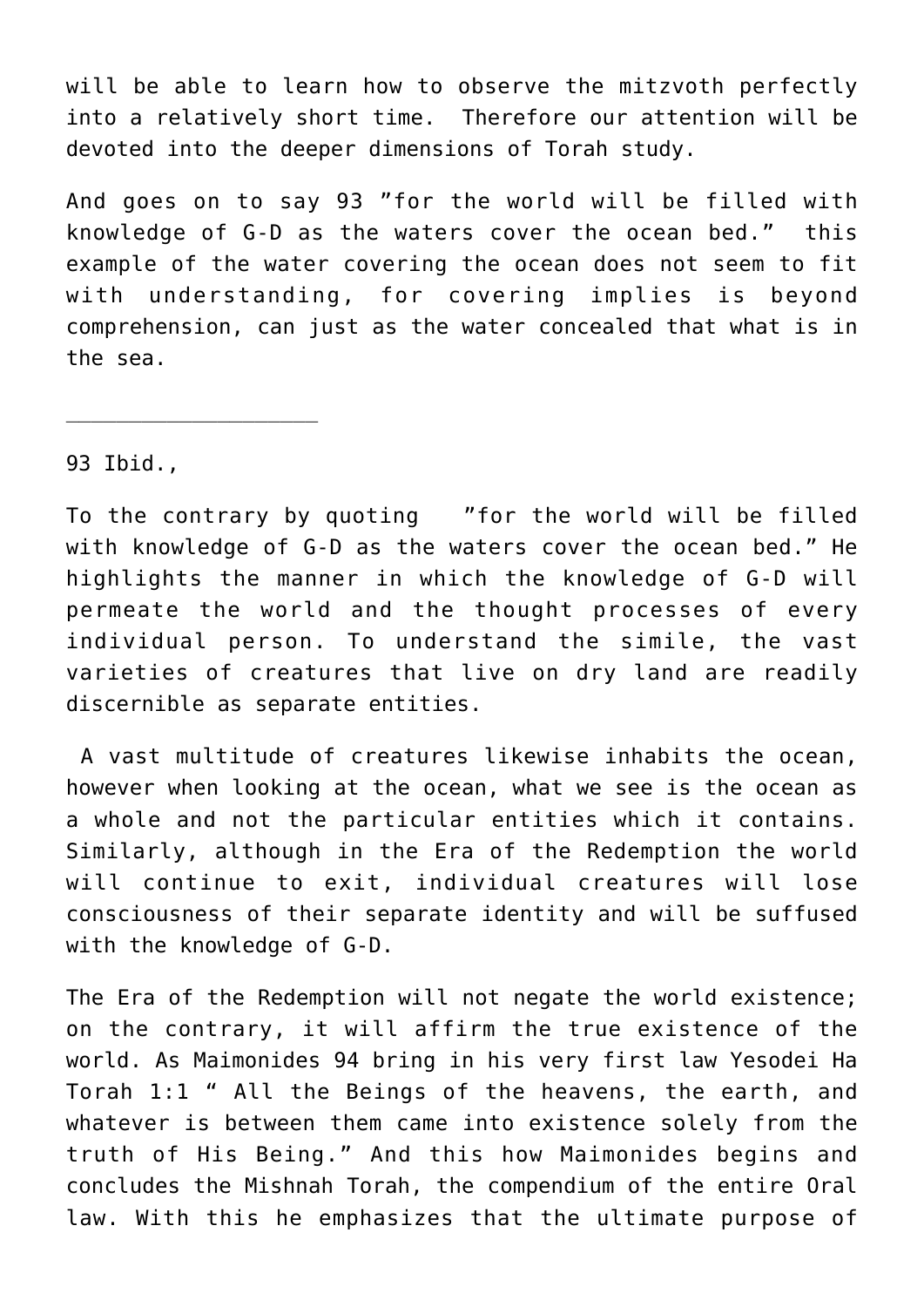creation of the world will be when King Messiah Comes.

\_\_\_\_\_\_\_\_\_\_\_\_\_\_\_\_\_\_

94 Maimonides, Moses. Mishneh Torah : The Code of Maimonides. An English translation has had 13 volumes appear by 1977. Yale Judaica Series. New Haven.

 Maimonides begins by saying the first Mitzvoth is " to know that there is a G-D" and since one must know of G-D before any Mitzvoth therefore we can not say this is the first Mitzvoth. The Knowing of G-D .As the 95 Abarbernel writes, "The first Mitzvoth to believe that there is a G-D. We already know that he exists. Therefore we must say that it means, that G-D is complete and that he dose not need any thing, and that all, need him." And this that "He Is" and needs no one is understood according to intellect, since he created intellect he is not bound by it. As explained by the Rasbah he can be two opposites and no rules apply.

We might further add that it will be an age of peace and plenty and the chief interest of man will be the knowledge of G-D. In that Maimonides in speaking of man's objective, says in Moreh Nevukim 96 Guide to the perplexed" the fourth kind of perfection is the true perfection of man, the possession of such notion which lead to true metaphysical opinions as regards G-D. With this perfection man has obtained his final object, it gives him true human perfection, it remains to him alone, it gives him immortality and in its account he is called man."

<sup>95</sup> Reines, Alvin J. Maimonides and Abarbanel on prophecy. H.U.C.A.Press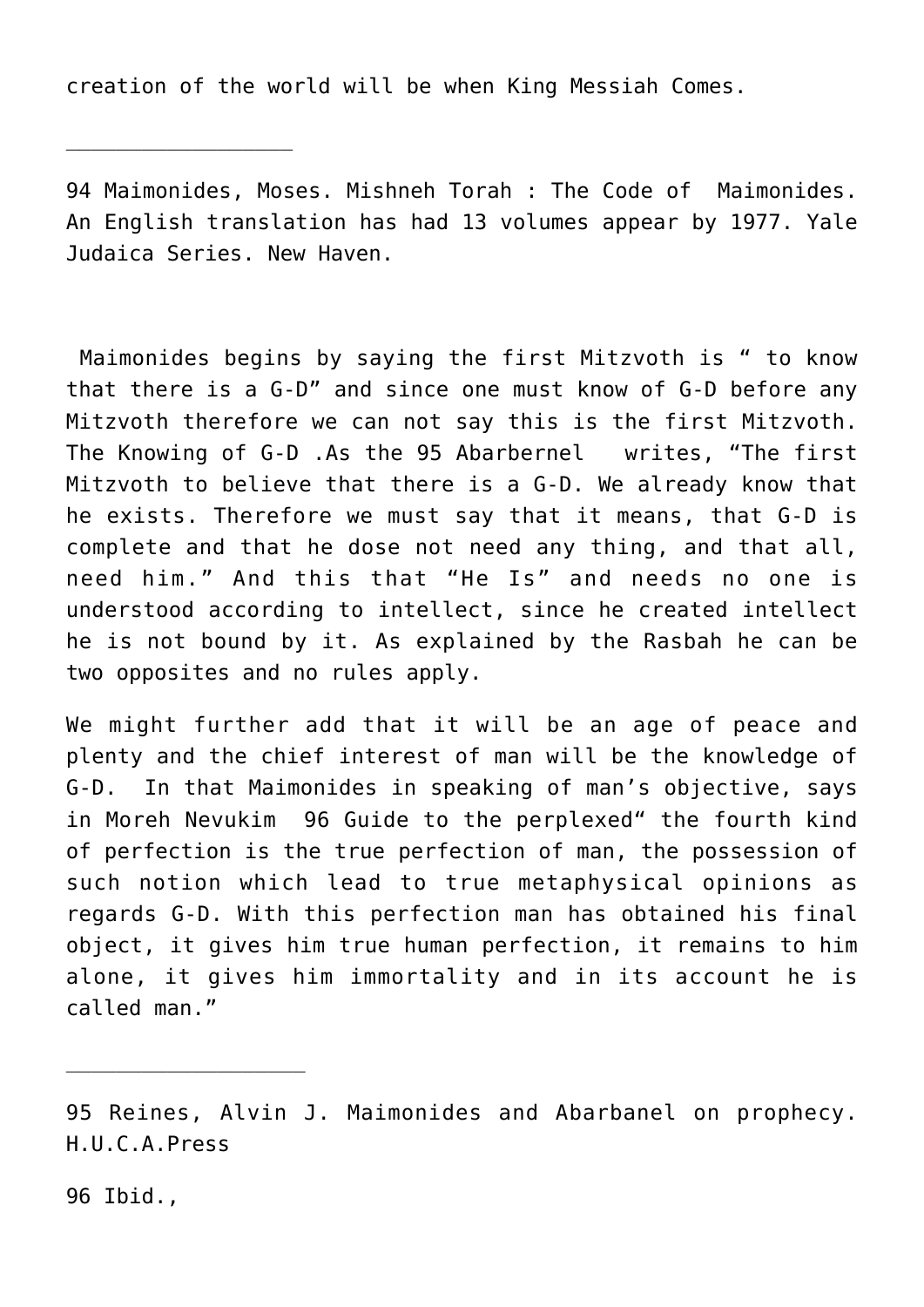Thus we see that Maimonides is of the conviction that immortality is based upon ideas, upon knowledge. "His (Man's) aim must be the aim of man as man, viz., the formation of ideas and nothing else. The best and sublimes among them is the idea which man forms of G-D, angels and the rest of the creation according to his capacity." Consequently the intellectual perfection attained by the soul of the righteous after death is the final purpose of human life.

Therefor the belief and knowledge of G-D in three stages. One: The general belief that G-D exists before the Mitzvoth. Two: The belief and knowledge according to intellect that he is the first. And all come from him. This is the first Mitzvah. Three: And even grater knowledge, that he is not limited by intellect. And the mind itself understands this. As it says " the greatest knowledge that you do not know him." 97

 Likewise in Mitzvoth we also have three stages One: before any Mitzvoth, one must except the yoke of haven, like when the Jews said before receiving the Torah we will "Do" and then we will hear. As the belief that G-D exists before the Mitzvoth of knowing G-D. Two: To understand with ones intellect the Mitzvoth, action to be able to do by learning Torah. Three: Great is study that brings to action. To fulfill because it his (G-D'S) will.

97 Ibid.,

And the third stage will only be when the Messiah comes that one will be totally "Only to know G-D" 99 one will have no other motives even holy ones. Only for the sake of the knowledge and understanding of Torah. And not to be rewarded in the world to come. The occupation of the entire world will be solely to know G-D. The Jews will be free to study Torah and its wisdom.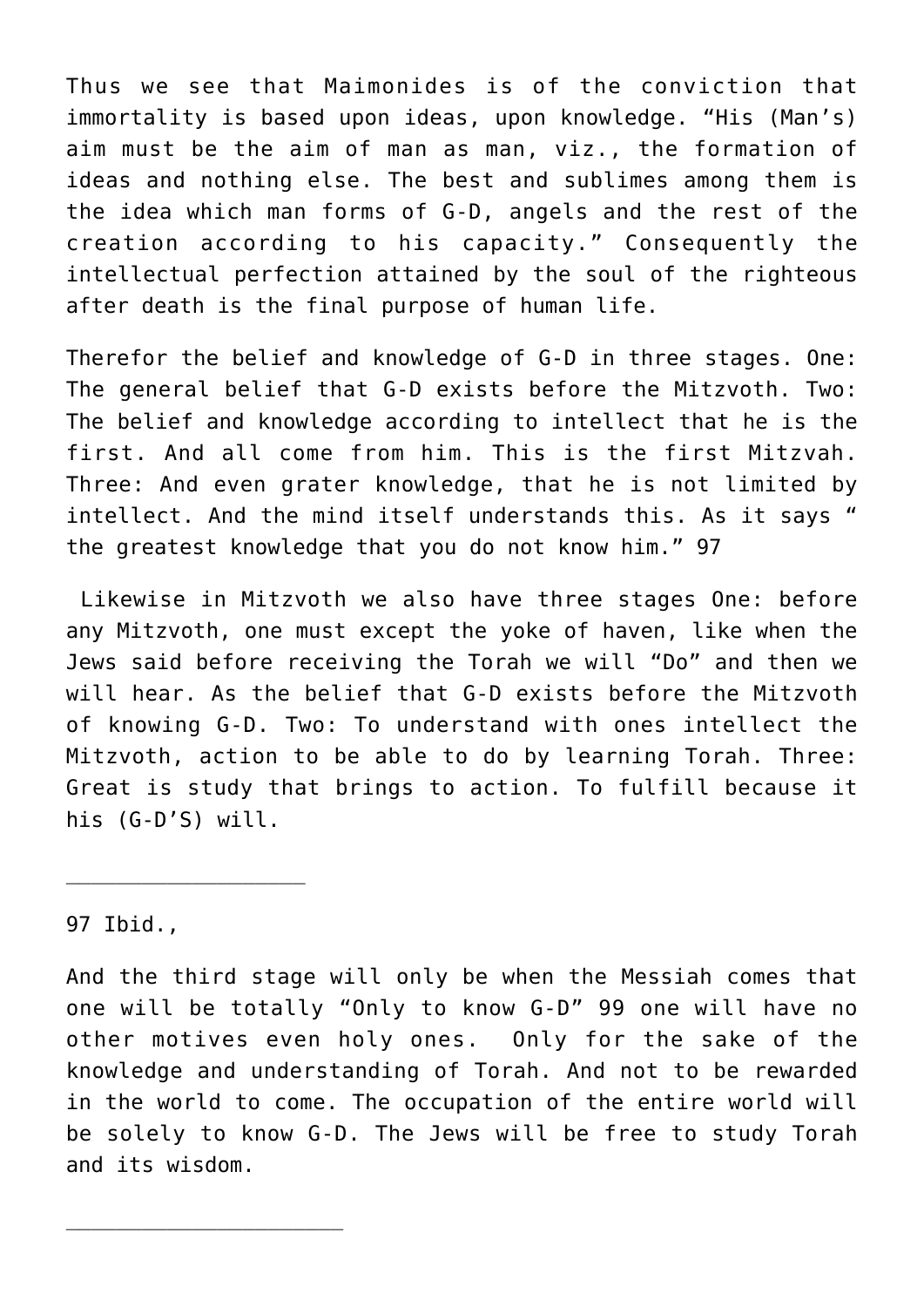99 Rambam, Finkel,Avraham Yaakov, Yeshivah Beth Moshe 2001, 62

## **Chapter Four**

Chapter Four

THE ESSENCE OF LEADERSHIP

Moses is Israel and Israel is Moses.… For the leader of the generation is as the entire generation, for the leader embodies them all Rashi, Numbers 21:21

WHAT IS LEADERSHIP?

We expect our leaders to be wise: to be able to discern right from wrong and make the proper decisions on issues that affect our lives. To provide us with a vision of where we stand and where we are headed, and guide us toward the realization of our goals.

We expect our leaders to be caring and committed: to empathize with our needs and aspirations and devote themselves to their fulfillment.

We expect our leaders to be strong: calm and decisive in times of crisis, capable warriors and diplomats in the furtherance of our aims. We expect our leaders to be individuals of high moral character and integrity, bearers of an ethical standard for young and old to emulate.

But the most important (and probably the most overlooked) function of the leader is to unite us: to knit diverse individuals into a single people and to inspire diverse–and often conflicting–wills to coalesce into a common destiny. A Chorus in Three Versions destruction of their former enslavers when the Red Sea split, to allow them passage and drowned the pursuing Egyptians. The Torah relates how, upon beholding the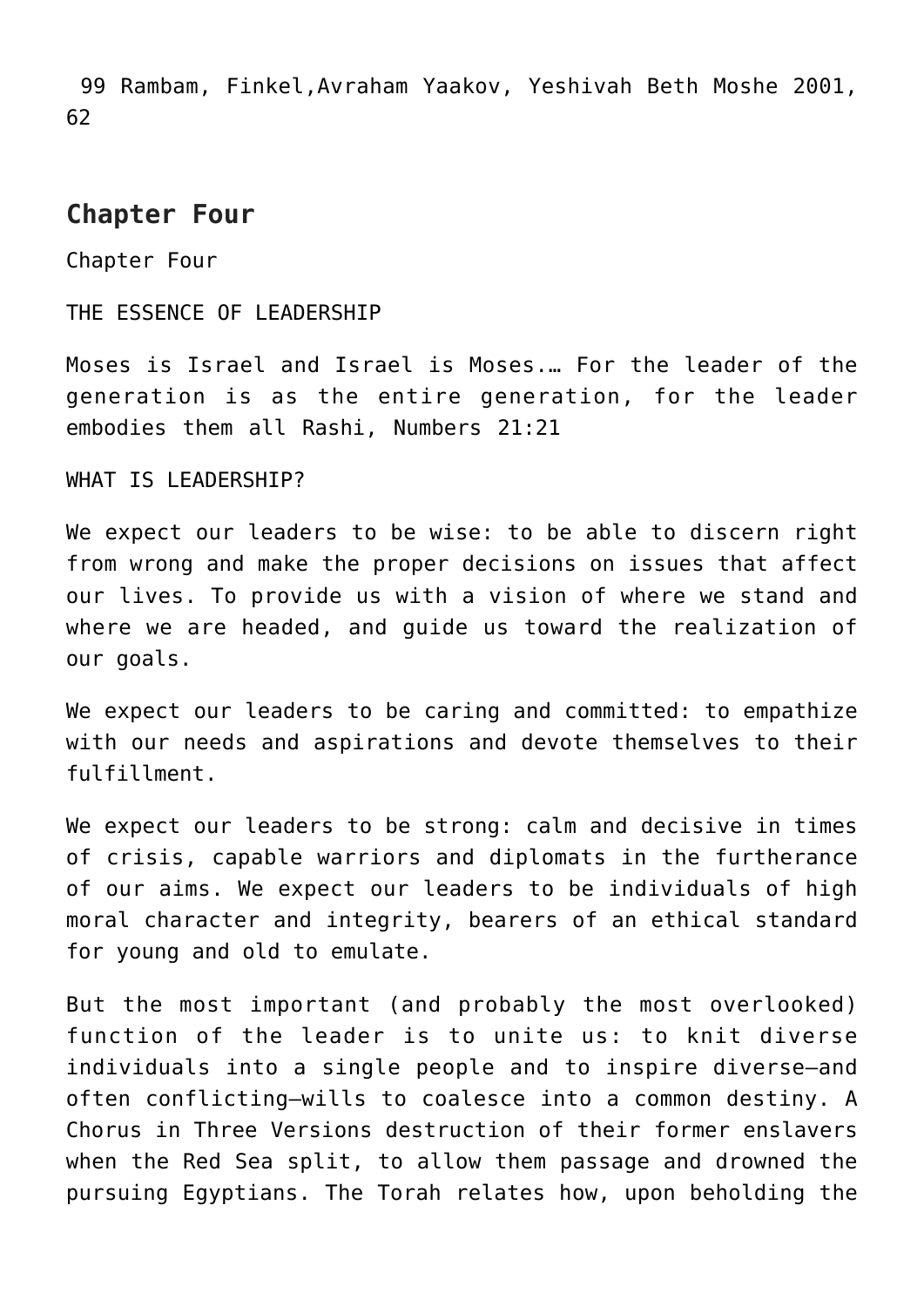great miracle. 100

100 Deuteronomy 4:34.

 $\overline{\phantom{a}}$  , which is a set of the set of the set of the set of the set of the set of the set of the set of the set of the set of the set of the set of the set of the set of the set of the set of the set of the set of th

One of the first things we did together as a people was sing. The nation of Israel was born on the 15th of Nissan in the year 2448 from creation (1313 bce)–the day that G-d "extracted a nation from the bowels of a nation,1 freeing the children of Israel from Egyptian slavery. Seven days later, the Israelites witnessed the

Moses and the children of Israel sang this song to G-d, saying:

I shall sing to G-d for He is most exalted; Horse and rider He cast in the sea. G-d is my strength and song; He is my salvation This is my G-d, and I shall glorify2 Him The G-d of my fathers, and I shall exalt Him…101

This song, known as Shirat HaYam–"Song at the Sea,"–goes on to describe the great miracles that G-d performed for His people, G-d's promise to bring them to the Holy Land and reveal His presence among them in the Beit HaMikdash (Holy Temple) in Jerusalem, and Israel's goal to implement G-d's eternal sovereignty in the world. Its forty-four verses express the gist of our relationship with G-d and our mission in life, and thus occupy a most important place in the Torah and in Jewish life.102

<sup>101.</sup> Exodus 15. Rabbi Chaim ibn Attar points out in his Ohr HaChaim commentary that the words "I shall sing" are in first person singular, implying that the people of Israel sang the "Song at the Sea" "as a single man, without difference and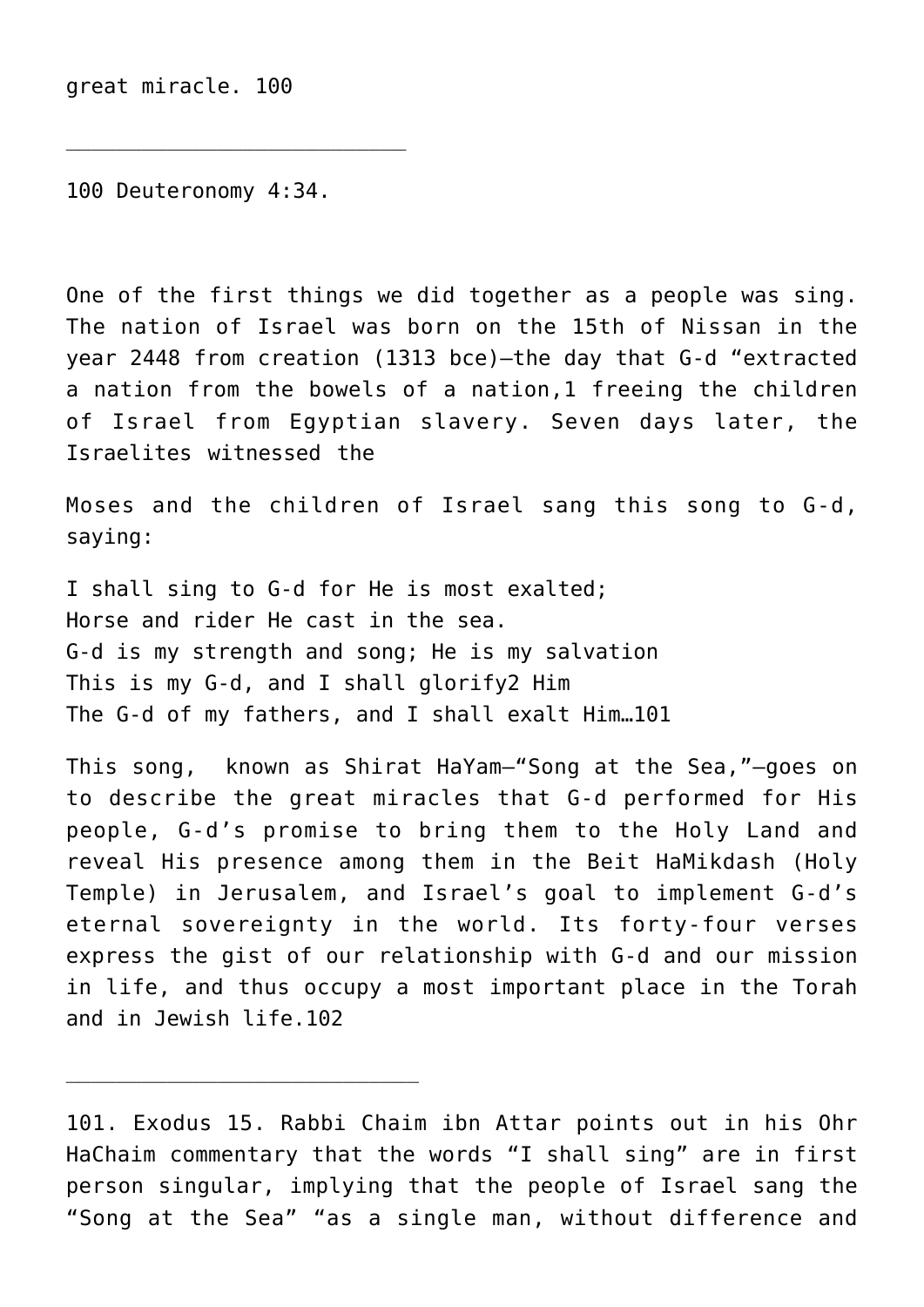separation."

102 The Song at the Sea is recited daily in the morning prayers. The annual Shabbat on which this song is read in the synagogue as part of the weekly Torah reading is given the special name of Shabbat Shirah, "The Shabbat of Song."

Our sages also focus on the prefatory line to the Song at the Sea, in which the Torah introduces it as a song sung by "Moses and the children of Israel." Moses was obviously one of the "children of Israel," so the fact that the Torah singles him out implies that Moses took a leading role in the composition and delivery of this song. Indeed, the nature of Moses' role is a point of much discussion by our sages: the Talmud 103 relates no fewer than three different opinions on exactly how Moses led his people in their song of praise and thanksgiving to G-d.

According to Rabbi Akiva, it was Moses who composed and sang the Shirat HaYam, while the people of Israel merely responded to each verse with the refrain "I shall sing to G-d." Moses sang, "For He is most exalted," and they answered, "I shall sing to G-d"; Moses sang, "Horse and rider He cast in the sea," and they answered, "I shall sing to G-d"; and so on with all forty-four verses of the song. Rabbi Eliezer, however, is of the opinion that the people repeated each verse after Moses: Moses sang, "I shall sing to G-d for He is most exalted," and they repeated, "I shall sing to G-d for He is most exalted"; Moses sang "Horse and rider He cast in the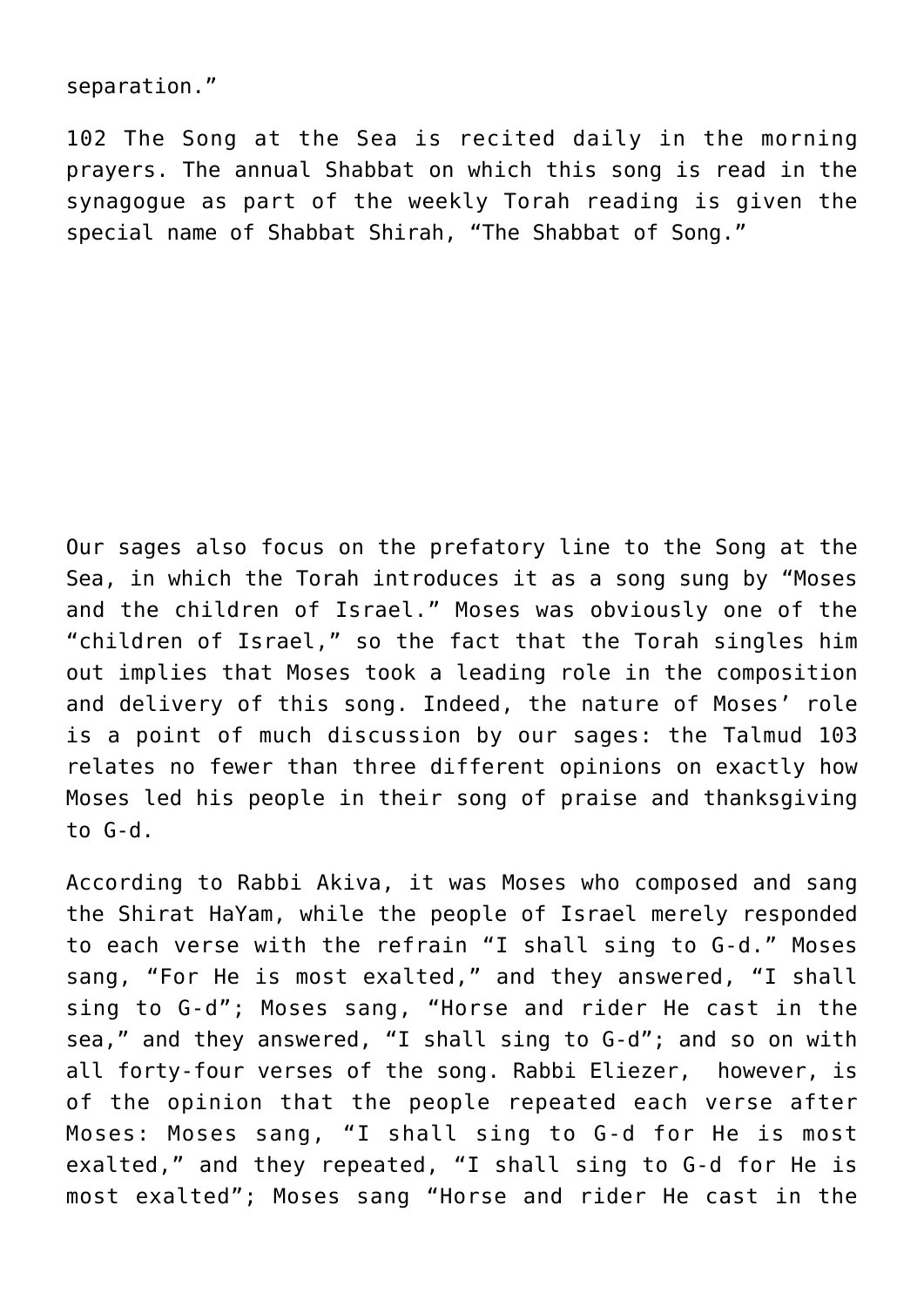sea," and they repeated, "Horse and rider He cast in the sea," and so on. A third opinion is that of Rabbi Nechemiah: according to him, Moses simply pronounced the opening words of the song, following which the people of Israel all sang the entire song together. In other words, each of them, on their own, composed the entire–and very same–forty-four verses! 104

103 Talmud, Sotah 30b.

 $\overline{\phantom{a}}$  , which is a set of the set of the set of the set of the set of the set of the set of the set of the set of the set of the set of the set of the set of the set of the set of the set of the set of the set of th

104 Rashi on Talmud, ibid., as per Mechilta on Exodus 15:1.

These three versions of how Moses led Israel in song express three different perspectives on unity, particularly the unity achieved when a people rally under the leadership of their leader. 105

Rabbi Akiva describes an ideal in which a people completely abnegate their individuality to the collective identity embodied by the leader. Moses alone sang the nation's gratitude to G-d, their experience of redemption, and their vision of their future as G-d's people. The people had nothing further to say as individuals, except to affirm their unanimous assent to what Moses was expressing.

At first glance, this seems the ultimate in unity: 106 more than two million hearts and minds yielding to a single program and vision. Rabbi Eliezer, however, argues that this is but a superficial unity–an externally imposed unity of the moment, rather than an inner, enduring unity. When people set aside their own thoughts and feelings to accept what is dictated to them by a higher authority, they are united only in word and deed; their inner selves remain different and distinct.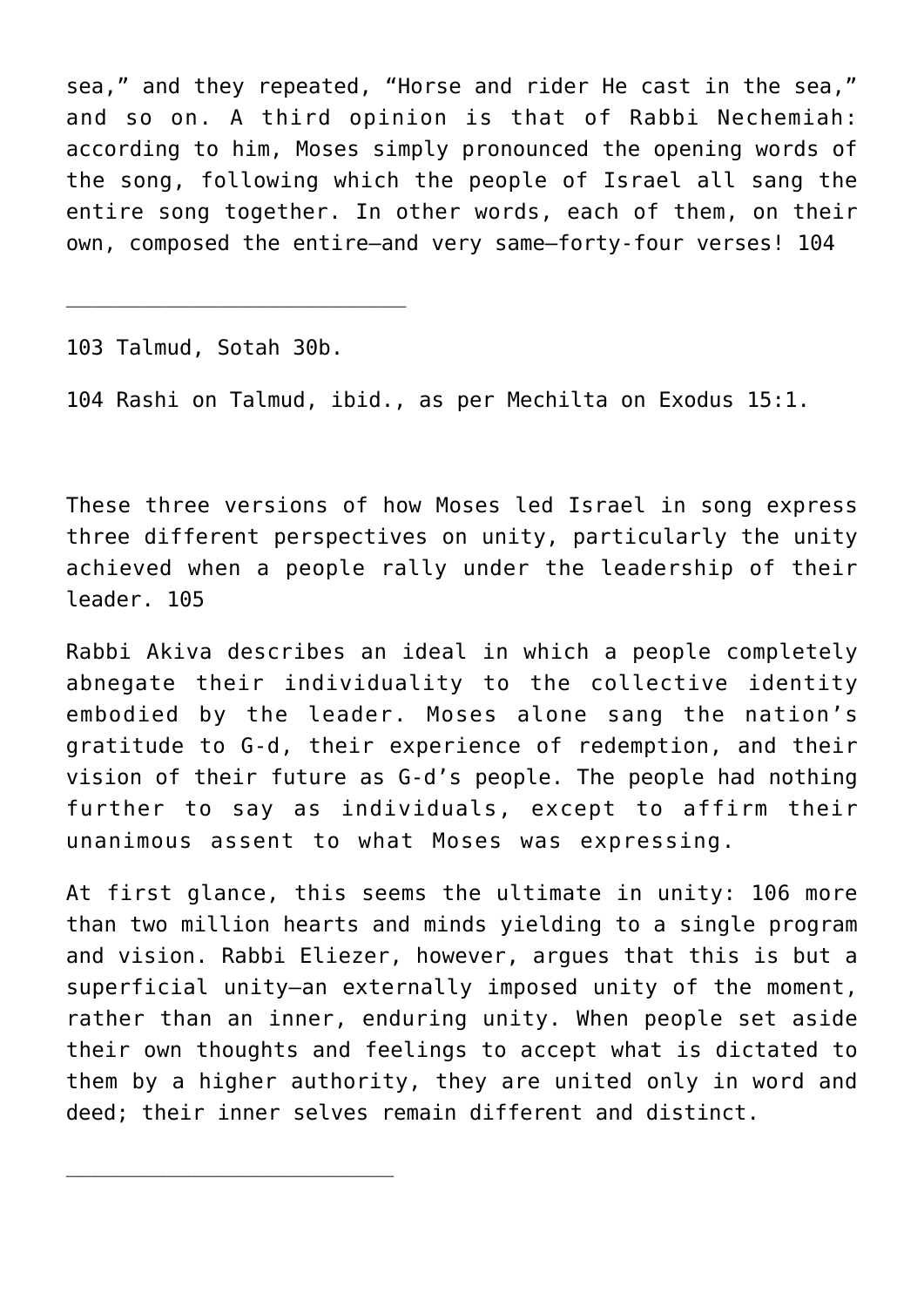105 Cf. Mechilta ibid.: "Moses being the equivalent of the children of Israel, and the children of Israel being the equivalent of Moses"; See also Rashi on Numbers 21:21 (quoted at the beginning of this essay) and Tanya, end of ch. 2.

106. The census taken one year after the Exodus counted 600,000 males between the ages 20 and 60; a rough demographic estimate makes for a total of 2-3 million Jews.

Such a unity is inevitably short-lived: sooner or later their intrinsic differences and counter-aims will assert themselves, and fissures will appear also in their unanimous exterior.

Thus, says Rabbi Eliezer, if the people of Israel achieved true unity under the leadership of Moses at the Red Sea, then it must have happened this way: that the people of Israelrepeated each verse that issued from Moses' lips. Yes, they all submitted to the leadership of Moses and saw in him the embodiment of their collective will and goals, but they did not suffice with a "blind" affirmation of his articulation of Israel's song. Rather, they repeated it after him, running it through the sieve of their own understanding and feelings, finding the roots for an identical declaration in their own personality and experience. Thus, the very same words assumed two million nuances of meaning, as they were absorbed by two million minds and articulated by two million mouths.107

This, maintains Rabbi Eliezer, is the ultimate unity. When each repeats the verses uttered by Moses on his own, relating to them in his individual way, the singular vision of Moses has penetrated each individual's being, uniting them both in word and in essence. AND UNITIY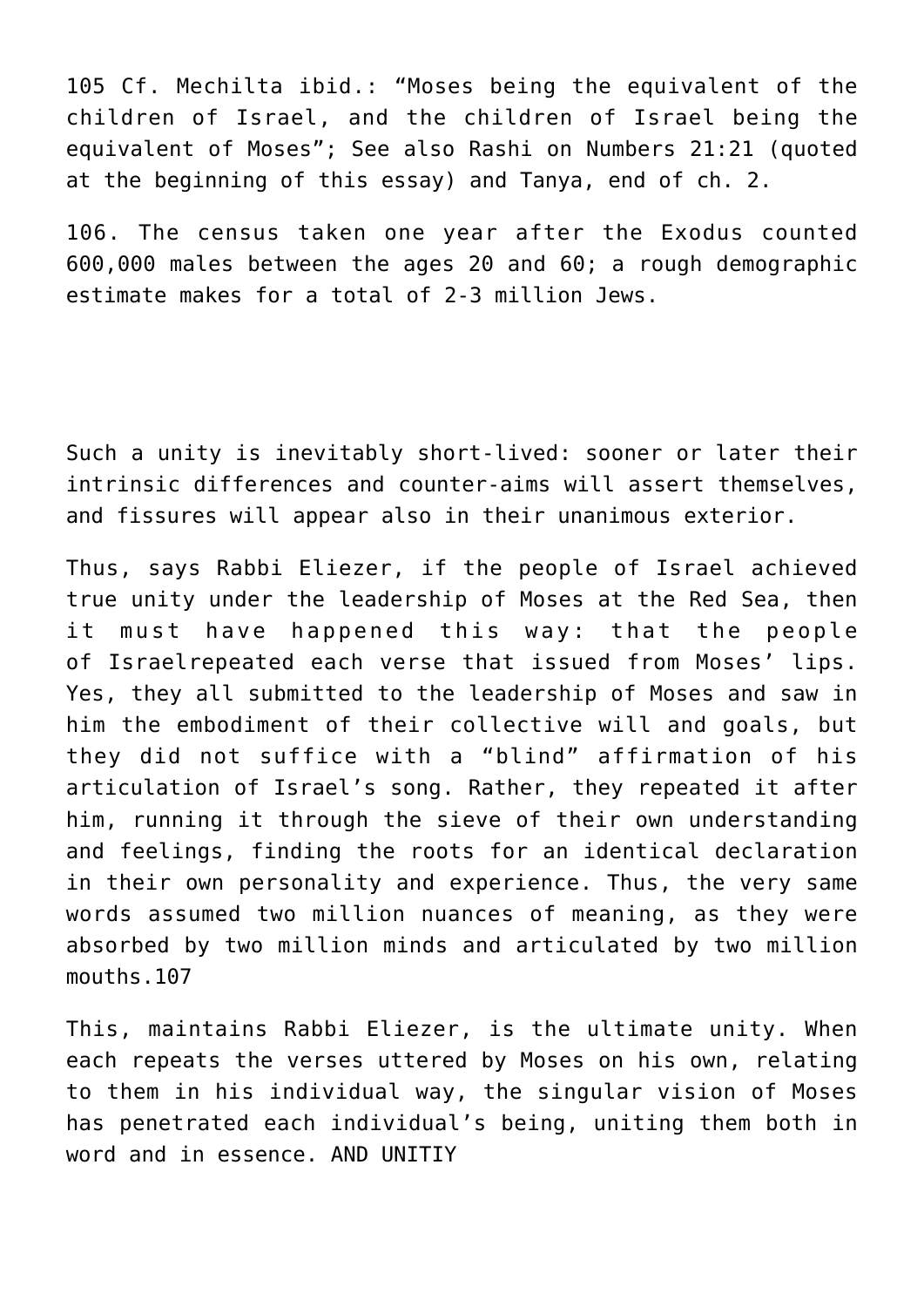107 Talmud, Sotah 30b.

\_\_\_\_\_\_\_\_\_\_\_\_\_\_\_\_\_\_\_\_\_\_\_\_\_\_\_\_\_\_

Rabbi Nechemiah, however, is still not satisfied. If Israel repeated these verses after Moses, argues Rabbi Nechemiah, this would imply that their song did not stem from the very deepest part of themselves. For if the people were truly one with Moses and his articulation of the quintessence of Israel, why would they need to hear their song from his lips before they could sing it themselves?

No, says Rabbi Nechemiah, the way it happened was that Moses pronounced the opening words of the song, following which each and every Jew, including "the infant at his mother's breast and the fetus in the womb,"9 sang the entire song themselves. Indeed, it was Moses who achieved the unity of Israel, as evidenced by the fact that their song could not begin until he sang its opening words. Were it not for his leadership, they could not have risen above the selfishness that mars the surface of every character. Had not the people of Israel abnegated their will to his, they could not have uncovered the singular core of their souls. But once they made that commitment, once they unequivocally responded to Moses' opening words, each independently conceived and articulated the very same experience of the historic moment in which they stood.

Each and every individual Jew, from the octogenarian sage to the unborn infant, expressed his deepest feelings and aspirations with the very same 187 words. For in Moses they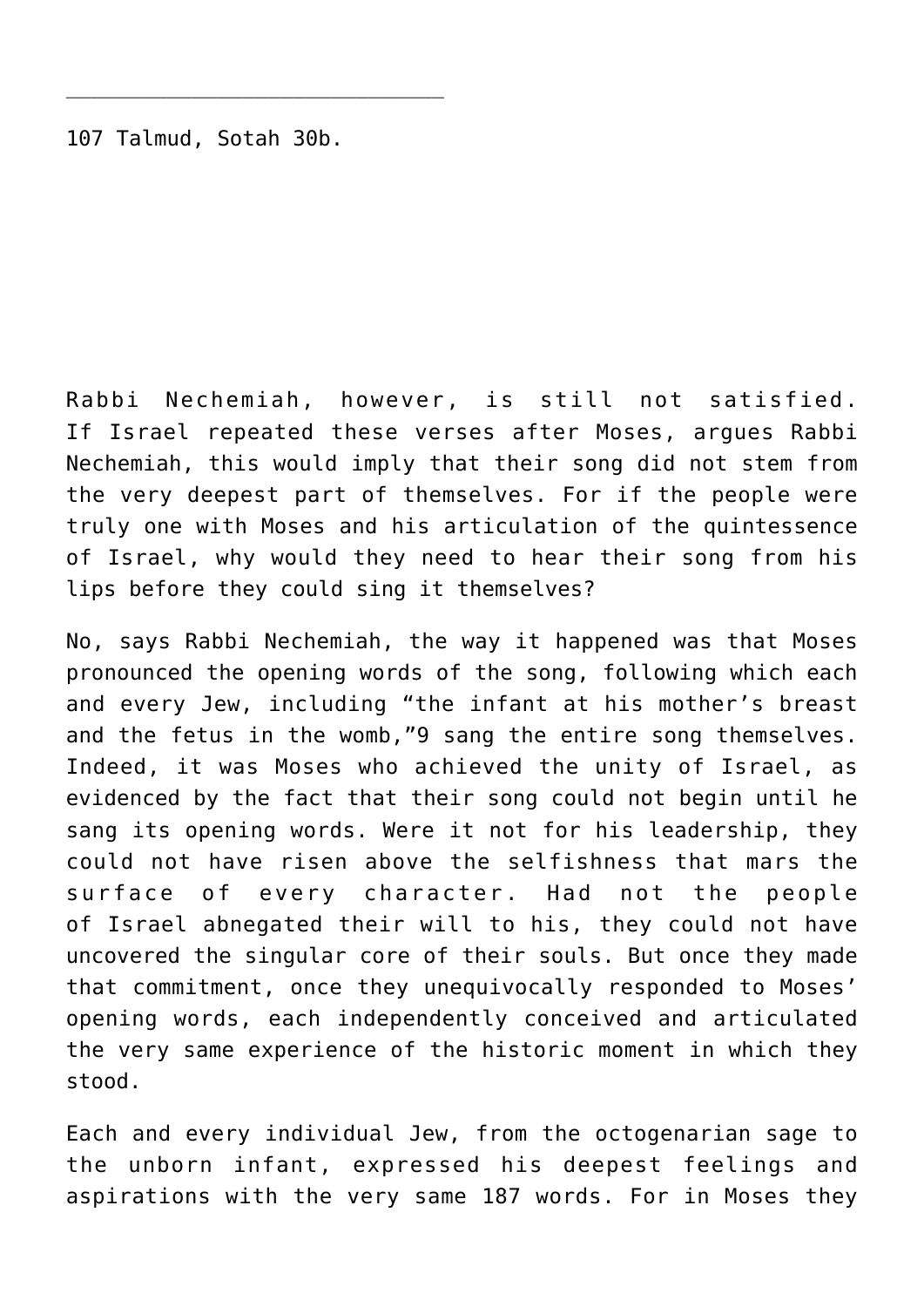had a leader in whom the soul of Israel was one.(Based on an address by the Rebbe, Shabbat Beshalach, Shevat 11, 5748 January 30, 1988) 108

108 At a farbrengen (gathering) marking the passing of the previous Lubavitcher Rebbe, Rabbi Yosef Yitzchak Schneersohn, on the tenth of Shevat, 5710 (1950), and the Rebbe's formal assumption of the leadership of Chabad-Lubavitch on the same date, one year later. Likkutei Sichot, vol. XXXI, pp. 69-76.

## **FREEDOM**

\_\_\_\_\_\_\_\_\_\_\_\_\_\_\_\_\_\_\_\_\_\_\_\_\_\_\_\_\_\_

*And G-d said to Moses: "…Go to Pharaoh… and say to him: G-d, the G-d of the Hebrews, has sent me to you, saying: Let My people go, that they may serve Me."*

Exodus 7:14-16

Our sages call Passover "The Season of Our Freedom." For the Exodus from Egypt was more than one of the many salvation's of Jewish history; it was the first and ultimate bestowal of freedom upon man. Before the Exodus, there was no true freedom; and having experienced the Exodus, the Jew is forever and invariably free, and no force on earth can enslave him.109

"Freedom," in the most basic sense of the word, is the removal of all constraints on a person's development and selfexpression. In other words, we assume that freedom is the natural state of man; that if we liberate a person of all external forces that limit and inhibit him, we have a free human being.

But if that were all there was to freedom, Passover would hardly qualify as "The Season of Our Freedom." For while the Exodus freed us from Pharaoh and his taskmasters, it committed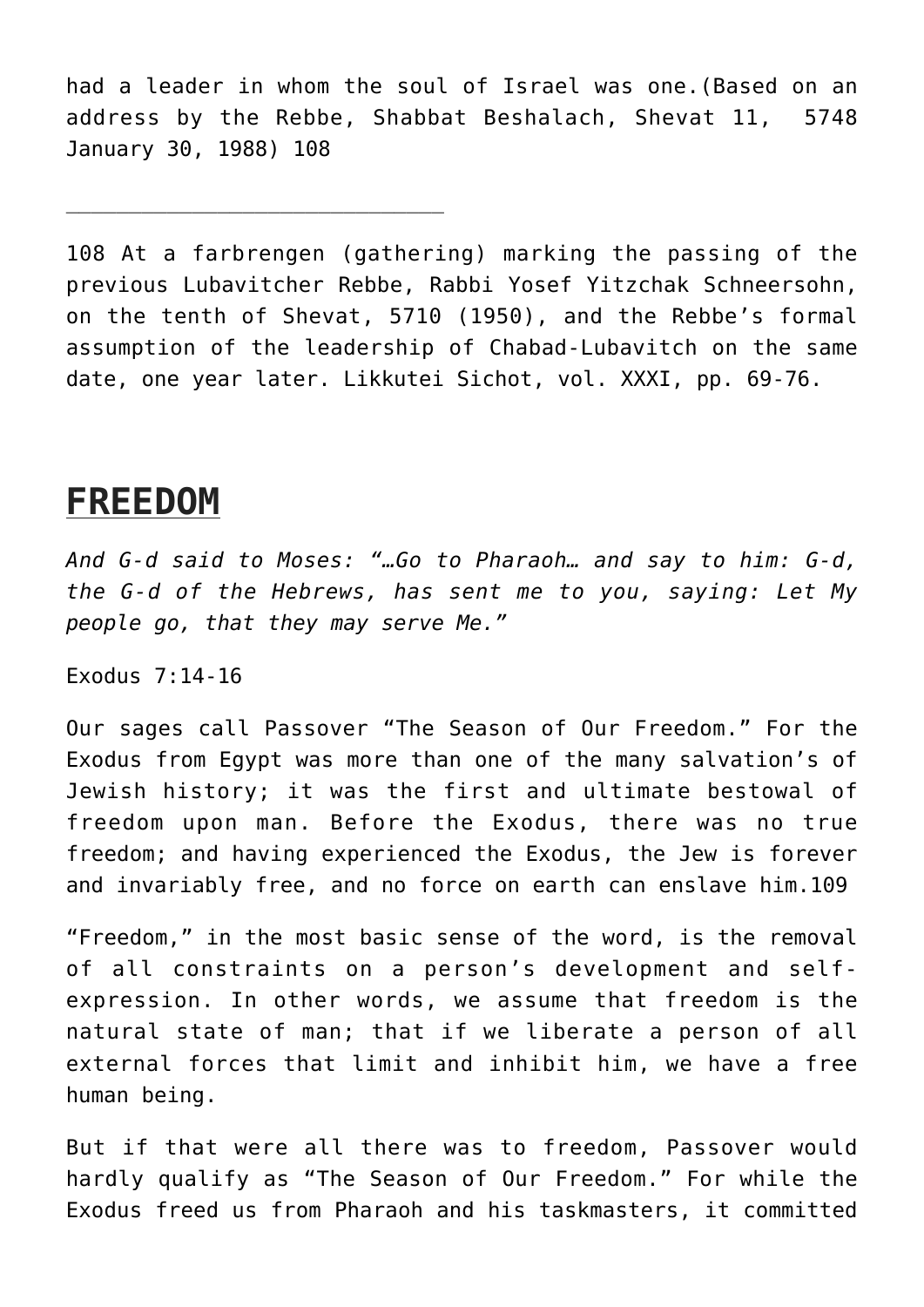us to a greater, more embracing servitude. "When you take this nation out of Egypt," G-d said to Moses from the burning bush at the foot of Mount Sinai when He first revealed Himself to him and commissioned him to redeem the people of Israel, "you shall serve G-d at this mountain."110

109 Gevurot Hashem, chapter 61.

 $\overline{\phantom{a}}$  , which is a set of the set of the set of the set of the set of the set of the set of the set of the set of the set of the set of the set of the set of the set of the set of the set of the set of the set of th

110 Exodus 3:12.

Standing before Pharaoh, Moses did not merely demand in the name of G-d, "Let My people go," but, "Let My people go, that they may serve Me." 111 The raison d'être of the Exodus was to bring us to Mount Sinai to be bound in a covenant with G-d as His "nation of priests and holy people"112 —a covenant delineated by the 613 commandments of the Torah.

Thus, the festival of Shavuot, which marks the day on which we received the Torah at Sinai, is the only festival that has no calendar date: the Torah designates it not as a certain day of a certain month—as it does all other festivals—but as the 50th day after Passover. This is to emphasize that Shavuot is an extension and fulfillment of Passover, for the purpose of the Exodus was realized only on the day we stood at Sinai.

Why, then, is freedom the defining quality of Passover? Granted, servitude to G-d is preferable to servitude to Pharaoh, and every moral person will insist that servitude to G-d is preferable to a hedonistic "freedom" in a lawless world. But servitude and freedom, by definition, are diametric opposites. So why is Passover the quintessential season of freedom? If anything, it should be called "The Season of Our Servitude"!

To understand the freedom achieved by the Exodus, we must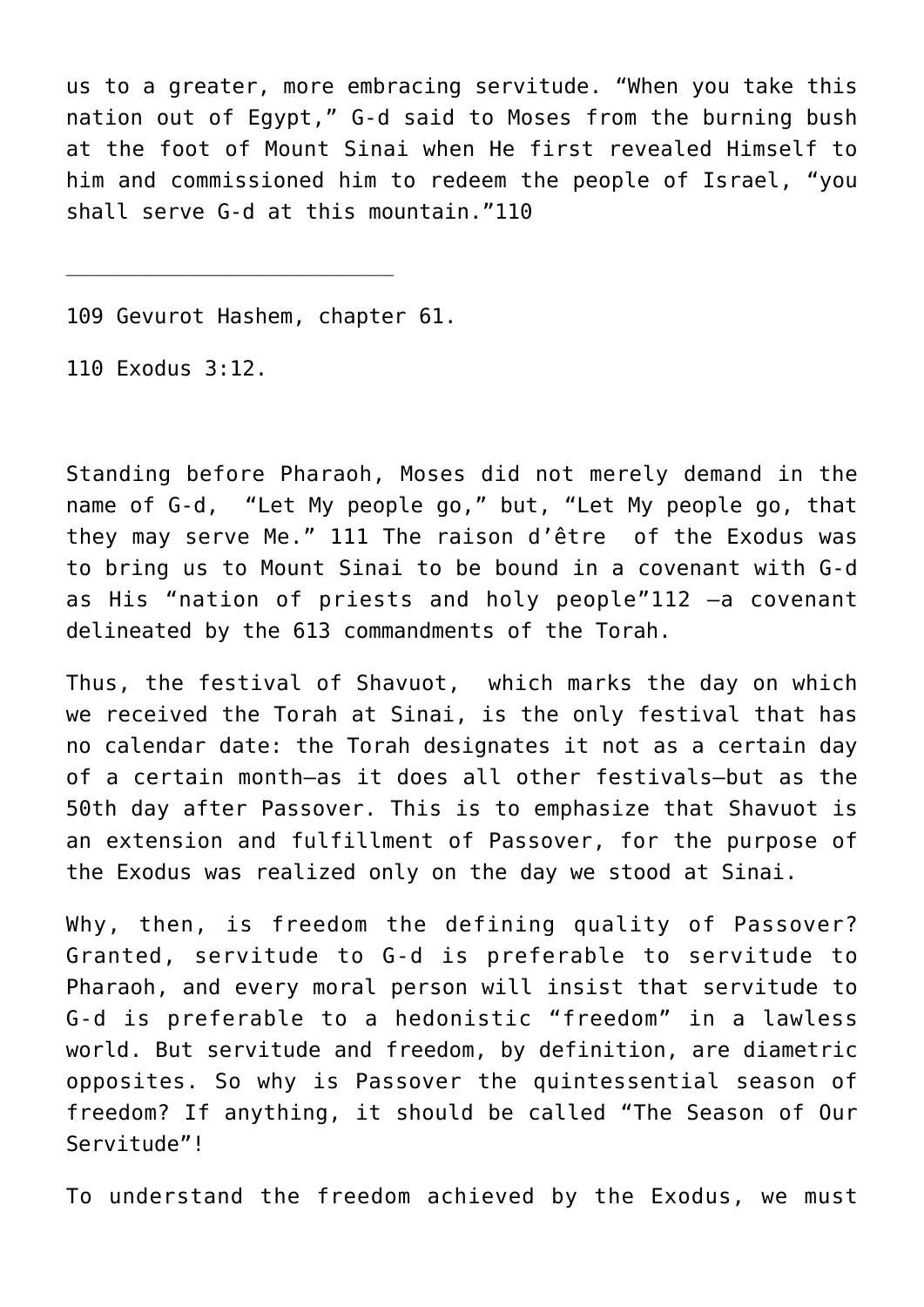examine the nature of Israel's enslavement in Egypt.113

111 Ibid., 7:16, et al.

\_\_\_\_\_\_\_\_\_\_\_\_\_\_\_\_\_\_\_\_\_\_\_\_\_\_\_\_\_

112 Ibid., 19:6.

113 Exodus 1:14.

Our sages state that "All galuyot (exiles and persecutions) are called by the name of Egypt." The very name Mitzrayim (Hebrew for "Egypt") means "boundaries" and "constraints." Every time we are limited—by a foreign power, by a hostile or merely alien environment, by the corporeality of our bodies, the subjectivity of our minds or the shortcomings of our character—we are in Mitzrayim. If freedom means the absence of constraint, Mitzrayim is the limitation of man on all levels —physically, emotionally, intellectually, morally, or spiritually.

But there is more to galut than constraint and limitation. To refer to the Egyptian prototype, our galut in Egypt entailed more than an imprisonment of the body and a stifling of the spirit; we were slaves in Egypt, whose "lives were embittered with hard labor, with mortar and bricks and in all manner of work in the field—all the work to which they subjected them was crushing labor." 114

The phrase "crushing labor" (avodat perech) appears repeatedly in the Torah's account of the Egyptian galut, the text of the Passover Haggadah, and the symbolism of the seder observances. What is "crushing labor"? Maimonides defines it as "work that has no limit and no purpose."115

114 Karpas, the vegetable dipped in salt-water at the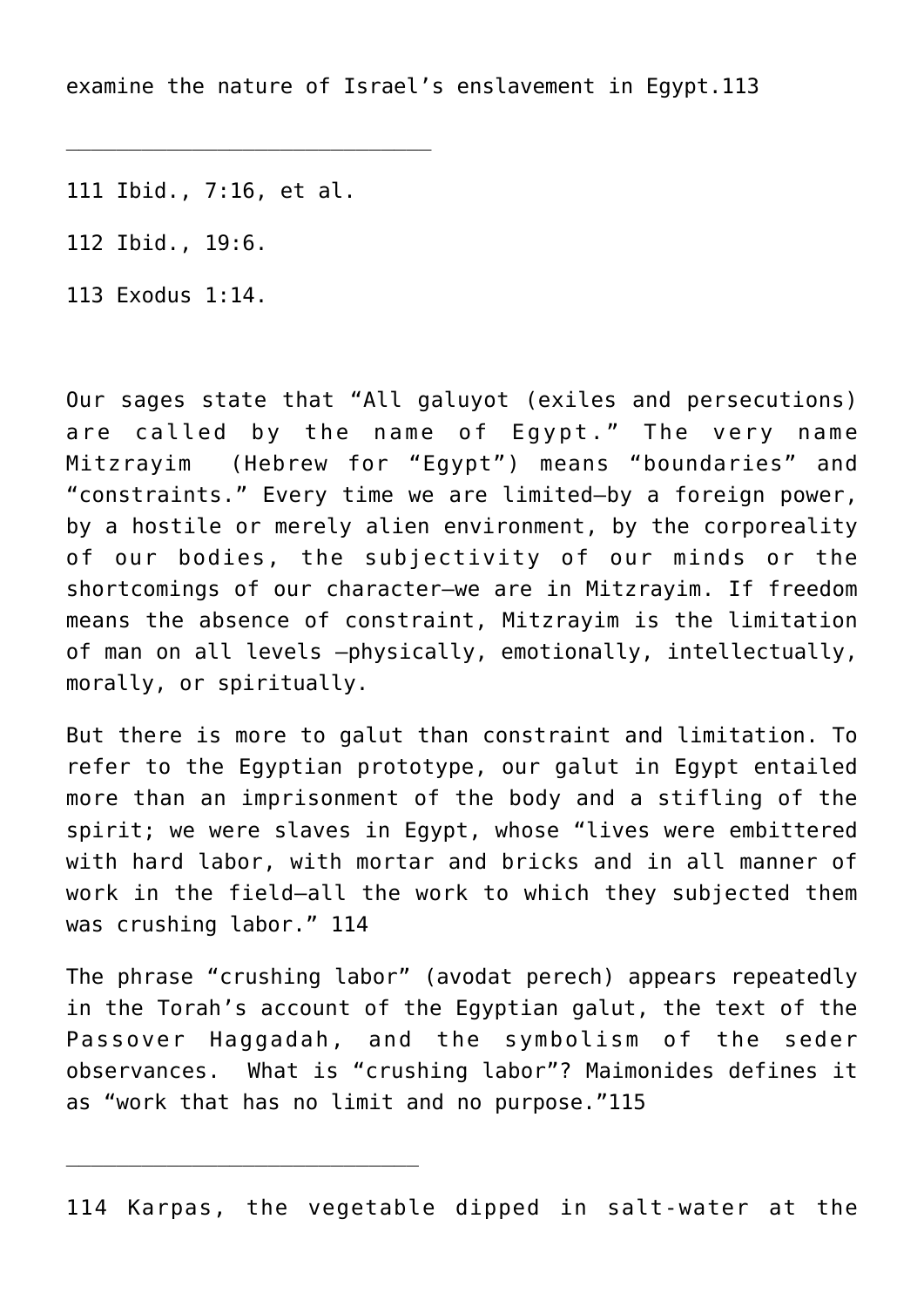beginning of the seder, alludes to samech perech—"sixty myriads (600,000) enslaved by crushing labor."

115 Mishneh Torah, Laws of Servitude 1:6; see Hagahot Maimoniot, ibid.

Work even most difficult work—that has a defined end-point and a defined objective is not as demoralizing as endless, futile work. The Egyptians, whose aim in enslaving the Jewish people was to break their spirit, refused to impart any schedule, logic, efficiency or utility to their work. They worked them at the most irrational hours, gave to each of them the task most ill-suited to his or her abilities, and repeatedly destroyed what they had built only to order them to rebuild it again and again.116

Pharaoh had whip-wielding taskmasters to enforce his workedict. Today, our world has "progressed" to the point that millions voluntarily subject themselves to "work that has no limit and no purpose": work that spills over from its fiveday, forty-hour framework to invade every moment and thought of the week; work that is dictated not by the capabilities and resources of the worker but by status, profitability and vogue; work that is not the means to an end but a selfperpetuating labor that becomes its own aim and objective.117

116 See Midrash Tanchuma, Vayeitzei 9; Midrash Rabbah, Shemot 1:14-15.

117 Tanya, chapter 2; et al.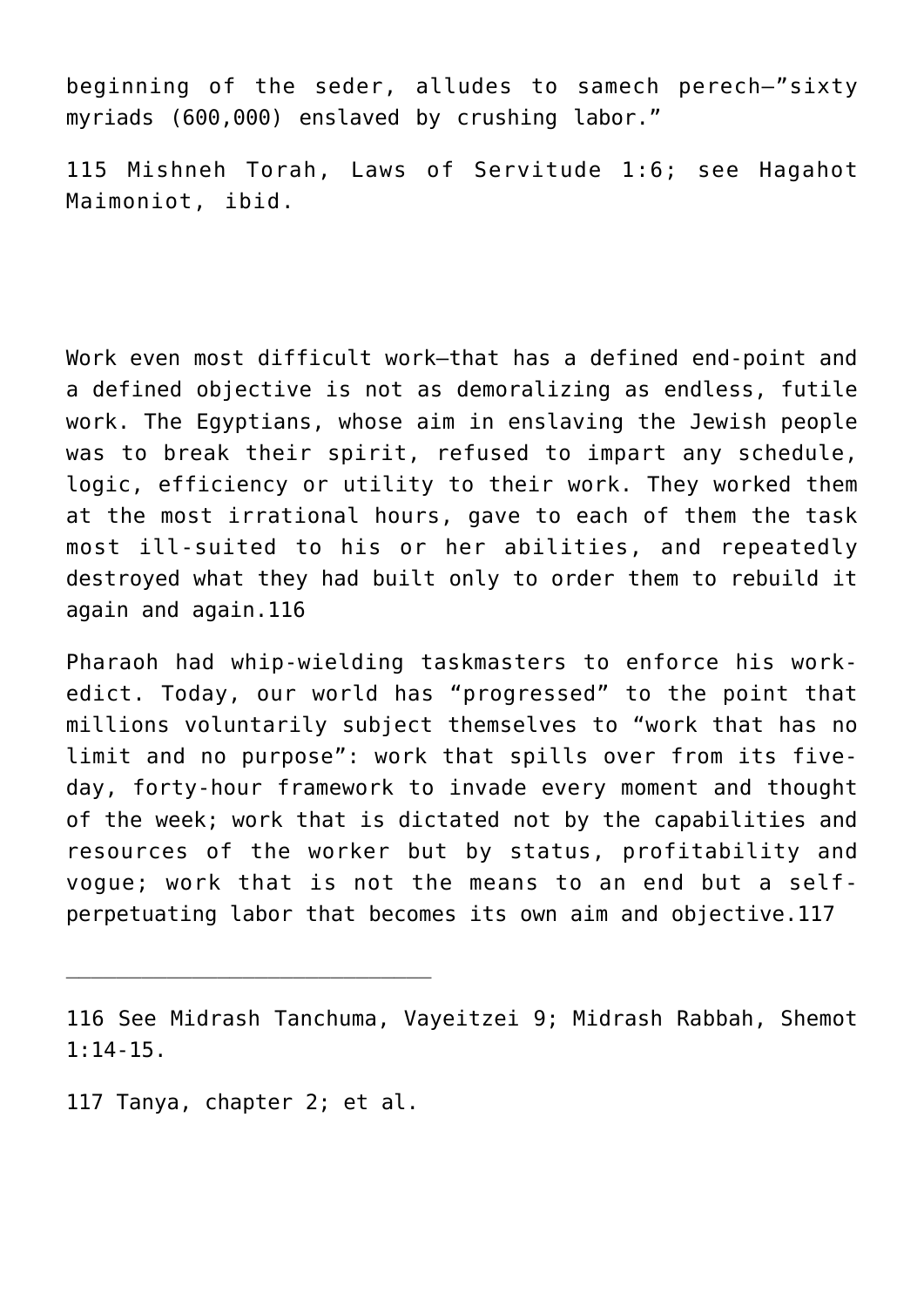Ultimately, the capacity for such labor can have only one source: the "spark of G-dliness" that is the essence of the human soul. 118 The physical self is finite and pragmatic; how, then, is it capable of "work that has no limit and no purpose"? What can be the source of the drive to scale mountains because they are there or to search for centuries for a way to turn lead into gold? Only the infinite well of divinity at our core. From where stems the bottomless commitment to the ever-receding goal of material "success"? Only from a soul that possesses limitless vigor and fortitude, from a soul whose commitment to its Creator is not contingent upon envisionable goals and calculable objectives.

The soul of man is thus subjected to a galut within a galut: not only is it prevented from expressing its true self, but it is forced to express itself in ways that are completely opposed to its true desires. Not only is it constrained by a material self and world—it also suffers the usurpation of its quintessential powers to drive the material self's mundane labors. Not only is the soul's capacity for infinite and objectiveness commitment inhibited and repressed—it is distorted into an endless quest for material gain.

118 Exodus 20:9 (as per Rashi's commentary).

The road out of Egypt passes through Sinai.

The Torah regulates our involvement with the material world.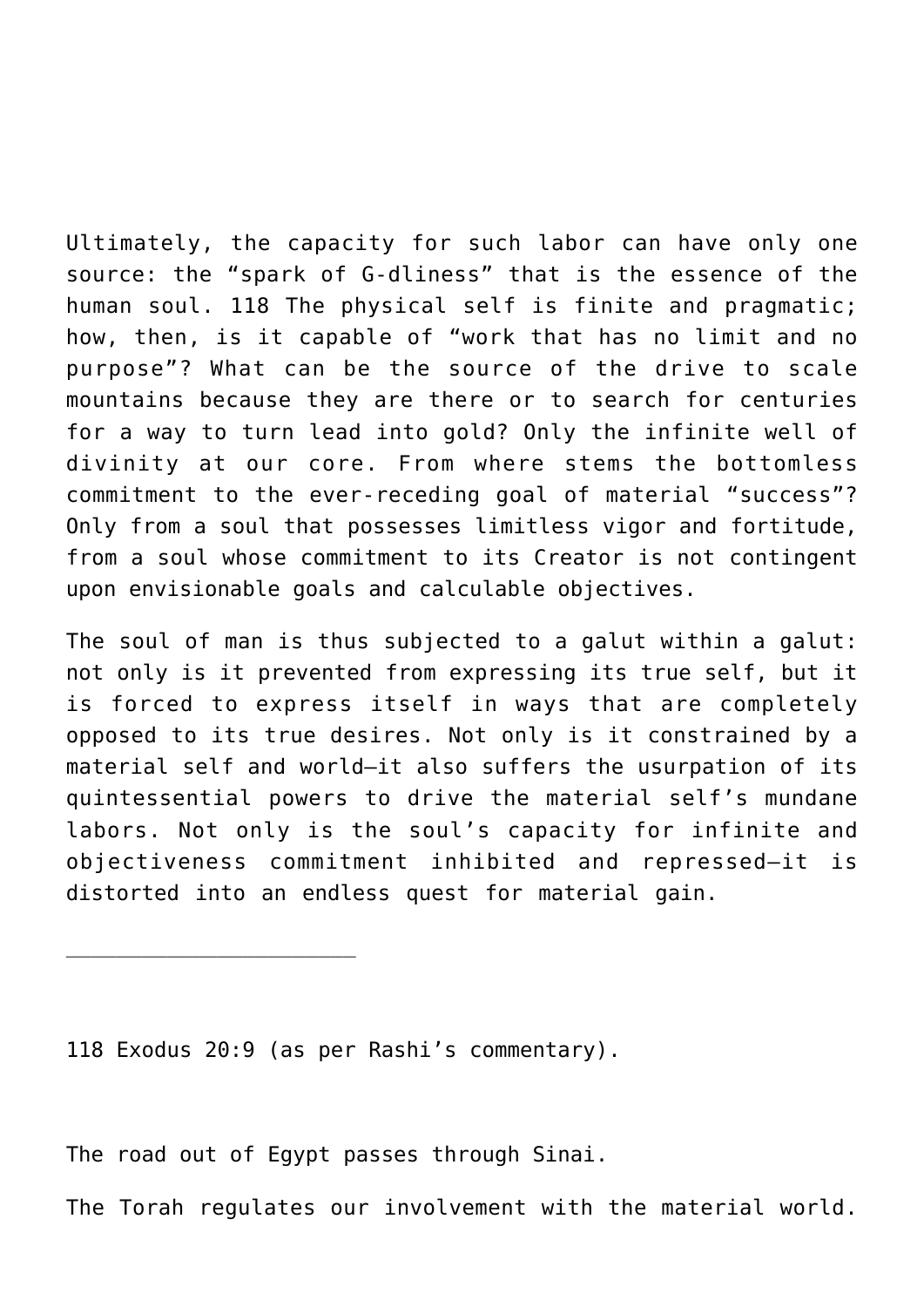It commands that we may, and should, create, manufacture and do business six days a week, but that on the seventh day, not only must all work cease, but we should assume a state of mind in which "all your work is concluded." On a daily basis, it tells us to set aside inviolable islands in time devoted to Torah study and prayer. And at all times, a multitude of Torah laws define the permissible and the forbidden in business and pleasure.

The Torah also enjoins us to "eat of the toil of your hands"—to invest only our marginal faculties in the business of earning a living, leaving our choicest talents free to pursue more spiritual goals.119 And it insists that all material pursuits should be but a means to an end, but a vessel to receive G-d's blessings and a tool to aid us in our life's work of bringing sanctity and G-dliness into our world.120

In so restricting our physical lives, Torah liberates our souls. By limiting the extent and the nature of our material involvement's, Torah extricates our capacity for infinite commitment from its material exile, freeing it to follow its natural course: to serve G-d in a manner of "no limit and no purpose"—in a manner that transcends the parameters of self, self-gain and our very conception of "achievement." Based on the Rebbe's talks on Passover 5719 (1959) and 5720 (1960) 121

119 Psalms 128:2. See Beyond the Letter of the Law (VHH, 1995), pp. 188-189.

120 See Bread From Heaven, WIR, vol. VI, no. 20.

121 Likkutei Sichot, vol. III, pp. 848-852

HOLY LAND AND SEE

And Moses sent them to spy out the land of Canaan; and he said to them: "Go up this way by the south, and go up into the high land. And you shall see the land—what it is…"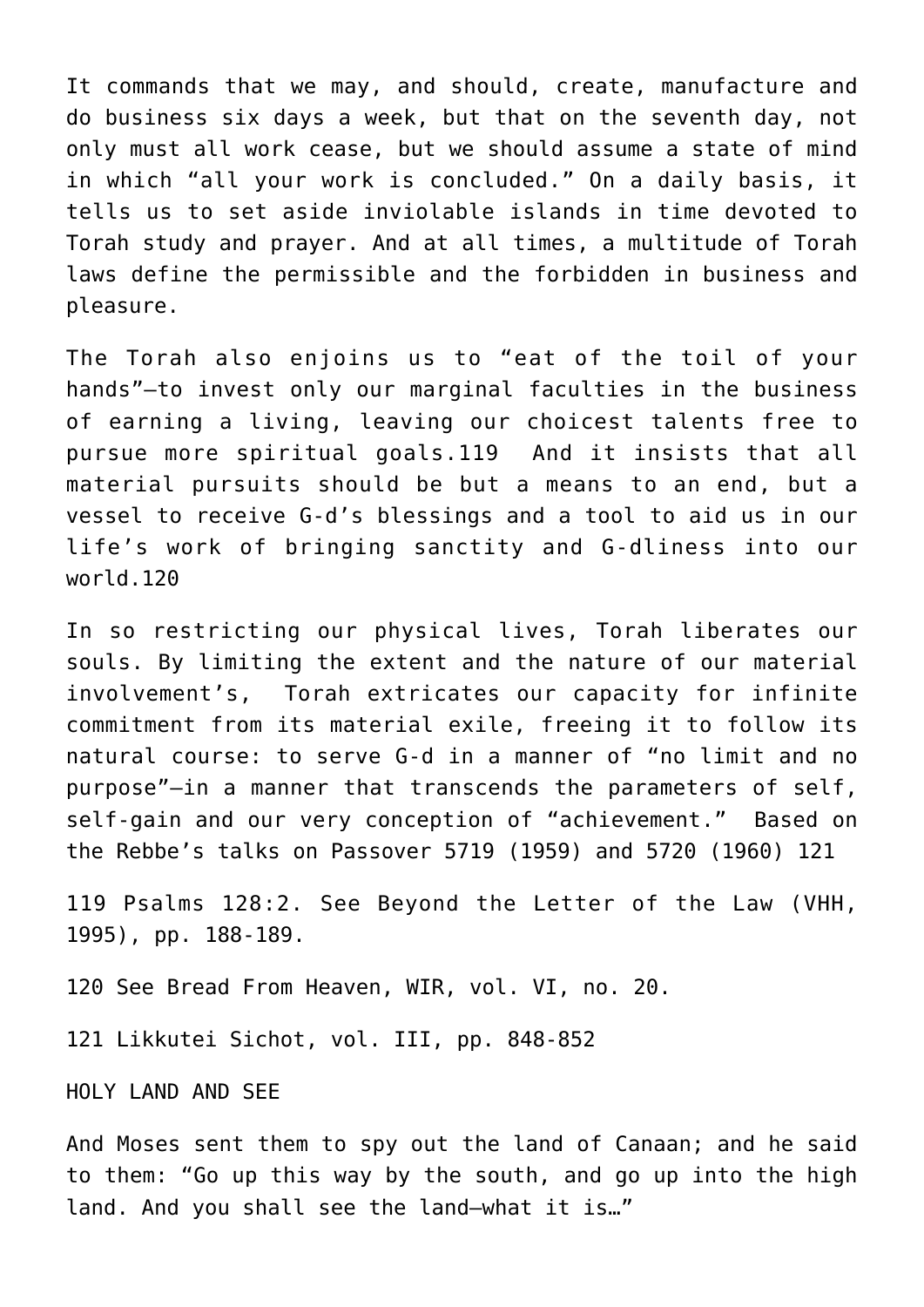Numbers 13:17-18

One of the greatest tragedies of Jewish history was the debacle of "The Spies." Fifteen months after the Exodus from Egypt, as the people of Israel camped in the Paran Desert poised to enter the Holy Land, Moses dispatched twelve men—each a leader and representative of one of the twelve tribes of Israel—to spy the land that G-d had promised to Abraham, Isaac and Jacob. Forty days later the spies returned praising the fertility of the land and bewailing the military might of its inhabitants. "But the people who dwell in the land are strong," they said, "and the cities fortified and very great; we saw giants 122 there… We won't be able to go up against these people, for they are mightier than we."

The Spies incited panic among the people, who wept that entire night in terror and despair. "Why is G-d bringing us to this land," they cried, "to fall by the sword, and that our wives and children be put to prey? Why, it would be better for us to return to Egypt!"

That night of faithless tears became "a weeping for generations." 123 G-d delayed Israel's entry into the Holy Land for more than 38 years, until that entire generation had died out and a new generation, more trusting of G-d's promises, had grown up to replace them. When the people of Israel entered the land of Canaan, it was not Moses who led them but his disciple, Joshua, who was but a pale moon to Moses' sun.124

122 Numbers 13:27-31.

- 123 Talmud, Taanit 29a; see note 6 below.
- 124 Ibid., Bava Batra 75a; Rashi on Numbers 27:20.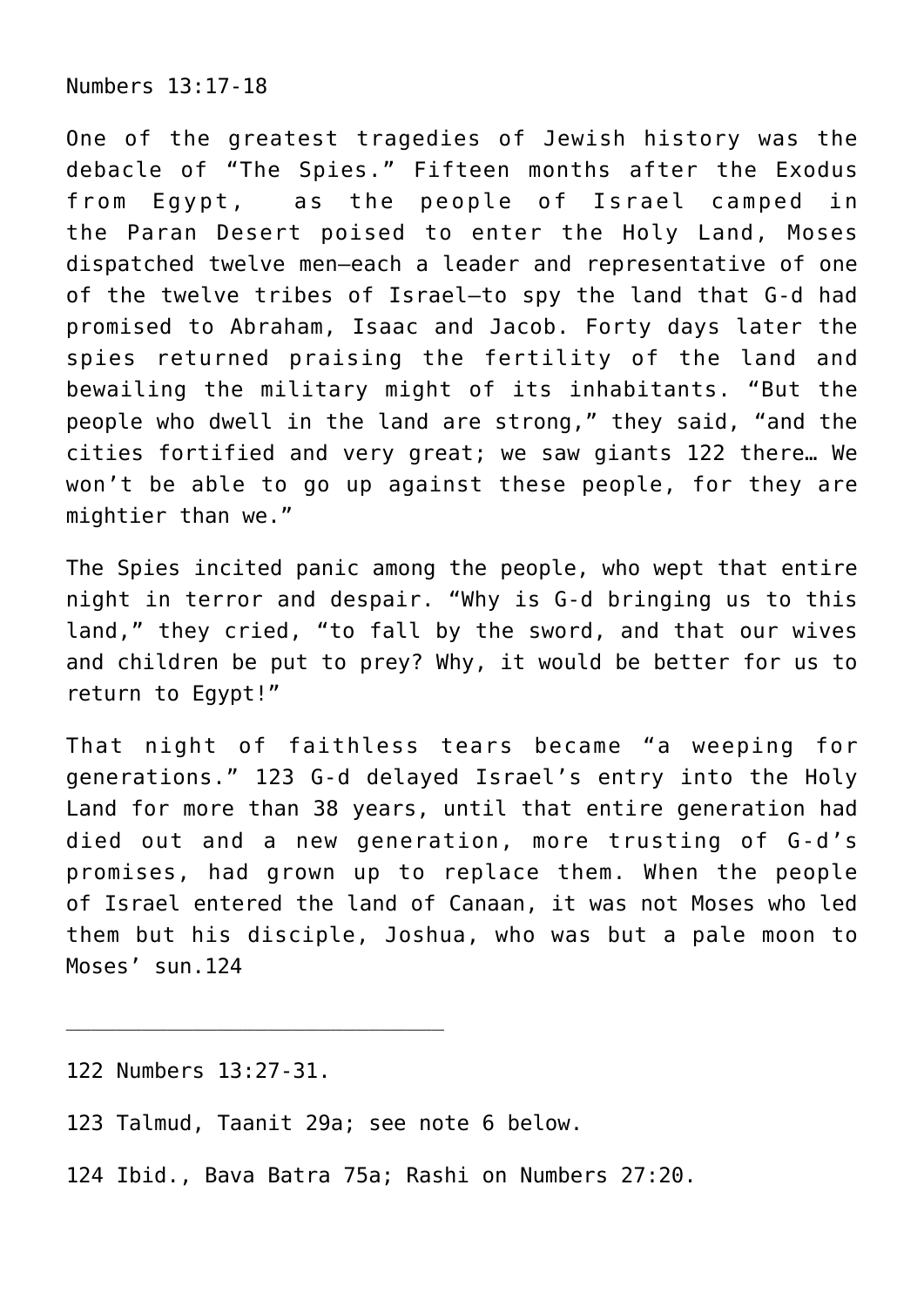Our sages point out that Moses' achievements were all eternal: the Torah he transmitted to us transcends the vicissitudes of time; the Sanctuary he built was never destroyed (unlike the Temples built by King Solomon and Ezra in Jerusalem). If Moses had brought us into our land, we would never have been driven from it; if Moses had built the Holy Temple, it would never have been destroyed. 125 Thus, all the travails and defeats of Jewish history are descendent from the night that Israel wept for lack of trust in the divine promise.126

The Reality of Sight

 $\overline{\phantom{a}}$  , which is a set of the set of the set of the set of the set of the set of the set of the set of the set of the set of the set of the set of the set of the set of the set of the set of the set of the set of th

Where did the Spies go wrong? Why did their mission, dispatched by Moses with G-d's approval, fail so miserably? 127

Before their departure, Moses had instructed the Spies to observe the nature of the land, the quality of the soil, and the strength of its inhabitants. Of these they gave an honest account, reporting on these realities as they saw them. But Moses had prefaced his instructions with the injunction: "You shall see the land."

125 See Talmud, Sotah 9a; Megalleh Amukot, Ofan 185; Ohr HaChaim on Deuteronomy 1:37 and 3:25; Ohr HaTorah, Va'etchanan, pp. 65, 93 and 2201; *et al*.

The reason that Moses' work is eternal is that his every thought, word and deed was done in a state of utter attachment to G-d. Thus, the angel who appeared to Joshua to aid Israel's conquest of the land said, "Now I have come" (Joshua 5:14)— "Now," since in the days of Moses, when G-d proposed to send an angel to accompany them, Moses had insisted: "If Your own self is not going [with us], do not take us out of here" (Exodus 33:15; Midrash Tanchuma, Mishpatim 18).

(The difference between Moses and Joshua is alluded to by the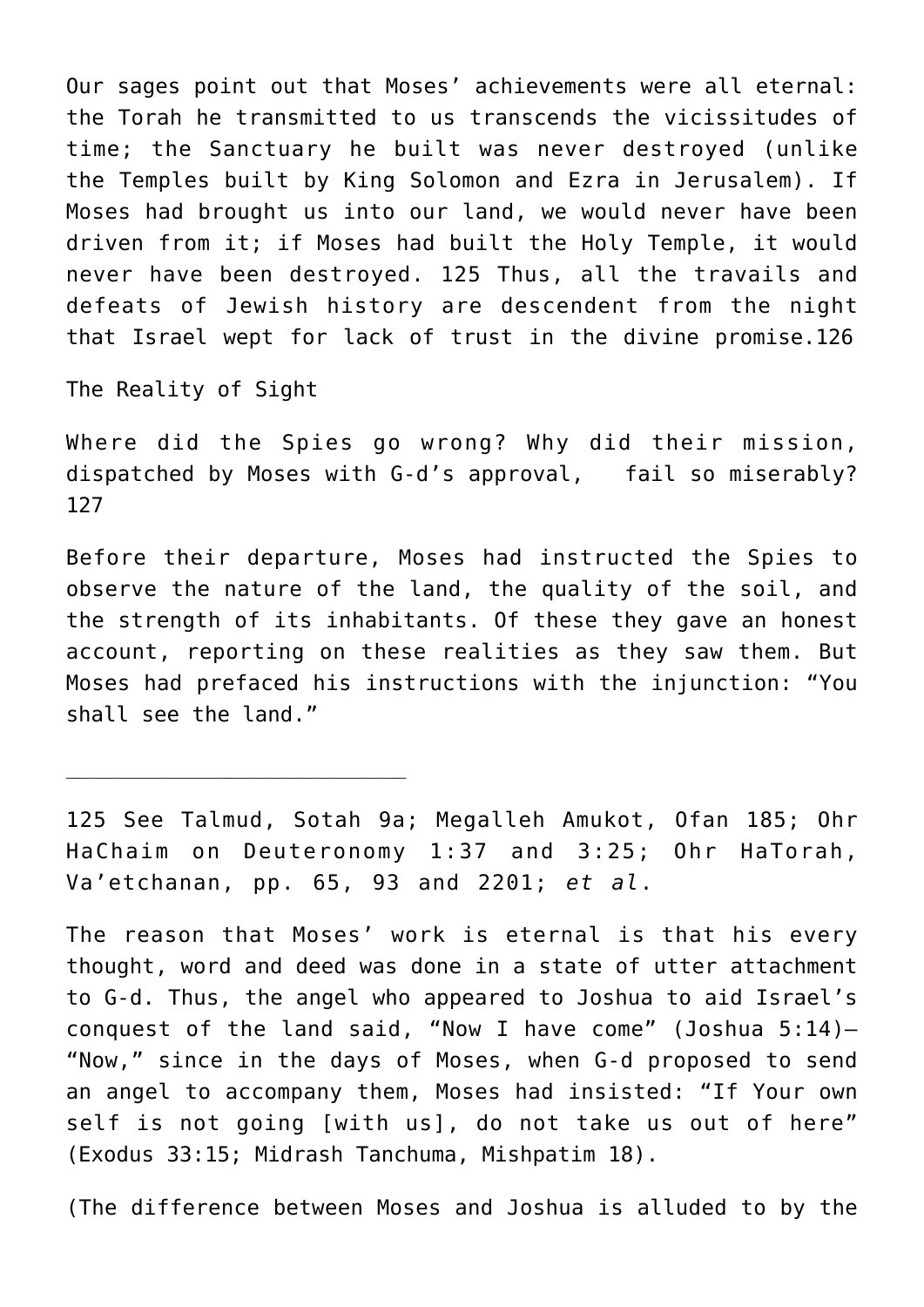Talmudic saying that compares Moses to the enduring sun and Joshua to the fluctuating moon, whose light waxes and wanes and, on the darkest of nights, is completely concealed.)

126 The night following the return of the Spies was the night of Av 9—the day that saw the destruction of both the first and second Temples and numerous other tragic events in our history.

127 Ibid.

Sight is more than a faculty, more than just another sensory tool. To hear, smell, taste or touch something is to "perceive" it, to collect data that informs us about its nature and characteristics; to see something is to experience it. When we say, "I saw it myself," we are really saying: "This is a truth I have experienced absolutely. So there is no way that you can convince me otherwise. This is not something that has been 'proven' to me and which might therefore be 'disproved' with stronger, more compelling arguments and proofs. This is something I have seen. This, to me, is reality."

"You shall see the land," said Moses to the Spies. I am not sending you as mere gatherers of data; I am sending you as spies in the most literal sense of the word: as those whose mission is to see.

I am sending you, Moses was saying, to serve as the eyes of Israel: the eyes through whom the nation would achieve an absolute and unequivocal identification with their divine heritage; the eyes through whom they would experience its reality in a way that cannot be swayed by mundane data, however adverse or threatening.

This was where the Spies failed their mission. They traversed the land, examined and probed it, sniffed about and sounded it out, and analyzed the facts they had garnered. But they failed to see the land, and failed to bring back sight of the land to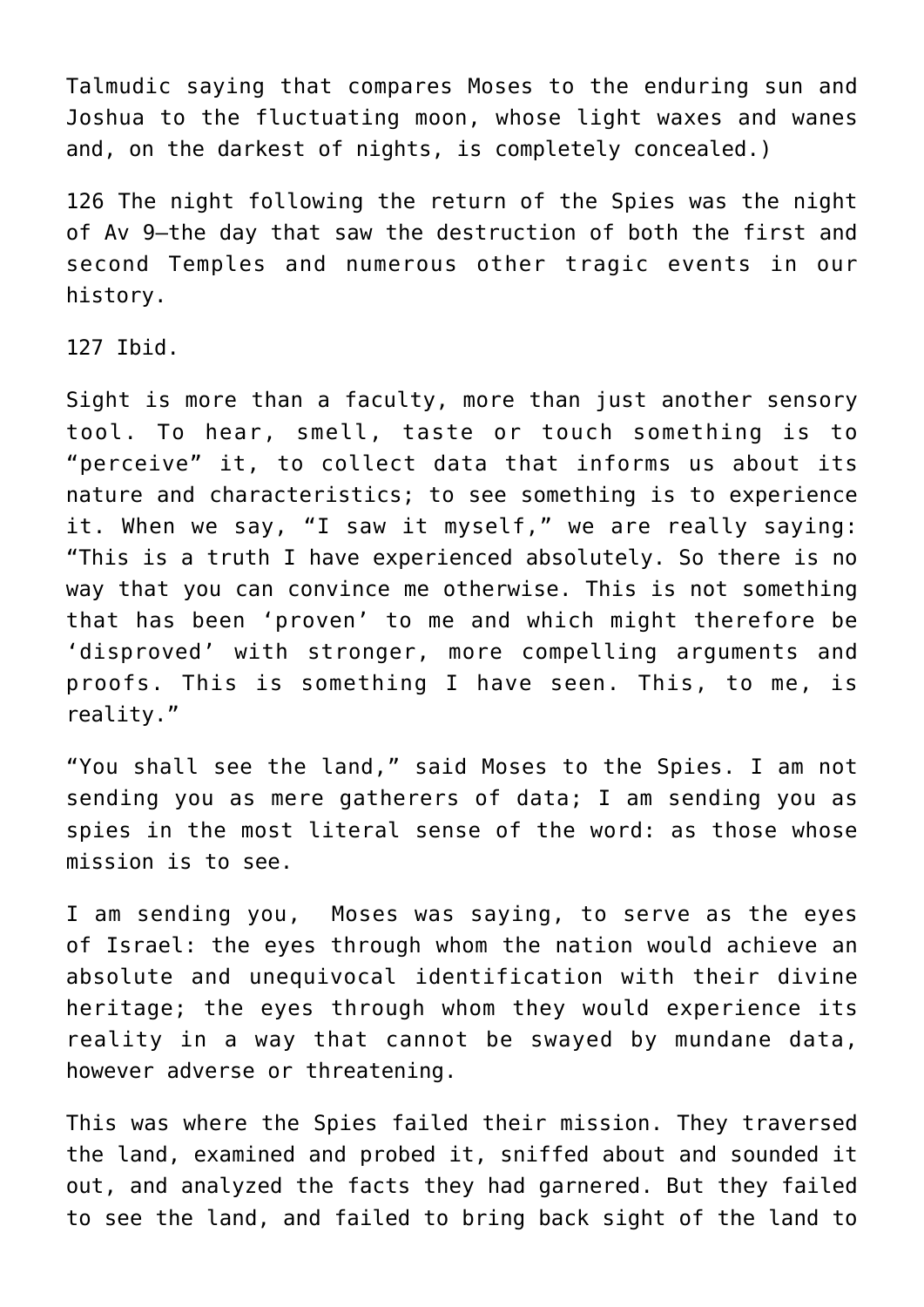the people of Israel. Before his passing, Moses pleaded with G-d: "Please, let me cross over and see the good land across the Jordan; the goodly mountain and the Lebanon."128

128 Deuteronomy 3:23-25. "Lebanon" refers to the Holy Temple.

 $\overline{\phantom{a}}$  , which is a set of the set of the set of the set of the set of the set of the set of the set of the set of the set of the set of the set of the set of the set of the set of the set of the set of the set of th

G-d did not allow Moses to "cross over," but He did grant him his request to see. "Ascend to the summit, and lift your eyes westward, northward, southward and eastward, and see with your eyes…. I have shown it to you so that you see it with your eyes, though you shall not cross over to there." 129 Our sages tell us that every soul possesses a spark of the soul of Moses. 130 Moses' sight of the land empowers each and every one of us to "see" the holiness and perfection of G-d's native home and make it an unequivocal reality in our lives. 131

And G-d spoke to Moses, saying: "Send you men that they may spy out the land of Canaan, which I am giving to the children of Israel. One man, one man, per tribe shall you send, each a prince among them… Numbers 13:1-2

And you all approached me, and said: "Let us send men before us, that they may search out the land and bring us back word regarding the road by which we shall go up and the cities into which we shall enter." And the thing was favorable in my eyes; and I took twelve men from amongst you, one man per tribe… Deuteronomy 1:22-23

The commentaries reconcile these two accounts of the sending of the Spies by explaining that the initiative indeed came from the people of Israel. Moses then consulted with G-d, who said to him, "Send you men…" to imply: "Send them as dictated by your understanding. I am not telling you what to do. Do as you see fit." 12 Thus, the Spies' mission, while receiving Gd's consent, was a purely human endeavor, born of the desire of the people and dispatched because "the thing was favorable" in Moses' eyes.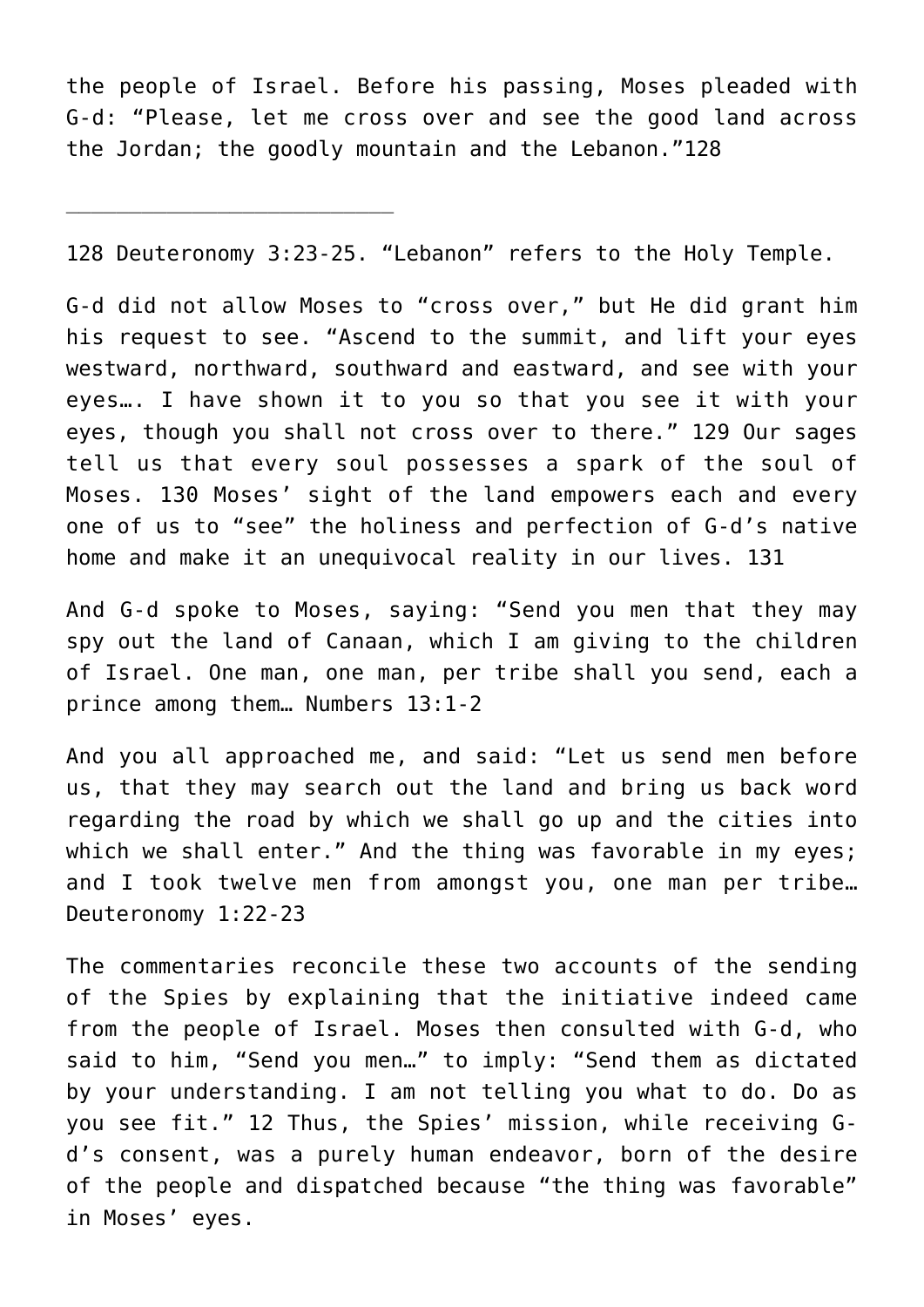129 Ibid. v. 27; 34:4.

\_\_\_\_\_\_\_\_\_\_\_\_\_\_\_\_\_\_\_\_\_\_\_\_\_

130 Tanya, ch. 42.

131 Torat Menachem—Hitvaaduyot, vol. III, pp. 164-173.

The result was a tragic setback in the course of Jewish history. The Spies brought back a most demoralizing report and caused the people to lose faith in G-D's promise of the land of Israel as their eternal heritage. The entire generation was then deemed unfit to inherit the land, and it was decreed that they would live out their lives in the desert. Only 40 years later did Moses' successor, Joshua, lead a new generation across the Jordan River and into the Promised Land. (Joshua and Caleb were the only two spies to speak in favor of conquering the land, and the only two of that generation to enter the land.)

Up until that time, G-d had imparted specific directives to Moses and the people of Israel virtually every step of the way. The case of the Spies was the first instance in which G-d said, "I'm not telling you what to do—do as you see fit." Should this not have set off a warning light in the mind of Moses?

Indeed it did. Our sages tell us that Moses sent off Joshua with the blessing, "May G-d deliver you from the conspiracy of the Spies."132 So why did he send them? And if, for whatever reason, he thought it necessary to send them, why did he not at least bless them as he blessed Joshua? Even more amazing is the fact that a generation later, as the Jewish people finally stood ready (for the second time) to enter the land, Joshua himself dispatches spies(!) This time, there are no adverse results; but why did he again initiate a process which had ended so tragically in the past?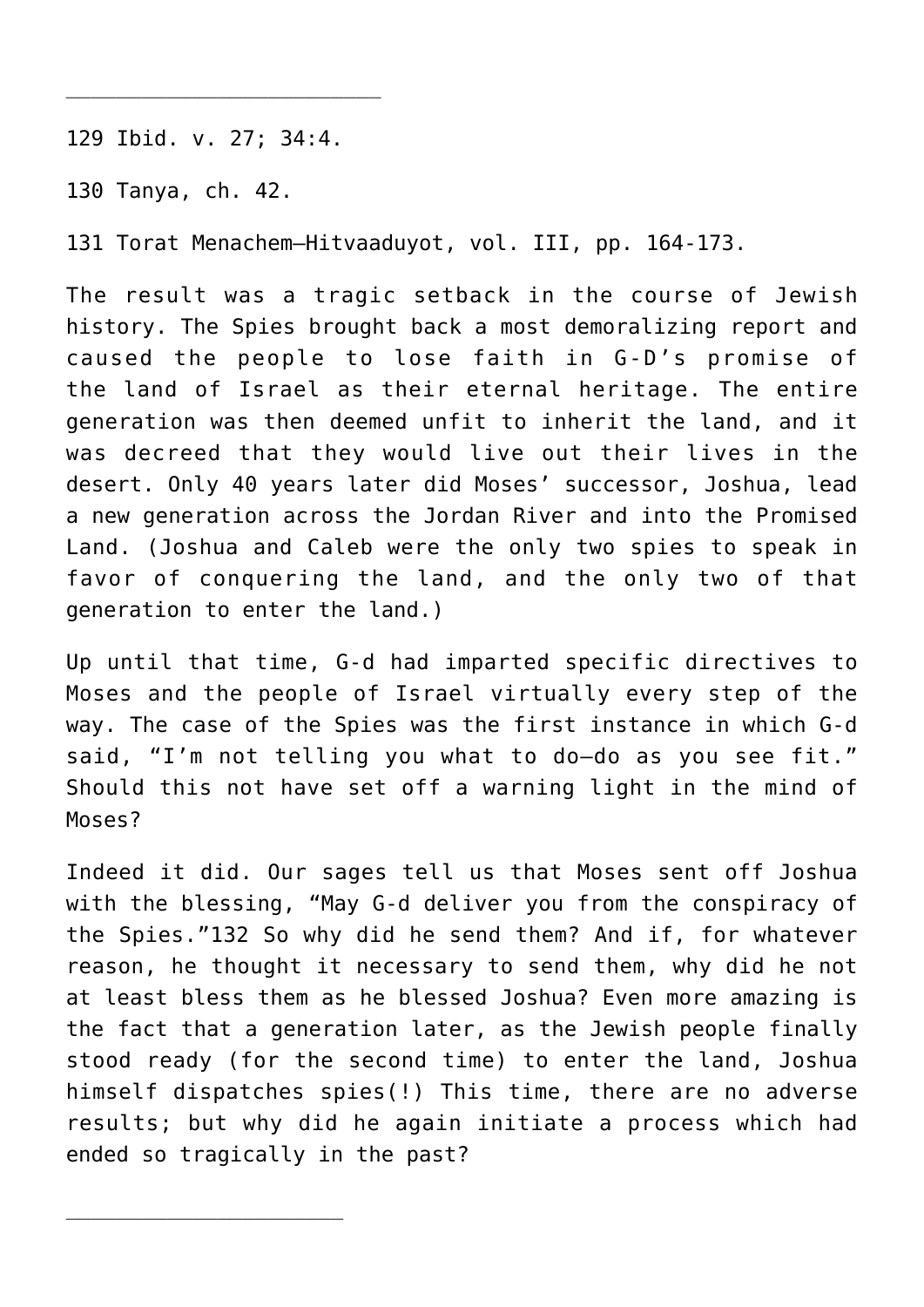132 Rashi, Numbers 13:16.

Obviously, Moses was well aware of the risks involved when embarking on a course of "Do as you see fit." For man to strike out on his own, without precise instructions from On High and with only his finite and subjective judgment as his compass, is to enter a mine-field strewn with possibilities for error and failure. Yet Moses also knew that G-d was opening a new arena of human potential.

Choice: A most crucial element of our mission in life is the element of choice. Were G-d to have created man as a creature who cannot do wrong, then He might as well have created a perfect world in the first place, or no world at all. The entire point of G-d's desire in creation is that there be a non-perfected world, and that we should choose to perfect it. It is precisely the possibility for error on our part that lends significance to our achievements.

The concept of choice exists on two levels. When G-d issues an explicit instruction to us, we still have the choice to defy His command. This, however, is choice in a more limited sense. For, in essence, our soul is "literally a part of G-d above"133 and, deep down, has but a single desire: to fulfill the divine will. In the words of Rabbi Schneur Zalman of Liadi: "A Jew is neither willing, nor is he able, to tear himself away from G-d." When it comes down to it, each and every one of us desires only to do good, as defined by the will of G-d. The only "choice" we have is whether to suppress our innate will or to express it in our daily life.

133 Tanya, ch. 2, after Job 31:2.

Up until the episode of the Spies, this was the only choice offered the Jewish people. G-d provided unequivocal guidelines for each and every issue that confronted their lives. They had the choice to disobey, but to do so would run contrary to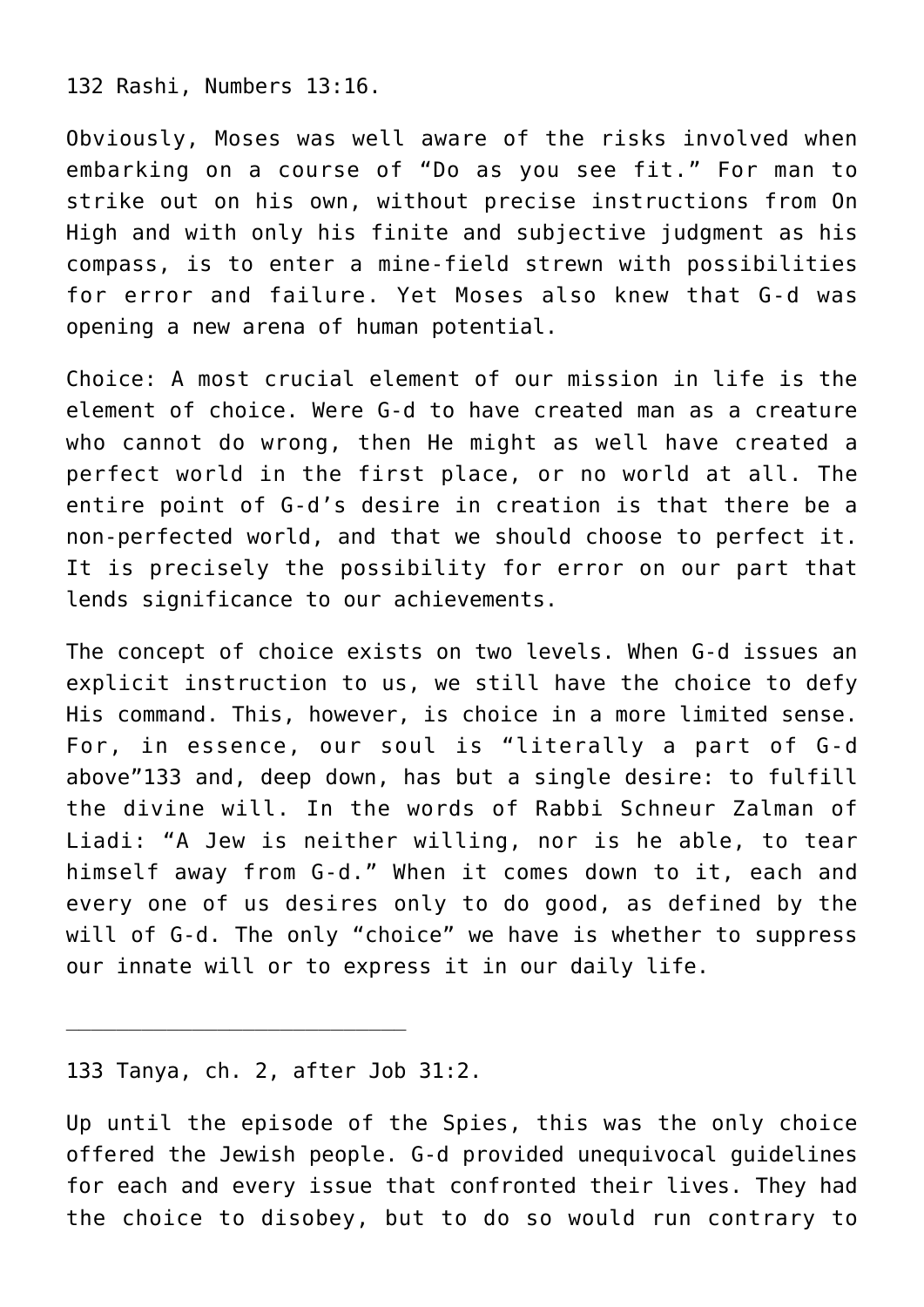their deepest instincts.

The second level of choice was introduced with G-d's reply to Moses regarding the Spies. When Moses heard G-d saying, "Do as you see fit," he understood that G-d was opening another, even deeper and truer, dimension of choice in the life of man. By creating an area in which He, the creator and absolute master of the world, states, "I am not telling you what to do," G-d was imparting an even greater significance to human actions. Here, and only here, is the choice truly real; here, and only here, is there nothing to compel us in either direction. 134

When we enter this arena, the risks are greater: the possibility to err is greater, and the consequences of our error more devastating. But when we succeed in discovering, without instruction and empowerment from Above, the optimum manner in which to "enter the Holy Land" and actualize the divine will, our deed is infinitely more valuable and significant.

134 Exodus 33:11.

 $\overline{\phantom{a}}$  , which is a set of the set of the set of the set of the set of the set of the set of the set of the set of the set of the set of the set of the set of the set of the set of the set of the set of the set of th

The Self of Joshua

This was why Moses dispatched the Spies, though fully aware of the hazards of their mission, without so much as a blessing that they be safeguarded from the pitfalls of human endeavor. Were he to have blessed them—to have imparted to them of his own spiritual prowess to succeed in their mission—he would have undermined the uniqueness of the opportunity that G-d had granted by consenting that their mission be "by your understanding." The entire point was that both Moses (in deciding whether to send them) and the Spies (in executing their mission) would be entirely on their own, guided and empowered solely by their own understanding and humanity.

The only one to receive Moses' blessing was Joshua, who was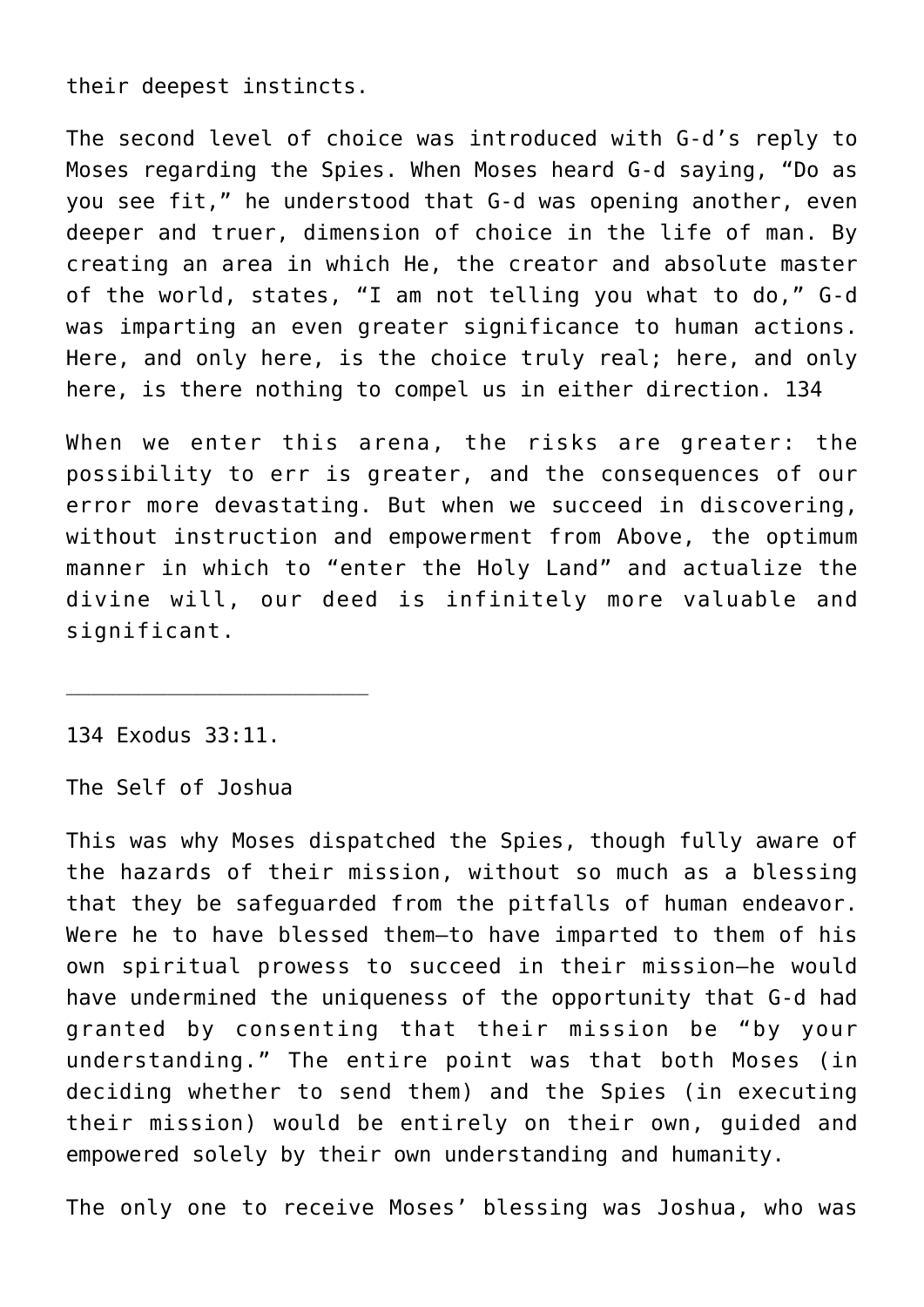Moses' faithful "servant… never budging from [Moses'] tent."135 The unique relationship between Moses and Joshua is described in the Talmud with the following metaphor: "Moses' face was like the face of the sun; Joshua's face was like the face of the moon."16 On the most basic level, this expresses the superiority of Moses over Joshua, the latter being but a pale reflector of the formers light; on a deeper level, this alludes to the depth of the bond between the greatest of teachers and the most devoted of disciples. As the moon has no luminance of its own but receives all of its light from the sun, so had Joshua completely abnegated his self to his master, so that everything he was and had derived from Moses.

135 Ibid.

\_\_\_\_\_\_\_\_\_\_\_\_\_\_\_\_\_\_\_\_\_\_\_

For Moses to bless Joshua was not to empower Joshua with something that was not himself: Joshua's entire self was Moses. Armed with Moses' blessing, Joshua was truly and fully "on his own"—this was his essence and self, rather than something imposed on him from without.136

 Thus it was Joshua, who had successfully negotiated the arena of true and independent choice, who led the people of Israel into the landof Canaan. For the conquest of Canaan and its transformation into a "Holy Land" represents man's entry into a place where there are no clear-cut divine directives to distinguish good from evil and right from wrong, and his independent discovery of how to sanctify this environment as a home for G-d.

The Doorway of Choice

And when Moses would enter the Sanctuary to speak with [G-d], he would hear the voice speaking to him from above the cover of the Ark of Testimony, from between the two kruvim; and it spoke to him [only]. Numbers 7:89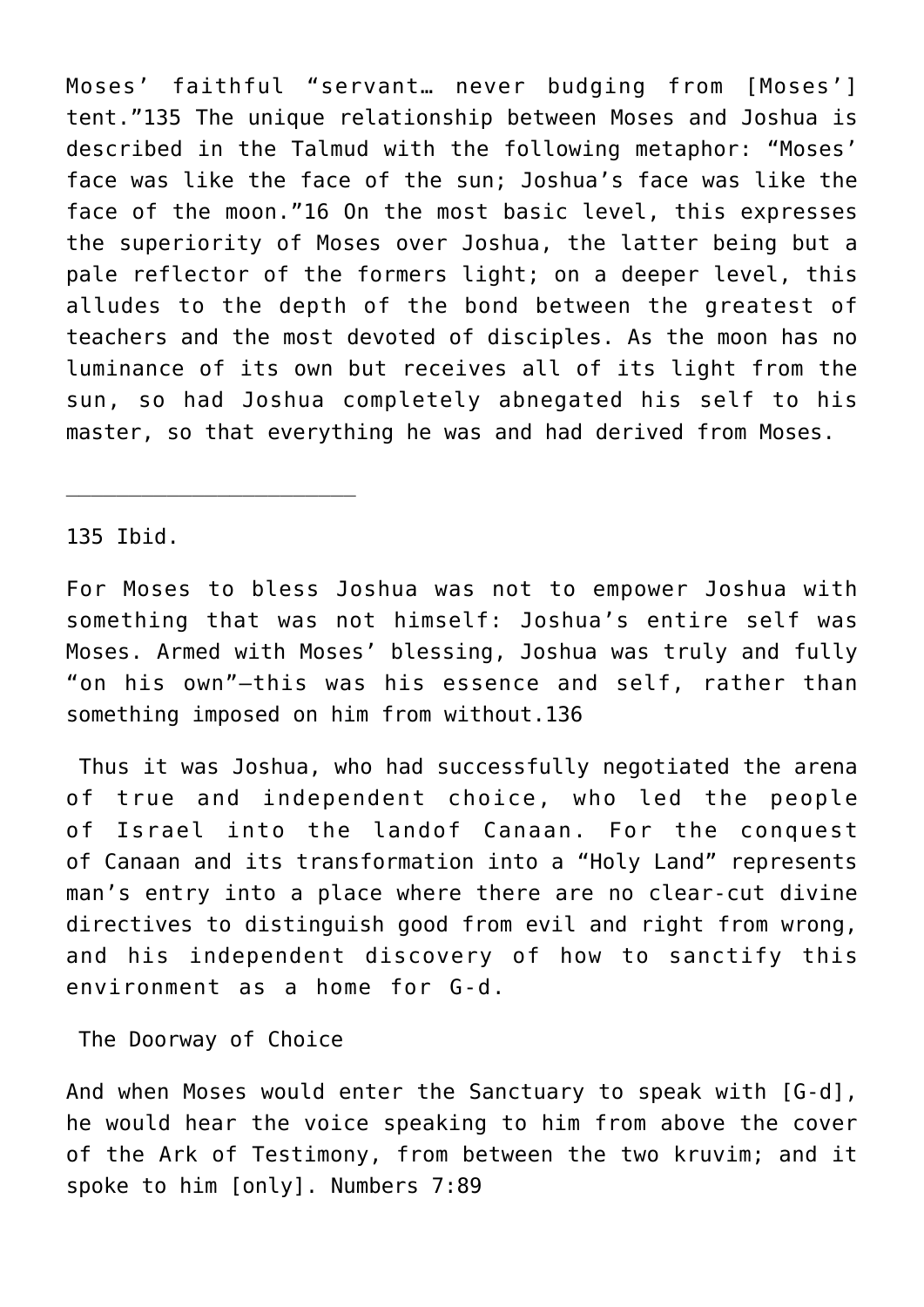One might think that this (the fact that only Moses heard the voice of G-d) was because the voice was low. So the verse stresses that it was "the voice"'—the same voice that spoke to him at Sinai. But when it reached the doorway it stopped, and did not extend outside of the Sanctuary. Rashi, ibid.

A basic tenet of the Jewish faith is that man has been granted the freedom to choose between good and evil, between adherence to his divinely ordained mission in life and rebellion against, or even denial of, his Creator. 137

136 Talmud, Bava Batra 75a; Rashi on Numbers 27:20.

137 Sefer HaSichot 5749, vol. II, pp. 536-540.

 $\overline{\phantom{a}}$  , which is a set of the set of the set of the set of the set of the set of the set of the set of the set of the set of the set of the set of the set of the set of the set of the set of the set of the set of th

As Maimonides writes, "Were G-d to decree that a person be righteous or wicked, of if there were to exist something in the essence of a person's nature which would compel him toward a specific path, a specific conviction, a specific character trait or a specific deed…how could G d command us through the prophets 'do this' and 'do not do this,' 'improve your ways' and 'do not follow your wickedness'…? What place would the entire Torah have? And by what measure of justice would G-D punish the wicked and reward the righteous…?"

This is the deeper significance of the divine voice's "short stop" at the doorway of the Sanctuary. At Sinai, the words "I Am G-d your G-d" resounded throughout the universe, permeating every creature and creation. 138 At that moment, there was no possibility of doubt in G-d's reality or of nonconformity to His will.139 But then the world fell silent, and the voice retreated to hover about the "Ark of Testimony" that contains G-d's Torah and confine itself to the four walls of the Sanctuary that houses it.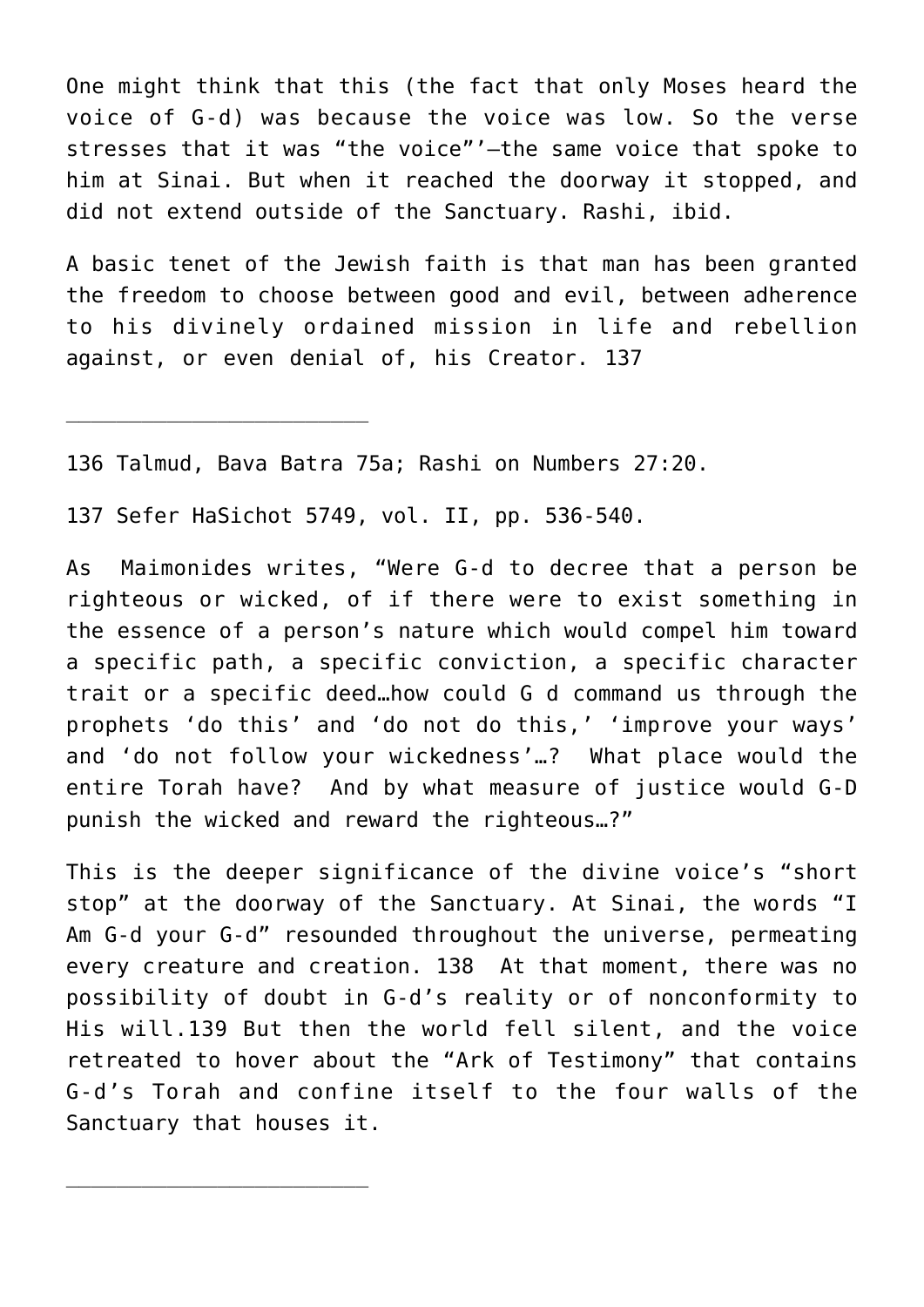138 Midrash Rabba, Shmot 5:9-10; see An Absorbant World, WIR vol. III no. 49

139 Indeed, for this reason our sages have said that we were, in effect, 'forced' to accept the Torah: what other option was there in face of a divine revelation of such magnitude? It is only when we reiterated our commitment under conditions of divine self-concealment that this potential 'contest' on our covenant with G-d was refuted (Talmud, Shabbat 88a, as per Torah Ohr, Esther 98d; see The Thousand Year Difference, WIR vol. III no. 28).

The volume was not lowered—the voice is no less infinite and omnipotent than it was at Sinai. One who enters the Sanctuary hears a voice that penetrates and permeates all, a voice that knows no bounds or equivocations. But one can choose to remain outside of the domain of Torah, to deny himself the knowledge and the way of life in which G-d makes Himself heard. One can choose to remain outside, in the field of G-d's self-imposed silence. It is this choice that creates the challenge of life, making our every moral victory a true and significant achievement. 140

<sup>140</sup> Likkutei Sichot, vol XIII p. 22-23. Based on an address by the Rebbe, Shabbat Naso 5725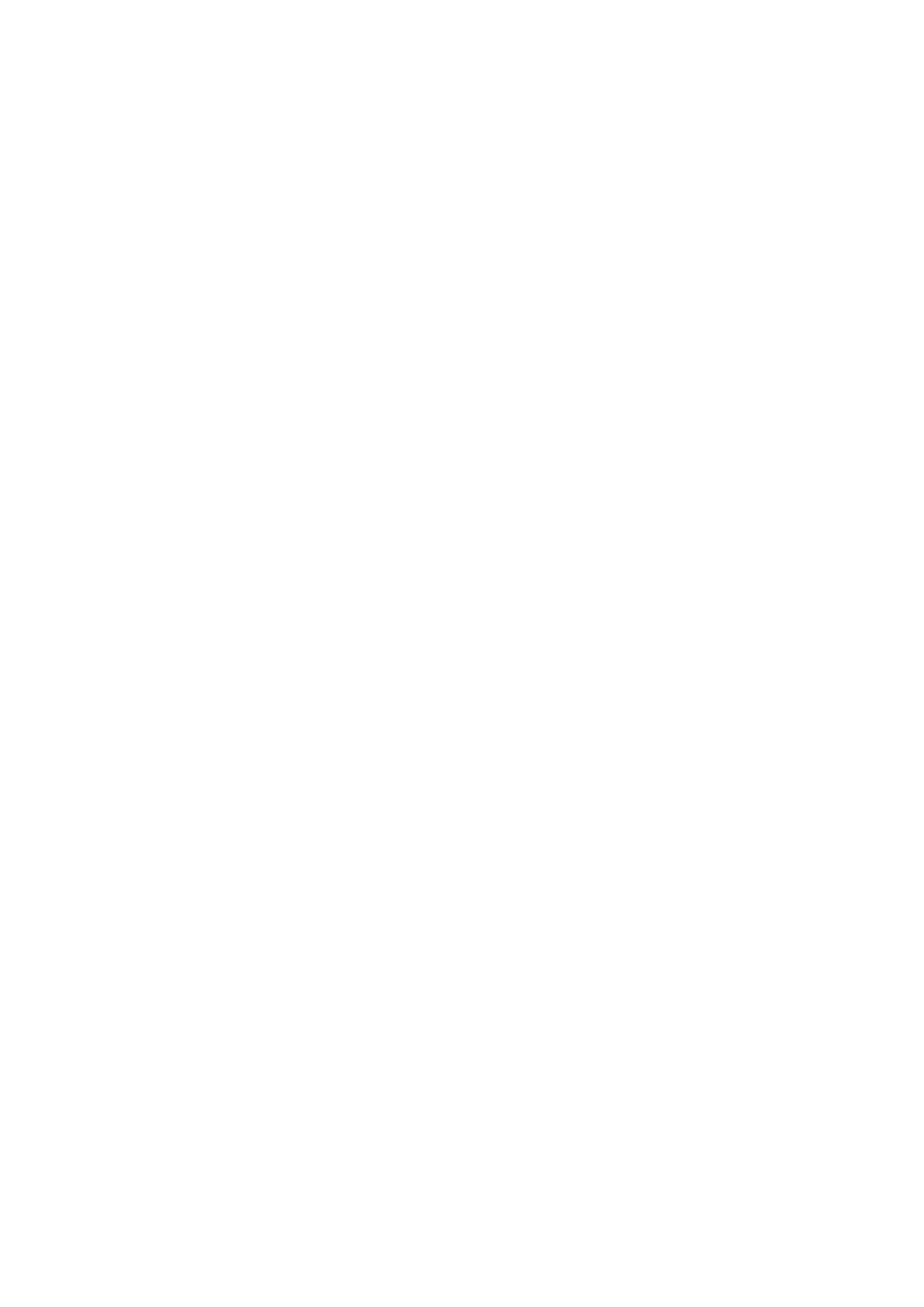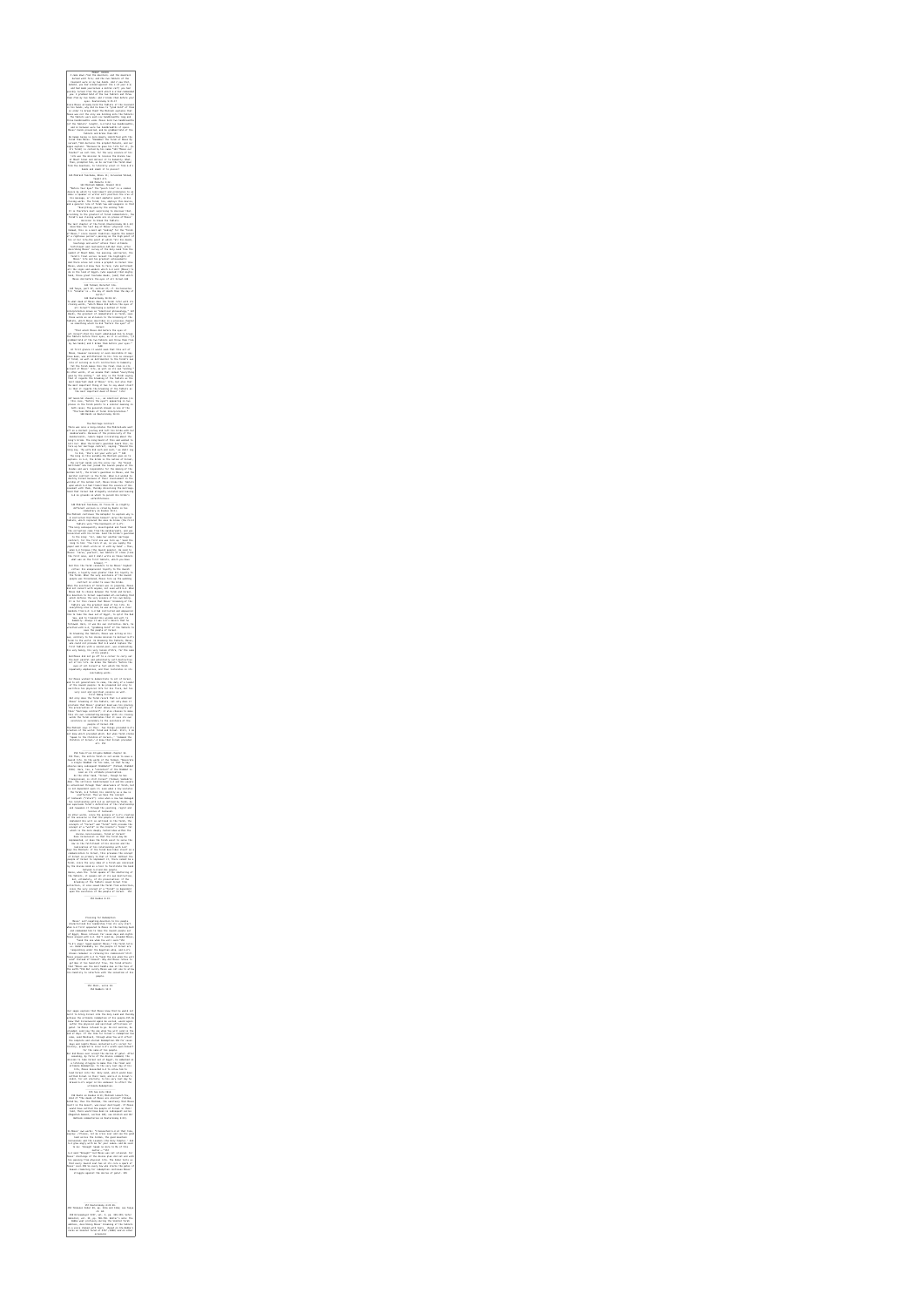#### THE NUMEROLOGY OF REDEMPTION

And G-d called to him from the thornbush: "Moses! Moses!" And he said: "Here I am."

…And G-d said: "I have seen the suffering of My people… Go, now, I shall send you to Pharaoh, and you will take My people, the children of Israel, out of Egypt."

And Moses said to G-d: "Who am I, that I might go to Pharaoh, and that I might take the children of Israel out of Egypt? … Please, my Lord, send by the hand of he whom You will send." Exodus 3:4-4:13

"Send by the hand of he whom You will send"—by the hand of Moshiach, who is destined to be revealed. Midrash Lekach Tov on Exodus 4:13

Our sages state that "the first redeemer, he is the final redeemer."160 This is not to say that Moses, who delivered the Jewish people from their first exile, and Moshiach, who will bring about the final redemption, are the same person. Moses was from the tribe of Levi, while Moshiach is identified as a descendent of King David,161 from the tribe of Judah. Rather, it means that the redemption achieved by Moses is the source for the redemption by Moshiach.

The purpose of the Exodus, as G-d told Moses when He revealed Himself to him in the burning bush, was that "when you take this nation out of Egypt, you will serve G-d at this mountain"162—that the Jewish people should receive the Torah at Mount Sinai. The final redemption represents the full and ultimate implementation of the Torah, G-d's "blueprint for creation," in the world. Thus, "the first redeemer, he is the final redeemer"—Moses' Torah is the essence of Moshiach's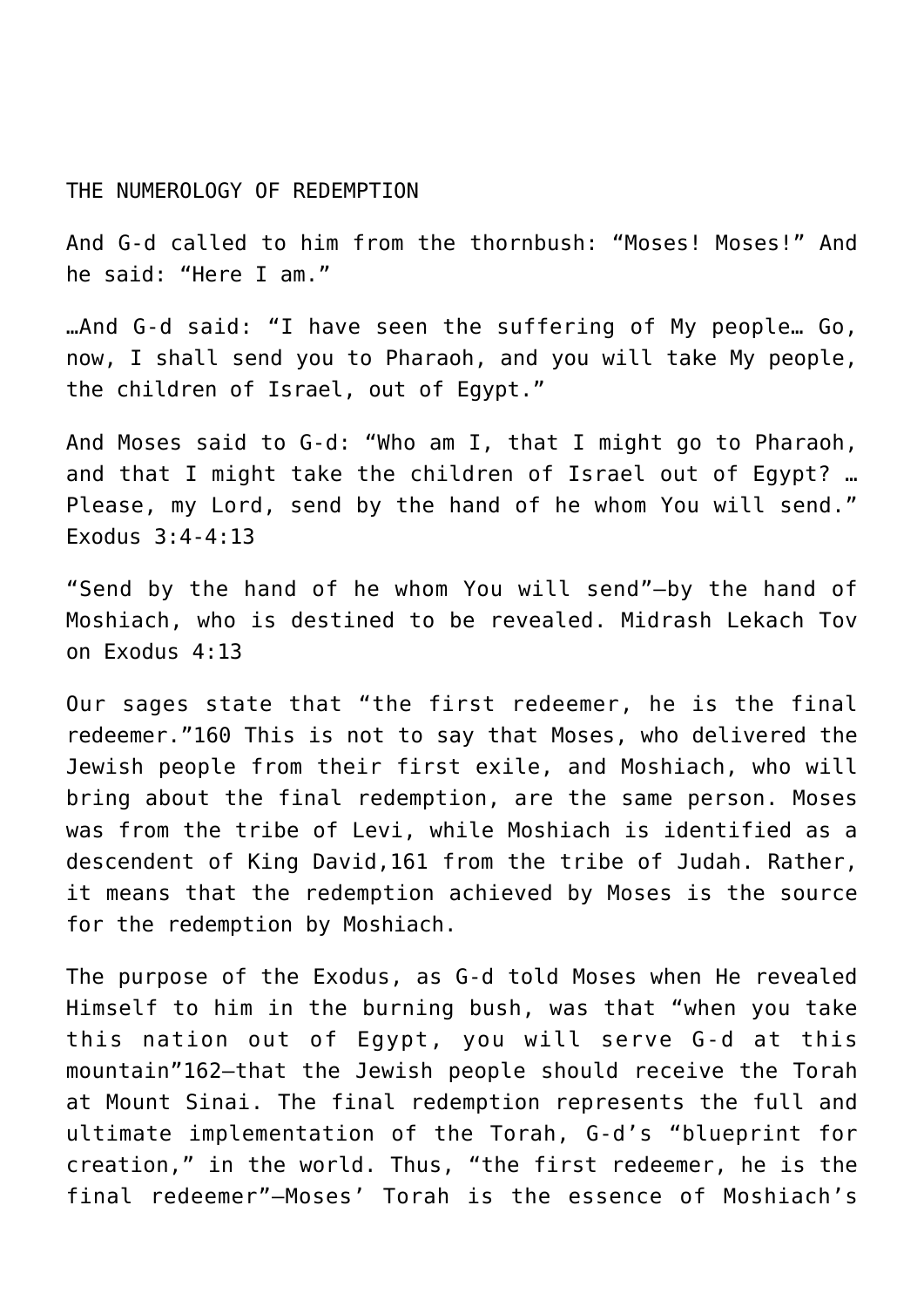$\overline{\phantom{a}}$  , which is a set of the set of the set of the set of the set of the set of the set of the set of the set of the set of the set of the set of the set of the set of the set of the set of the set of the set of th

160 Cf. Midrash Rabbah, Shemot 2:4; Zohar, part I, 253a; Shaar HaPesukim L'HaAriZal, Vayechi; Torah Or, Mishpatim 75b.

161 Isaiah 11:1; Mishneh Torah, Laws of Kings, 11:5; et al.

162 Exodus 3:12.

163 Midrash Rabbah, Bereishit 1:2.

Yet when Moses begged that G-d send Moshiach and make the Exodus the first and final redemption, G-d did not accept his plea. First the Jewish people must be taken out of Egypt and given the Torah—a task that only Moses can achieve. Then they can embark on their mission to "perfect the world as the kingdom of G-d" 164 via the Torah, until its ultimate realization through Moshiach. Two Shades of One :

The relationship between Moses and Moshiach is reflected in the numerical value of their names. (In the Holy Tongue every letter is also a number, so that a word is also a string of numbers; the sum of these numbers is the word's numerical value, or gematria. The gematria of a word represents a deeper stratum of significance than its linguistic meaning, so the fact that two different words have the same numerical value indicates that they are variant expressions of the same truth.) The numerical value of "Moshe" (Moses) is 345, 165 and that of "Moshiach," 358 166 So the difference between Moses and Moshiach is represented by the number 13; otherwise stated, Moses plus 13 makes Moshiach. 167

164 Siddur, Aleinu prayer.

165 Mem=40, shin=300, hei=5.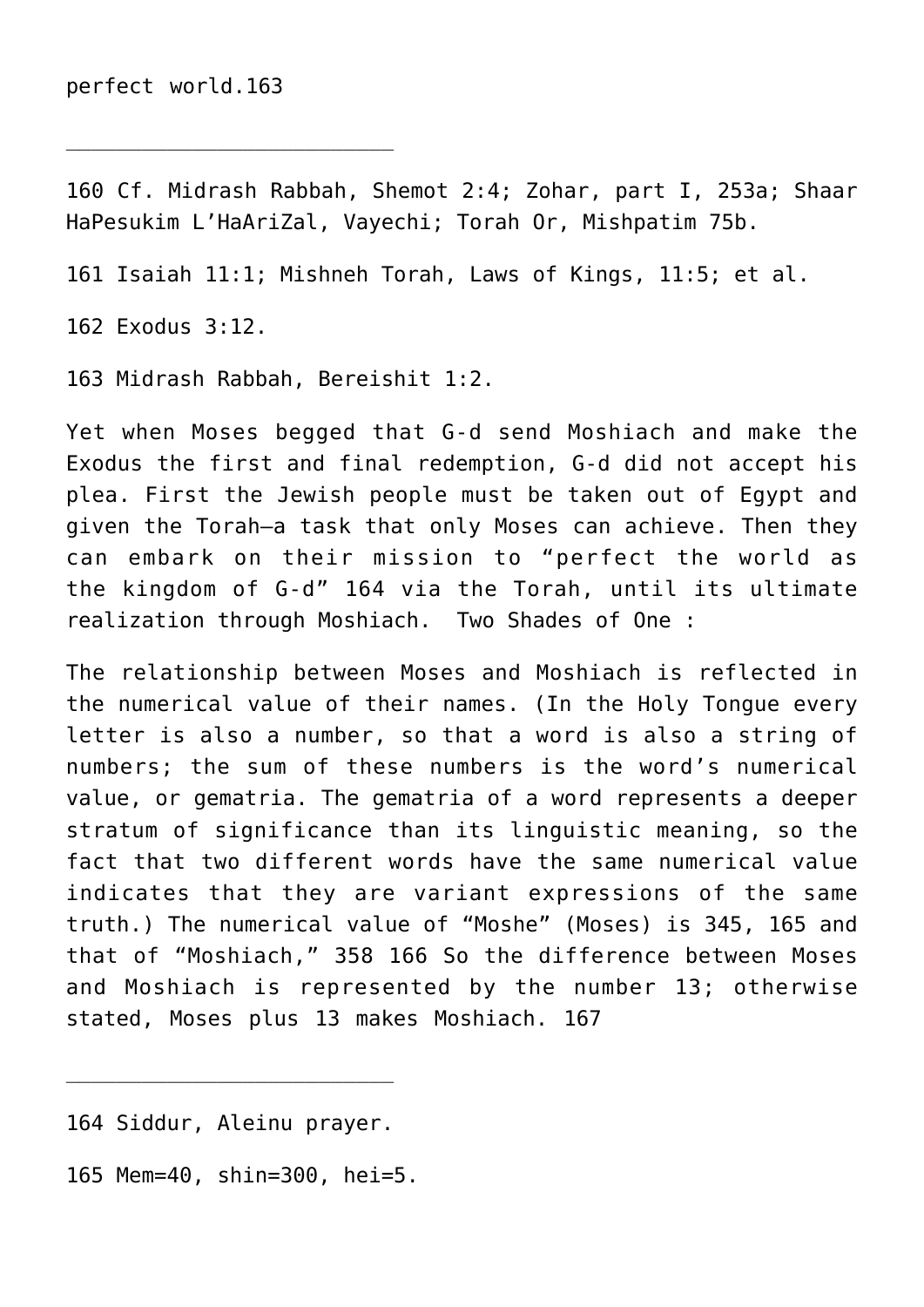166 Mem=40, shin=300, yud=10, chet=8.

167 The same concept is also expressed in the verse "The scepter shall not depart from Judah … until Shiloh will come." The gematria of "Shiloh," an appellation of Moshiach, is 345, expressing the idea that "the first redeemer, he is the final redeemer." The word yavo ("will come") has a numerical value of 13, so that the words yavo Shiloh ("Shiloh will come") equal 358, the gematria of "Moshiach."

Thirteen is the numerical value of echad,168 a word that is the keystone of the Jewish faith. Every morning and evening of his life, the Jew recites the verse Shema Yisrael, Ado-nai Elo-hei-nu, Ado-nai echad—"Hear O Israel, the L-rd is our G-d, the L-rd is echad."169

The Jewish people are called "an echad nation on earth" because they reveal the echad of G-d in the world.170 And the era of Moshiach is described as "the day that G-d will be echad, and His name echad."171

Echad means "one." The Shema proclaims the oneness and unity of G-d, which the people of Israel are charged to reveal in the world, and which will be fully manifest in the era of Moshiach. But is echad the ideal word to express the divine unity? Like its English equivalent, the word does not preclude the existence of other objects (as in the sequence "one, two, three…"), nor does it preclude its object being composed of parts (we speak of "one nation," "one forest," "one person" and "one tree," despite the fact that each of these consists of many units or components). It would seem that the term yachid, which means "singular" and "only one," more clearly expresses the "perfect simplicity"14 of G-d and the axiom that "there is none else beside Him."

168 Alef=1, chet=8, daled=4.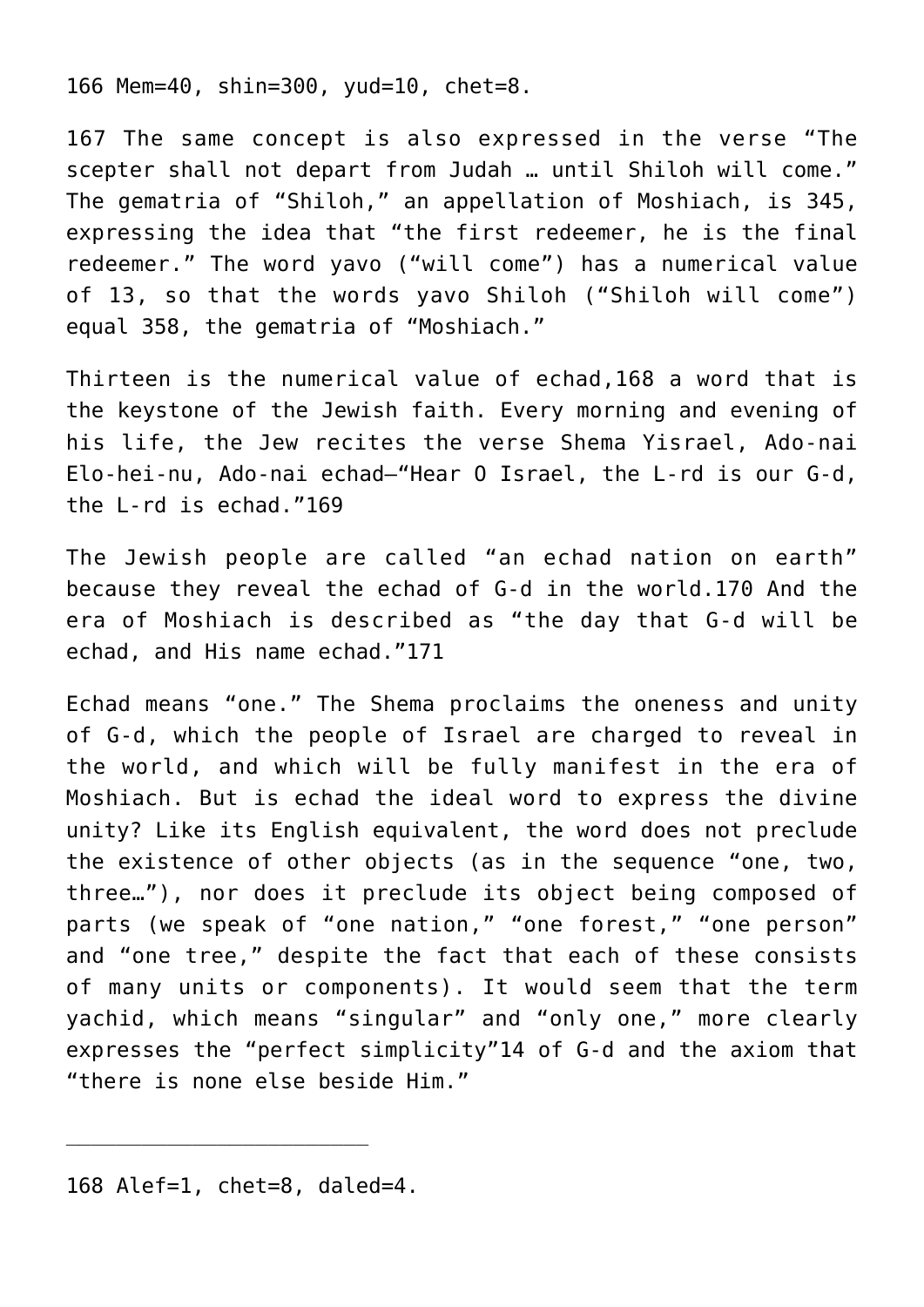169 Deuteronomy 6:4.

170 Siddur, Amidah for Shabbat afternoon; Tanya, Iggeret HaKodesh, ch. 9.

171 Zechariah 14:9.

Chassidic teaching explains that, on the contrary, echad represents a deeper unity than yachid.172 Yachid is a oneness that cannot tolerate plurality—if another being or element is introduced into the equation, the yachid is no longer yachid. Echad, on the other hand, represents the fusion of diverse elements into an harmonious whole. The oneness of echad is not undermined by plurality; indeed, it employs plurality as the ingredients of unity.

As one Chassidic thinker once put it, G-d did not have to create a world to be yachid. He was singularly and exclusively one before the world was created, and remains so after the fact.173 It was to express His echad-ness that He created the world, created man, granted him freedom of choice, and commanded him the Torah. He created existences that, at least in their own perception, are distinct of Him, and gave them the tools to bring their lives into utter harmony with His will. When a diverse and plural world chooses, by its own initiative, to unite with Him, the divine oneness assumes a new, deeper expression—G-d is echad.174

<sup>171</sup> I.e., the fact that there are no parts, components or aspects to His being (The Second Principle, Maimonides' introduction to Perek Chelek; Mishneh Torah, Laws of the Fundamentals of Torah, 1:7).

<sup>172</sup> Deuteronomy 4:35

<sup>173 &</sup>quot;Prior to the world's creation, He was one alone, singular and unique, filling all the 'space' in which He created the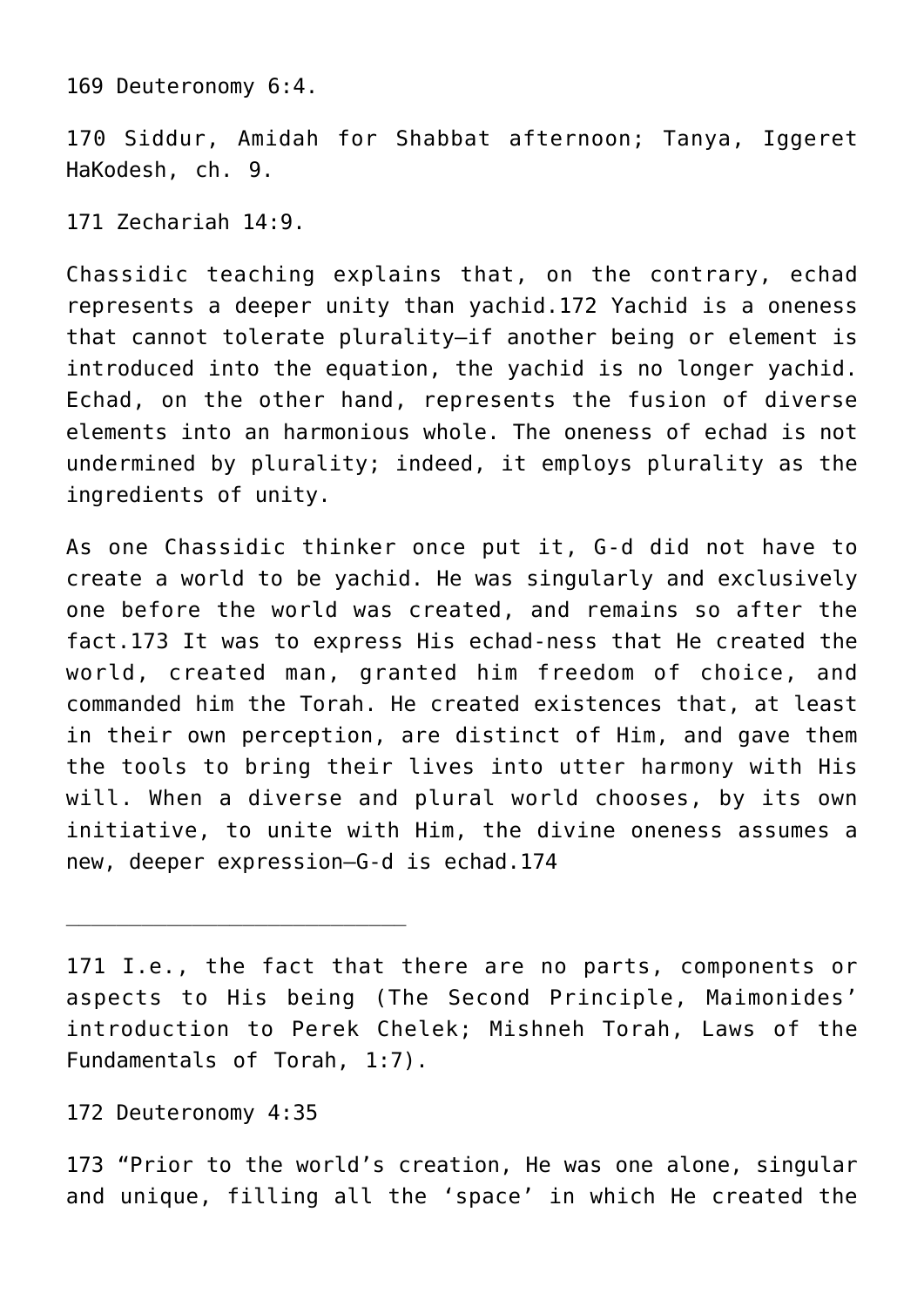world. Now, too, this remains the true reality… The change is only from the perspective of those who receive the life and light emanating from Him, which they receive via many 'garments' which conceal and obscure His light"—Tanya, ch. 36.

174 This is expressed in the three letters/numbers that comprise the word *Echad*—*alef*, *chet*, *daled*, or 1, 8, 4: that the oneness of G-d be made to pervade the "seven heavens and the earth" (8) and the four points of the compass.

The Limits of Revelation

Moses plus echad equals Moshiach.

Moses revealed the divine wisdom and will to man. But this was a revelation, a burst of light from Above. It was not something the world understood or agreed with, but something imposed upon it by the force of a higher truth. It was a display of the divine yachid, of the exclusive, allobliterating reality of G-d.

Moses wanted that G-d should send Moshiach to take the Jewish people out of Egypt—that the Exodus should lead to the inculcation of the divine echad in the world. But an echadoneness, by definition, must come from below, when a diverse world chooses, by its own initiative, to merge into an integral whole. Moses could provide the key, the formula—but the process had to unfold in the course of the thirty-three centuries in which the world absorbed the divine truth and implemented the divine will.

In the words of Rabbi Schneur Zalman of Liadi: "The era of Moshiach … is the culmination and fulfillment of the creation of our world—it is to this end that it was created… In the future [world of Moshiach], the light of G-d will be revealed without any obscuring garment, as it is written: 'No longer shall your Master be shrouded; your eyes shall behold your Master'175.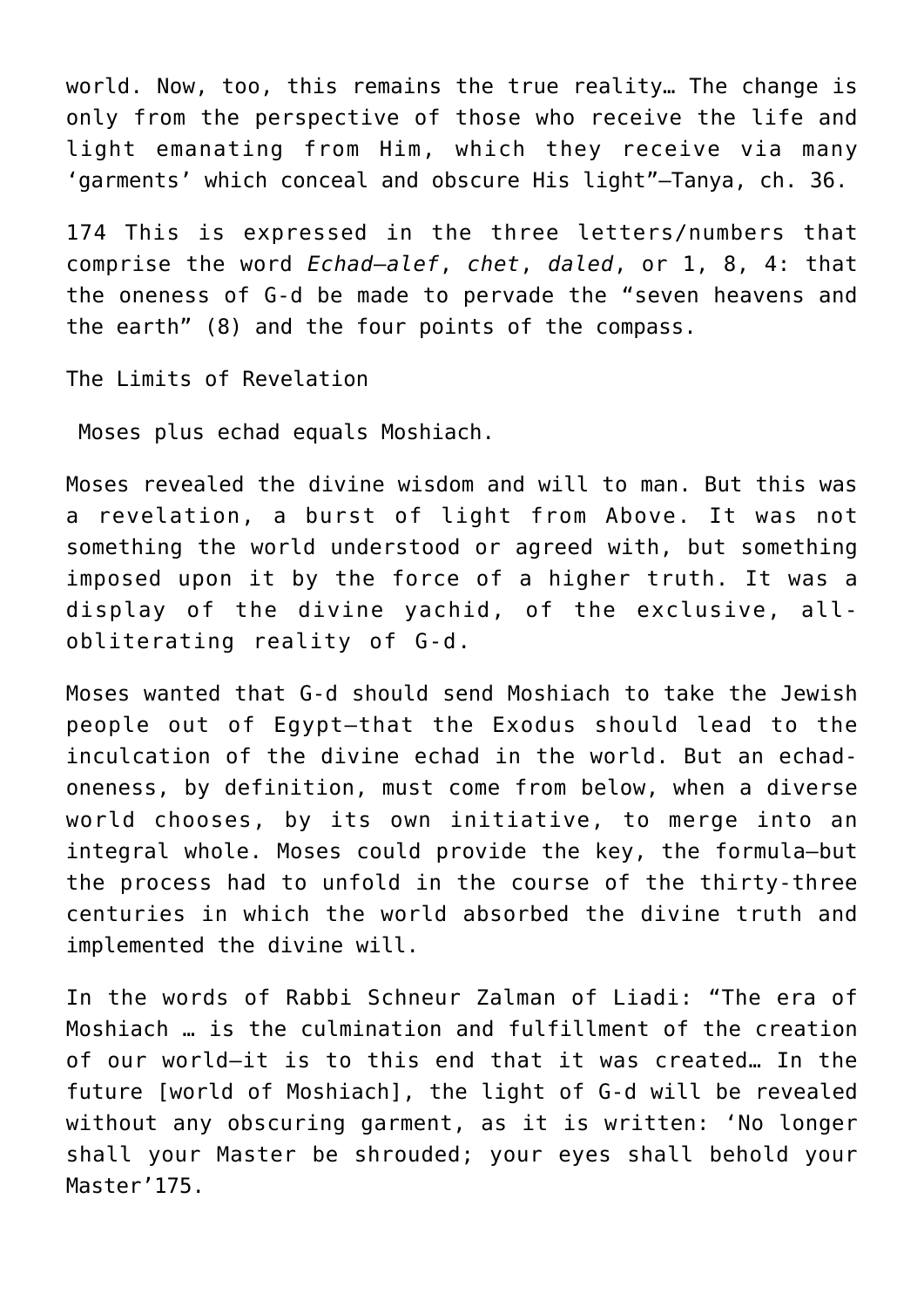"A semblance of this was already experienced on earth at the time that the Torah was given, as it is written: "You have been shown to know that the L-rd He is G-d, there is none else beside Him"176 … [But] then their existence was literally nullified by the revelation, as our sages have said, 'With each utterance [the people of Israel heard from G-d at Mount Sinai], their souls flew from their bodies…'177 Yet in the end of days the body and the world will be refined, and will be able to receive the revelation of the divine light … via the Torah."178

Based on an address by the Rebbe, Passover 5729 (1969) 179

175 Isaiah 30:20.

176 Deuteronomy 4:35.

177 Talmud, Shabbat 88b.

 $\overline{\phantom{a}}$  , which is a set of the set of the set of the set of the set of the set of the set of the set of the set of the set of the set of the set of the set of the set of the set of the set of the set of the set of th

178 Tanya, loc. cit.

179 Likkutei Sichot, vol. XI, pp. 8-13.

## THREE SOURCES OF MOSHIACH

*And Bilaam said to Balak: "…Come, let me advise you what this people shall do to your people in the end of days…. I see it, but not now; I behold it, but it is not near. A star shall go forth from Jacob, and a scepter shall arise from Israel; he will conquer the ends of Moab, and rule all the children of Seth…. And Israel shall be valiant…* Numbers 24:12-17

The prophets of Israel describe a future in which a great leader shall arise in Israel, awaken his people to return to G-d, restore them to their homeland, rebuild the Holy Temple in Jerusalem, and bring about an age of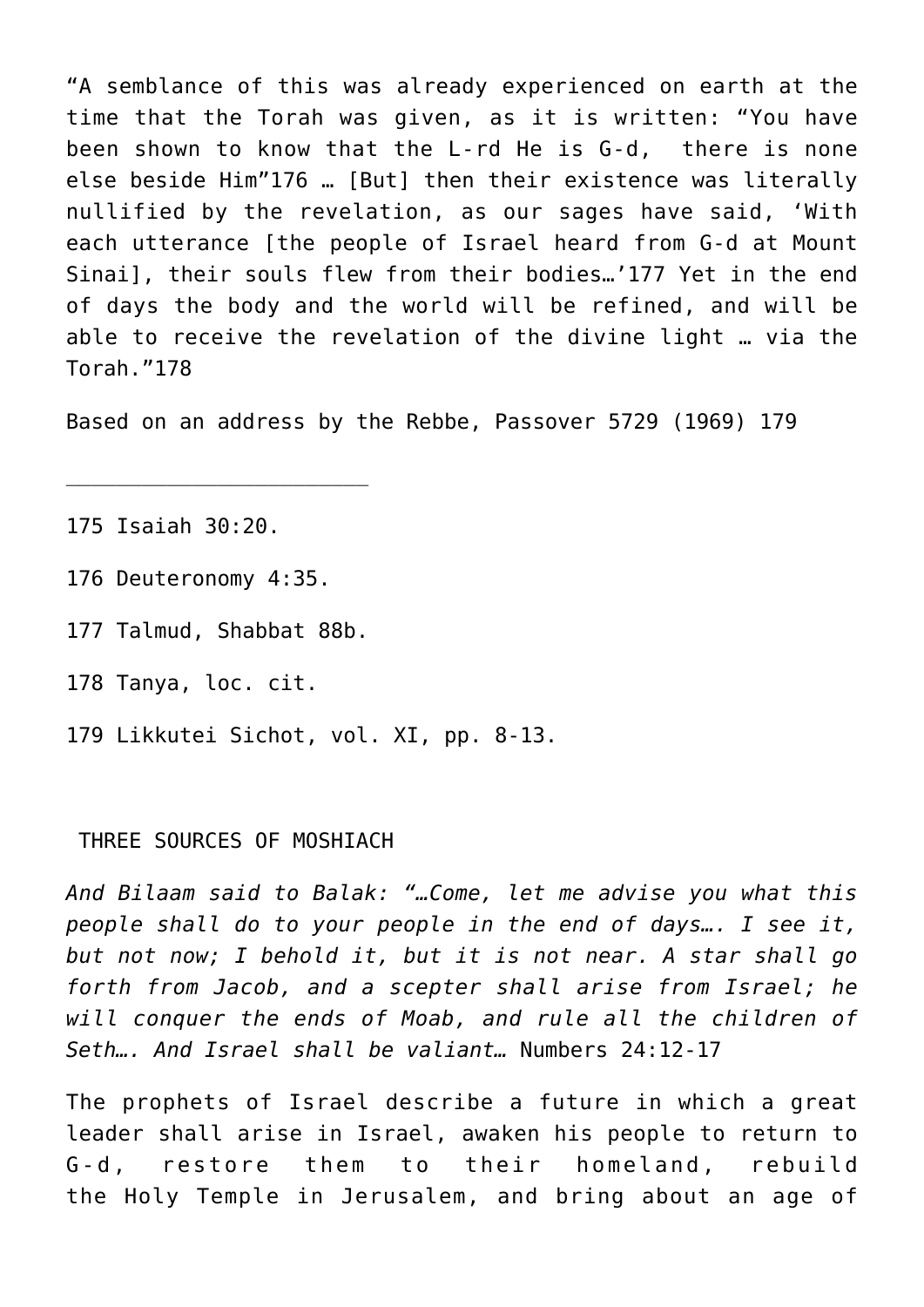universal enlightenment, harmony and perfection. As Maimonides describes it, "In those days there will be no hunger or war, no jealousy or rivalry; for… the sole occupation of the entire world will be to know G-d."1

The coming of Moshiach is also referred to, though less explicitly, in the Torah proper-the Five Books of Moses. Thus Maimonides writes: "Whoever does not believe in him, or does not anticipate his coming, not only denies the other prophets – he also denies the Torah and Moses our Teacher."2 Maimonides goes on to cite three instances in which the Torah itself speaks of the Messianic Redemption:

- 1. a)Deuteronomy 30:1-10: "And the L-rd your G-d … will return and gather you from all the nations amongst whom [He] has scattered you. If your dispersed be at the ends of the heavens, from there will the L-rd your G-d gather you, from there He will take you. [He] will bring you into the Land which your fathers have possessed and you will possess it, and he will do you good and multiply you, more than your fathers. [He] will circumcise your heart and the heart of your children, to love the L-rd your G-d with all your heart and with all your soul…. Gd will again rejoice over you as He rejoiced over your fathers, for you shall hearken to the voice of the L-rd your G-d, to keep His commandments and statutes which are written in this book of the Torah."
- 2. b) Mishneh Torah, Laws of Kings, 12:5.
- 3. b) Numbers 24:17-19: "I see him, but not now; I behold him, but he is not near. A star shall come forth from Jacob, and a ruler shall arise fromIsrael; he will conquer the ends ofMoab, and rule all the children of Seth…. And Israel shall be valiant…"
- 4. c) In Deuteronomy 19, the Torah commands to set aside "cities of refuge" to serve as a place of exile for "one who shall unintentionally kill his fellow. " Then the Torah adds: "And when G-d shall broaden your borders …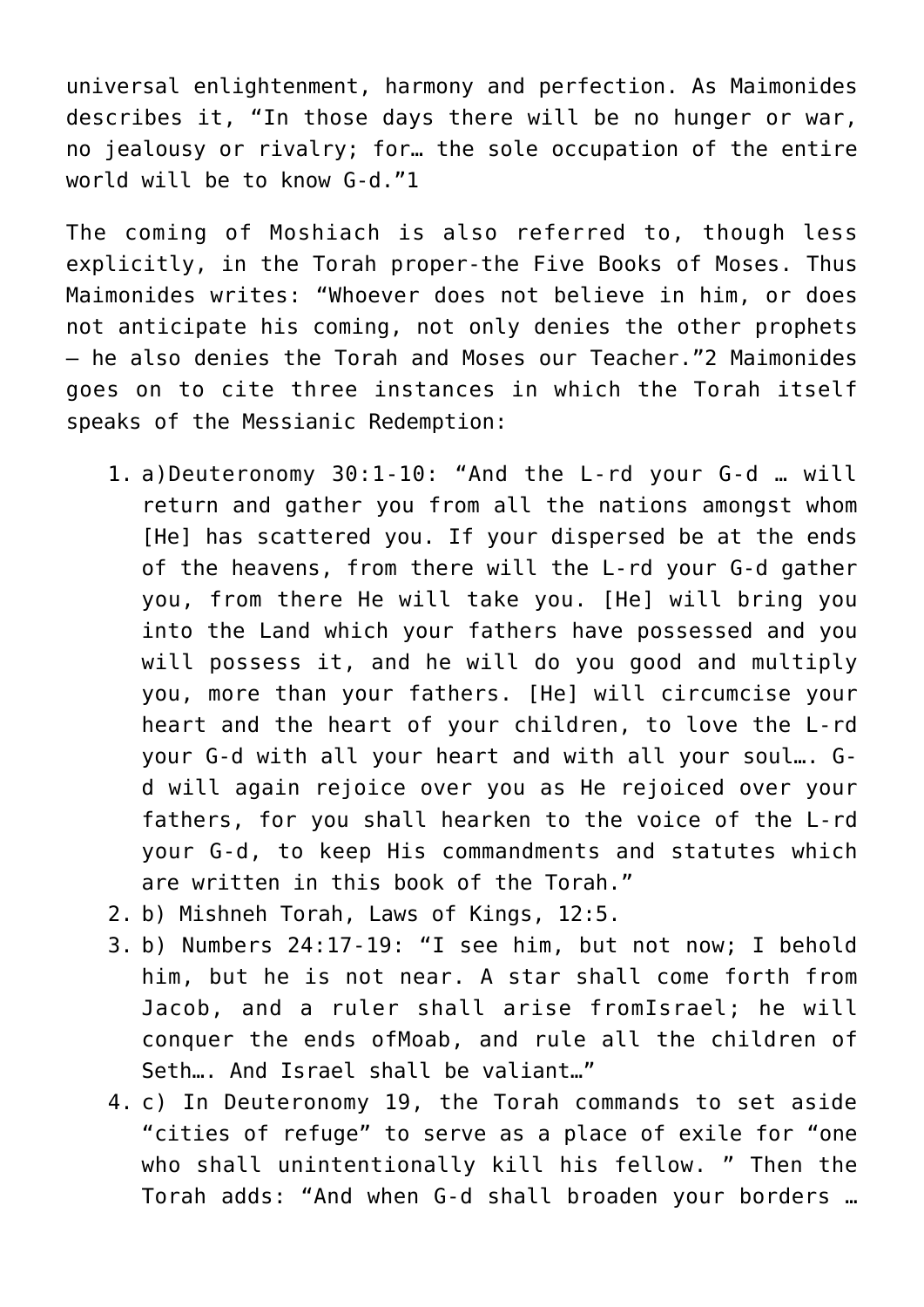and give you the entire land that He promised to give to your forefathers -for you shall keep all these commandments which I am commanding you today, to love the L-rd your G-d and walk in His ways forever-then you shall add another three cities…." Maimonides notes that, "This never yet came to pass, and G-d did not command it in vain" – so that here we have a further reference in the Torah to the Messianic Era, when "the entire land that He promised to give to your forefathers" shall be given to the Jewish people. 180

These three "proofs" are all necessary, for they establish three principles that are fundamental to the Jewish concept of Moshiach: the redemption of Israel, the person of Moshiach, and the integrity of Torah.

\_\_\_\_\_\_\_\_\_\_\_\_\_\_\_\_\_\_\_\_\_\_\_\_\_\_\_\_

180 In the covenant He made with Abraham, G-d promised: "To your descendants I shall give this land, from the river of Egypt to the great river, the Euphrates." These borders include lands never conquered or settled by the people of Israel throughout their history.

The first citation, from the 30th chapter of Deuteronomy, contains the most explicit reference to the final Redemption in the Five Books of Moses. However, there is no mention there of the person of Moshiach as the divine agent of its realization. From these verses alone we can only infer that there will be a redemption (Israel's return to G-d, their restoration to their homeland, etc.), but not that a human leader will bring it about.

Yet the Jew's belief in Moshiach is not in some abstract "historical process" by which the world progresses to perfection, but that "There will arise a king from the house of David, who studies the Torah and fulfills its precepts as David his ancestor … and he will prevail upon all of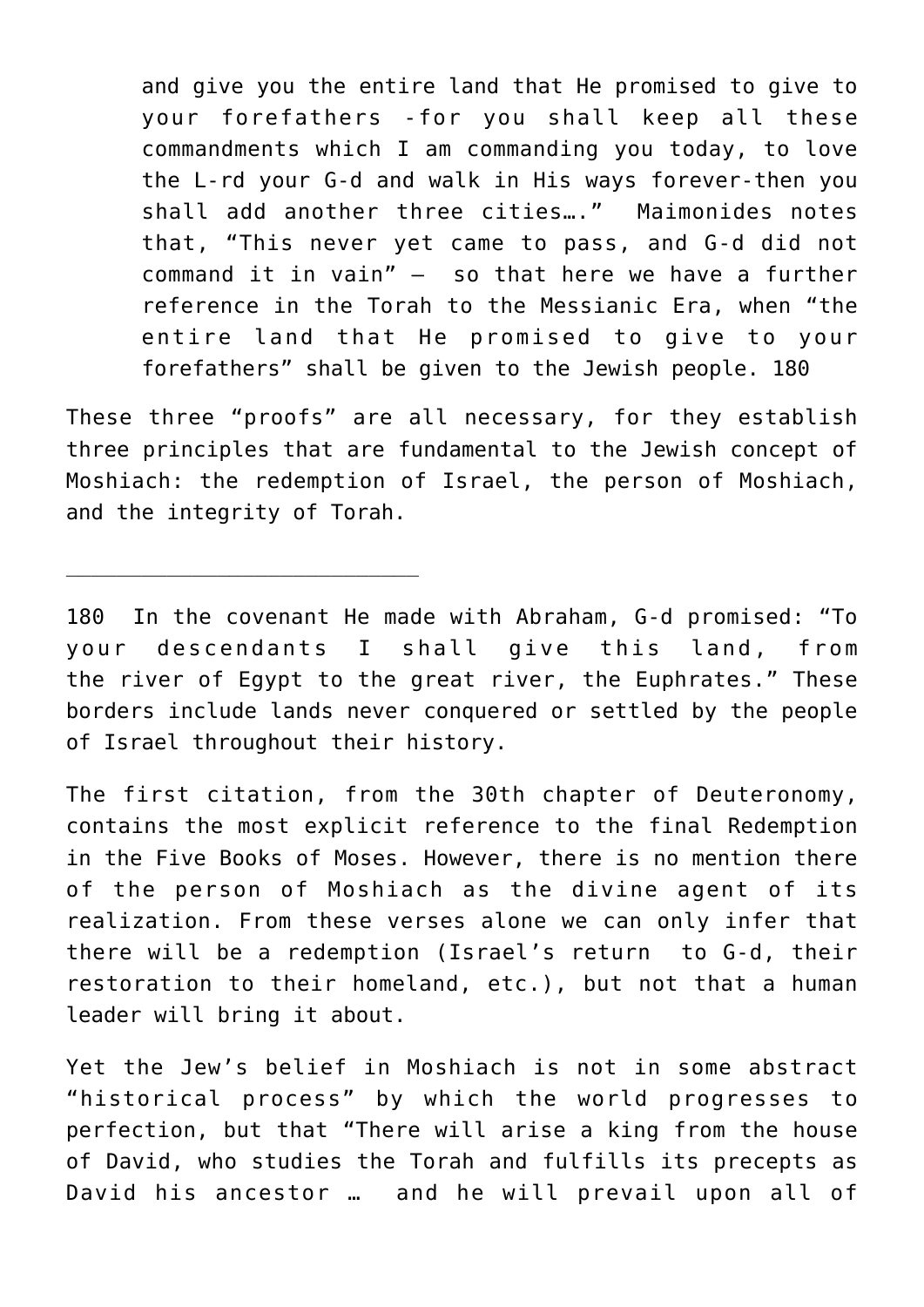Israel to follow it and repair its breaches, wage the battle of G-d … build the Holy Temple on its site, gather the dispersed of Israel … [and] rectify the entire world to serve G-d together." 4 While many of the prophets speak explicitly of the person of Moshiach, Maimonides wishes to show that this principle is also contained in the Torah itself. It is for this purpose that he cites his second proof, from Numbers 181.

Moshiach and the Mitzvot

Moshiach achieves many great things: he liberates the people of Israel and restores their true independence and sovereignty; he teaches the divine wisdom of Torah, illuminating the intricacies of the human soul and the divine essence of all reality; he is a prophet of the highest order, communicating the word of G-d to man. But the most important thing that Moshiach does is to bring about the perfect and absolute implementation of the entire body of mitzvot, the divine commandments of the Torah, in the world.

181 Mishneh Torah, ibid., 11:4.

\_\_\_\_\_\_\_\_\_\_\_\_\_\_\_\_\_\_\_\_\_\_\_\_\_\_\_

Today, we are capable of achieving only a very limited actualization of the divine program for life. More than half of the Torah's commandments (343 out of a total of 613) can be observed only when the Holy Temple is standing in Jerusalem and/or when the entire community of Israel resides in the Holy Land. And even the Mitzvot that we can observe in our current state of galut (exile) are but pale "models" of the real thing, for the divine commandments can be optimally fulfilled only in a post-redemption of Isreal 182.

Furthermore, while we might do everything in our power to fulfill the Mitzvot that are available to us today, we are daily confronted with a world that is still at odds with the will of its Creator. The Torah commands, "Do not kill," yet people are killing each other all over the world; the Torah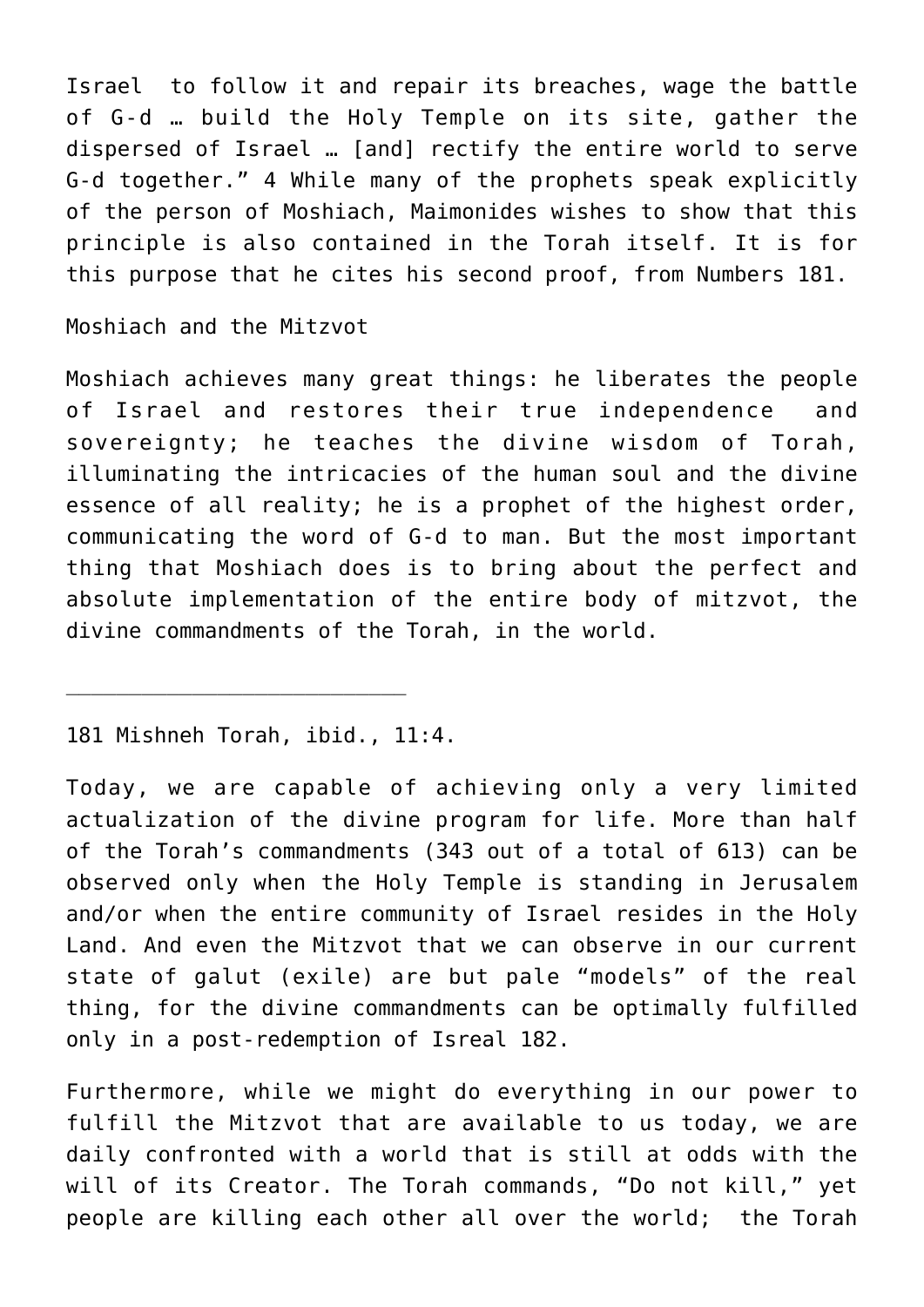commands, "Love your fellow as yourself" "Honor your father and your mother," "Remember the day of Shabbat to sanctify it," and "Do not cook a kid in its mother's milk," yet a great portion of those to whom these commands are addressed are indifferent to, or even ignorant of them.

In our present-day reality, the Torah seems more like a "religion" or an "ideal," than the cardinal law of reality. So the coming of Moshiach, the man who brings about the universal commitment to the divine law, is not just another event predicted by the Torah or another of its concepts and principles; it is the validation of the very essence of Torah as the divine blueprint for life – as the ultimate description of what the world can, ought to, and inevitably will, be.

 $\overline{\phantom{a}}$  , which is a set of the set of the set of the set of the set of the set of the set of the set of the set of the set of the set of the set of the set of the set of the set of the set of the set of the set of th

This is the significance of Maimonides' third source for Moshiach in the Torah. When the Torah commands us to add three "cities of refuge" upon establishing Jewish sovereignty over the entirety of the Promised Land, it is not only predicting the future Redemption, but also stating that the advent of Moshiach is required for the implementation of a divine command. Here is an example of a mitzvah, commanded by G-d at Sinai, whose conditions for fulfillment have never existed, and will exist only upon the arrival of Moshiach.

These verses establish the third principle that is fundamental to the Jew's belief in Moshiach: that the Torah's commandments are the ultimate blueprint for life on earth, and that there will come a day when the divine plan for creation will be fully realized in our world. For certainly, as Maimonides puts it, "G-d did not command it in vain."

<sup>182</sup> The Midrash goes so far as to consider the mitzvot observed in galut as mere "reminders" for the true mitzvot, those observed in the Holy Land. Quoting the prophet Jeremiah, "Set for yourself markers" (Jeremiah 31:20), it says: "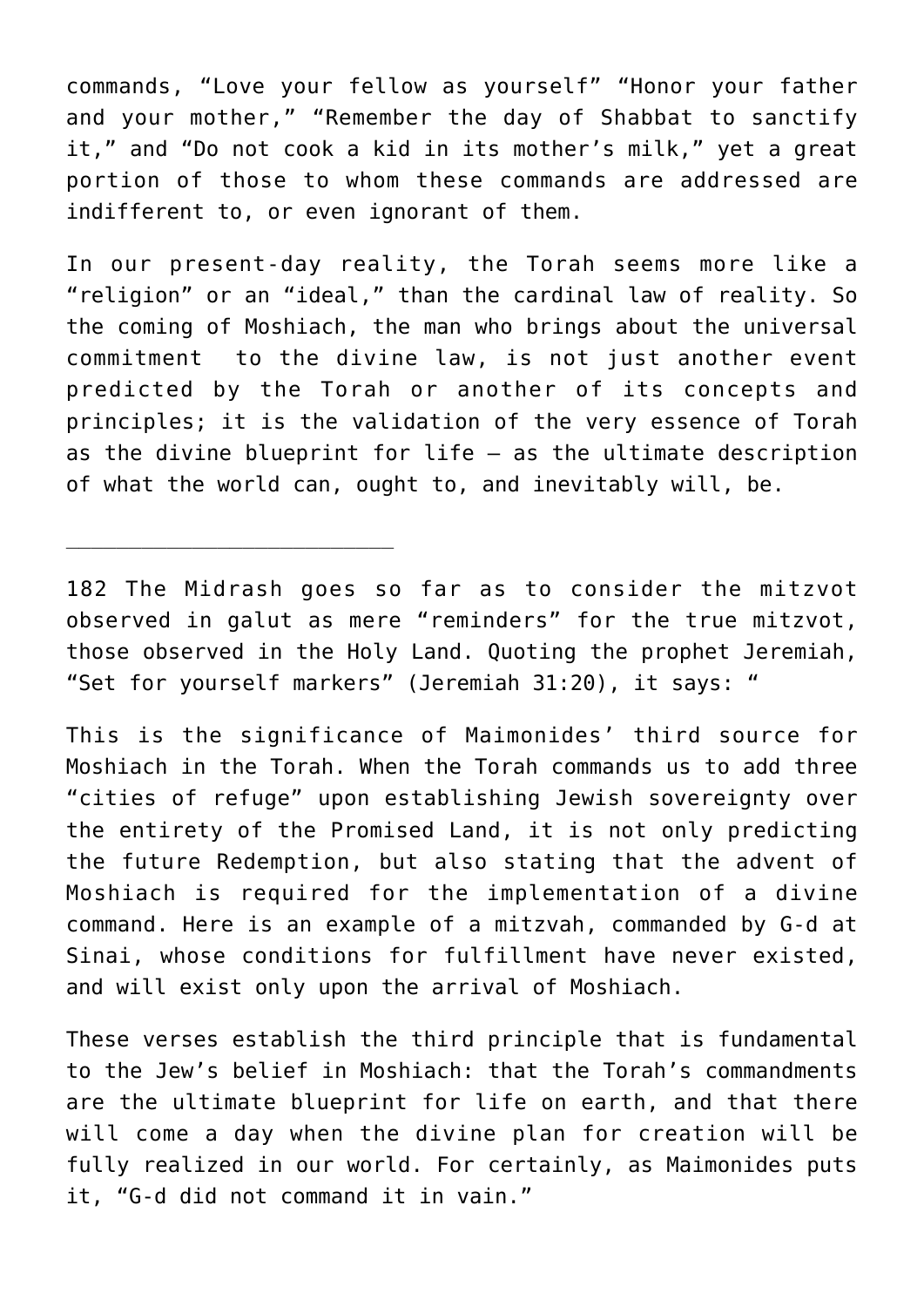Based on talks by the Rebbe in the summers of 5738 (1978) and 5746 (1986) and on Shavuot of 5751. 183

183 Likkutei Sichot, vol. 34, Shoftim (5749); Sefer HaSichot 5751, pp. 574-576.

## THE MOSHIACH ERA

 $\overline{\phantom{a}}$  , which is a set of the set of the set of the set of the set of the set of the set of the set of the set of the set of the set of the set of the set of the set of the set of the set of the set of the set of th

*" It should be proclaimed and publicized that we are living in a special time, when only one solitary thing remains to be done "Stand ready, every one of you," for the forthcoming rebuilding of the Beis HaMirdash with the coming of David, the King Moshiach" From a talk of the Rebbe Shabbos Parshas Vayigash, 5747 , 1987.*

Moses' uncompromising identification with his people, no matter to what depths they might have fallen, that ensured that each and every Jew, regardless of his spiritual station and moral circumstances, possesses, and can readily access, the "Moses" within him—his quintessential source of faith and oneness with his Creator. And his self-sacrifice for the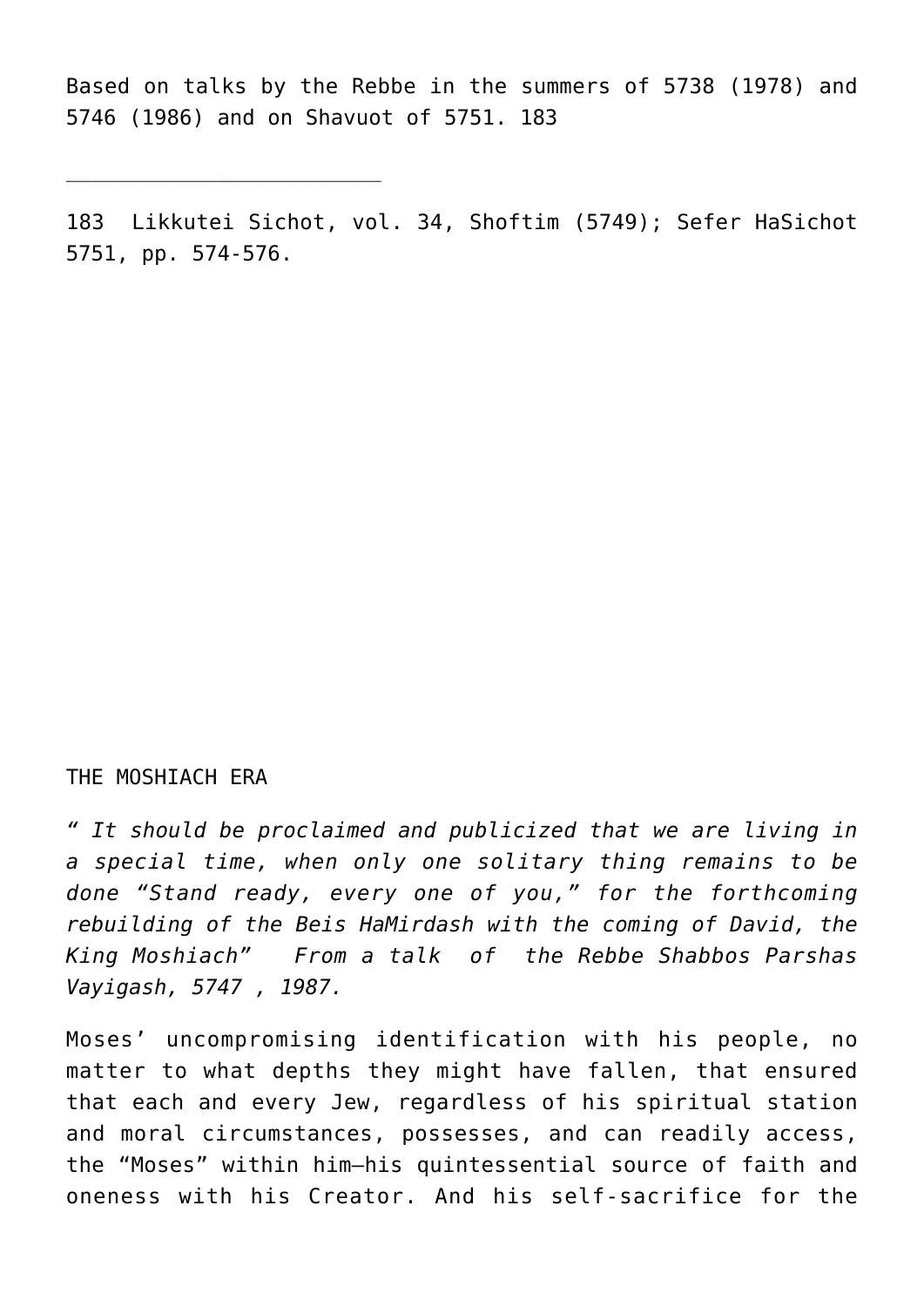children of Israel remains legendary as discussed.

The sequential similarity of the first redemption from Egypt and the last redemption in our days is as explicit as the similarities between Moses and Moshiach and between the miracles of the exodus and the wonders of the final geulah (redemption). These two redemption are one, for the redemption from Egypt was the beginning of a process, and our redemption is the end. Therefore, the prophet connects them, pledging the "Like the days of your coming out of the land of Egypt will I show the nation marvelous things" (Michah 7:15). Similarly, " The first redeemer is the final redeemer" (Shemos Rabbah 2:4) . So too, When G-D promised, " I will surely bring you up again (from Egypt)" (Gen 46:4). By repeating the verb bring up, once for the redemption from Egypt and once for the future redemption. Conversely, Even in the messianic era, we will recall the liberation from Egypt. 184

## 184 Talmud Berachos 12b

\_\_\_\_\_\_\_\_\_\_\_\_\_\_\_\_\_\_\_\_\_\_\_

 the Arizal is of the opinion the generation of the footsteps of Mashiach (Ikvesa Dimeshicha ) a reincarnation of the generation of the wilderness.185

The Chasam Sofer writes; Just as Moses our Teacher, the first redeemer, reached eighty but still did not know or sense that he would redeem Israel… so will it be with the final redeemer…. And when the time comes, G-D will reveal Himself to him, and the spirit of Moshiach, which has been hidden in the higher worlds until his coming, will light upon him. The Tzaddik himself dose not realize. However, when, please G-D, the time comes, G-D will reveal Himself to him as he did to Moses in the bush. 186

The eminent Rabbi Yisreal Salanter once explained " The face of the generation will be like the face of a dog" as follows.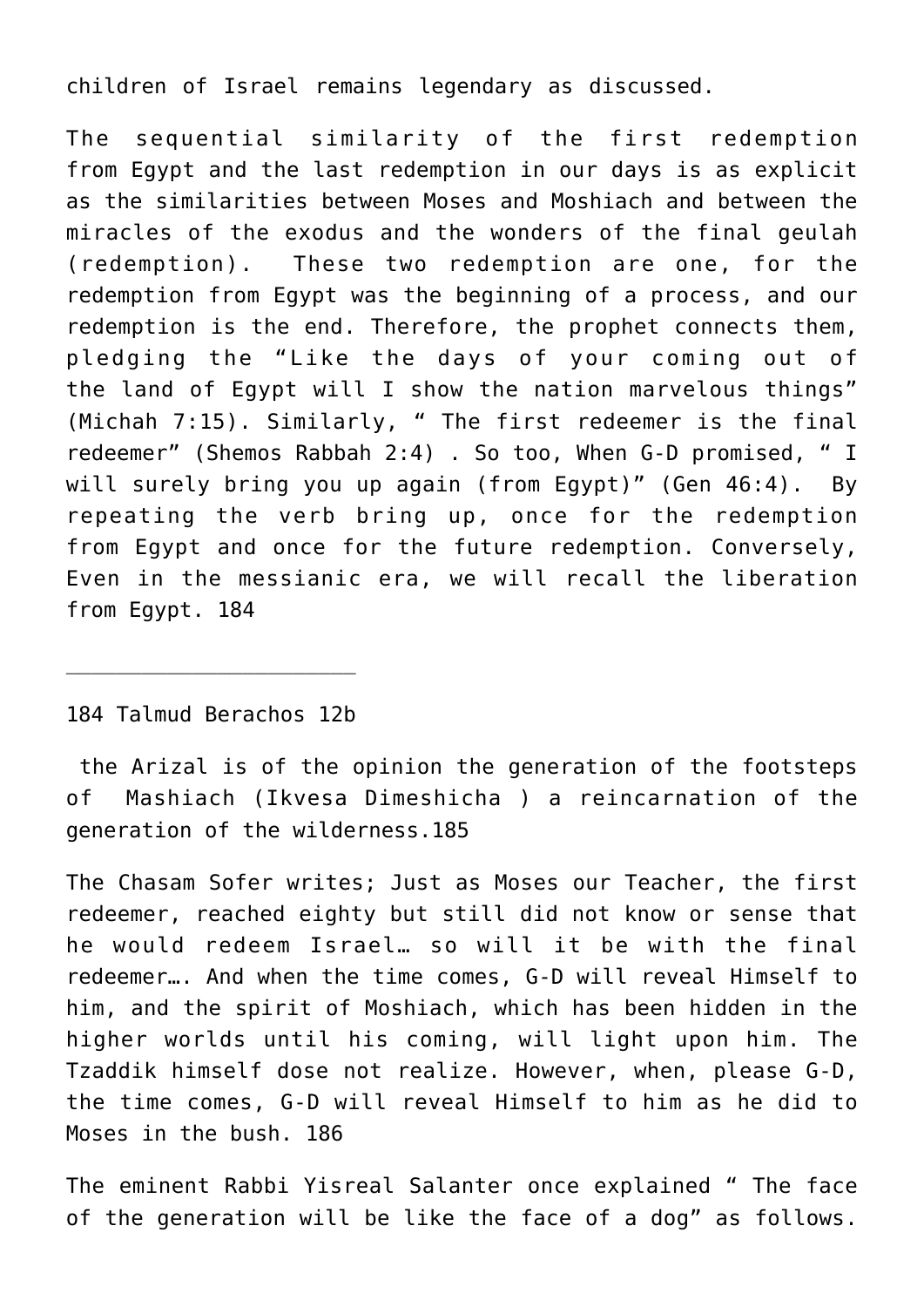A dog by nature runs ahead of its master, always turning around to see where he heading, whatever that direction may be, the dog arrives there first. Now in common Hebrew and Yiddish parlance, the phrase Pnei Hador " the face of the generation" signifies those who are supposed to be the leaders of the generation. In our time, however, on the eve of the Redemption, these ostensible leaders merely look around to see where their congregates would like to head, and they run there first…. This statement is addresses the ordinary Rabbi. 187

185 Menachem M Brod. Days of Moshiach ( Chabad Youyh Org. 1993) p 122

186 Likkutm, responsa Choshen Mishpat, ch. 98

\_\_\_\_\_\_\_\_\_\_\_\_\_\_\_\_\_\_\_\_\_

187 Igros Kodesh of the Rebbe Rayatz, Vol. VII, p59

The Rebbes Rabbi M. M. Schneerson legendary leadership has inspired Jews from every corner of the world from Yemen to the physical devastation of Europe to the spiritual devastation of Russia in every walk of life from the intellectual to the simple Jew, all continue look to the Rebbe to their guidance and inspiration.

The Jewish people have been challenged over that last 1900 years in many ways just as Moses realized the hardship that the Jewish nation will have to go thou and pleaded with G-D to allow him to enter the land of Israel as there will be no more exiles if he was permitted to enter the land of Israel. The Rebbe has taken the Jewish people out of our apathy and indifference and has said " we must welcome Moshiach with acts of goodness and kindness". The Rebbes pioneering vision from Israel policy not to trade land for peace, to his prophetic regarding the former USSR and everyday matters over the last century can provide us with a taste as to what it will be like when Moshiach will fill the world with the divine light.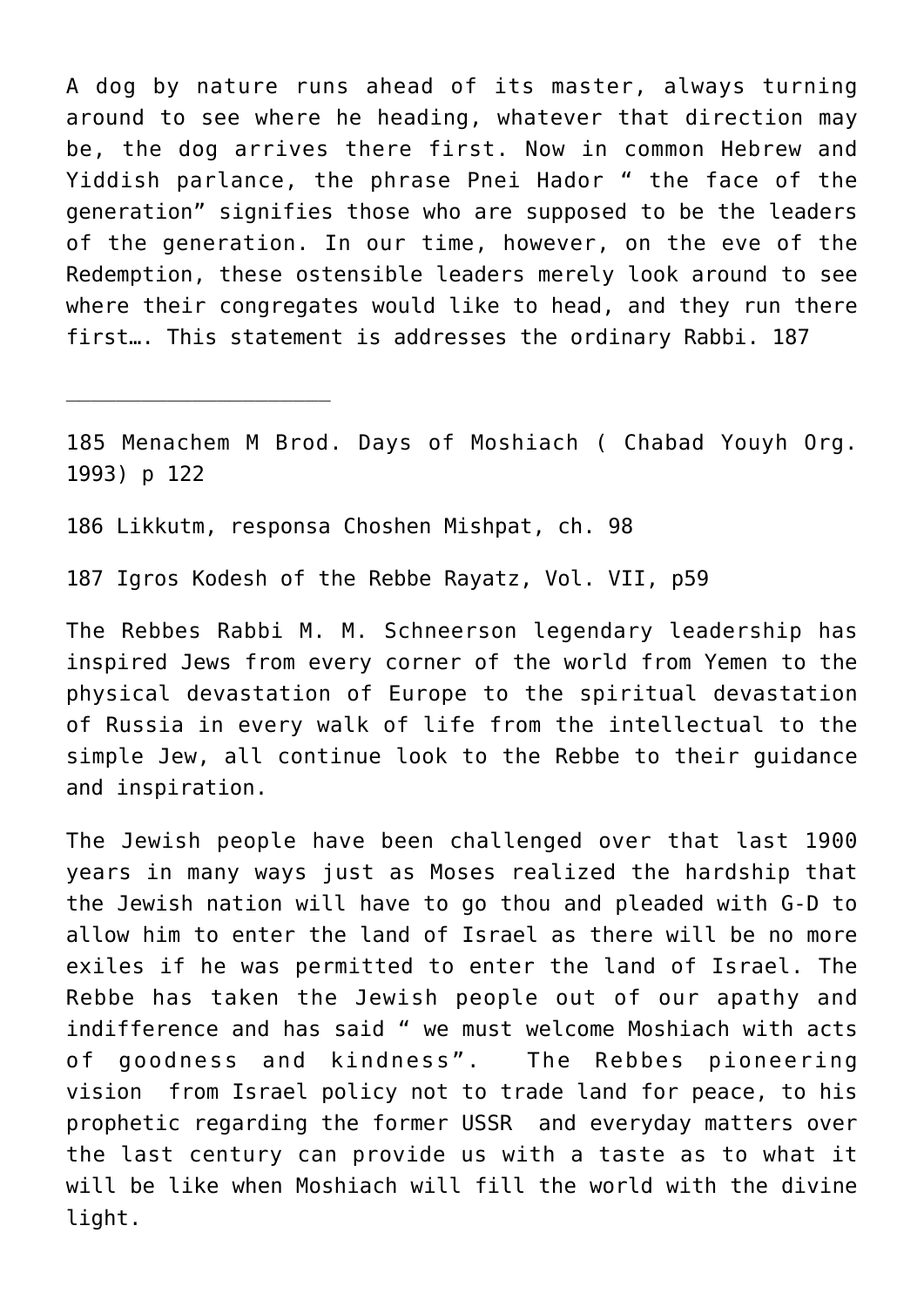The day the Rebbe became head of Chabad Lubavitch 10 day of Shevat 5711 1951 he presented his first Chassidic Discourse " behold, this is what is demanded of every one of us, the seventh generation…. For although we are not the seventh generation by choice, and it has not resulted from our efforts- and in certain aspects, it is perhaps are beloved. We find ourselves at the end of Ikvesa Dimeshicha, (Footsteps of Moshiach) and we must finish drawing down the Shechinah ( divine light)- and not just the Shechinah but the essence of the Shechinah- into the lower worlds." Sefer HaMa'amarim, Basi LeGani 5711.

In these few lines, the Rebbe summarizes the objective of our generation. We did not choose to be in this generation., and had we been asked, perhaps we would not even have wanted to be here, but it is a fact we are living through the conclusion of Ikvesa Dimeshicha, (Footsteps of Moshiach) and we must complete the dwelling of the Shechinahin this world and bring Geulah ( redemption).

All the Rebbe's actions in the last fifty-two years have served this purpose. He has turned to every Jew the world over, lest anyone be unprepared for redemption. The Rebbe emphassizes repeatedly, "It depends on us" The more we prepare, and the more we expedite the dissemination of the light of Torah and Mitzvos, the faster and easier redemption will be.

As far back as in the times of the Talmud our Sages taught the "all the appointed times have passed" How much more of must this be today, after all the divine service of our people throughout this long and bitter exile, for over 1900 years. Moshiach must most certainly come immediately" The rebbe Shaboss Vayechi, 5751 ( 1990)

Over the years, the Rebbe's proclamations have become more explicit, slowly raising expectations and awareness of Moshiach and redemption. The Rebbe leaves no room for doubt he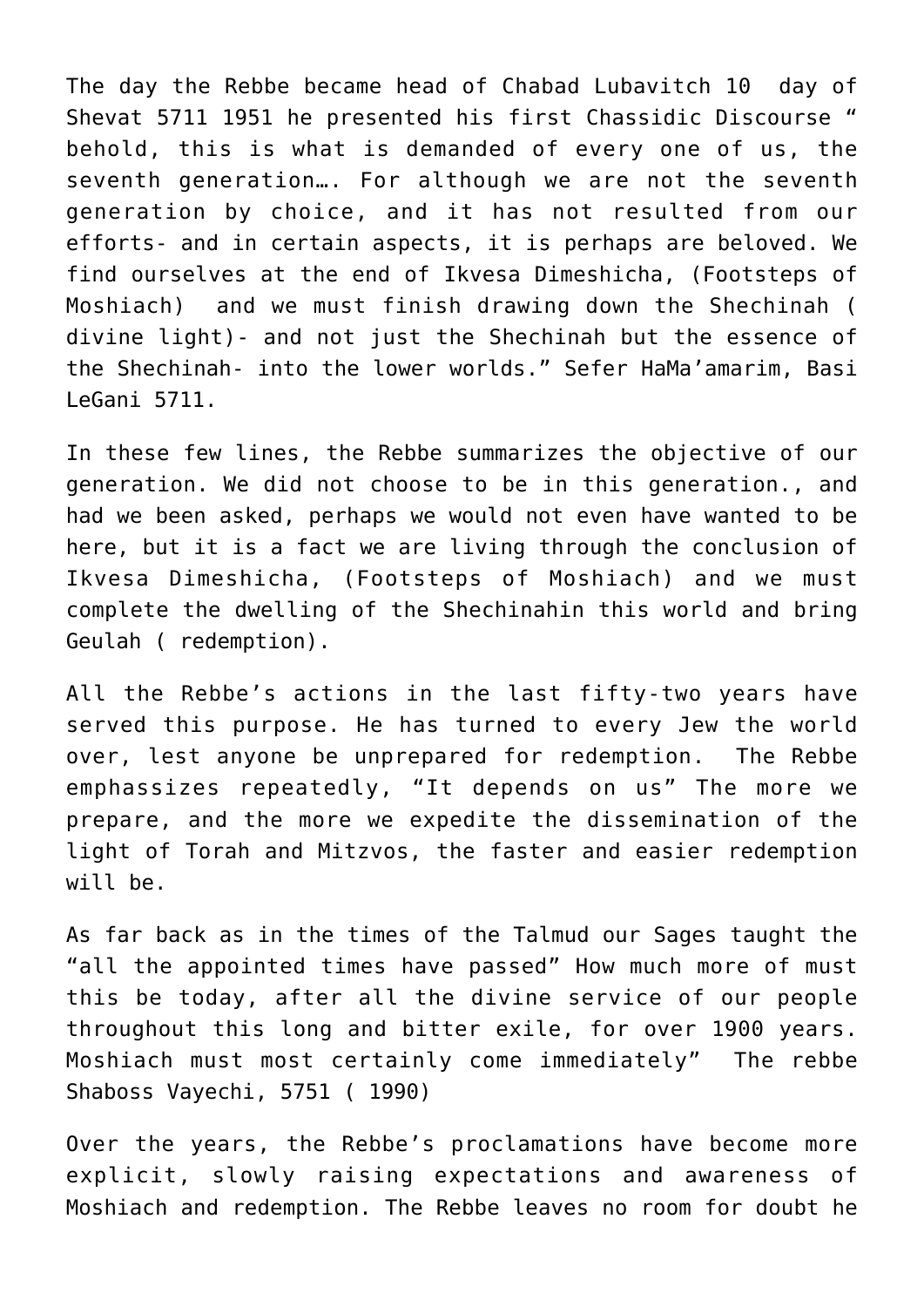speaks about redemption as a concrete reality that has already begun.

What is the core of the Rebbe's message, that Moshiach coming should not be regarded as a dream of the future, but as a cogent factor that influences the way we live our lives today: moreover, that living one's life in this manner will actually bring about the fulfillment of these promises?

Our sages point to Moshiach and redemption as the ultimate purpose for the creation of the world. For G-D created the world in order that he have" a dwelling place among mortals" and this goal will be realized in the Era of redemption. 188

However, G-D desired that mortals themselves should fashion this dwelling, for man has a natural tendency to appreciate the fruits of his own labors. If instead this dwelling were to be granted as gift from above. For centuries the Jewish people have been consciously or unconsciously constructing G-D's dwelling, and now it is emerging before our very eyes.

To explain by means of an analogy, a builder is hired to build a complex mansion, from the moment he designs it, and throughout the building process, a clear picture of the final structure remain intact before his minds eye. His workers may monetarily lose sight of the goal, yet ultimately, as it takes shape they begin to envisage the edifice that their own hands are transforming from a blueprint into a reality. And as it progresses, the building itself shows its builders the goal of their endeavors

188 Touger Eliyahu, Sound the Great Shofer (Kehot Publication NY USA 1992)p12

In our generation, at last the Jewish people can begin to see the edifice, G-D's dwelling, which has been constructed by our actions and divine service throughout the period of exile, and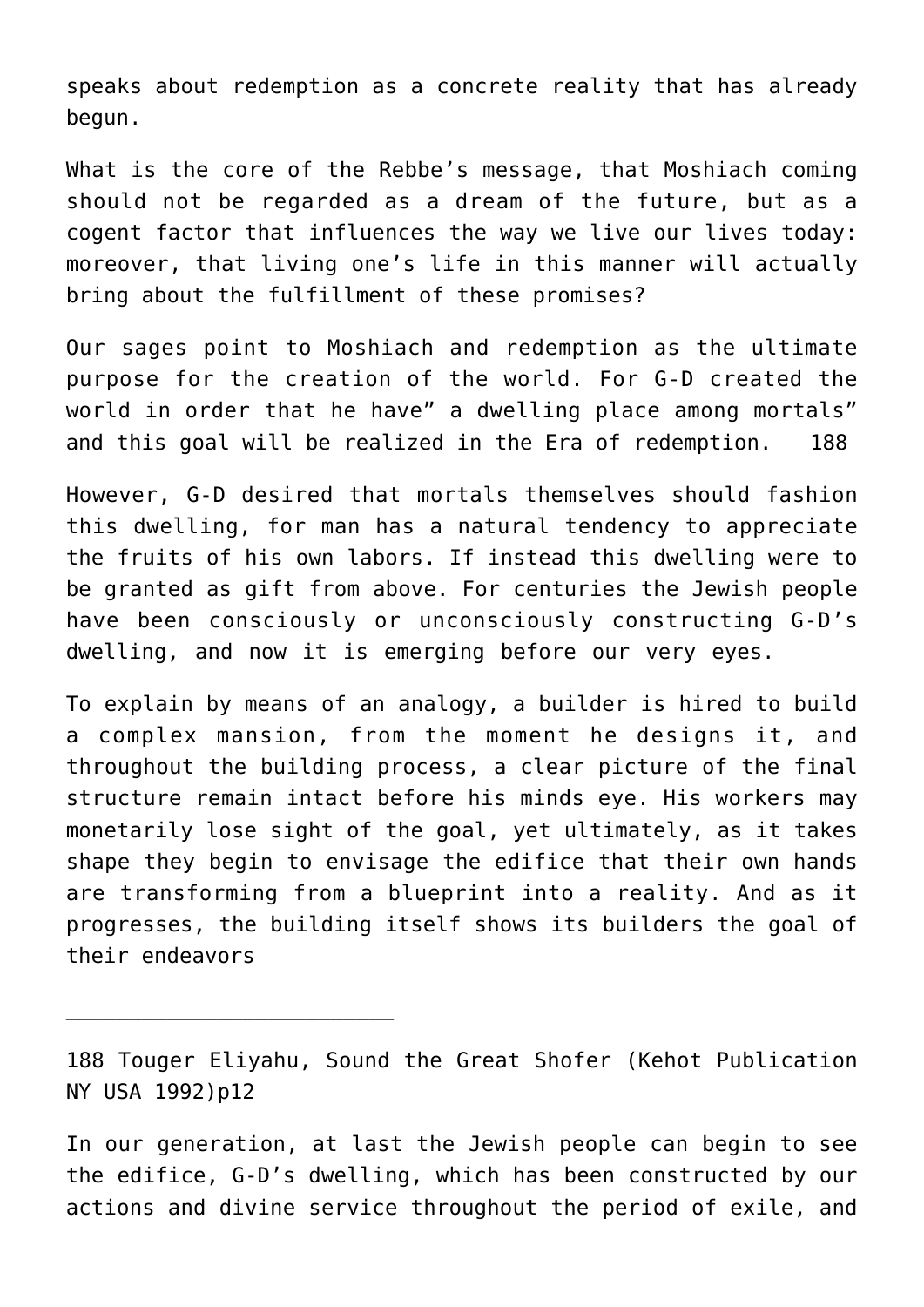which will be consummated by the coming of Moshiach.

Our Sages 189 describe Moshiach as waiting anxiously to come. In previous generations, however his coming was prevented by the fact that the Jews had not completed the tasks expected of them. At present, however those tasks have been accomplished, there is nothing lacking. All we have to do is accept Moshiach.

This is the challenge facing our generation. To make the world conscious so Moshiach, and create an environment that will allow his mission to be fulfilled. Every element of our study of the Torah and our observance of its Mitzvots should be permeated by this objective, and directed towards it.

189 Friredman Alter .Eliyahu, from Exile to redemption (Brooklyn, New York, Kehot Publication Society. 1992) p1

# **Chapter Five and Summary**

\_\_\_\_\_\_\_\_\_\_\_\_\_\_\_\_\_\_\_\_\_\_\_\_\_\_\_\_\_

Chapter Five

SUMMARY, CONCLUSIONS AND RECOMMENDATION

**SUMMARY** 

In that Era there will be neither famine nor war, neither envy nor competition. Maimonides Laws of Kings 12: 5

The Jewish people and indeed, the world at large will join together in bonds of love and unity. An awareness of G-Ds transcendental oneness will pervade all existence and this will produce a higher and more inclusive conception of unity then is possible at present.

In our present era, unity involves people of differing natures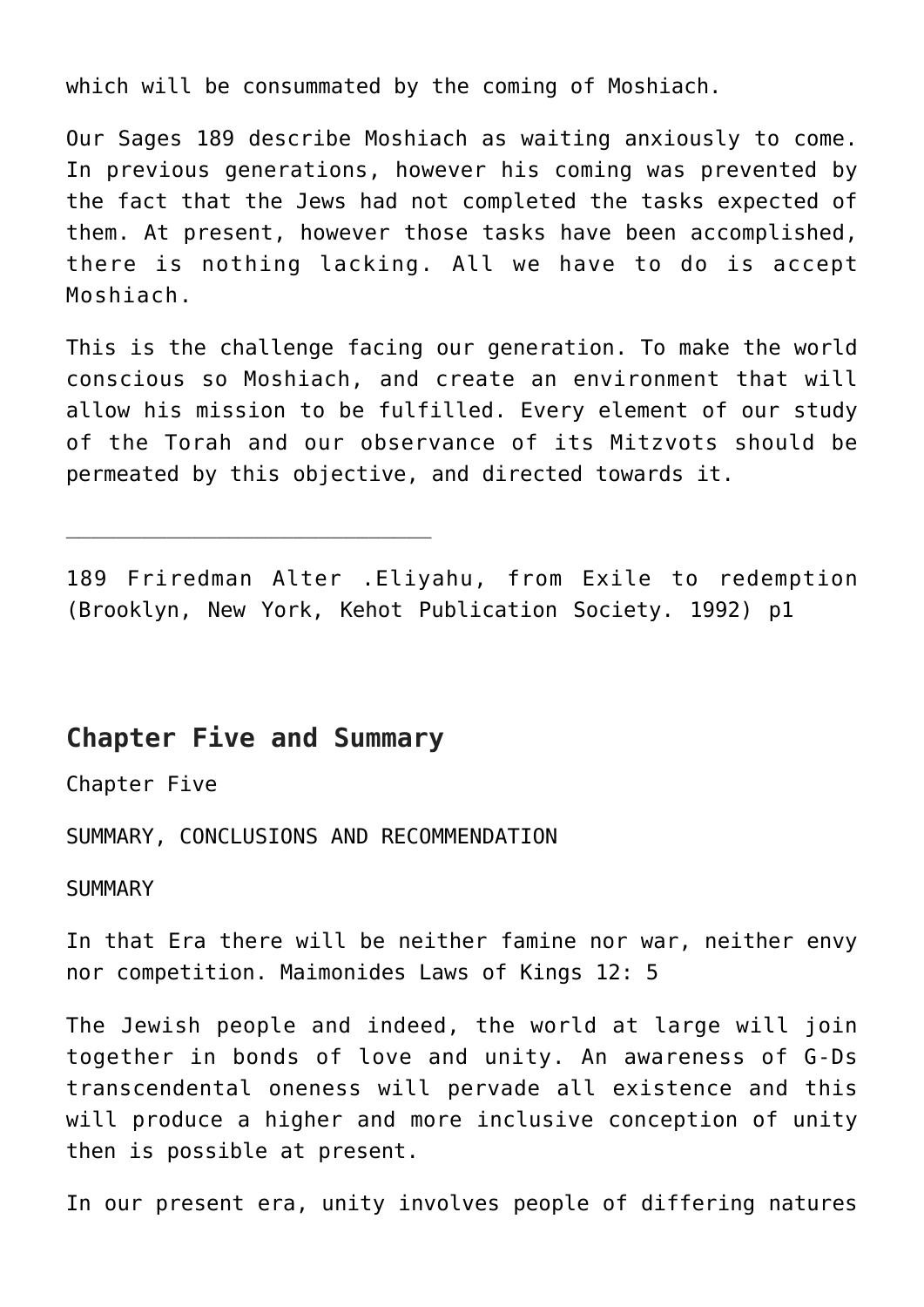joining together, as the diverse limbs of the body function together as part of a single unit, so too, unity can be established between different individuals 190. Nevertheless, such bind doses not raise a person above his individual identity entirely. On the contrary, his very awareness of self has to be employed in his efforts to unite with others.

In contrast, the transcendent unity of the Era of the Redemption will raise every individual above the limited horizons of his personal identity, "for the world will be filled with the knowledge of G-Ds as the waters cover the ocean bed". 191

190 Likkutei Torah, Paeshas Nitzavim 87a.

 $\overline{\phantom{a}}$  , which is a set of the set of the set of the set of the set of the set of the set of the set of the set of the set of the set of the set of the set of the set of the set of the set of the set of the set of th

191 Rambam Mishneh Torah, Hilchos Melachhim 12:5

The verse employs this simile to express the following concept. A vast multitude of creatures inhabit the ocean, nevertheless what we see is the ocean as a whole and not the particular entities which it contains.

Similarly, in the Era of redemption, individual created beings will lose consciousness of their separate identities, for they will be suffused with an awe inspiring knowledge of G-d. The unity that will be established between individual entities will thus be of a higher and more consummate nature. We should anticipate these concepts in our own present conduct. Since we are on the threshold of the redemption, it is now possible to appreciate a foretaste of the spiritual awareness to be achieved in the era, and to apply it in our daily lives.

We are at the pinnacle of Jewish history, just as Moses was when he redeemed the Jewish people from Egypt, we should take inspiration from the rabbi's that lead and the Rebbe that has guided us to believe that Moshiach and G-d are reality.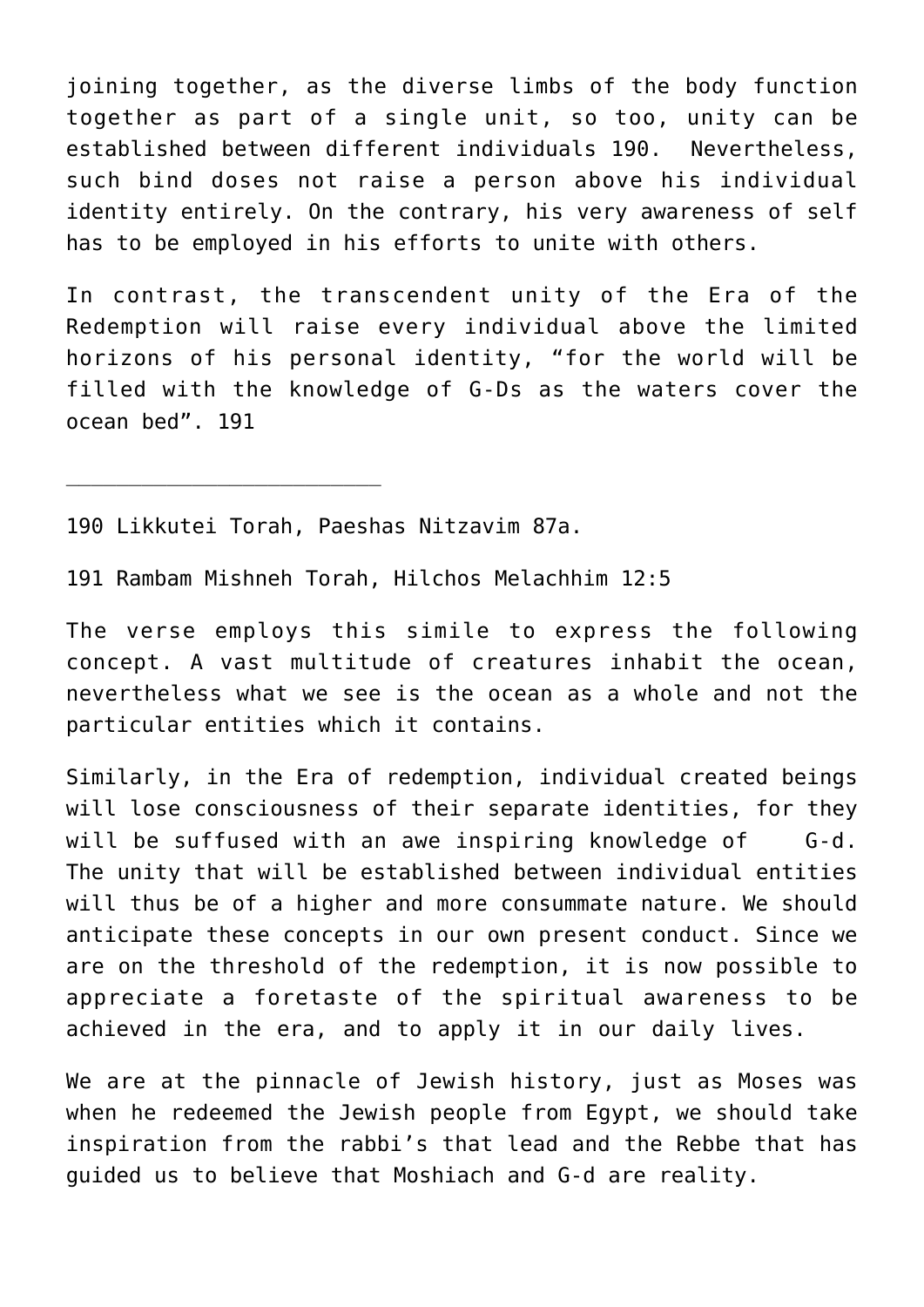The very next moment can be the last moment of exile, and the moment, which follows, the first moment of redemption. Our energies must be directed to " opening our eyes" appreciating the redemption and living our live in its spirit.

Our sages describe every person as an entire world, and the world as a personality in macrocosm. Conceiving of ourselves as a world. i.e., multifaceted and multi dimensional, enables us to develop harmony between and within the different aspects of our beings.

 Conversely, viewing the world as a macrocosm of man also provides us with constructive insights. Just as an inner sense of spiritual purpose is the key to an individual's success and happiness, so too the world at large will thrive from gaining awareness of its spiritual purpose.

The world was created solely for Moshiach, our sages tell us, more specifically, that G-D created the world because He desired a dwelling among mortals. Living with the redemption on a conceptual level, learning about the ideals which G-D envisions for our world, and integrating these principles in our lives, can serve as a trim tab for every individual, channeling the direction of global change. By anticipating the redemption in our minds and lives, we can precipitate its coming.

#### CONCLUSIONS AND RECOMMENDATION

At some point in our lives, many of us have shared a relationship with a parent, teacher, or employer, which deeply affected us. That person had high standards, he stood for something and invited others to stand with him.

He was demanding, he never gave in and never accepted mediocre performance. But he also never gave up, and constantly communicated high expectations and the trust that we could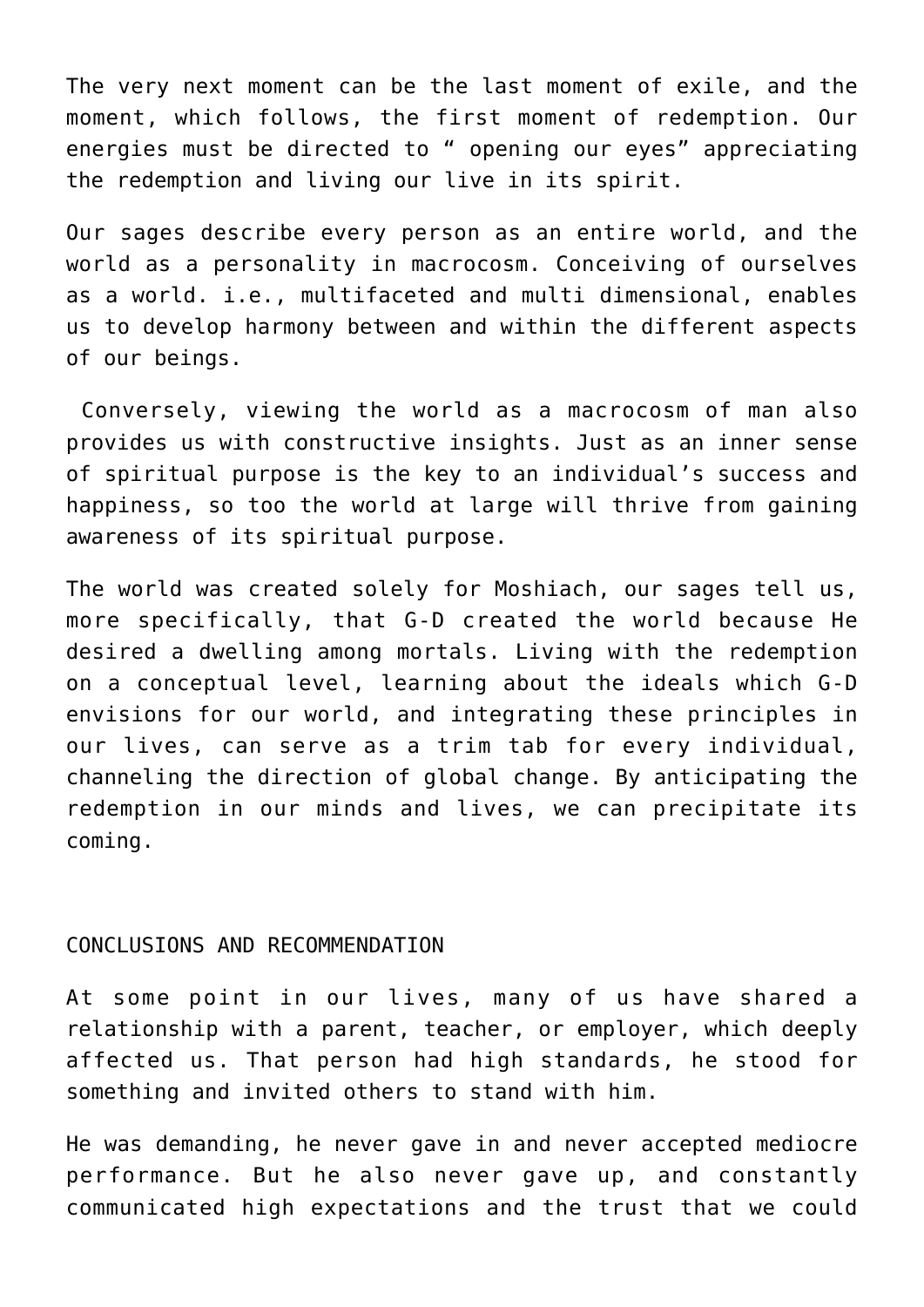meet them, trust and confidence empowered us.

When we look up to someone with well earned respect and feel that he genuinely knows us and believes in us, it is natural to want to live up to his expectations, with a pride that goes much deeper then self, we apply ourselves to the tasks before us, for our goal is not merely to earn reward, but to give shape and form to the ideal we share.

The scarcity of genuine leadership is a source of concern in politics, business and culture. Ana have complained that America is over managed and under led. They indict the individuals at the heads of our organizations for being far too concerned with the bottom line, for trying to maintain a structure that produces a favorable annual report, instead of desiring to inspire creative change.

True leadership requires vision. People can be forced into following, but even while that control is enforced, negative feelings will be aroused, for humans have a natural tendency to resist coercion.

 Genuine leadership must inspire people with a long-term vision that gives meaning to their efforts. It must point them in a new direction, endow them with deeper understanding and higher aspirations, and show how their actions form an indispensable part of a purposeful whole. It is important to emphasize the difference between inspiration and demagoguery. A demagogue can get people excited, but he speaks about unrealistic expectation, the vision with which a genuine leader inspires others, by contrast rings true. Like an idea, which makes a listener, say: "Aha I always understood that, but never had words for it" a leader's vision touches a chord within the inner self of others.

We must live with that ideal in our times, finding a person that will inspire us, when a leader can not be found we must become leader our self, meaning to emulate great leader's of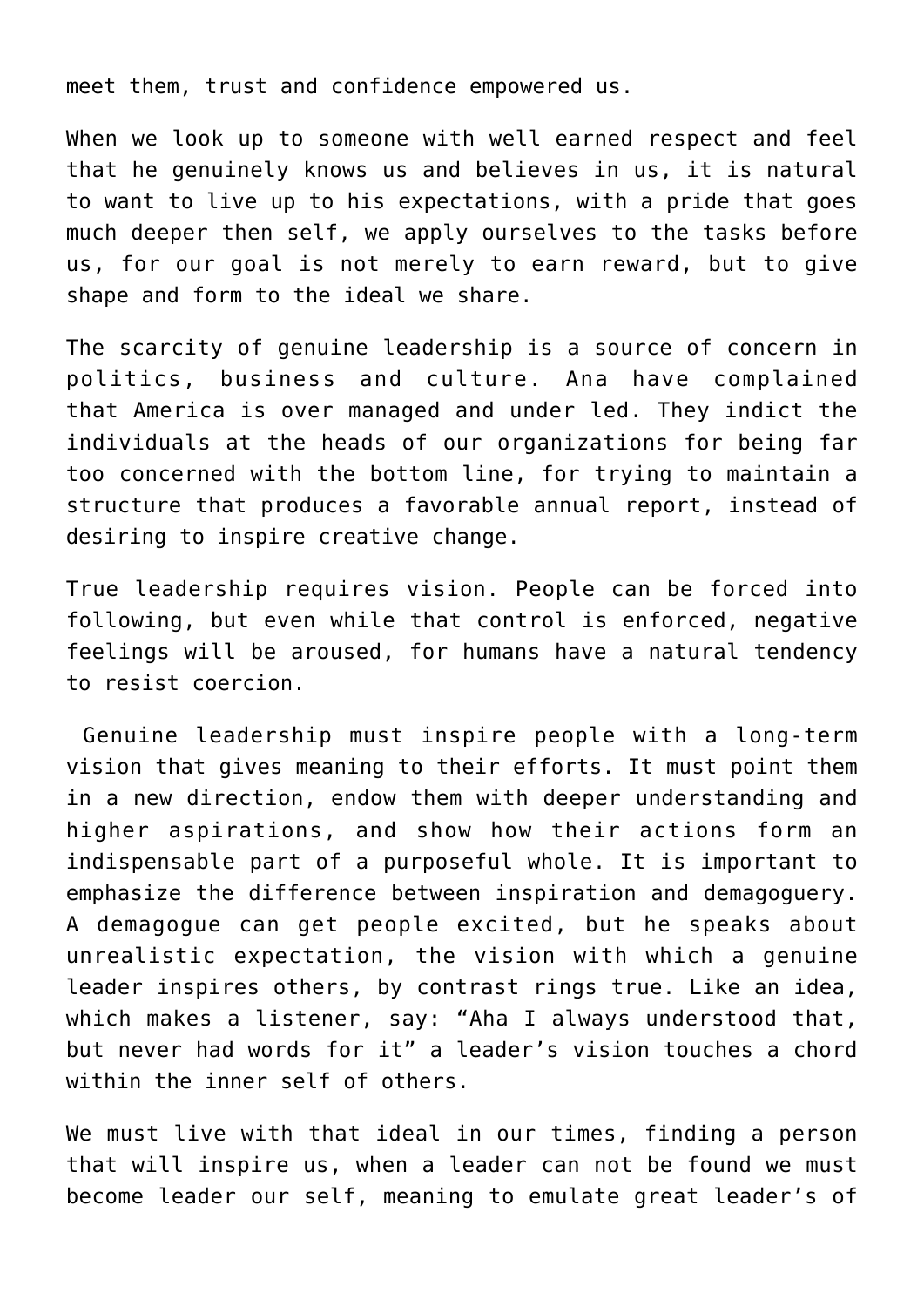the past like Moses and Maimonides. Moshiach teachings will inspire a series of real changes in our approach to life. As people throughout the world become aware of his message, they will desire to take part in spreading the atmosphere of spiritual purpose, knowledge and peace. This will create a bridge between the ideal and the actual, allowing mankind to create an environment appropriate for a world that is G-Ds dwelling.

There is no alternative. There is no way that we can develop a perfect society without perfecting people, we must refine our characters. Leaders whose personal example and leadership will inspire others to make such changes within themselves, and within their environment. Each and every one of us processes an ability to lead in our daily life.

# REFERENCES

1. The Lubavitcher Rebbe, Rabbi Menachem Mendel SchneersonLikutei Sichos vol. II (Brooklyn, New York, Kehot Publication Society. 1965)

 27.Rambam, an introduction, (Brooklyn, New York Kehot Publication Society, Brooklyn NY, 1989)

- 2. Reines, Alvin J. Maimonides and Abarbanel on prophecy. H.U.C.A.Press 1970.
- 3. Maimonides,Mose. Commentaryon the Mishnah. 7 volumes.Arabic original with Hebrew translation by Joseph Kafih, Jerusalem, 1968.
- 4. Maimonides, Moses. Mishneh Torah : The Code ofMaimonides. An English translation has had 13 volumes appear by 1977. Yale Judaica Series. New Haven.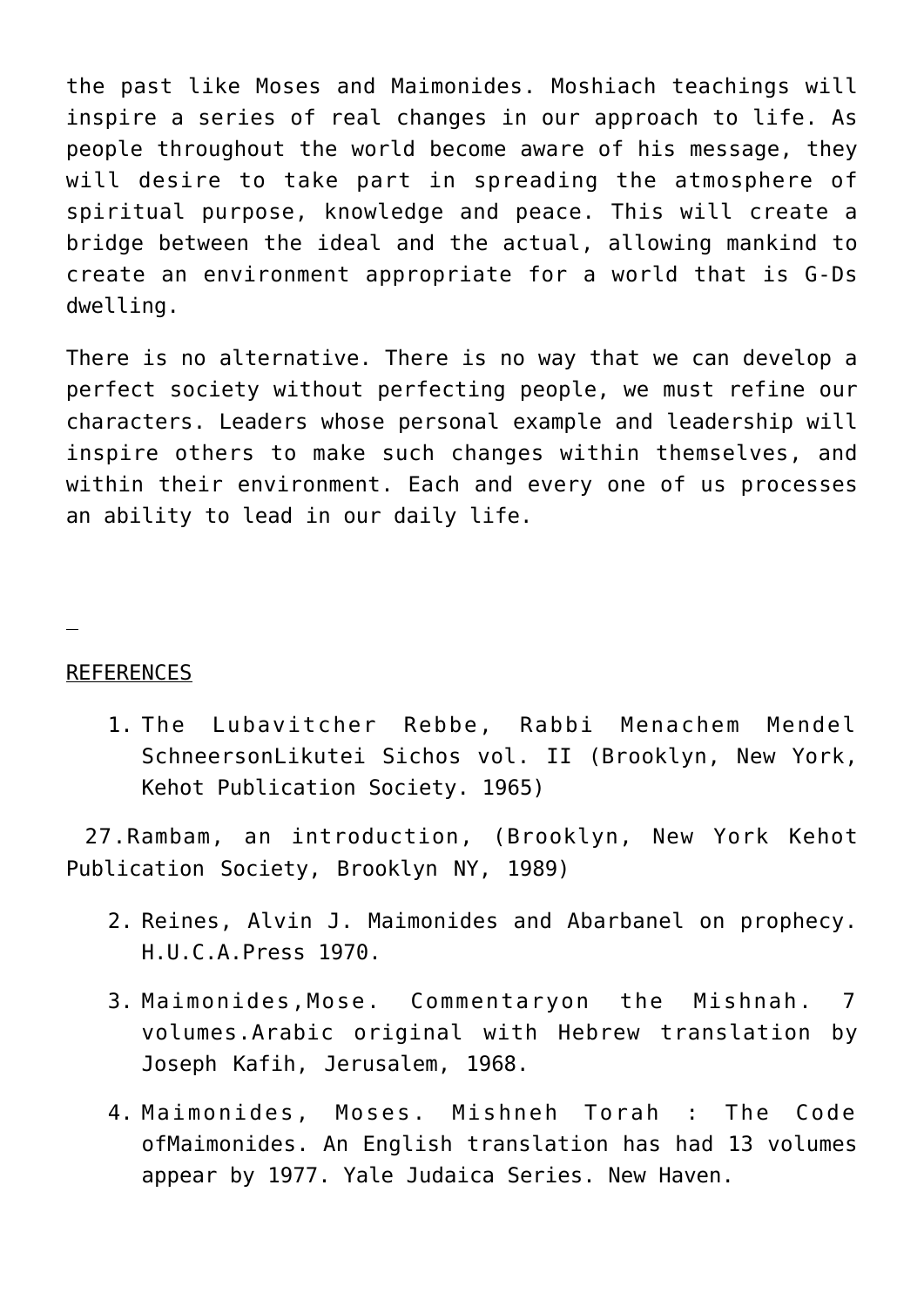5.. Maimonides, Moreh Nevukim. Translation into Hebrew by Samuel ibn Tibbon with 5 commentaries : Abravanel, Narboni.New York, 1975.

- 6. Moses Maimonides Commentaryon the Mishnah , English translation by F. Rosner, New York, 1975.
- 7. Maimonides, Moses. Iggeret Teman: Epistle toYemen, English translation by Boaz Cohen. New York, 1952.
- 8. Maimonides, Moses. Sefer Hamitzvot:New Hebrew translation by Y Kafah Jerusalem , 1958.
- 9. Maimonides, Moses. Shemonah Perakim. Translation into English by J L Gorfinkle under the title The Eight Chapters of Maimonides on Ethics.New York, 1912.
- 10. W.D. Davies, Torah in the Messianic Age and/ or the age to Come. Journal of Biblical Literature, Monograph series, vol. VII, 1952.
- 11. Twersky, Isadore. A Mianomides Reader.New York1972.

12 Henry Berkowitz, Intimate Glimpses of the Rabbi's Career (Cin. Hebrew Union College Press,1921),3.

13 Charles S. Liebman, The training of American rabbis, in American Jewish Yearbook 69 (1968)5.

14 Samuel Belkin, Essays in Traditional Jewish Thought ( new York Philosophical Library, 1956), 154

15 Frank Elash Stern, Factors Infuencing the Career Decisions of North American Reform Rabbis ( Ph.D. diss., University of Ca. Riverside, 1983), 2-3

16 Guidelines for the Relationship Between Rabbi and Congregation, Committee on the Professional Rabbinate, Rabbinical Council of America, New York: 1991. 18-19.

17 Simcha Asaf, Merkorot l'Toldot (Tel Aviv:Dvir Co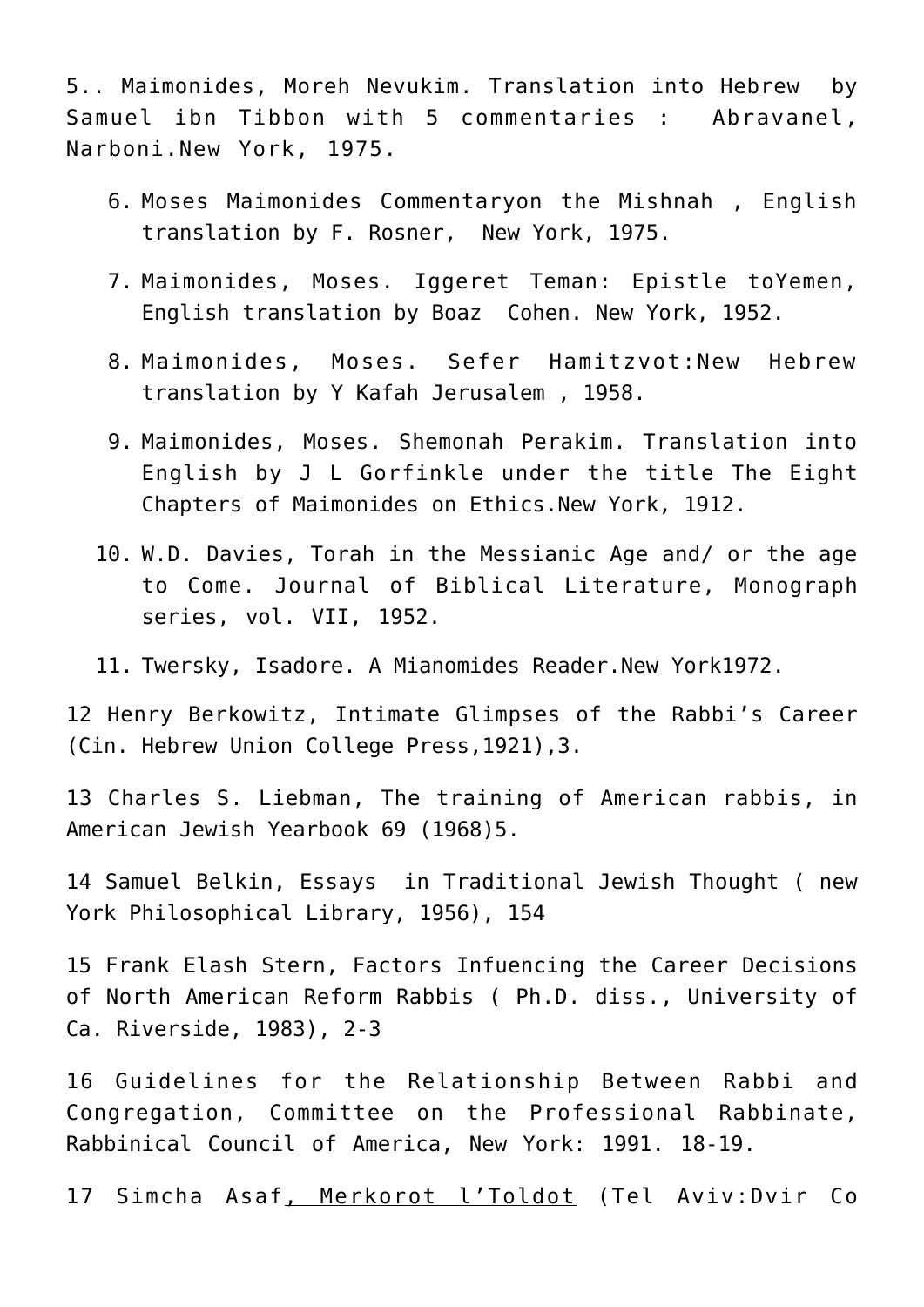Ltd.,1936), Vol.III, 170-179.

18 Menachem Friedman, " The Changing Role", The Jerusalem Quarterly 25 (Fall 1982): 85.

19 Beis Rebbe, (Brooklyn, New York, Kehot Publication Society. 1965)

20 Heroic Struggle (Brooklyn, New York, Kehot Publication Society. 1980)

21 Marking of Chassidim (Brooklyn, New York, Kehot Publication Society. 1985)

22 ULY Dinner Journal ( Brooklyn, New York 2001)

23 Merkos Shlichus, A Panorama (Brooklyn, New York, Kehot Publication Society. 1970)

24 Hermann Schwab, The History of Orthodox Jewry in Germany (London, Mitre Press, 1950), 35.

25 Haskalah movement, (Brooklyn, New York, Kehot Publication Society. 1965)

26 Scharfstein, Vol. 1,131.( New York Fed Pub. 1980)

27 Isi Jacob Eisner, "Reminiscences of the Berlin Rabbinical Seminary," in Leo Baeck Institute Year Book XII (1967) 37.

28 Libmam, 7-8 Vad Hamohos (Brooklyn New York 1980)

29 Shulvaas, Ibid., 997-700.

30 Israel Cohen, "Dr. Michael Friedlander", in Men of the Spirit, ed.Leo Jung ( New York : Kymson Publishing Company, 1964), 470-472.

31 Albert M. Hyamson, Jews' College ( Great Britain : R. H. Johns Limited, 1954), 127.

32 Simon Greenberg, " The Rabbinate and the Jewish Community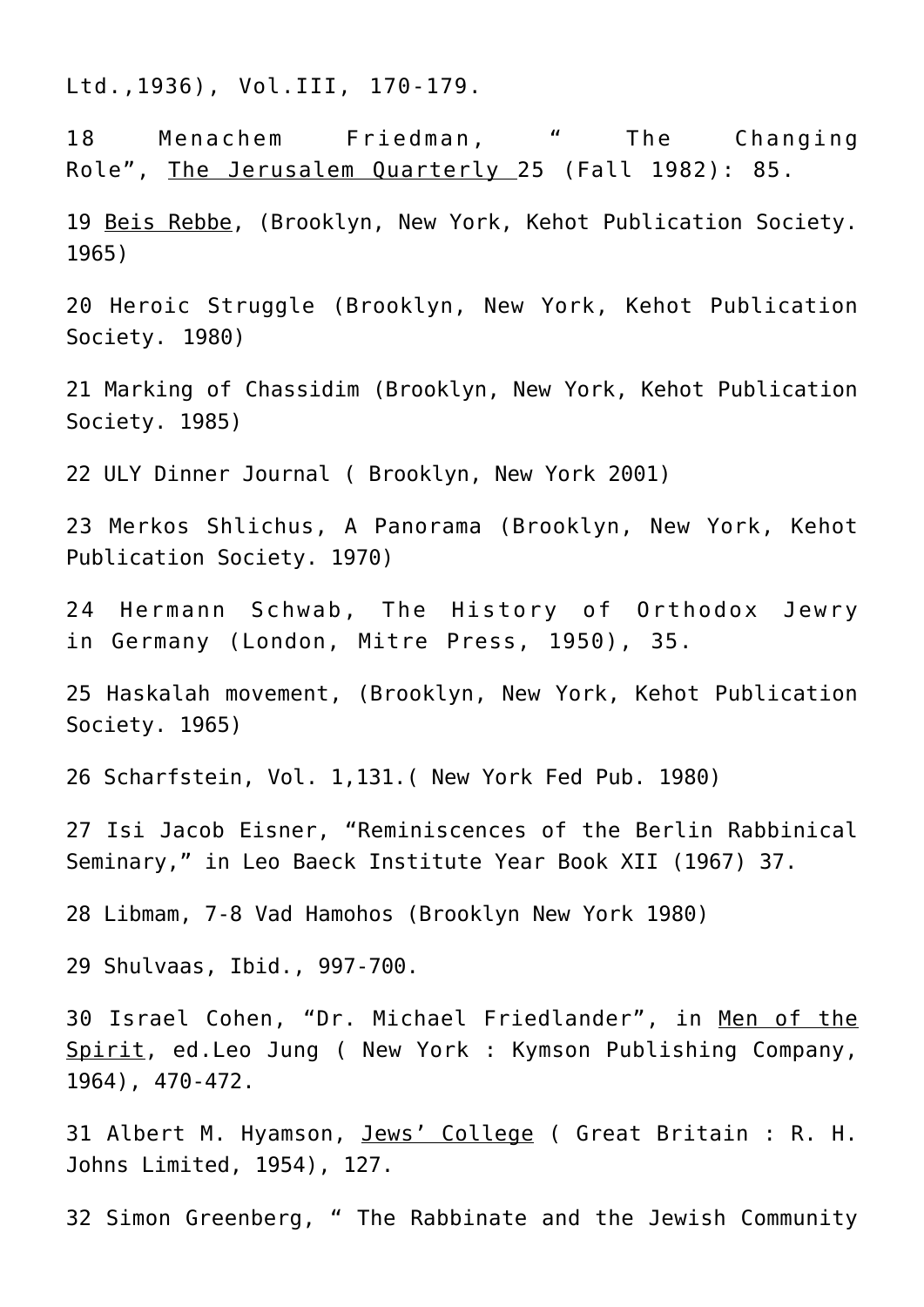Structure" in Understanding American Judaism; Toward the Description of a Modern Religion. ( New York: Ktav Publishing House, Inc, 1975 ), 117.

33 Simon Greenberg, " The Rabbi as Darshan," Judaism 40 No.4 (Fall 1991) , 471 –483.

34 Sedi Chemed, Marechet 20, Klal 31. (Brooklyn, New York, Kehot Publication Society. 1965)

35 Rabbi Schneur Zalman of Liadi, Likutei Amarim, Tanya, chapter 2 (Brooklyn, New York, Kehot Publication Society. 1960)

36 Rabbi Moses Maimonides, Mishne Torah Yad Hachzakah, Introduction

37 Ethics of the Fathers 1:13

38 Malachi 3:22. Cf. "The Five Books of Moses."

39 Mechilta Beshalach 15:1.

40 Midrash Rabbah, Bereishit 67:8.

41 Tana D'vei Eliyahu Rabbah, ch. 14.

42 Talmud, Sanhedrin 44a.

43 Midrash Rabbah, Shemot 46:1 and Talmud, Nedarim 22b, quoted below.

44 Talmud, Berachot 57a on Deuteronomy 33:4; Midrash Tanchuma, Ki Tisa 30; Rashi, Exodus 34:1.

45 Talmud, Yoma 86b.

46 Midrash Rabbah, Exodus 46:1.

47 Ecclesiastes 1:18.

48 Talmud, Nedarim 22b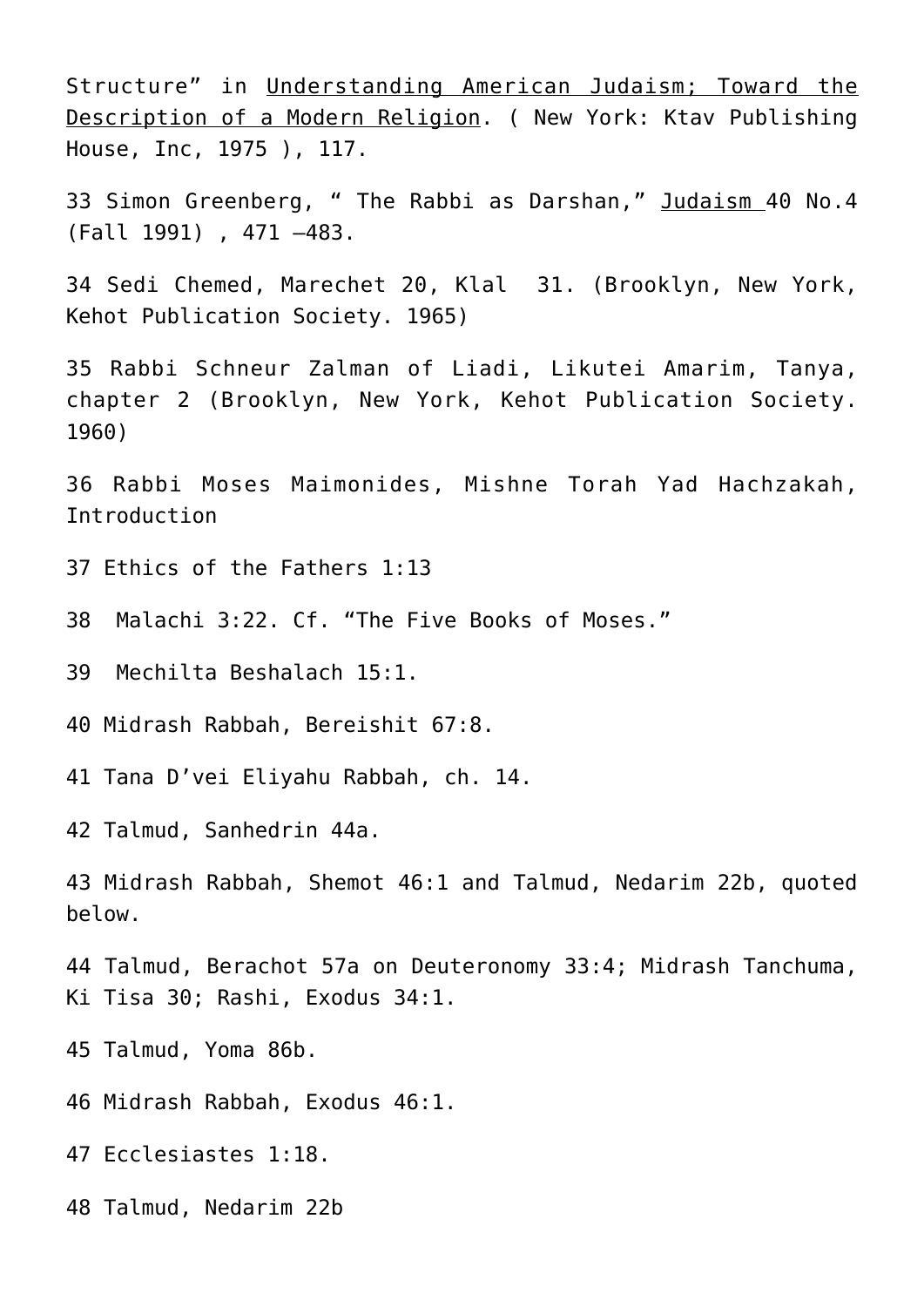49 Rabbi Yaakov ben Asher, 1268-1340.

50 Talmud, Makot 11a.

51 Baal HaTurim on Exodus 27:20.

52 The entire Torah is names of G-d" (Nachmanides' introduction to his commentary on Torah).

53 Maimonides' introduction to chapter Chelek, principle 7.

54 Deuteronomy 10:12.

55 Talmud, Berachot 33b.

56 Rabbi Schneur Zalman of Liadi, Likutei Amarim, Tanya, chapter 42 (Brooklyn, New York, Kehot Publication Society. 1960)

57 Based on the Rebbe's talks, Shabbat Tetzaveh 5740 and 5751 (March 1, 1980; February 23,1991)

58 Maimonides,Mose. Commentary on the Mishnah. 7 volumes.Arabic original with Hebrew translation by Joseph Kafih, Jerusalem, 1968.

59 Maimonides, Moses. Mishneh Torah : The Code of Maimonides. An English translation has had 13 volumes appear by 1977. Yale Judaica Series. New Haven.

60 Maimonides, Moreh Nevukim. Translation into Hebrew by Samuel ibn Tibbon with 5 commentaries : Abravanel, Narboni.New York, 1975.

61 Maimonides, Moses. Iggeret Teman: Epistle to Yemen , English translation by Boaz Cohen. New York, 1952.

62 Twersky, Isadore. Mianomides. New York 1972.

63 Maimonides,Mose. Commentary on the Mishnah. 7 volumes.Arabic original with Hebrew translation by Joseph